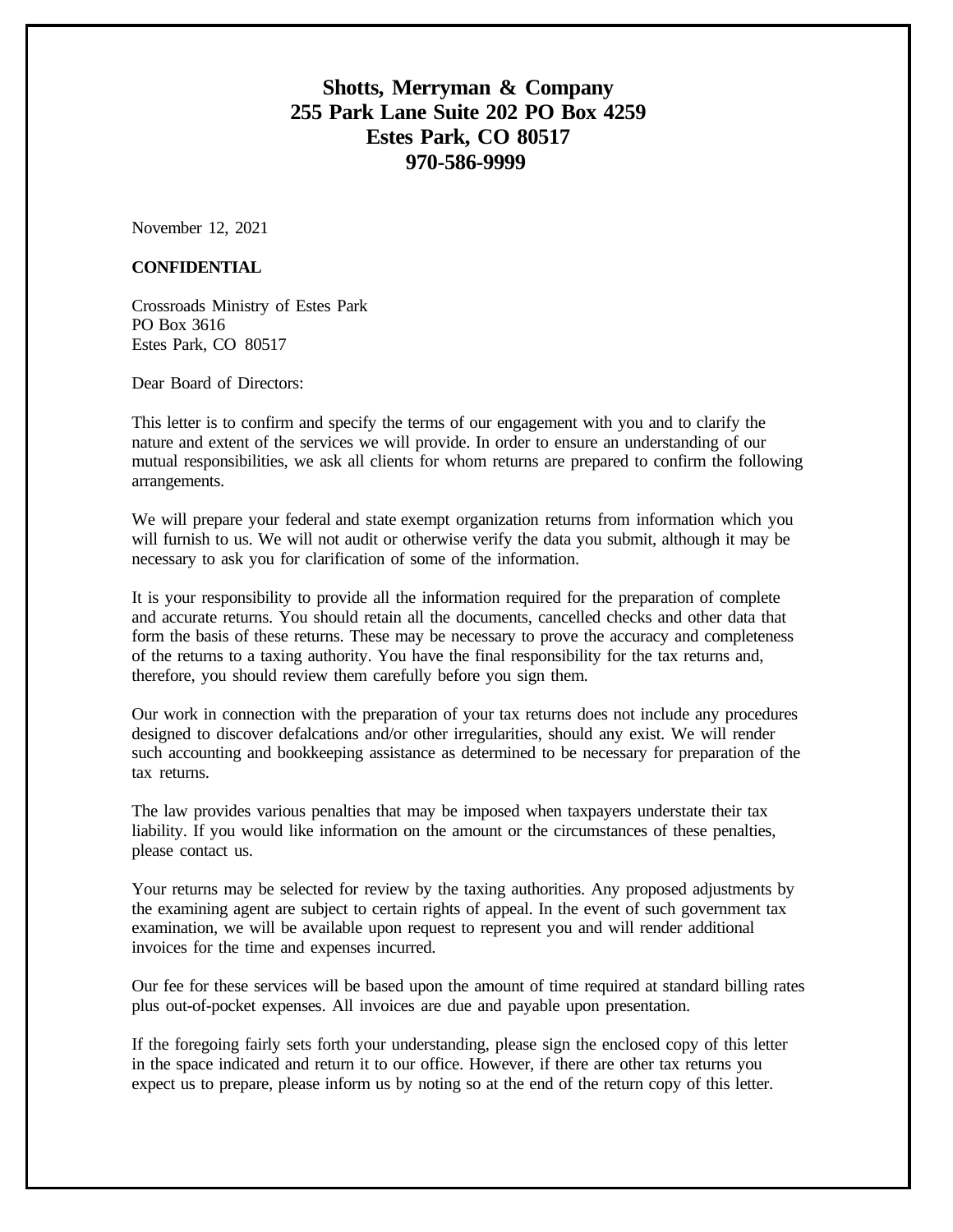We want to express our appreciation for this opportunity to work with you.

Very truly yours,

Shotts, Merryman & Company

Accepted By:  $\qquad \qquad$ 

| Date: |  |
|-------|--|
|       |  |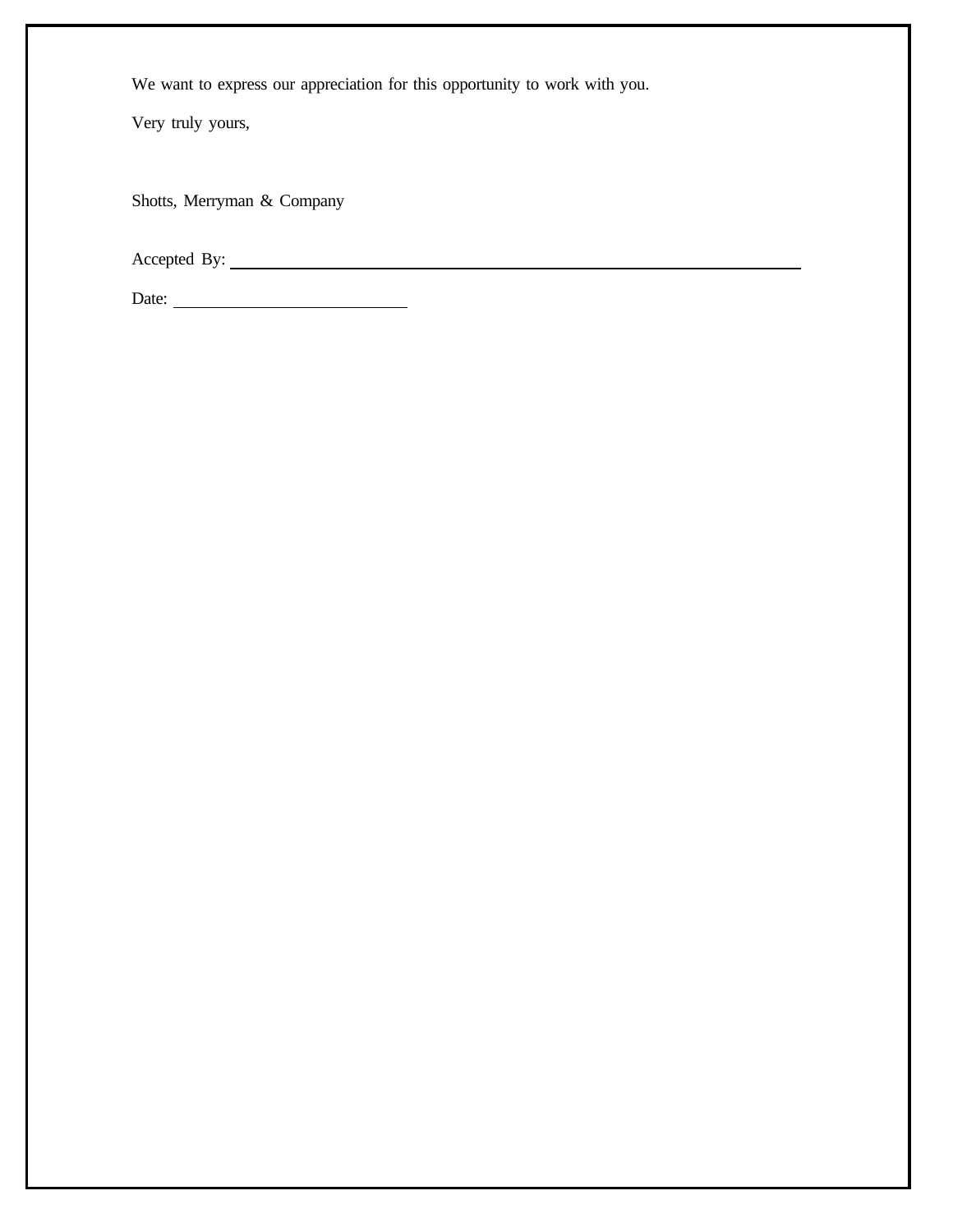**2020**

#### **Critical Messages**

None

#### **Electronic Filing**

None

#### **Informational Messages**

- Historical Report (990 Return) does not display 2021 column if Tax Projection has not been selected. П
- □ If Schedule B is required, enter data in View > Contributor/Officer > Contributor Information instead of Screen Income
- $\Box$  Organization contact email is blank in the electronic record for firm contact information; Organization email is updated on screen Contact
- Form 990, Part X, line 27 end of year net assets without donor restrictions is calculated
- **Preparer 'William E. Shotts'**

#### **Missing Data**

|                                                                                  | Prior Year Data |
|----------------------------------------------------------------------------------|-----------------|
| <b>Extensions</b>                                                                |                 |
| Date extension due - 990<br>$\perp$                                              | 11/16/20        |
| $\Box$ 8868 date for 990 / 990-EZ                                                | 11/15/20        |
| Income with Direct Expenses and Cost of Goods Sold (Meals on Wheels Fundraisers) |                 |
| $\Box$ Gross receipts                                                            | 51              |
| Electronic Filing                                                                |                 |
| $\Box$ File ELF extension                                                        | X               |
| Balance Sheet - Liabilities and Equity                                           |                 |
| Without restrictions - EOY<br>$\mathsf{L}$                                       | 597,582         |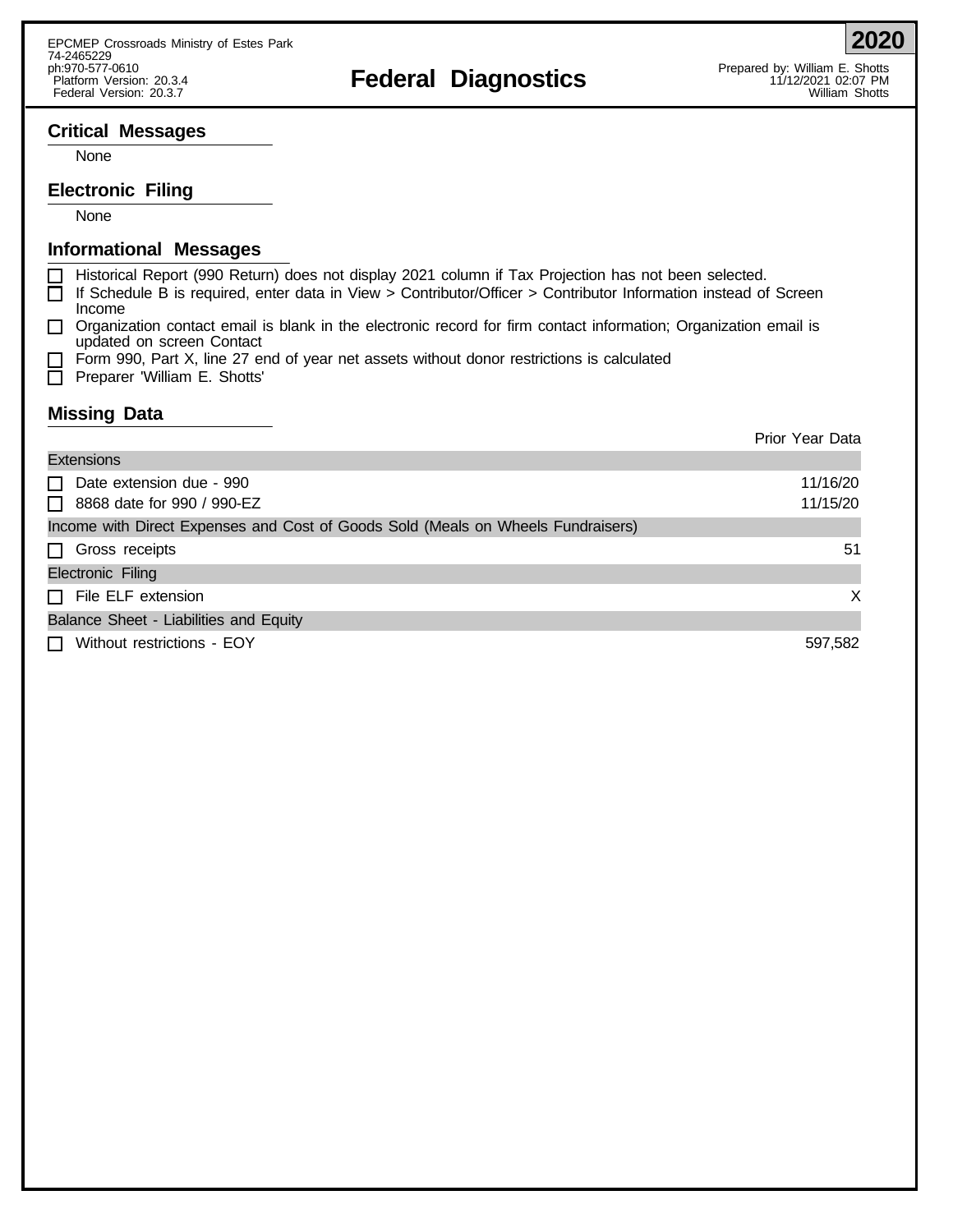|                                                                                                                  | Forms 990 / 990-EZ Return Summary |                                         |                                   |
|------------------------------------------------------------------------------------------------------------------|-----------------------------------|-----------------------------------------|-----------------------------------|
| For calendar year 2020, or tax year beginning                                                                    |                                   | , and ending                            |                                   |
| Crossroads Ministry of Estes Park                                                                                |                                   | 74-2465229                              |                                   |
| Net Asset / Fund Balance at Beginning of Year                                                                    |                                   |                                         | 996,395                           |
| Revenue                                                                                                          |                                   |                                         |                                   |
| Contributions                                                                                                    | 1,404,654                         |                                         |                                   |
| Program service revenue                                                                                          |                                   |                                         |                                   |
| Investment income                                                                                                | $\overline{246}$                  |                                         |                                   |
| Capital gain / loss                                                                                              |                                   |                                         |                                   |
| Fundraising / Gaming:                                                                                            |                                   |                                         |                                   |
| Gross revenue                                                                                                    |                                   |                                         |                                   |
| $\frac{104,173}{6,510}$<br>Direct expenses                                                                       |                                   |                                         |                                   |
| Net income                                                                                                       | <u>97,663</u>                     |                                         |                                   |
| Other income                                                                                                     | 28,179                            |                                         |                                   |
| <b>Total revenue</b>                                                                                             |                                   | 1,530,742                               |                                   |
| <b>Expenses</b>                                                                                                  |                                   |                                         |                                   |
| Program services                                                                                                 | <u>804,271</u>                    |                                         |                                   |
| Management and general                                                                                           | 123,894                           |                                         |                                   |
| Fundraising                                                                                                      | 63,599                            |                                         |                                   |
| <b>Total expenses</b>                                                                                            |                                   | 991,764                                 |                                   |
| Excess / (deficit)                                                                                               |                                   |                                         | 538,978                           |
|                                                                                                                  |                                   |                                         |                                   |
| Changes                                                                                                          |                                   |                                         |                                   |
| Net Asset / Fund Balance at End of Year                                                                          |                                   |                                         | <u>1,535,373</u>                  |
|                                                                                                                  |                                   |                                         |                                   |
| <b>Reconciliation of Revenue</b>                                                                                 |                                   |                                         | <b>Reconciliation of Expenses</b> |
|                                                                                                                  |                                   | Total expenses per financial statements |                                   |
|                                                                                                                  | Less:                             |                                         |                                   |
| Unrealized gains                                                                                                 |                                   | Donated services                        |                                   |
| Donated services                                                                                                 |                                   | Prior year adjustments                  |                                   |
| Recoveries                                                                                                       |                                   | Losses                                  |                                   |
| Other                                                                                                            |                                   | Other                                   |                                   |
|                                                                                                                  | Plus:                             |                                         |                                   |
| Investment expenses                                                                                              |                                   | Investment expenses                     |                                   |
| Other                                                                                                            |                                   | Other                                   |                                   |
| Total revenue per financial statements<br>Less:<br>Plus:<br>$\overline{1,}$ 530, 742<br>Total revenue per return |                                   | Total expenses per return               | 991,764                           |
|                                                                                                                  |                                   |                                         |                                   |
|                                                                                                                  | <b>Balance Sheet</b>              |                                         |                                   |
| <b>Beginning</b>                                                                                                 | <b>Ending</b>                     | <b>Differences</b>                      |                                   |
| 1,011,626<br>Assets                                                                                              | 1,553,909                         |                                         |                                   |
| 15,231<br>Liabilities                                                                                            |                                   | 18,536                                  |                                   |
| 996,395<br>Net assets                                                                                            | 1,535,373                         |                                         | 538,978                           |
|                                                                                                                  |                                   |                                         |                                   |
|                                                                                                                  | <b>Miscellaneous Information</b>  |                                         |                                   |
| Amended return<br>Return / extended due date                                                                     |                                   | 05/17/21                                |                                   |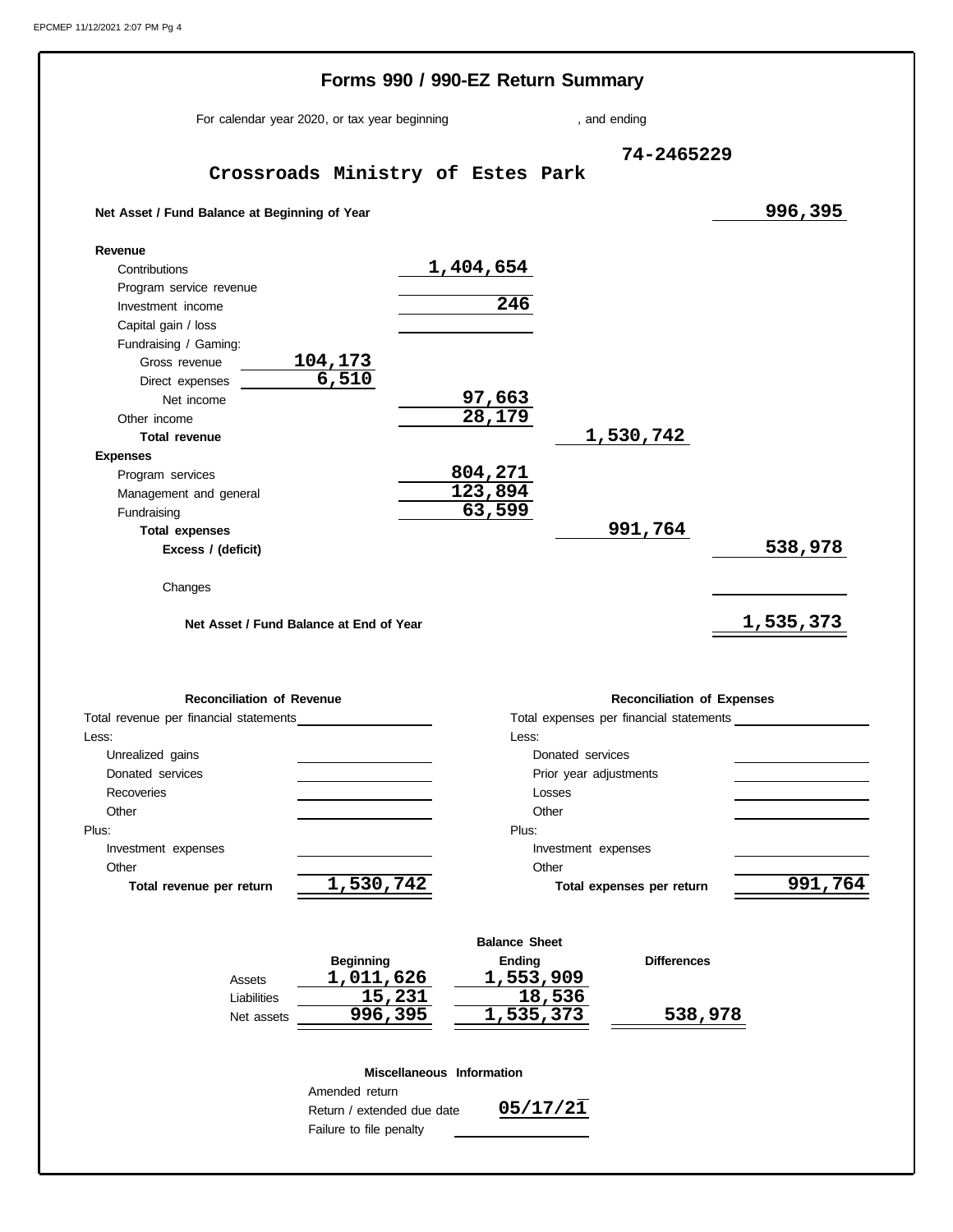## **Shotts, Merryman & Company 255 Park Lane Suite 202 PO Box 4259 Estes Park, CO 80517 970-586-9999**

November 12, 2021

#### **CONFIDENTIAL**

Crossroads Ministry of Estes Park PO Box 3616 Estes Park, CO 80517

Dear Board of Directors:

We have prepared the following returns from information provided by you without verification or audit.

Return of Organization Exempt From Income Tax (Form 990)

We suggest that you examine these returns carefully to fully acquaint yourself with all items contained therein to ensure that there are no omissions or misstatements.

#### **Federal Filing Instructions**

Your Form 990 for the year ended 12/31/20 shows no balance due.

Your return is being filed electronically with the IRS and is not required to be mailed. If you mail a paper copy of your return to the IRS it will delay the processing of your return. Your electronically filed return is not complete without your signature. You are using a Personal Identification Number (PIN) for signing your return electronically. Form 8879-EO, IRS *e-file* Signature Authorization for an Exempt Organization should be signed and dated by an authorized officer of the organization and returned as soon as possible to:

> Shotts, Merryman & Company 255 Park Lane Suite 202 PO Box 4259 Estes Park, CO 80517

#### *Important:* **Your return will not be filed with the IRS until the signed Form 8879-EO has been received by this office.**

Also enclosed is any material you furnished for use in preparing the returns. If the returns are examined, requests may be made for supporting documentation. Therefore, we recommend that you retain all pertinent records for at least seven years.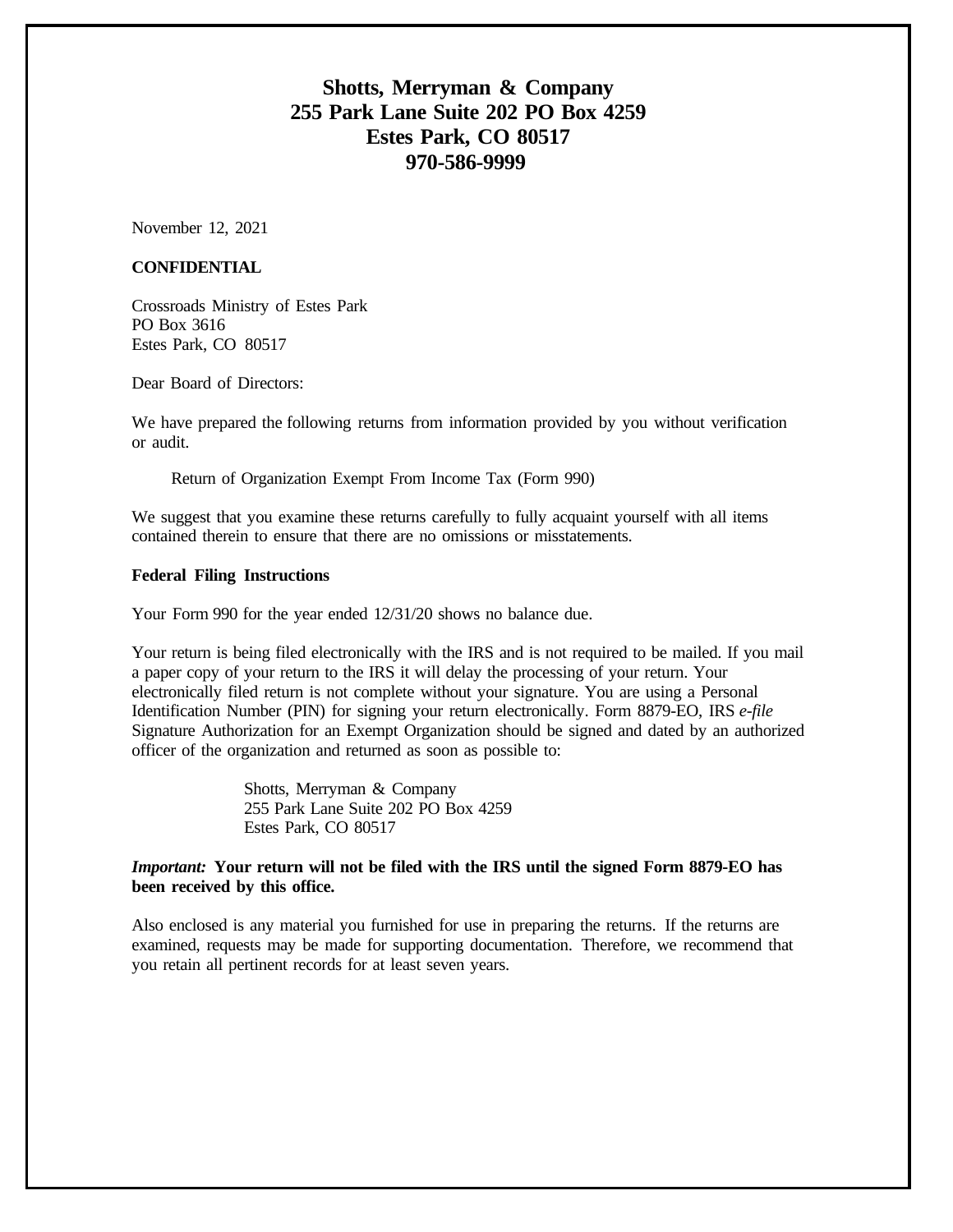In order that we may properly advise you of tax considerations, please keep us informed of any significant changes in your financial affairs or of any correspondence received from taxing authorities.

If you have any questions, or if we can be of assistance in any way, please call.

Sincerely,

Shotts, Merryman & Company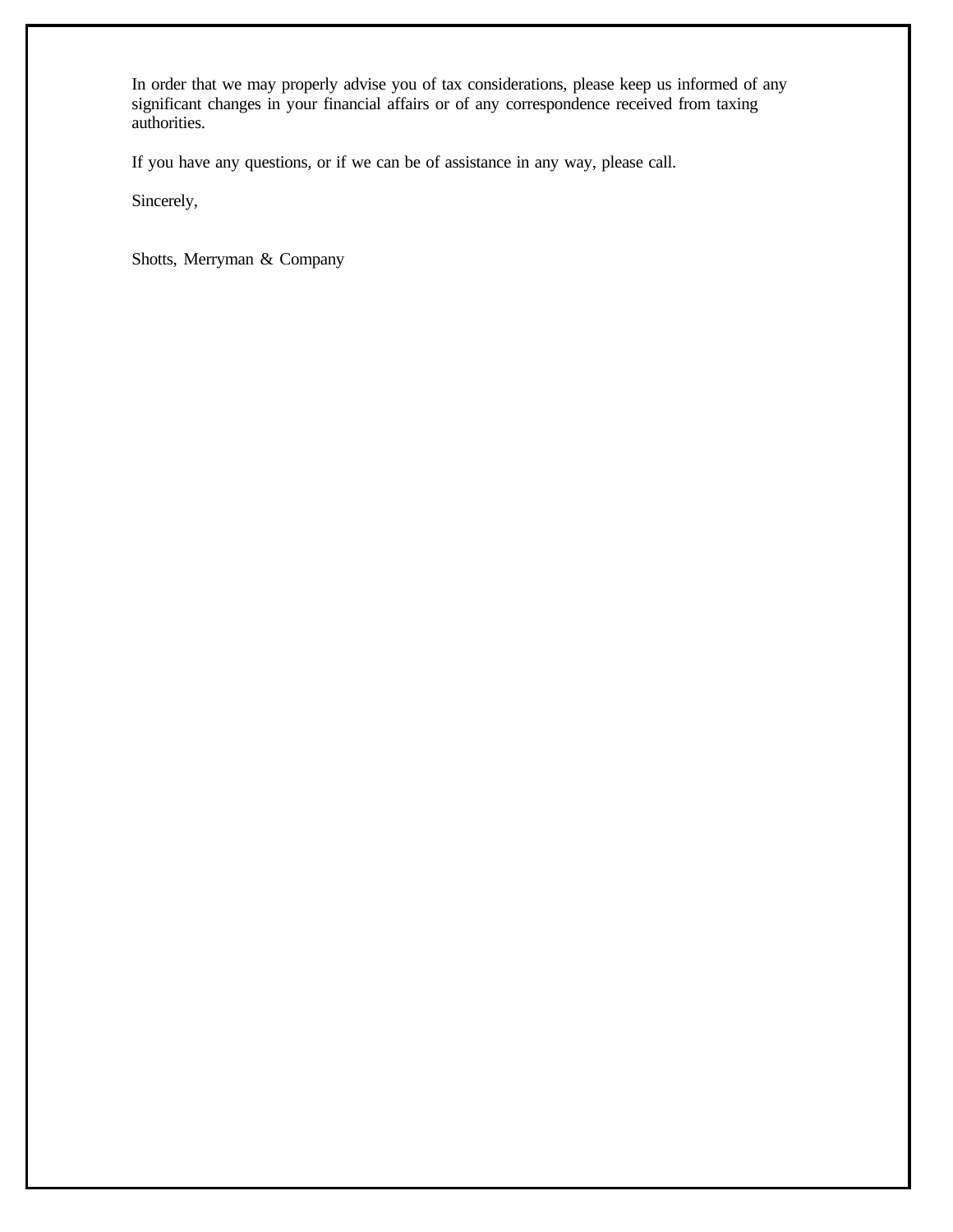## **Shotts, Merryman & Company 255 Park Lane Suite 202 PO Box 4259 Estes Park, CO 80517 970-586-9999**

November 12, 2021

#### **CONFIDENTIAL**

Crossroads Ministry of Estes Park PO Box 3616 Estes Park, CO 80517

For professional services rendered in connection with the preparation of the following tax forms for year ending 12/31/20.

Amount due  $\qquad \qquad$  \$ 0.00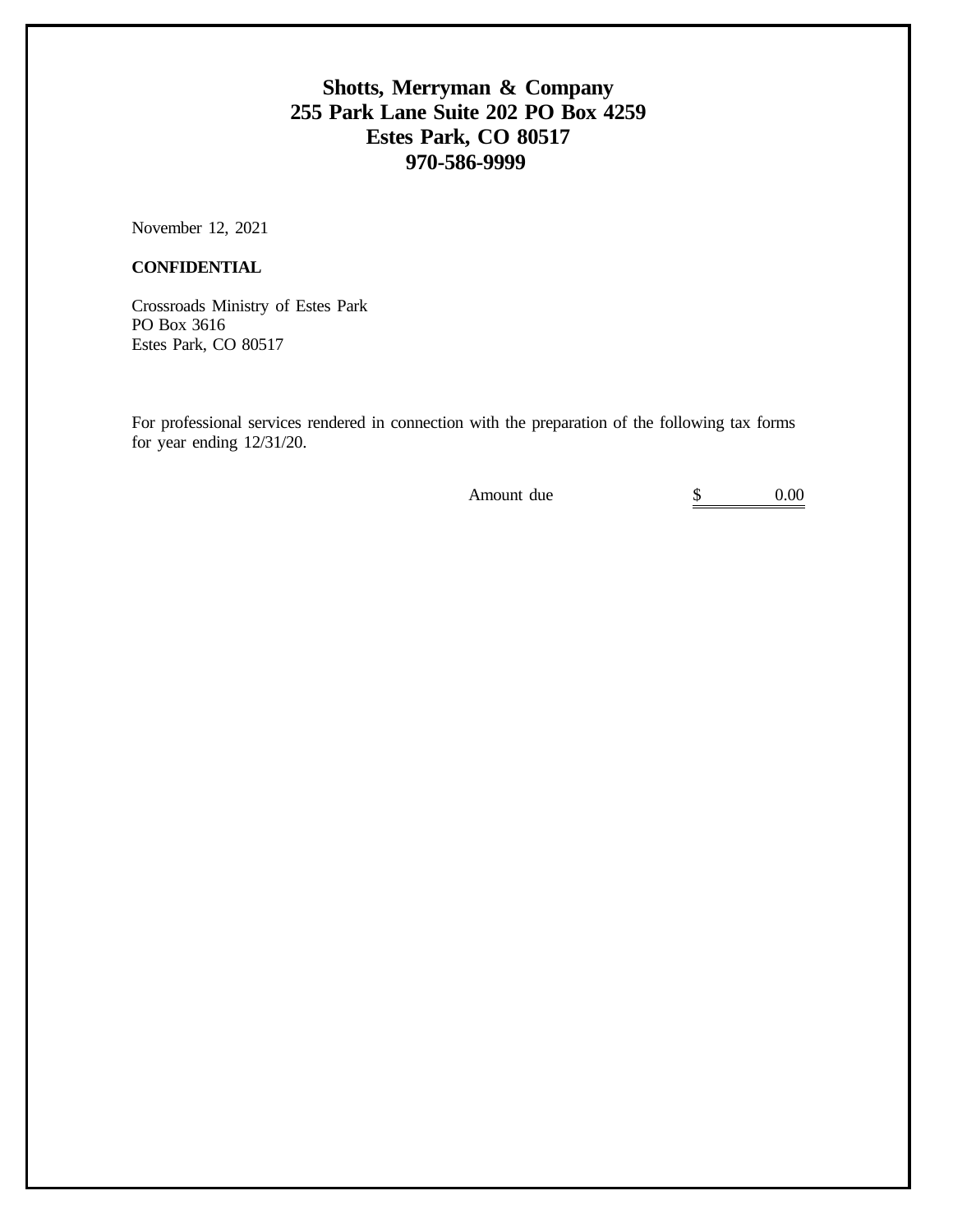EPCMEP 11/12/2021 2:07 PM Pg 8

| 8879-EO                                                                      |                                                                                                                                                                                                                                                                              | <b>IRS</b> e-file Signature Authorization        |                                                   | OMB No. 1545-0047                         |
|------------------------------------------------------------------------------|------------------------------------------------------------------------------------------------------------------------------------------------------------------------------------------------------------------------------------------------------------------------------|--------------------------------------------------|---------------------------------------------------|-------------------------------------------|
| Form                                                                         |                                                                                                                                                                                                                                                                              | for an Exempt Organization                       |                                                   |                                           |
|                                                                              | For calendar year 2020, or fiscal year beginning  2020, and ending  20                                                                                                                                                                                                       |                                                  |                                                   | 2020                                      |
| Department of the Treasury<br>Internal Revenue Service                       | u Go to www.irs.gov/Form8879EO for the latest information.                                                                                                                                                                                                                   | u Do not send to the IRS. Keep for your records. |                                                   |                                           |
| Name of exempt organization or person subject to tax                         |                                                                                                                                                                                                                                                                              |                                                  | Taxpayer identification number                    |                                           |
|                                                                              | Crossroads Ministry of Estes Park                                                                                                                                                                                                                                            |                                                  | 74-2465229                                        |                                           |
| Name and title of officer or person subject to tax                           | Brian Schaffer                                                                                                                                                                                                                                                               |                                                  |                                                   |                                           |
|                                                                              | Executive Director                                                                                                                                                                                                                                                           |                                                  |                                                   |                                           |
| Part I                                                                       | Type of Return and Return Information (Whole Dollars Only)                                                                                                                                                                                                                   |                                                  |                                                   |                                           |
|                                                                              | Check the box for the return for which you are using this Form 8879-EO and enter the applicable amount, if any, from the return. If you                                                                                                                                      |                                                  |                                                   |                                           |
|                                                                              | check the box on line 1a, 2a, 3a, 4a, 5a, 6a, or 7a below, and the amount on that line for the return being filed with this form was                                                                                                                                         |                                                  |                                                   |                                           |
|                                                                              | blank, then leave line 1b, 2b, 3b, 4b, 5b, 6b, or 7b, whichever is applicable, blank (do not enter -0-). But, if you entered -0- on the                                                                                                                                      |                                                  |                                                   |                                           |
|                                                                              | return, then enter -0- on the applicable line below. Do not complete more than one line in Part I.                                                                                                                                                                           |                                                  |                                                   |                                           |
| 1a Form 990 check here $\blacktriangleright$                                 |                                                                                                                                                                                                                                                                              |                                                  |                                                   |                                           |
| 2a Form 990-EZ check here $\blacktriangleright$                              | <b>b</b> Total revenue, if any (Form 990-EZ, line 9) $\ldots$ $\ldots$ $\ldots$ $\ldots$ $\ldots$ $\ldots$                                                                                                                                                                   |                                                  |                                                   | 2b                                        |
| 3a Form 1120-POL check here                                                  |                                                                                                                                                                                                                                                                              |                                                  |                                                   | 3b                                        |
| 4a Form 990-PF check here $\blacktriangleright$                              | <b>b</b> Tax based on investment income (Form 990-PF, Part VI, line 5)                                                                                                                                                                                                       |                                                  | 4b.                                               |                                           |
| 5a Form 8868 check here $\blacktriangleright$                                |                                                                                                                                                                                                                                                                              |                                                  | 5b                                                | the company of the company of the company |
| 6a Form 990-T check here $\blacktriangleright$                               |                                                                                                                                                                                                                                                                              |                                                  | 6b.                                               |                                           |
| 7a Form 4720 check here $\blacktriangleright$                                |                                                                                                                                                                                                                                                                              |                                                  |                                                   |                                           |
| Part II                                                                      | Declaration and Signature Authorization of Officer or Person Subject to Tax                                                                                                                                                                                                  |                                                  |                                                   |                                           |
|                                                                              | Under penalties of perjury, I declare that $ \mathbf{X} $ I am an officer of the above organization or $\ \cdot\ $ I am a person subject to tax with respect to                                                                                                              |                                                  |                                                   | and that I have examined a copy           |
| (name of organization)                                                       | of the 2020 electronic return and accompanying schedules and statements, and, to the best of my knowledge and belief, they are                                                                                                                                               | , (EIN)                                          |                                                   |                                           |
|                                                                              | true, correct, and complete. I further declare that the amount in Part I above is the amount shown on the copy of the electronic return.                                                                                                                                     |                                                  |                                                   |                                           |
|                                                                              | I consent to allow my intermediate service provider, transmitter, or electronic return originator (ERO) to send the return to the IRS and                                                                                                                                    |                                                  |                                                   |                                           |
|                                                                              | to receive from the IRS (a) an acknowledgement of receipt or reason for rejection of the transmission, (b) the reason for any delay in                                                                                                                                       |                                                  |                                                   |                                           |
|                                                                              | processing the return or refund, and (c) the date of any refund. If applicable, I authorize the U.S. Treasury and its designated Financial                                                                                                                                   |                                                  |                                                   |                                           |
|                                                                              | Agent to initiate an electronic funds withdrawal (direct debit) entry to the financial institution account indicated in the tax preparation                                                                                                                                  |                                                  |                                                   |                                           |
|                                                                              | software for payment of the federal taxes owed on this return, and the financial institution to debit the entry to this account. To revoke                                                                                                                                   |                                                  |                                                   |                                           |
|                                                                              | a payment, I must contact the U.S. Treasury Financial Agent at 1-888-353-4537 no later than 2 business days prior to the payment                                                                                                                                             |                                                  |                                                   |                                           |
|                                                                              | (settlement) date. I also authorize the financial institutions involved in the processing of the electronic payment of taxes to receive                                                                                                                                      |                                                  |                                                   |                                           |
|                                                                              | confidential information necessary to answer inquiries and resolve issues related to the payment. I have selected a personal                                                                                                                                                 |                                                  |                                                   |                                           |
|                                                                              | identification number (PIN) as my signature for the electronic return and, if applicable, the consent to electronic funds withdrawal.                                                                                                                                        |                                                  |                                                   |                                           |
| PIN: check one box only                                                      |                                                                                                                                                                                                                                                                              |                                                  |                                                   |                                           |
| $\overline{\mathbf{v}}$                                                      |                                                                                                                                                                                                                                                                              |                                                  |                                                   |                                           |
| ▵<br>I authorize                                                             | Shotts, Merryman & Company                                                                                                                                                                                                                                                   | to enter my PIN                                  | 65229 as my signature                             |                                           |
|                                                                              | ERO firm name                                                                                                                                                                                                                                                                |                                                  | Enter five numbers, but<br>do not enter all zeros |                                           |
|                                                                              |                                                                                                                                                                                                                                                                              |                                                  |                                                   |                                           |
|                                                                              | on the tax year 2020 electronically filed return. If I have indicated within this return that a copy of the return is being filed with a<br>state agency(ies) regulating charities as part of the IRS Fed/State program, I also authorize the aforementioned ERO to enter my |                                                  |                                                   |                                           |
| PIN on the return's disclosure consent screen.                               |                                                                                                                                                                                                                                                                              |                                                  |                                                   |                                           |
|                                                                              |                                                                                                                                                                                                                                                                              |                                                  |                                                   |                                           |
|                                                                              | As an officer or person subject to tax with respect to the organization, I will enter my PIN as my signature on the tax year 2020                                                                                                                                            |                                                  |                                                   |                                           |
|                                                                              | electronically filed return. If I have indicated within this return that a copy of the return is being filed with a state agency(ies)                                                                                                                                        |                                                  |                                                   |                                           |
|                                                                              | regulating charities as part of the IRS Fed/State program, I will enter my PIN on the return's disclosure consent screen.                                                                                                                                                    |                                                  |                                                   |                                           |
| Signature of officer or person subject to tax >                              |                                                                                                                                                                                                                                                                              | Date                                             | 11/12/21                                          |                                           |
| Part III                                                                     | <b>Certification and Authentication</b>                                                                                                                                                                                                                                      |                                                  |                                                   |                                           |
| <b>ERO's EFIN/PIN.</b> Enter your six-digit electronic filing identification |                                                                                                                                                                                                                                                                              |                                                  |                                                   |                                           |
| number (EFIN) followed by your five-digit self-selected PIN.                 |                                                                                                                                                                                                                                                                              |                                                  |                                                   | 37030971548                               |
|                                                                              |                                                                                                                                                                                                                                                                              |                                                  |                                                   | Do not enter all zeros                    |
|                                                                              |                                                                                                                                                                                                                                                                              |                                                  |                                                   |                                           |
|                                                                              | I certify that the above numeric entry is my PIN, which is my signature on the 2020 electronically filed return indicated above. I confirm                                                                                                                                   |                                                  |                                                   |                                           |
|                                                                              | that I am submitting this return in accordance with the requirements of Pub. 4163, Modernized e-File (MeF) Information for Authorized                                                                                                                                        |                                                  |                                                   |                                           |
| IRS e-file Providers for Business Returns.                                   |                                                                                                                                                                                                                                                                              |                                                  |                                                   |                                           |
| ERO's signature                                                              | William E. Shotts                                                                                                                                                                                                                                                            | Date }                                           | 11/12/21                                          |                                           |
|                                                                              |                                                                                                                                                                                                                                                                              |                                                  |                                                   |                                           |
|                                                                              | <b>ERO Must Retain This Form - See Instructions</b>                                                                                                                                                                                                                          |                                                  |                                                   |                                           |
|                                                                              | Do Not Submit This Form to the IRS Unless Requested To Do So                                                                                                                                                                                                                 |                                                  |                                                   |                                           |
| For Paperwork Reduction Act Notice, see back of form.                        |                                                                                                                                                                                                                                                                              |                                                  |                                                   | Form 8879-EO (2020)                       |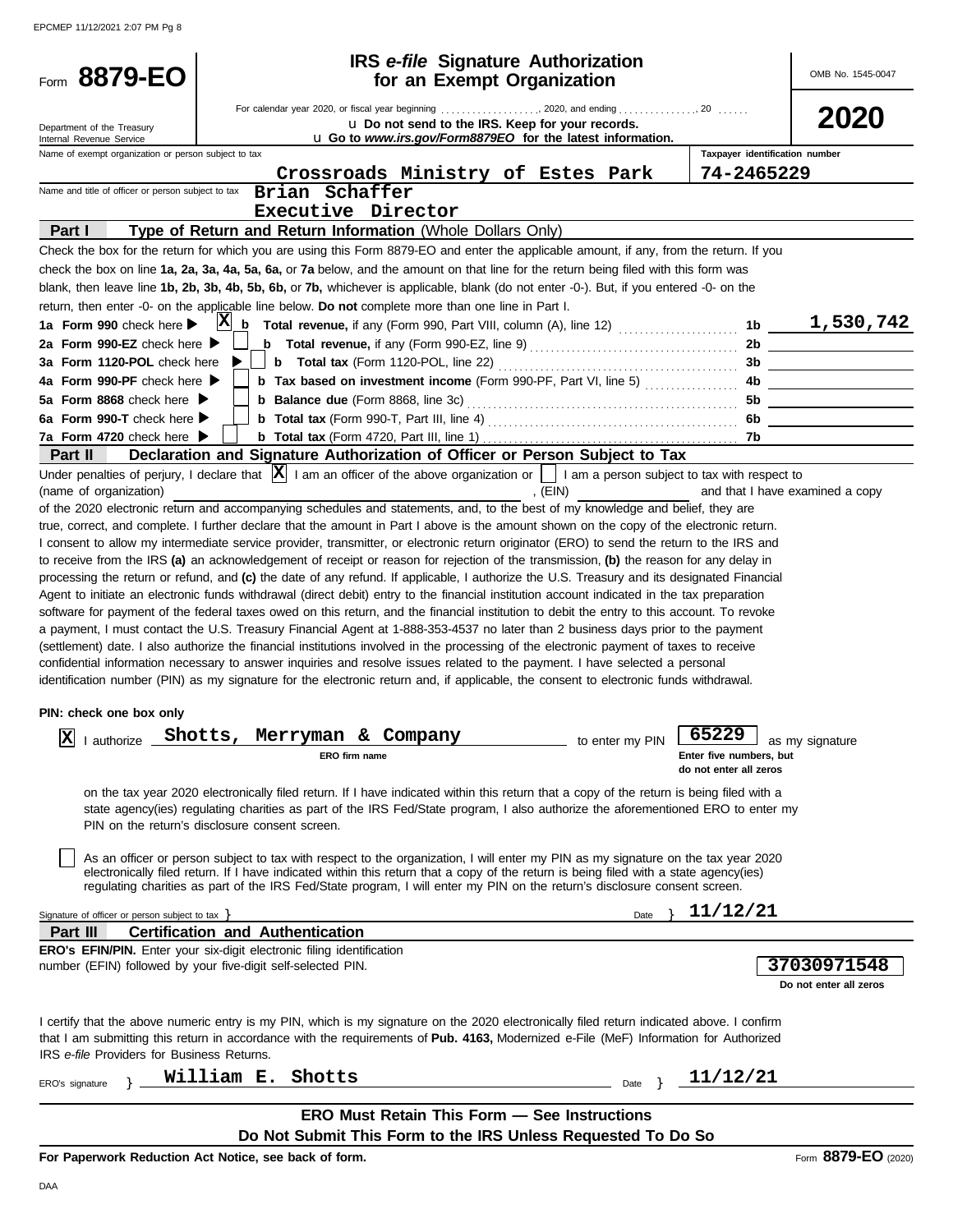Form

Department of the Treasury<br>Internal Revenue Service

# **990** Return of Organization Exempt From Income Tax <br>
Under section 501(c), 527, or 4947(a)(1) of the Internal Revenue Code (except private foundations) **2020**

**u** Go to *www.irs.gov/Form990* for instructions and the latest information. u **Do not enter social security numbers on this form as it may be made public. Open to Public Under section 501(c), 527, or 4947(a)(1) of the Internal Revenue Code (except private foundations)**

OMB No. 1545-0047

**Inspection**

|                                |                         | For the 2020 calendar year, or tax year beginning<br>and ending                                                                                                                                                                                                                                                          |                                               |                         |                                          |
|--------------------------------|-------------------------|--------------------------------------------------------------------------------------------------------------------------------------------------------------------------------------------------------------------------------------------------------------------------------------------------------------------------|-----------------------------------------------|-------------------------|------------------------------------------|
| в                              | Check if applicable:    | C Name of organization                                                                                                                                                                                                                                                                                                   |                                               |                         | D Employer identification number         |
|                                | Address change          | Crossroads Ministry of Estes Park                                                                                                                                                                                                                                                                                        |                                               |                         |                                          |
|                                | Name change             | Crossroads Ministry of Estes Park<br>Doing business as                                                                                                                                                                                                                                                                   |                                               |                         | 74-2465229                               |
|                                | Initial return          | Number and street (or P.O. box if mail is not delivered to street address)<br>PO Box 3616                                                                                                                                                                                                                                | Room/suite                                    | E Telephone number      | 970-577-0610                             |
|                                | Final return/           | City or town, state or province, country, and ZIP or foreign postal code                                                                                                                                                                                                                                                 |                                               |                         |                                          |
|                                | terminated              | Estes Park<br>CO 80517                                                                                                                                                                                                                                                                                                   |                                               |                         | 1,537,252                                |
|                                | Amended return          | F Name and address of principal officer:                                                                                                                                                                                                                                                                                 |                                               | G Gross receipts \$     |                                          |
|                                | Application pending     | Brian Schaffer                                                                                                                                                                                                                                                                                                           | H(a) Is this a group return for subordinates? |                         | $\mathbf{X}$ No<br>Yes                   |
|                                |                         | PO Box 3560                                                                                                                                                                                                                                                                                                              | H(b) Are all subordinates included?           |                         | No<br>Yes                                |
|                                |                         | CO 80517<br>Estes Park                                                                                                                                                                                                                                                                                                   |                                               |                         | If "No," attach a list. See instructions |
|                                |                         | $ \mathbf{X} $ 501(c)(3)                                                                                                                                                                                                                                                                                                 |                                               |                         |                                          |
|                                | Tax-exempt status:      | $501(c)$ $($<br>) $t$ (insert no.)<br>4947(a)(1) or<br>527<br>WWW.CROSSROADSEP.ORG                                                                                                                                                                                                                                       |                                               |                         |                                          |
|                                | Website: U              |                                                                                                                                                                                                                                                                                                                          | H(c) Group exemption number LI                |                         |                                          |
|                                | Form of organization:   | $ \mathbf{X} $ Corporation<br>Trust<br>Association<br>Other <b>u</b>                                                                                                                                                                                                                                                     | L Year of formation: 1985                     |                         | M State of legal domicile: CO            |
|                                | Part I                  | <b>Summary</b>                                                                                                                                                                                                                                                                                                           |                                               |                         |                                          |
|                                |                         |                                                                                                                                                                                                                                                                                                                          |                                               |                         |                                          |
|                                |                         | The mission of Crossroads Ministry of Estes Park, Inc., is to practice                                                                                                                                                                                                                                                   |                                               |                         |                                          |
|                                |                         | Christian love by providing basic human sevices to residents in need in the                                                                                                                                                                                                                                              |                                               |                         |                                          |
| Governance                     |                         | Estes Valley.                                                                                                                                                                                                                                                                                                            |                                               |                         |                                          |
|                                |                         | 2 Check this box $\mathbf{u}$ if the organization discontinued its operations or disposed of more than 25% of its net assets.                                                                                                                                                                                            |                                               |                         |                                          |
| ಯ                              |                         |                                                                                                                                                                                                                                                                                                                          |                                               | 3                       | 12                                       |
|                                | 4                       | Number of independent voting members of the governing body (Part VI, line 1b) [[[[[[[[[[[[[[[[[[[[[[[[[[[[[[[                                                                                                                                                                                                            |                                               | $\overline{\mathbf{4}}$ | 12                                       |
| Activities                     |                         |                                                                                                                                                                                                                                                                                                                          |                                               | 5                       | 5                                        |
|                                |                         | 6 Total number of volunteers (estimate if necessary)                                                                                                                                                                                                                                                                     |                                               | 6                       | $\mathbf 0$                              |
|                                |                         |                                                                                                                                                                                                                                                                                                                          |                                               | 7a                      | 0                                        |
|                                |                         |                                                                                                                                                                                                                                                                                                                          |                                               | 7b                      | $\mathbf 0$                              |
|                                |                         |                                                                                                                                                                                                                                                                                                                          | Prior Year                                    |                         | Current Year                             |
|                                |                         |                                                                                                                                                                                                                                                                                                                          |                                               | 671,309                 | 1,404,654                                |
| Revenue                        | 9                       |                                                                                                                                                                                                                                                                                                                          |                                               |                         |                                          |
|                                |                         |                                                                                                                                                                                                                                                                                                                          |                                               | 15                      | 246                                      |
|                                |                         | 11 Other revenue (Part VIII, column (A), lines 5, 6d, 8c, 9c, 10c, and 11e)                                                                                                                                                                                                                                              |                                               | 208,060                 | 125,842                                  |
|                                |                         | 12 Total revenue - add lines 8 through 11 (must equal Part VIII, column (A), line 12)                                                                                                                                                                                                                                    |                                               | 879,384                 | 1,530,742                                |
|                                |                         | 13 Grants and similar amounts paid (Part IX, column (A), lines 1-3)                                                                                                                                                                                                                                                      |                                               | 365,007                 | 523,405                                  |
|                                |                         |                                                                                                                                                                                                                                                                                                                          |                                               |                         |                                          |
|                                |                         | 15 Salaries, other compensation, employee benefits (Part IX, column (A), lines 5-10)                                                                                                                                                                                                                                     |                                               | 269,088                 | 294,034                                  |
| Expenses                       |                         | 16a Professional fundraising fees (Part IX, column (A), line 11e)                                                                                                                                                                                                                                                        |                                               |                         |                                          |
|                                |                         | 63,599<br><b>b</b> Total fundraising expenses (Part IX, column (D), line 25) $\mathbf{u}$                                                                                                                                                                                                                                |                                               |                         |                                          |
|                                |                         | 17 Other expenses (Part IX, column (A), lines 11a-11d, 11f-24e)                                                                                                                                                                                                                                                          |                                               | 168,713                 | 174,325                                  |
|                                |                         | 18 Total expenses. Add lines 13-17 (must equal Part IX, column (A), line 25)                                                                                                                                                                                                                                             |                                               | 802,808                 | 991,764                                  |
|                                |                         | 19 Revenue less expenses. Subtract line 18 from line 12                                                                                                                                                                                                                                                                  |                                               | 76, 576                 | 538,978                                  |
| Net Assets or<br>Fund Balances |                         |                                                                                                                                                                                                                                                                                                                          | Beginning of Current Year                     |                         | End of Year                              |
|                                |                         |                                                                                                                                                                                                                                                                                                                          | 1,011,626                                     |                         | 1,553,909                                |
|                                |                         | 21 Total liabilities (Part X, line 26)                                                                                                                                                                                                                                                                                   |                                               | 15,231                  | 18,536                                   |
|                                |                         | 22 Net assets or fund balances. Subtract line 21 from line 20                                                                                                                                                                                                                                                            |                                               | 996,395                 | 1,535,373                                |
|                                | Part II                 | <b>Signature Block</b>                                                                                                                                                                                                                                                                                                   |                                               |                         |                                          |
|                                |                         | Under penalties of perjury, I declare that I have examined this return, including accompanying schedules and statements, and to the best of my knowledge and belief, it is<br>true, correct, and complete. Declaration of preparer (other than officer) is based on all information of which preparer has any knowledge. |                                               |                         |                                          |
|                                |                         |                                                                                                                                                                                                                                                                                                                          |                                               |                         |                                          |
|                                |                         |                                                                                                                                                                                                                                                                                                                          |                                               |                         |                                          |
| Sign                           |                         | Signature of officer                                                                                                                                                                                                                                                                                                     |                                               | Date                    |                                          |
| Here                           |                         | Brian Schaffer                                                                                                                                                                                                                                                                                                           | Executive Director                            |                         |                                          |
|                                |                         | Type or print name and title                                                                                                                                                                                                                                                                                             |                                               |                         |                                          |
|                                |                         | Print/Type preparer's name<br>Preparer's signature                                                                                                                                                                                                                                                                       | Date                                          | Check                   | PTIN                                     |
| Paid                           |                         | William E. Shotts<br>William E. Shotts                                                                                                                                                                                                                                                                                   | 11/12/21                                      | self-employed           | P00428794                                |
|                                | Preparer<br>Firm's name | Shotts, Merryman & Company                                                                                                                                                                                                                                                                                               |                                               | Firm's EIN }            | 37-1319260                               |
|                                | <b>Use Only</b>         | 255 Park Lane Suite 202 PO Box 4259                                                                                                                                                                                                                                                                                      |                                               |                         |                                          |
|                                | Firm's address          | Estes Park, CO<br>80517<br><u> 1989 - Johann John Stein, mars et al. 1999 - John Stein, mars et al. 1999 - John Stein, mars et al. 1999 - Joh</u>                                                                                                                                                                        |                                               | Phone no.               | 970-586-9999                             |
|                                |                         |                                                                                                                                                                                                                                                                                                                          |                                               |                         | X Yes<br>  No                            |

| Sign<br>Here     | Signature of officer<br>Brian                                  | Schaffer<br>Type or print name and title |     |                                                                                                                                 | <b>Executive</b> | Director         | Date                                   |                                       |
|------------------|----------------------------------------------------------------|------------------------------------------|-----|---------------------------------------------------------------------------------------------------------------------------------|------------------|------------------|----------------------------------------|---------------------------------------|
| Paid<br>Preparer | Print/Type preparer's name<br>William E. Shotts<br>Firm's name | Shotts,                                  |     | Preparer's signature<br>William E. Shotts<br>Merryman & Company                                                                 |                  | Date<br>11/12/21 | Check<br>self-employed<br>Firm's $EIN$ | PTIN<br>P00428794<br>37-1319260       |
| Use Only         | Firm's address                                                 | Estes Park,                              | CO. | 255 Park Lane Suite 202 PO Box 4259<br>80517<br>May the IRS discuss this return with the preparer shown above? See instructions |                  | Phone no.        |                                        | 970-586-9999<br>x<br><b>No</b><br>Yes |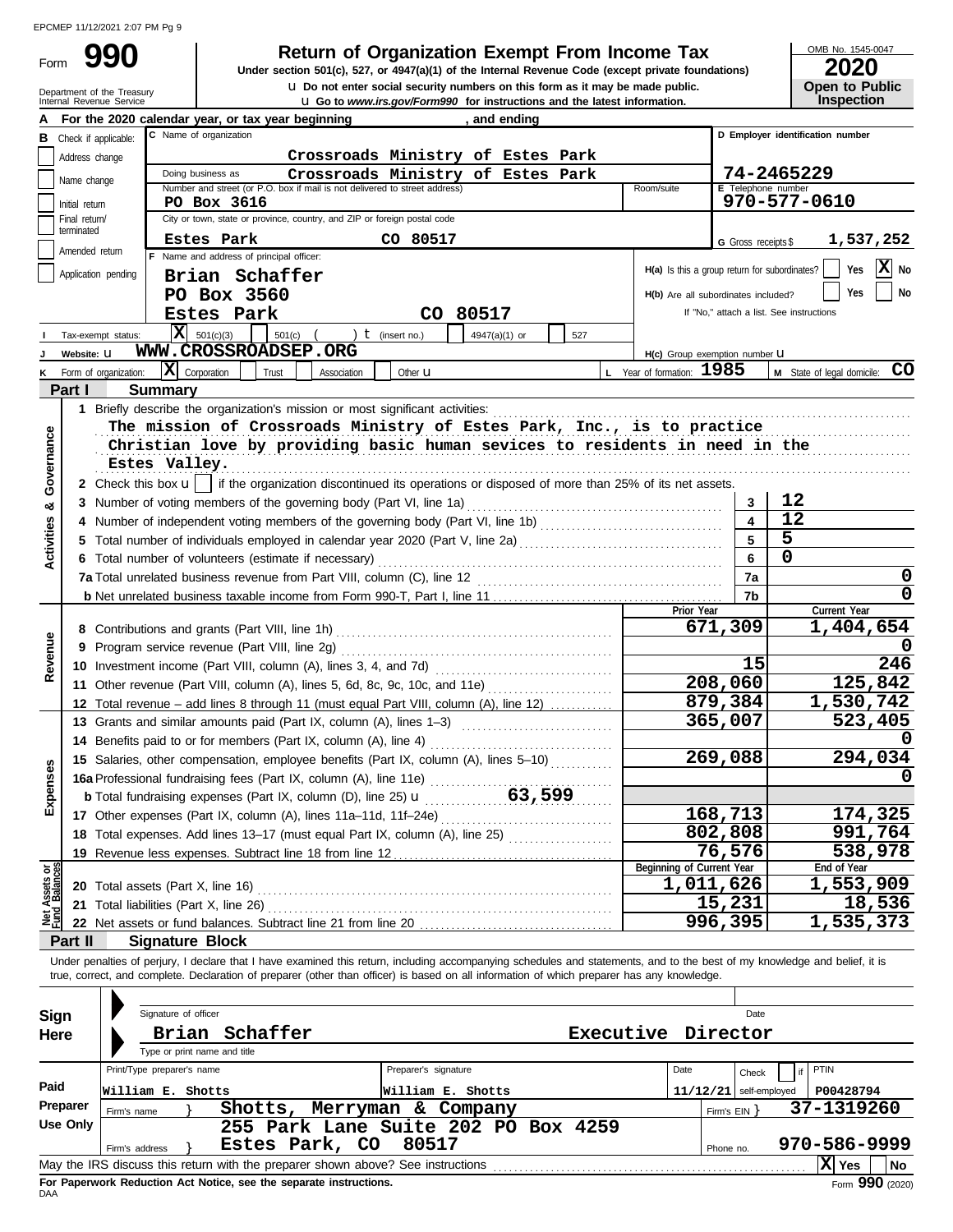|              | Form 990 (2020) $\bf Crossroads$ Ministry of Estes Park                                                                                                    |                                                     | 74-2465229  | Page 2                                                                     |
|--------------|------------------------------------------------------------------------------------------------------------------------------------------------------------|-----------------------------------------------------|-------------|----------------------------------------------------------------------------|
| Part III     |                                                                                                                                                            | <b>Statement of Program Service Accomplishments</b> |             | $\boxed{\mathbf{X}}$                                                       |
|              | 1 Briefly describe the organization's mission:                                                                                                             |                                                     |             |                                                                            |
|              | See Schedule O                                                                                                                                             |                                                     |             |                                                                            |
|              |                                                                                                                                                            |                                                     |             |                                                                            |
|              |                                                                                                                                                            |                                                     |             |                                                                            |
|              |                                                                                                                                                            |                                                     |             |                                                                            |
| 2            | Did the organization undertake any significant program services during the year which were not listed on the                                               |                                                     |             |                                                                            |
|              | prior Form 990 or 990-EZ?                                                                                                                                  |                                                     |             | Yes $ X $ No                                                               |
| 3            | If "Yes," describe these new services on Schedule O.<br>Did the organization cease conducting, or make significant changes in how it conducts, any program |                                                     |             |                                                                            |
| services?    |                                                                                                                                                            |                                                     |             | Yes $\overline{X}$ No                                                      |
|              | If "Yes," describe these changes on Schedule O.                                                                                                            |                                                     |             |                                                                            |
| 4            | Describe the organization's program service accomplishments for each of its three largest program services, as measured by                                 |                                                     |             |                                                                            |
|              | expenses. Section 501(c)(3) and 501(c)(4) organizations are required to report the amount of grants and allocations to others,                             |                                                     |             |                                                                            |
|              | the total expenses, and revenue, if any, for each program service reported.                                                                                |                                                     |             |                                                                            |
|              |                                                                                                                                                            |                                                     |             |                                                                            |
|              | 4a (Code:  ) (Expenses \$  778, 155 including grants of \$  523, 405 ) (Revenue \$                                                                         |                                                     |             | To provide basic human services to residents in need in the Estes Valley.  |
|              |                                                                                                                                                            |                                                     |             | Services include: Rent assistence; utilities assistance; medical, dental,  |
|              |                                                                                                                                                            |                                                     |             | vision, mental health, and prescription medication assistance; gasoline    |
|              |                                                                                                                                                            |                                                     |             | assistance; assistance with clothing, housefold goods, laundry, and shower |
|              | service; and self-sufficiency programs.                                                                                                                    |                                                     |             |                                                                            |
|              |                                                                                                                                                            |                                                     |             |                                                                            |
|              |                                                                                                                                                            |                                                     |             |                                                                            |
|              |                                                                                                                                                            |                                                     |             |                                                                            |
|              |                                                                                                                                                            |                                                     |             |                                                                            |
|              |                                                                                                                                                            |                                                     |             |                                                                            |
|              |                                                                                                                                                            |                                                     |             |                                                                            |
|              |                                                                                                                                                            |                                                     |             |                                                                            |
| N/A          |                                                                                                                                                            |                                                     |             |                                                                            |
|              |                                                                                                                                                            |                                                     |             |                                                                            |
|              |                                                                                                                                                            |                                                     |             |                                                                            |
|              |                                                                                                                                                            |                                                     |             |                                                                            |
|              |                                                                                                                                                            |                                                     |             |                                                                            |
|              |                                                                                                                                                            |                                                     |             |                                                                            |
|              |                                                                                                                                                            |                                                     |             |                                                                            |
|              |                                                                                                                                                            |                                                     |             |                                                                            |
|              |                                                                                                                                                            |                                                     |             |                                                                            |
|              |                                                                                                                                                            |                                                     |             |                                                                            |
|              |                                                                                                                                                            |                                                     |             |                                                                            |
| 4c (Code:    | (Express \$                                                                                                                                                |                                                     |             | ) (Revenue \$                                                              |
| N/A          |                                                                                                                                                            |                                                     |             |                                                                            |
|              |                                                                                                                                                            |                                                     |             |                                                                            |
|              |                                                                                                                                                            |                                                     |             |                                                                            |
|              |                                                                                                                                                            |                                                     |             |                                                                            |
|              |                                                                                                                                                            |                                                     |             |                                                                            |
|              |                                                                                                                                                            |                                                     |             |                                                                            |
|              |                                                                                                                                                            |                                                     |             |                                                                            |
|              |                                                                                                                                                            |                                                     |             |                                                                            |
|              |                                                                                                                                                            |                                                     |             |                                                                            |
|              |                                                                                                                                                            |                                                     |             |                                                                            |
|              |                                                                                                                                                            |                                                     |             |                                                                            |
|              | 4d Other program services (Describe on Schedule O.)                                                                                                        |                                                     |             |                                                                            |
| (Expenses \$ | 26,116                                                                                                                                                     | including grants of \$                              | (Revenue \$ |                                                                            |
|              | <b>4e</b> Total program service expenses <b>u</b>                                                                                                          | 804,271                                             |             |                                                                            |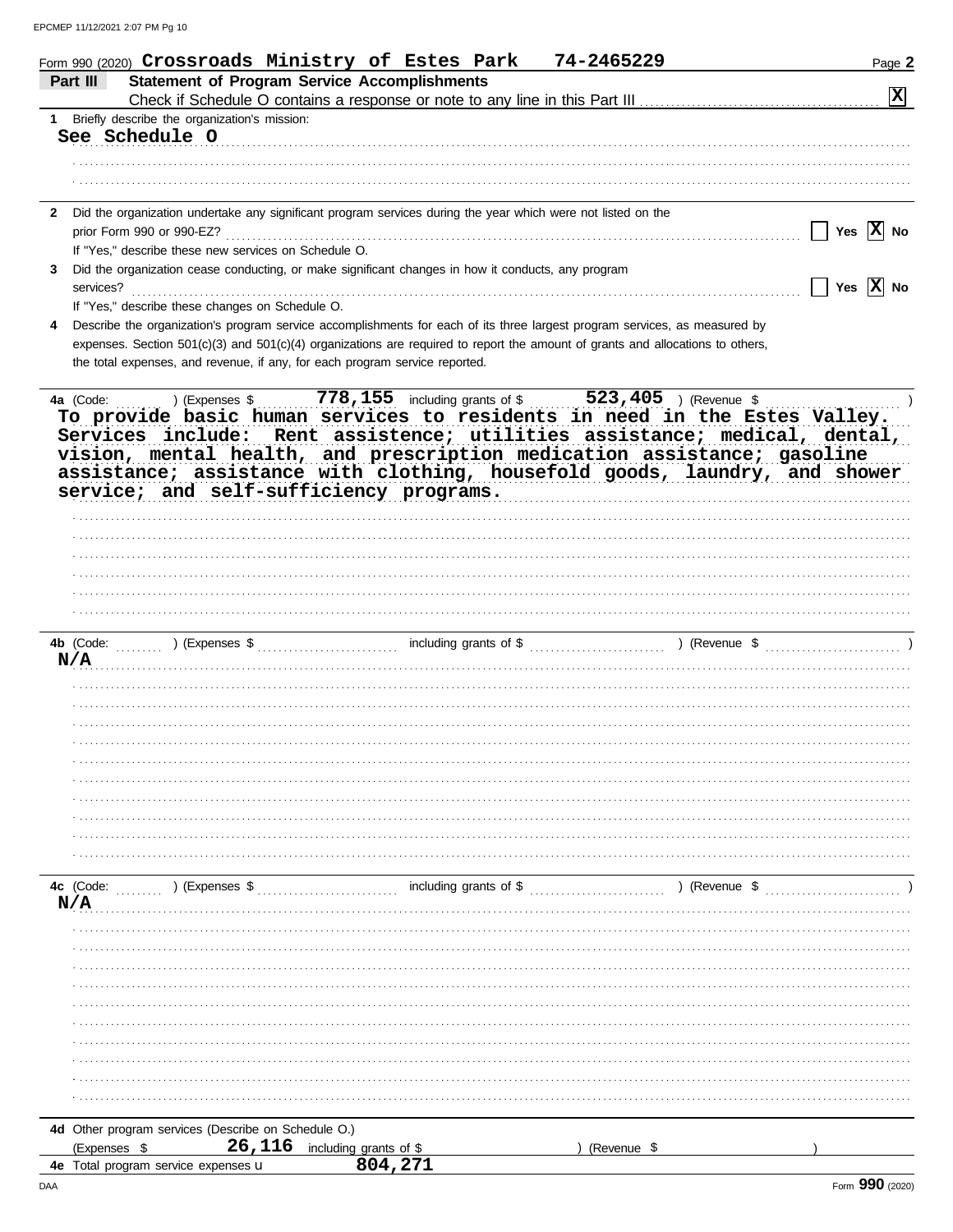**Part IV Checklist of Required Schedules**

### Form 990 (2020) Page **3 Crossroads Ministry of Estes Park 74-2465229**

|             |                                                                                                                                                                                                                        |                 | <b>Yes</b>  | No |
|-------------|------------------------------------------------------------------------------------------------------------------------------------------------------------------------------------------------------------------------|-----------------|-------------|----|
| 1           | Is the organization described in section $501(c)(3)$ or $4947(a)(1)$ (other than a private foundation)? If "Yes,"                                                                                                      |                 |             |    |
|             |                                                                                                                                                                                                                        | $\mathbf{1}$    | $\mathbf x$ |    |
| 2           |                                                                                                                                                                                                                        | $\mathbf{2}$    |             | X  |
| 3           | Did the organization engage in direct or indirect political campaign activities on behalf of or in opposition to                                                                                                       |                 |             |    |
|             |                                                                                                                                                                                                                        | 3               |             | х  |
| 4           | Section 501(c)(3) organizations. Did the organization engage in lobbying activities, or have a section 501(h)                                                                                                          |                 |             |    |
|             |                                                                                                                                                                                                                        | 4               |             | х  |
| 5           | Is the organization a section $501(c)(4)$ , $501(c)(5)$ , or $501(c)(6)$ organization that receives membership dues,                                                                                                   |                 |             |    |
|             | assessments, or similar amounts as defined in Revenue Procedure 98-19? If "Yes," complete Schedule C, Part III                                                                                                         | 5               |             | x  |
| 6           | Did the organization maintain any donor advised funds or any similar funds or accounts for which donors<br>have the right to provide advice on the distribution or investment of amounts in such funds or accounts? If |                 |             |    |
|             | "Yes," complete Schedule D, Part I                                                                                                                                                                                     | 6               |             | x  |
| 7           | Did the organization receive or hold a conservation easement, including easements to preserve open space,                                                                                                              |                 |             |    |
|             | the environment, historic land areas, or historic structures? If "Yes," complete Schedule D, Part II                                                                                                                   | 7               |             | X  |
| 8           | Did the organization maintain collections of works of art, historical treasures, or other similar assets? If "Yes,"                                                                                                    |                 |             |    |
|             |                                                                                                                                                                                                                        | 8               |             | x  |
| 9           | Did the organization report an amount in Part X, line 21, for escrow or custodial account liability, serve as a                                                                                                        |                 |             |    |
|             | custodian for amounts not listed in Part X; or provide credit counseling, debt management, credit repair, or                                                                                                           |                 |             |    |
|             |                                                                                                                                                                                                                        | 9               |             | x  |
| 10          | Did the organization, directly or through a related organization, hold assets in donor-restricted endowments                                                                                                           |                 |             |    |
|             |                                                                                                                                                                                                                        | 10              |             | x  |
| 11          | If the organization's answer to any of the following questions is "Yes," then complete Schedule D, Parts VI,                                                                                                           |                 |             |    |
|             | VII, VIII, IX, or X as applicable.                                                                                                                                                                                     |                 |             |    |
| а           | Did the organization report an amount for land, buildings, and equipment in Part X, line 10? If "Yes,"                                                                                                                 |                 |             |    |
|             |                                                                                                                                                                                                                        | 11a             | x           |    |
| b           | Did the organization report an amount for investments—other securities in Part X, line 12, that is 5% or more                                                                                                          |                 |             | x  |
|             |                                                                                                                                                                                                                        | 11b             |             |    |
| c           | Did the organization report an amount for investments—program related in Part X, line 13, that is 5% or more                                                                                                           | 11c             |             | x  |
| d           | Did the organization report an amount for other assets in Part X, line 15, that is 5% or more of its total assets                                                                                                      |                 |             |    |
|             | reported in Part X, line 16? If "Yes," complete Schedule D, Part IX                                                                                                                                                    | 11d             | x           |    |
|             | Did the organization report an amount for other liabilities in Part X, line 25? If "Yes," complete Schedule D, Part X                                                                                                  | 11e             |             | X  |
| f           | Did the organization's separate or consolidated financial statements for the tax year include a footnote that addresses                                                                                                |                 |             |    |
|             | the organization's liability for uncertain tax positions under FIN 48 (ASC 740)? If "Yes," complete Schedule D, Part X                                                                                                 | 11f             |             | x  |
| 12a         | Did the organization obtain separate, independent audited financial statements for the tax year? If "Yes," complete                                                                                                    |                 |             |    |
|             |                                                                                                                                                                                                                        | 12a             |             | x  |
| b           | Was the organization included in consolidated, independent audited financial statements for the tax year? If                                                                                                           |                 |             |    |
|             |                                                                                                                                                                                                                        | 12 <sub>b</sub> |             | x  |
| 13          |                                                                                                                                                                                                                        | 13              |             | х  |
| 14a         |                                                                                                                                                                                                                        | 14a             |             | x  |
| b           | Did the organization have aggregate revenues or expenses of more than \$10,000 from grantmaking,                                                                                                                       |                 |             |    |
|             | fundraising, business, investment, and program service activities outside the United States, or aggregate                                                                                                              |                 |             |    |
|             |                                                                                                                                                                                                                        | 14b             |             | X. |
| 15          | Did the organization report on Part IX, column (A), line 3, more than \$5,000 of grants or other assistance to or<br>for any foreign organization? If "Yes," complete Schedule F, Parts II and IV                      | 15              |             | X. |
| 16          | Did the organization report on Part IX, column (A), line 3, more than \$5,000 of aggregate grants or other                                                                                                             |                 |             |    |
|             | assistance to or for foreign individuals? If "Yes," complete Schedule F, Parts III and IV                                                                                                                              | 16              |             | X. |
| 17          | Did the organization report a total of more than \$15,000 of expenses for professional fundraising services on                                                                                                         |                 |             |    |
|             |                                                                                                                                                                                                                        | 17              |             | X. |
| 18          | Did the organization report more than \$15,000 total of fundraising event gross income and contributions on                                                                                                            |                 |             |    |
|             | Part VIII, lines 1c and 8a? If "Yes," complete Schedule G, Part II                                                                                                                                                     | 18              | X           |    |
| 19          | Did the organization report more than \$15,000 of gross income from gaming activities on Part VIII, line 9a?                                                                                                           |                 |             |    |
|             |                                                                                                                                                                                                                        | 19              |             | x  |
| 20a         |                                                                                                                                                                                                                        | 20a             |             | x  |
| $\mathbf b$ |                                                                                                                                                                                                                        | 20 <sub>b</sub> |             |    |
| 21          | Did the organization report more than \$5,000 of grants or other assistance to any domestic organization or                                                                                                            |                 |             |    |
|             |                                                                                                                                                                                                                        | 21              | X           |    |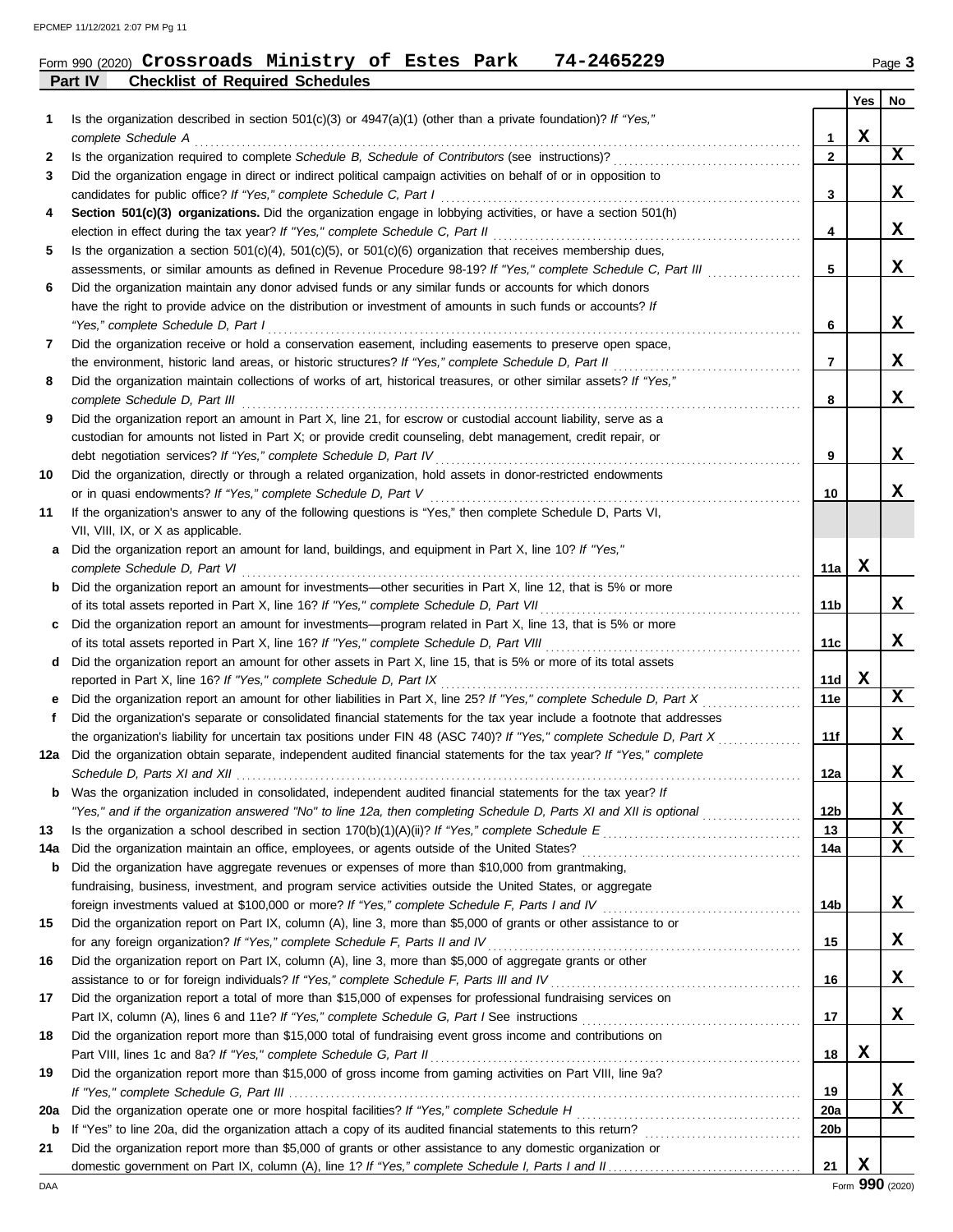|          | 74-2465229<br>Form 990 (2020) Crossroads Ministry of Estes Park                                                                                                                                                            |                |             |                 |             | Page 4 |
|----------|----------------------------------------------------------------------------------------------------------------------------------------------------------------------------------------------------------------------------|----------------|-------------|-----------------|-------------|--------|
|          | <b>Checklist of Required Schedules (continued)</b><br>Part IV                                                                                                                                                              |                |             |                 |             |        |
| 22       | Did the organization report more than \$5,000 of grants or other assistance to or for domestic individuals on                                                                                                              |                |             |                 | Yes         | No     |
|          | Part IX, column (A), line 2? If "Yes," complete Schedule I, Parts I and III                                                                                                                                                |                |             | 22              | X           |        |
| 23       | Did the organization answer "Yes" to Part VII, Section A, line 3, 4, or 5 about compensation of the                                                                                                                        |                |             |                 |             |        |
|          | organization's current and former officers, directors, trustees, key employees, and highest compensated                                                                                                                    |                |             |                 |             |        |
|          | employees? If "Yes," complete Schedule J                                                                                                                                                                                   |                |             | 23              |             | x      |
|          | 24a Did the organization have a tax-exempt bond issue with an outstanding principal amount of more than                                                                                                                    |                |             |                 |             |        |
|          | \$100,000 as of the last day of the year, that was issued after December 31, 2002? If "Yes," answer lines 24b                                                                                                              |                |             |                 |             |        |
|          | through 24d and complete Schedule K. If "No," go to line 25a                                                                                                                                                               |                |             | 24a             |             | x      |
| b        | Did the organization invest any proceeds of tax-exempt bonds beyond a temporary period exception?                                                                                                                          |                |             | 24b             |             |        |
|          | Did the organization maintain an escrow account other than a refunding escrow at any time during the year                                                                                                                  |                |             |                 |             |        |
|          | to defease any tax-exempt bonds?<br>Did the organization act as an "on behalf of" issuer for bonds outstanding at any time during the year?                                                                                |                |             | 24c<br>24d      |             |        |
| d<br>25a | Section 501(c)(3), 501(c)(4), and 501(c)(29) organizations. Did the organization engage in an excess benefit                                                                                                               |                |             |                 |             |        |
|          | transaction with a disqualified person during the year? If "Yes," complete Schedule L, Part I                                                                                                                              |                |             | 25a             |             | x      |
| b        | Is the organization aware that it engaged in an excess benefit transaction with a disqualified person in a prior                                                                                                           |                |             |                 |             |        |
|          | year, and that the transaction has not been reported on any of the organization's prior Forms 990 or 990-EZ?                                                                                                               |                |             |                 |             |        |
|          | If "Yes," complete Schedule L, Part I                                                                                                                                                                                      |                |             | 25b             |             | x      |
| 26       | Did the organization report any amount on Part X, line 5 or 22, for receivables from or payables to any current                                                                                                            |                |             |                 |             |        |
|          | or former officer, director, trustee, key employee, creator or founder, substantial contributor, or 35%                                                                                                                    |                |             |                 |             |        |
|          | controlled entity or family member of any of these persons? If "Yes," complete Schedule L, Part II                                                                                                                         |                |             | 26              |             | X      |
| 27       | Did the organization provide a grant or other assistance to any current or former officer, director, trustee, key                                                                                                          |                |             |                 |             |        |
|          | employee, creator or founder, substantial contributor or employee thereof, a grant selection committee                                                                                                                     |                |             |                 |             |        |
|          | member, or to a 35% controlled entity (including an employee thereof) or family member of any of these                                                                                                                     |                |             |                 |             |        |
|          |                                                                                                                                                                                                                            |                |             | 27              |             | x      |
| 28       | Was the organization a party to a business transaction with one of the following parties (see Schedule L, Part                                                                                                             |                |             |                 |             |        |
|          | IV instructions, for applicable filing thresholds, conditions, and exceptions):                                                                                                                                            |                |             |                 |             |        |
| а        | A current or former officer, director, trustee, key employee, creator or founder, or substantial contributor? If                                                                                                           |                |             |                 |             |        |
|          | "Yes," complete Schedule L, Part IV                                                                                                                                                                                        |                |             | 28a             |             | X      |
| b        | A family member of any individual described in line 28a? If "Yes," complete Schedule L, Part IV                                                                                                                            |                |             | 28 <sub>b</sub> |             | X      |
| c        | A 35% controlled entity of one or more individuals and/or organizations described in lines 28a or 28b? If                                                                                                                  |                |             |                 |             | X      |
| 29       | "Yes," complete Schedule L, Part IV<br>Did the organization receive more than \$25,000 in non-cash contributions? If "Yes," complete Schedule M                                                                            |                |             | 28c<br>29       | $\mathbf x$ |        |
| 30       | Did the organization receive contributions of art, historical treasures, or other similar assets, or qualified                                                                                                             |                |             |                 |             |        |
|          | conservation contributions? If "Yes," complete Schedule M                                                                                                                                                                  |                |             | 30              |             | х      |
| 31       | Did the organization liquidate, terminate, or dissolve and cease operations? If "Yes," complete Schedule N, Part I                                                                                                         |                |             | 31              |             | X      |
| 32       | Did the organization sell, exchange, dispose of, or transfer more than 25% of its net assets? If "Yes,"                                                                                                                    |                |             |                 |             |        |
|          | complete Schedule N, Part II                                                                                                                                                                                               |                |             | 32              |             | x      |
| 33       | Did the organization own 100% of an entity disregarded as separate from the organization under Regulations                                                                                                                 |                |             |                 |             |        |
|          | sections 301.7701-2 and 301.7701-3? If "Yes," complete Schedule R, Part I                                                                                                                                                  |                |             | 33              |             | x      |
| 34       | Was the organization related to any tax-exempt or taxable entity? If "Yes," complete Schedule R, Part II, III,                                                                                                             |                |             |                 |             |        |
|          | or IV, and Part V, line 1                                                                                                                                                                                                  |                |             | 34              | X           |        |
| 35a      |                                                                                                                                                                                                                            |                |             | 35a             |             | x      |
| b        | If "Yes" to line 35a, did the organization receive any payment from or engage in any transaction with a                                                                                                                    |                |             |                 |             |        |
|          |                                                                                                                                                                                                                            |                |             | 35 <sub>b</sub> |             |        |
| 36       | Section 501(c)(3) organizations. Did the organization make any transfers to an exempt non-charitable                                                                                                                       |                |             |                 |             |        |
|          | related organization? If "Yes," complete Schedule R, Part V, line 2                                                                                                                                                        |                |             | 36              |             | x      |
| 37       | Did the organization conduct more than 5% of its activities through an entity that is not a related organization                                                                                                           |                |             |                 |             | x      |
| 38       | and that is treated as a partnership for federal income tax purposes? If "Yes," complete Schedule R, Part VI<br>Did the organization complete Schedule O and provide explanations in Schedule O for Part VI, lines 11b and |                |             | 37              |             |        |
|          | 19? Note: All Form 990 filers are required to complete Schedule O.                                                                                                                                                         |                |             | 38              | X           |        |
|          | Statements Regarding Other IRS Filings and Tax Compliance<br>Part V                                                                                                                                                        |                |             |                 |             |        |
|          |                                                                                                                                                                                                                            |                |             |                 |             |        |
|          |                                                                                                                                                                                                                            |                |             |                 | Yes         | No     |
| 1a       | Enter the number reported in Box 3 of Form 1096. Enter -0- if not applicable                                                                                                                                               | 1a             | 3           |                 |             |        |
| b        | Enter the number of Forms W-2G included in line 1a. Enter -0- if not applicable                                                                                                                                            | 1 <sub>b</sub> | $\mathbf 0$ |                 |             |        |
| c        | Did the organization comply with backup withholding rules for reportable payments to vendors and                                                                                                                           |                |             |                 |             |        |
|          |                                                                                                                                                                                                                            |                |             | 1c              |             | X      |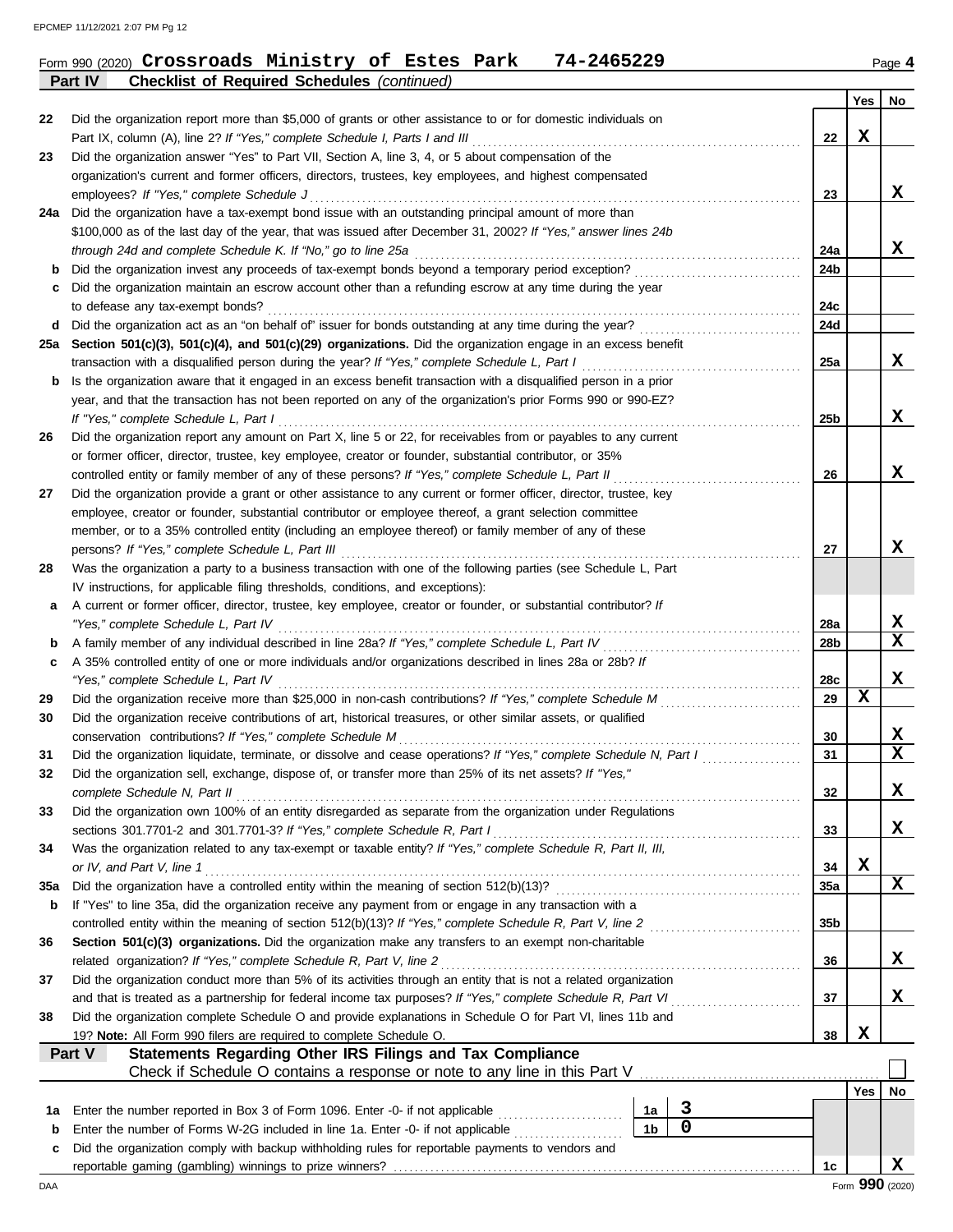|          | Form 990 (2020) Crossroads Ministry of Estes Park<br>74-2465229                                                                                                                                                           |                 |                      |     | Page 5 |
|----------|---------------------------------------------------------------------------------------------------------------------------------------------------------------------------------------------------------------------------|-----------------|----------------------|-----|--------|
|          | Statements Regarding Other IRS Filings and Tax Compliance (continued)<br>Part V                                                                                                                                           |                 |                      |     |        |
|          |                                                                                                                                                                                                                           |                 |                      | Yes | No     |
|          | 2a Enter the number of employees reported on Form W-3, Transmittal of Wage and Tax                                                                                                                                        |                 |                      |     |        |
|          | Statements, filed for the calendar year ending with or within the year covered by this return                                                                                                                             | 5<br>2a         |                      |     |        |
| b        | If at least one is reported on line 2a, did the organization file all required federal employment tax returns?                                                                                                            |                 | 2b                   |     | x      |
|          | <b>Note:</b> If the sum of lines 1a and 2a is greater than 250, you may be required to <i>e-file</i> (see instructions)                                                                                                   |                 |                      |     |        |
| за       | Did the organization have unrelated business gross income of \$1,000 or more during the year?                                                                                                                             |                 | За                   |     | X      |
| b        | If "Yes," has it filed a Form 990-T for this year? If "No" to line 3b, provide an explanation on Schedule O                                                                                                               |                 | 3 <sub>b</sub>       |     |        |
| 4a       | At any time during the calendar year, did the organization have an interest in, or a signature or other authority over,                                                                                                   |                 |                      |     |        |
|          | a financial account in a foreign country (such as a bank account, securities account, or other financial account)?                                                                                                        |                 | 4a                   |     | x      |
| b        | If "Yes," enter the name of the foreign country <b>u</b>                                                                                                                                                                  |                 |                      |     |        |
|          | See instructions for filing requirements for FinCEN Form 114, Report of Foreign Bank and Financial Accounts (FBAR).                                                                                                       |                 |                      |     | X      |
| 5a       | Was the organization a party to a prohibited tax shelter transaction at any time during the tax year?<br>Did any taxable party notify the organization that it was or is a party to a prohibited tax shelter transaction? |                 | 5a<br>5 <sub>b</sub> |     | X      |
| b        | If "Yes" to line 5a or 5b, did the organization file Form 8886-T?                                                                                                                                                         |                 | 5 <sub>c</sub>       |     |        |
| c        | Does the organization have annual gross receipts that are normally greater than \$100,000, and did the                                                                                                                    |                 |                      |     |        |
| 6а       | organization solicit any contributions that were not tax deductible as charitable contributions?                                                                                                                          |                 | 6a                   |     | X      |
| b        | If "Yes," did the organization include with every solicitation an express statement that such contributions or                                                                                                            |                 |                      |     |        |
|          | gifts were not tax deductible?                                                                                                                                                                                            |                 | 6b                   |     |        |
| 7        | Organizations that may receive deductible contributions under section 170(c).                                                                                                                                             |                 |                      |     |        |
| а        | Did the organization receive a payment in excess of \$75 made partly as a contribution and partly for goods                                                                                                               |                 |                      |     |        |
|          | and services provided to the payor?                                                                                                                                                                                       |                 | 7a                   |     |        |
| b        | If "Yes," did the organization notify the donor of the value of the goods or services provided?<br>If "Yes," did the organization notify the donor of the value of the goods or services provided?                        |                 | 7b                   |     |        |
| c        | Did the organization sell, exchange, or otherwise dispose of tangible personal property for which it was                                                                                                                  |                 |                      |     |        |
|          |                                                                                                                                                                                                                           |                 | 7c                   |     |        |
| d        |                                                                                                                                                                                                                           | 7d              |                      |     |        |
| е        | Did the organization receive any funds, directly or indirectly, to pay premiums on a personal benefit contract?                                                                                                           |                 | 7e                   |     |        |
| f        | Did the organization, during the year, pay premiums, directly or indirectly, on a personal benefit contract?                                                                                                              |                 | 7f                   |     |        |
| g        | If the organization received a contribution of qualified intellectual property, did the organization file Form 8899 as required?                                                                                          |                 | 7g                   |     |        |
| h        | If the organization received a contribution of cars, boats, airplanes, or other vehicles, did the organization file a Form 1098-C?                                                                                        |                 | 7h                   |     |        |
| 8        | Sponsoring organizations maintaining donor advised funds. Did a donor advised fund maintained by the                                                                                                                      |                 |                      |     |        |
|          | sponsoring organization have excess business holdings at any time during the year?                                                                                                                                        |                 | 8                    |     |        |
| 9        | Sponsoring organizations maintaining donor advised funds.                                                                                                                                                                 |                 |                      |     |        |
| а        | Did the sponsoring organization make any taxable distributions under section 4966?                                                                                                                                        |                 | 9а                   |     |        |
| b        | Did the sponsoring organization make a distribution to a donor, donor advisor, or related person?                                                                                                                         |                 | 9b                   |     |        |
| 10       | Section 501(c)(7) organizations. Enter:                                                                                                                                                                                   |                 |                      |     |        |
| а        | Initiation fees and capital contributions included on Part VIII, line 12                                                                                                                                                  | 10a             |                      |     |        |
| b        | Gross receipts, included on Form 990, Part VIII, line 12, for public use of club facilities                                                                                                                               | 10 <sub>b</sub> |                      |     |        |
| 11       | Section 501(c)(12) organizations. Enter:                                                                                                                                                                                  |                 |                      |     |        |
| а        | Gross income from members or shareholders                                                                                                                                                                                 | 11a             |                      |     |        |
| b        | Gross income from other sources (Do not net amounts due or paid to other sources                                                                                                                                          |                 |                      |     |        |
|          | against amounts due or received from them.)                                                                                                                                                                               | 11 <sub>b</sub> |                      |     |        |
| 12a      | Section 4947(a)(1) non-exempt charitable trusts. Is the organization filing Form 990 in lieu of Form 1041?                                                                                                                |                 | 12a                  |     |        |
| b        | If "Yes," enter the amount of tax-exempt interest received or accrued during the year                                                                                                                                     | 12b             |                      |     |        |
| 13       | Section 501(c)(29) qualified nonprofit health insurance issuers.                                                                                                                                                          |                 |                      |     |        |
| а        | Is the organization licensed to issue qualified health plans in more than one state?                                                                                                                                      |                 | 13а                  |     |        |
|          | Note: See the instructions for additional information the organization must report on Schedule O.                                                                                                                         |                 |                      |     |        |
| b        | Enter the amount of reserves the organization is required to maintain by the states in which                                                                                                                              | 13 <sub>b</sub> |                      |     |        |
|          | Enter the amount of reserves on hand                                                                                                                                                                                      | 13c             |                      |     |        |
| c<br>14a | Did the organization receive any payments for indoor tanning services during the tax year?                                                                                                                                |                 | 14a                  |     | x      |
| b        | If "Yes," has it filed a Form 720 to report these payments? If "No," provide an explanation on Schedule O                                                                                                                 |                 | 14 <sub>b</sub>      |     |        |
| 15       | Is the organization subject to the section 4960 tax on payment(s) of more than \$1,000,000 in remuneration or                                                                                                             |                 |                      |     |        |
|          | excess parachute payment(s) during the year?                                                                                                                                                                              |                 | 15                   |     | X.     |
|          |                                                                                                                                                                                                                           |                 |                      |     |        |

**X**

**16**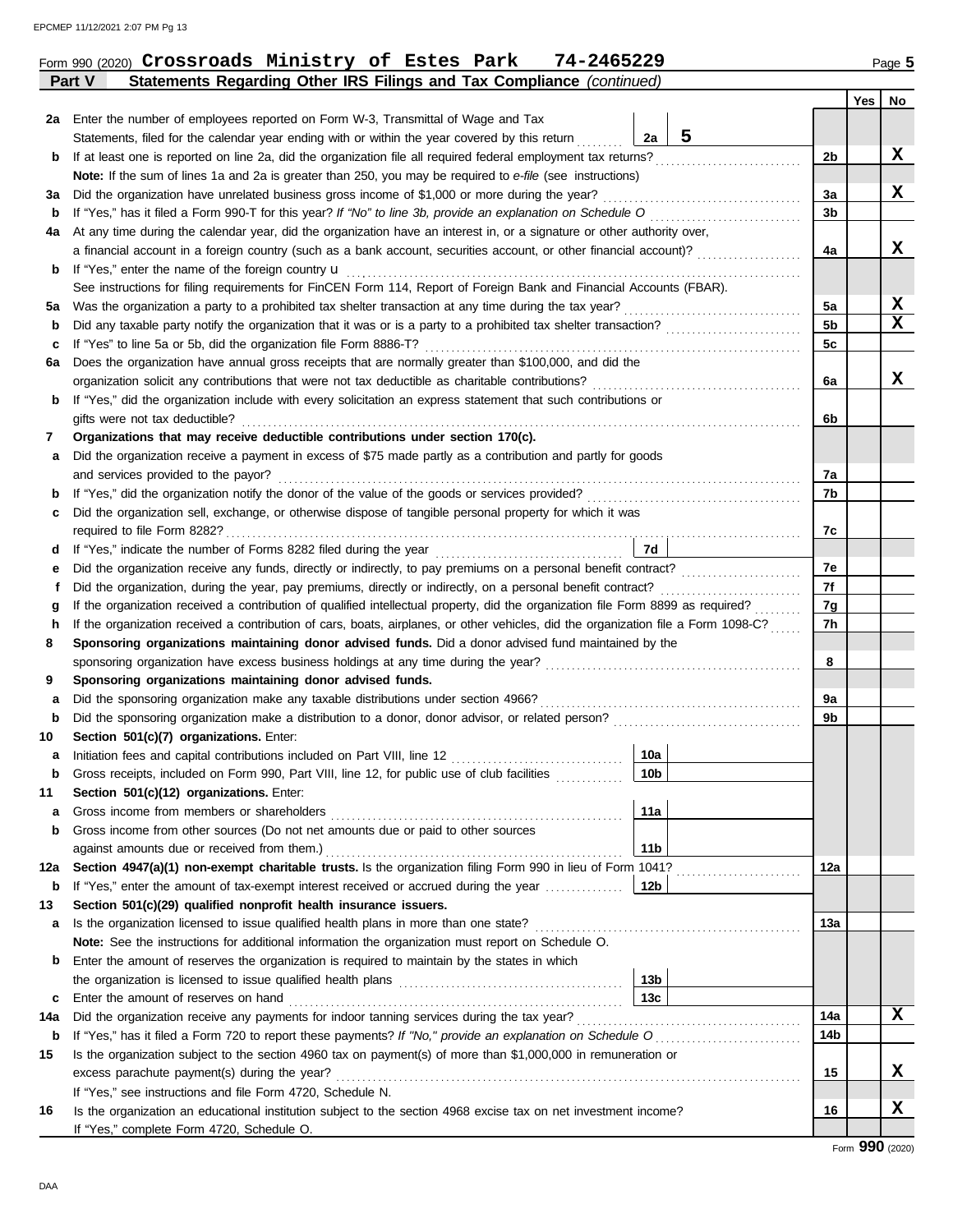|          |                                                                                                                                                                                                                               |                 |                 | $ \mathbf{x} $ |
|----------|-------------------------------------------------------------------------------------------------------------------------------------------------------------------------------------------------------------------------------|-----------------|-----------------|----------------|
|          | Section A. Governing Body and Management                                                                                                                                                                                      |                 |                 |                |
|          |                                                                                                                                                                                                                               |                 | Yes $ $         | No             |
| 1a       | 12<br>1a<br>Enter the number of voting members of the governing body at the end of the tax year                                                                                                                               |                 |                 |                |
|          | If there are material differences in voting rights among members of the governing body, or                                                                                                                                    |                 |                 |                |
|          | if the governing body delegated broad authority to an executive committee or similar                                                                                                                                          |                 |                 |                |
|          | committee, explain on Schedule O.                                                                                                                                                                                             |                 |                 |                |
| b        | 12<br>1b<br>Enter the number of voting members included on line 1a, above, who are independent                                                                                                                                |                 |                 |                |
| 2        | Did any officer, director, trustee, or key employee have a family relationship or a business relationship with                                                                                                                |                 |                 |                |
|          | any other officer, director, trustee, or key employee?                                                                                                                                                                        | $\mathbf{2}$    |                 | x              |
| 3        | Did the organization delegate control over management duties customarily performed by or under the direct                                                                                                                     |                 |                 |                |
|          | supervision of officers, directors, trustees, or key employees to a management company or other person?                                                                                                                       | 3               |                 | x              |
| 4        |                                                                                                                                                                                                                               | 4               |                 | $\mathbf x$    |
| 5        |                                                                                                                                                                                                                               | 5               |                 | X              |
| 6        | Did the organization have members or stockholders?                                                                                                                                                                            | 6               |                 | x              |
| 7a       | Did the organization have members, stockholders, or other persons who had the power to elect or appoint                                                                                                                       |                 |                 |                |
|          | one or more members of the governing body?                                                                                                                                                                                    | 7a              |                 | x              |
| b        | Are any governance decisions of the organization reserved to (or subject to approval by) members,                                                                                                                             |                 |                 |                |
|          | stockholders, or persons other than the governing body?                                                                                                                                                                       | 7b              |                 | x              |
| 8        | Did the organization contemporaneously document the meetings held or written actions undertaken during the year by the following:                                                                                             |                 |                 |                |
| а        | The governing body?                                                                                                                                                                                                           | 8a              | X<br>X          |                |
| b        |                                                                                                                                                                                                                               | 8b              |                 |                |
| 9        | Is there any officer, director, trustee, or key employee listed in Part VII, Section A, who cannot be reached at                                                                                                              |                 |                 | x              |
|          |                                                                                                                                                                                                                               | 9               |                 |                |
|          | Section B. Policies (This Section B requests information about policies not required by the Internal Revenue Code.)                                                                                                           |                 |                 |                |
|          |                                                                                                                                                                                                                               | 10a             | Yes             | No<br>x        |
| 10a      | Did the organization have local chapters, branches, or affiliates?                                                                                                                                                            |                 |                 |                |
| b        | If "Yes," did the organization have written policies and procedures governing the activities of such chapters,<br>affiliates, and branches to ensure their operations are consistent with the organization's exempt purposes? | 10b             |                 |                |
|          | Has the organization provided a complete copy of this Form 990 to all members of its governing body before filing the form?                                                                                                   | 11a             |                 | X              |
| 11a<br>b | Describe in Schedule O the process, if any, used by the organization to review this Form 990.                                                                                                                                 |                 |                 |                |
| 12a      |                                                                                                                                                                                                                               | 12a             |                 | x              |
| b        | Were officers, directors, or trustees, and key employees required to disclose annually interests that could give rise to conflicts?                                                                                           | 12 <sub>b</sub> |                 |                |
| c        | Did the organization regularly and consistently monitor and enforce compliance with the policy? If "Yes,"                                                                                                                     |                 |                 |                |
|          | describe in Schedule O how this was done                                                                                                                                                                                      | 12c             |                 |                |
| 13       |                                                                                                                                                                                                                               | 13              |                 | X              |
| 14       |                                                                                                                                                                                                                               | 14              |                 | $\mathbf x$    |
| 15       | Did the process for determining compensation of the following persons include a review and approval by                                                                                                                        |                 |                 |                |
|          | independent persons, comparability data, and contemporaneous substantiation of the deliberation and decision?                                                                                                                 |                 |                 |                |
| a        | The organization's CEO, Executive Director, or top management official                                                                                                                                                        | 15a             |                 | X              |
| b        | Other officers or key employees of the organization                                                                                                                                                                           | 15b             |                 | X              |
|          | If "Yes" to line 15a or 15b, describe the process in Schedule O (see instructions).                                                                                                                                           |                 |                 |                |
| 16a      | Did the organization invest in, contribute assets to, or participate in a joint venture or similar arrangement                                                                                                                |                 |                 |                |
|          | with a taxable entity during the year?                                                                                                                                                                                        | 16a             |                 | x              |
| b        | If "Yes," did the organization follow a written policy or procedure requiring the organization to evaluate its                                                                                                                |                 |                 |                |
|          | participation in joint venture arrangements under applicable federal tax law, and take steps to safeguard the                                                                                                                 |                 |                 |                |
|          |                                                                                                                                                                                                                               | 16b             |                 |                |
|          | <b>Section C. Disclosure</b>                                                                                                                                                                                                  |                 |                 |                |
| 17       | List the states with which a copy of this Form 990 is required to be filed $\mathbf u$ None                                                                                                                                   |                 |                 |                |
| 18       | Section 6104 requires an organization to make its Forms 1023 (1024 or 1024-A, if applicable), 990, and 990-T (Section 501(c)                                                                                                  |                 |                 |                |
|          | (3) sonly) available for public inspection. Indicate how you made these available. Check all that apply.                                                                                                                      |                 |                 |                |
|          | $ {\bf x} $<br>$ \mathbf{X} $ Another's website $ \mathbf{X} $ Upon request<br>Other (explain on Schedule O)<br>Own website                                                                                                   |                 |                 |                |
| 19       | Describe on Schedule O whether (and if so, how) the organization made its governing documents, conflict of interest policy, and                                                                                               |                 |                 |                |
|          | financial statements available to the public during the tax year.                                                                                                                                                             |                 |                 |                |
| 20       | State the name, address, and telephone number of the person who possesses the organization's books and records u                                                                                                              |                 |                 |                |
|          | Gene Whannel<br>777 Birch Street                                                                                                                                                                                              |                 |                 |                |
|          | CO 80517<br>Estes Park                                                                                                                                                                                                        | 970-577-0610    |                 |                |
| DAA      |                                                                                                                                                                                                                               |                 | Form 990 (2020) |                |

**Part VI Governance, Management, and Disclosure** *For each "Yes" response to lines 2 through 7b below, and for a "No"*

Form 990 (2020) Page **6 Crossroads Ministry of Estes Park 74-2465229**

*response to line 8a, 8b, or 10b below, describe the circumstances, processes, or changes on Schedule O. See instructions.* **X**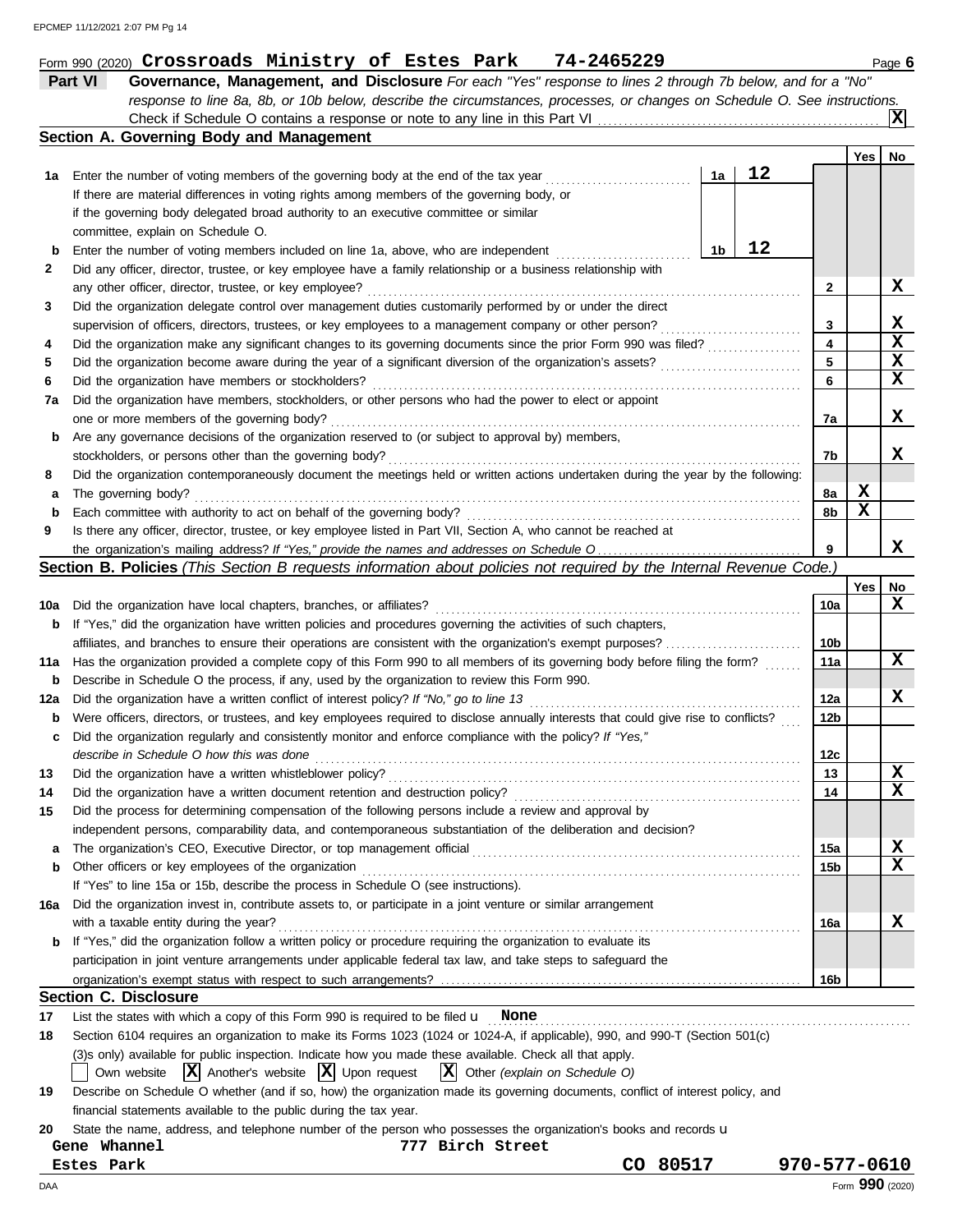|                          | Form 990 (2020) Crossroads Ministry of Estes Park 74-2465229                                                                                                                                                                | Page 7 |
|--------------------------|-----------------------------------------------------------------------------------------------------------------------------------------------------------------------------------------------------------------------------|--------|
| Part VII                 | Compensation of Officers, Directors, Trustees, Key Employees, Highest Compensated Employees, and                                                                                                                            |        |
|                          | Independent Contractors                                                                                                                                                                                                     |        |
|                          | Check if Schedule O contains a response or note to any line in this Part VII                                                                                                                                                |        |
| Section A.               | Officers, Directors, Trustees, Key Employees, and Highest Compensated Employees                                                                                                                                             |        |
| organization's tax year. | 1a Complete this table for all persons required to be listed. Report compensation for the calendar year ending with or within the                                                                                           |        |
|                          | • List all of the organization's current officers, directors, trustees (whether individuals or organizations), regardless of amount of<br>compensation. Enter -0- in columns (D), (E), and (F) if no compensation was paid. |        |

● List all of the organization's **current** key employees, if any. See instructions for definition of "key employee."

who received reportable compensation (Box 5 of Form W-2 and/or Box 7 of Form 1099-MISC) of more than \$100,000 from the organization and any related organizations. ■ List the organization's five **current** highest compensated employees (other than an officer, director, trustee, or key employee)<br> **•** received reportable compensation (Box 5 of Form W-2 and/or Box 7 of Form 1099-MISC) o

■ List all of the organization's **former** officers, key employees, and highest compensated employees who received more than<br> **00.000 of reportable compensation from the ergonization and any related ergonizations** \$100,000 of reportable compensation from the organization and any related organizations.

■ List all of the organization's **former directors or trustees** that received, in the capacity as a former director or trustee of the property is a former director or trustee of the property of the organization and any re organization, more than \$10,000 of reportable compensation from the organization and any related organizations.

See instructions for the order in which to list the persons above.

 $\overline{X}$  Check this box if neither the organization nor any related organization compensated any current officer, director, or trustee.

| (A)<br>Name and title         | (B)<br>Average<br>hours<br>per week<br>(list any               |                                   |                         | Position    | (C)           | (do not check more than one<br>box, unless person is both an<br>officer and a director/trustee) | (D)<br>Reportable<br>compensation<br>from the<br>organization | (E)<br>Reportable<br>compensation<br>from related<br>organizations |                                           |
|-------------------------------|----------------------------------------------------------------|-----------------------------------|-------------------------|-------------|---------------|-------------------------------------------------------------------------------------------------|---------------------------------------------------------------|--------------------------------------------------------------------|-------------------------------------------|
|                               | hours for<br>related<br>organizations<br>below<br>dotted line) | Individual trustee<br>or director | nstitutional<br>trustee | Officer     | ê<br>employee | Former<br>Highest compensated<br>employee                                                       | (W-2/1099-MISC)                                               | (W-2/1099-MISC)                                                    | organization and<br>related organizations |
| (1) Peggy Beck                |                                                                |                                   |                         |             |               |                                                                                                 |                                                               |                                                                    |                                           |
|                               | 0.00                                                           |                                   |                         |             |               |                                                                                                 |                                                               |                                                                    |                                           |
| Board Vice President          | 0.00                                                           | $\mathbf x$                       |                         | $\mathbf x$ |               |                                                                                                 | 0                                                             | 0                                                                  | $\mathbf 0$                               |
| (2) Judy Brannon              |                                                                |                                   |                         |             |               |                                                                                                 |                                                               |                                                                    |                                           |
|                               | 0.00                                                           |                                   |                         |             |               |                                                                                                 |                                                               |                                                                    |                                           |
| Board President               | 0.00                                                           | $\mathbf x$                       |                         | $\mathbf x$ |               |                                                                                                 | 0                                                             | 0                                                                  | $\mathbf 0$                               |
| (3) Floyd Collins             |                                                                |                                   |                         |             |               |                                                                                                 |                                                               |                                                                    |                                           |
|                               | 0.00<br>0.00                                                   | $\mathbf x$                       |                         |             |               |                                                                                                 | 0                                                             | 0                                                                  | 0                                         |
| Director<br>(4) Susie Collins |                                                                |                                   |                         |             |               |                                                                                                 |                                                               |                                                                    |                                           |
|                               | 0.00                                                           |                                   |                         |             |               |                                                                                                 |                                                               |                                                                    |                                           |
| Director                      | 0.00                                                           | $\mathbf x$                       |                         |             |               |                                                                                                 | 0                                                             | 0                                                                  | $\mathbf 0$                               |
| (5) Carolyn Evans             |                                                                |                                   |                         |             |               |                                                                                                 |                                                               |                                                                    |                                           |
|                               | 0.00                                                           |                                   |                         |             |               |                                                                                                 |                                                               |                                                                    |                                           |
| Director                      | 0.00                                                           | $\mathbf x$                       |                         |             |               |                                                                                                 | 0                                                             | 0                                                                  | $\mathbf 0$                               |
| (6) Sarah Fink                |                                                                |                                   |                         |             |               |                                                                                                 |                                                               |                                                                    |                                           |
|                               | 0.00                                                           |                                   |                         |             |               |                                                                                                 |                                                               |                                                                    |                                           |
| Director                      | 0.00                                                           | $\mathbf x$                       |                         |             |               |                                                                                                 | 0                                                             | 0                                                                  | $\pmb{0}$                                 |
| (7) Skip Hyde                 |                                                                |                                   |                         |             |               |                                                                                                 |                                                               |                                                                    |                                           |
|                               | 0.00                                                           |                                   |                         |             |               |                                                                                                 |                                                               |                                                                    |                                           |
| Director                      | 0.00                                                           | $\mathbf x$                       |                         |             |               |                                                                                                 | 0                                                             | 0                                                                  | $\mathbf 0$                               |
| (8) Joanie Jonell             |                                                                |                                   |                         |             |               |                                                                                                 |                                                               |                                                                    |                                           |
|                               | 0.00                                                           |                                   |                         |             |               |                                                                                                 |                                                               |                                                                    |                                           |
| Director                      | 0.00                                                           | $\mathbf x$                       |                         |             |               |                                                                                                 | 0                                                             | 0                                                                  | $\pmb{0}$                                 |
| (9) Randall Key               |                                                                |                                   |                         |             |               |                                                                                                 |                                                               |                                                                    |                                           |
|                               | 0.00                                                           |                                   |                         |             |               |                                                                                                 |                                                               |                                                                    |                                           |
| Director                      | 0.00                                                           | $\mathbf x$                       |                         |             |               |                                                                                                 | 0                                                             | 0                                                                  | $\pmb{0}$                                 |
| (10) Sharol Little            |                                                                |                                   |                         |             |               |                                                                                                 |                                                               |                                                                    |                                           |
|                               | 0.00                                                           |                                   |                         |             |               |                                                                                                 |                                                               |                                                                    | 0                                         |
| Director                      | 0.00                                                           | $\mathbf x$                       |                         |             |               |                                                                                                 | 0                                                             | 0                                                                  |                                           |
| (11) Tracey McGinnis          | 0.00                                                           |                                   |                         |             |               |                                                                                                 |                                                               |                                                                    |                                           |
| Director                      | 0.00                                                           | $\mathbf x$                       |                         |             |               |                                                                                                 | 0                                                             | 0                                                                  | $\mathbf 0$                               |
|                               |                                                                |                                   |                         |             |               |                                                                                                 |                                                               |                                                                    |                                           |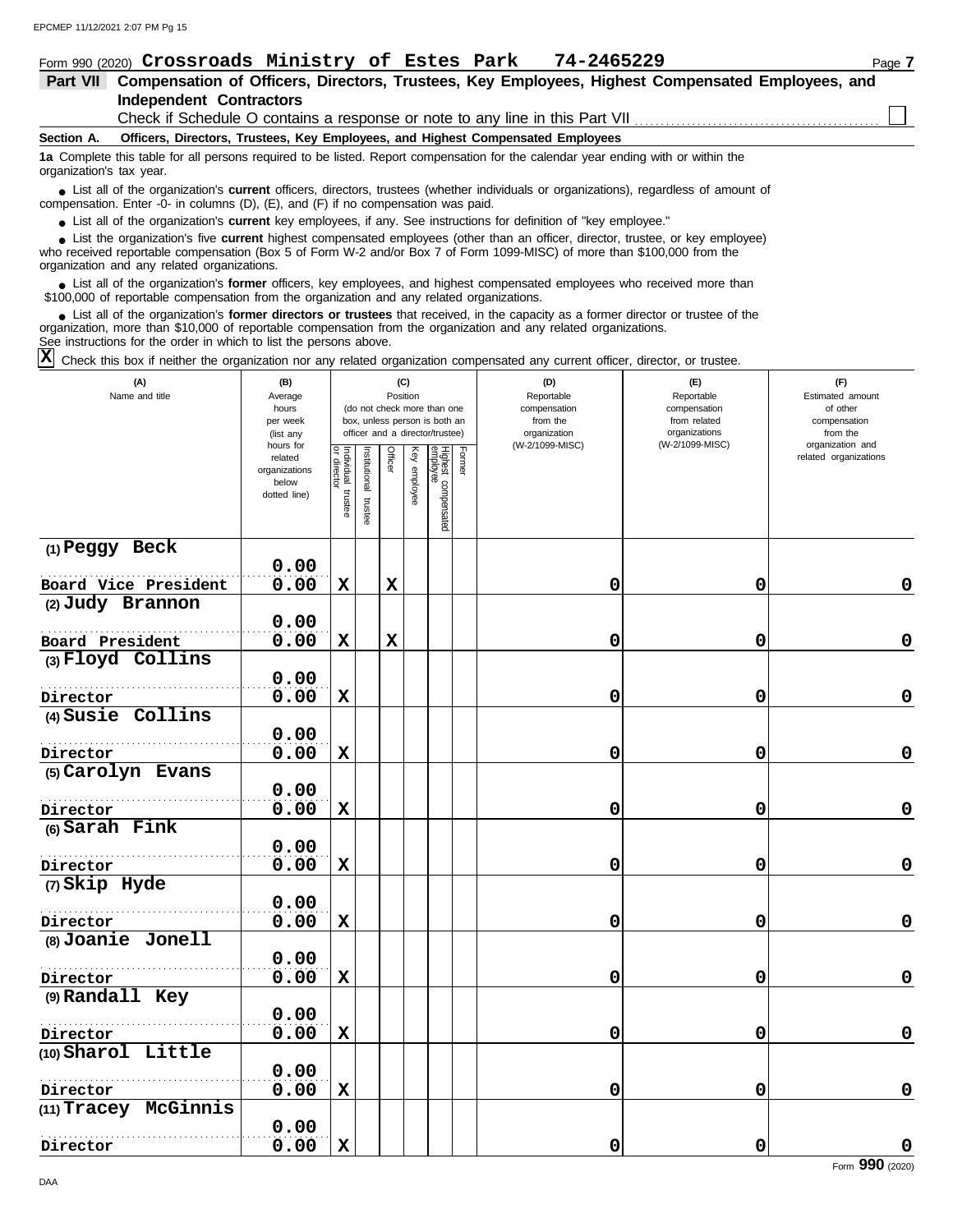| (C)<br>(A)<br>(D)<br>(B)<br>(E)<br>(F)<br>Position<br>Name and title<br>Reportable<br>Estimated amount<br>Average<br>Reportable<br>(do not check more than one<br>hours<br>compensation<br>of other<br>compensation<br>box, unless person is both an<br>per week<br>from the<br>from related<br>compensation<br>officer and a director/trustee)<br>organizations<br>organization<br>from the<br>(list any<br>(W-2/1099-MISC)<br>(W-2/1099-MISC)<br>organization and<br>hours for<br>Individual trustee<br>or director<br>Highest compensated<br>employee<br>Former<br>Key employee<br>Officer<br>nstitutional<br>related organizations<br>related<br>organizations<br>below<br>dotted line)<br>trustee<br>Betty Meyer<br>0.00<br>0.00<br>0<br>X<br>0<br>$\mathbf 0$<br>Andy Morgan<br>0.00<br>0.00<br>0<br>X<br>0<br>$\mathbf 0$<br>Director<br>Jim Paddock<br>(14)<br>0.00<br>0.00<br>0<br>X<br>0<br>$\mathbf 0$<br>John Roehl<br>(15)<br>0.00<br>0.00<br>0<br>X<br>0<br>$\mathbf 0$<br>Judy Sandstrom<br>(16)<br>0.00<br>0.00<br>0<br>X<br>0<br>$\mathbf 0$<br>David Taylor<br>(17)<br>0.00<br>0.00<br>0<br>X<br>0<br>$\mathbf 0$<br>Gene Whannel<br>(18)<br>0.00<br>0.00<br>0<br>X<br>X<br>0<br>$\mathbf 0$<br>Treasurer<br>Brian Schaffer<br>(19)<br>0.00<br>0.00<br>0<br>X<br>0<br>$\mathbf 0$<br>Executive Director<br>1b Subtotal<br>u<br>c Total from continuation sheets to Part VII, Section A<br>u<br>u<br>Total number of individuals (including but not limited to those listed above) who received more than \$100,000 of<br>2<br>reportable compensation from the organization $\mathbf u$ 0<br>Yes<br>No.<br>Did the organization list any former officer, director, trustee, key employee, or highest compensated<br>3<br>x<br>3<br>employee on line 1a? If "Yes," complete Schedule J for such individual<br>For any individual listed on line 1a, is the sum of reportable compensation and other compensation from the<br>4<br>organization and related organizations greater than \$150,000? If "Yes," complete Schedule J for such<br>x<br>4<br>individual<br>Did any person listed on line 1a receive or accrue compensation from any unrelated organization or individual<br>5<br>x<br>5<br>Section B. Independent Contractors<br>Complete this table for your five highest compensated independent contractors that received more than \$100,000 of<br>1<br>compensation from the organization. Report compensation for the calendar year ending with or within the organization's tax year.<br>(B)<br>Description of services<br>(C)<br>(A)<br>Name and business address<br>Compensation<br>Total number of independent contractors (including but not limited to those listed above) who<br>$\mathbf{2}$<br>received more than \$100,000 of compensation from the organization u | Part VII | Form 990 (2020) Crossroads Ministry of Estes Park |  |  |  | 74-2465229<br>Section A. Officers, Directors, Trustees, Key Employees, and Highest Compensated Employees (continued) |  | Page 8 |
|-------------------------------------------------------------------------------------------------------------------------------------------------------------------------------------------------------------------------------------------------------------------------------------------------------------------------------------------------------------------------------------------------------------------------------------------------------------------------------------------------------------------------------------------------------------------------------------------------------------------------------------------------------------------------------------------------------------------------------------------------------------------------------------------------------------------------------------------------------------------------------------------------------------------------------------------------------------------------------------------------------------------------------------------------------------------------------------------------------------------------------------------------------------------------------------------------------------------------------------------------------------------------------------------------------------------------------------------------------------------------------------------------------------------------------------------------------------------------------------------------------------------------------------------------------------------------------------------------------------------------------------------------------------------------------------------------------------------------------------------------------------------------------------------------------------------------------------------------------------------------------------------------------------------------------------------------------------------------------------------------------------------------------------------------------------------------------------------------------------------------------------------------------------------------------------------------------------------------------------------------------------------------------------------------------------------------------------------------------------------------------------------------------------------------------------------------------------------------------------------------------------------------------------------------------------------------------------------------------------------------------------------------------------------------------------------------------------------------------------------------------------------------------------------------------------|----------|---------------------------------------------------|--|--|--|----------------------------------------------------------------------------------------------------------------------|--|--------|
|                                                                                                                                                                                                                                                                                                                                                                                                                                                                                                                                                                                                                                                                                                                                                                                                                                                                                                                                                                                                                                                                                                                                                                                                                                                                                                                                                                                                                                                                                                                                                                                                                                                                                                                                                                                                                                                                                                                                                                                                                                                                                                                                                                                                                                                                                                                                                                                                                                                                                                                                                                                                                                                                                                                                                                                                             |          |                                                   |  |  |  |                                                                                                                      |  |        |
|                                                                                                                                                                                                                                                                                                                                                                                                                                                                                                                                                                                                                                                                                                                                                                                                                                                                                                                                                                                                                                                                                                                                                                                                                                                                                                                                                                                                                                                                                                                                                                                                                                                                                                                                                                                                                                                                                                                                                                                                                                                                                                                                                                                                                                                                                                                                                                                                                                                                                                                                                                                                                                                                                                                                                                                                             |          |                                                   |  |  |  |                                                                                                                      |  |        |
|                                                                                                                                                                                                                                                                                                                                                                                                                                                                                                                                                                                                                                                                                                                                                                                                                                                                                                                                                                                                                                                                                                                                                                                                                                                                                                                                                                                                                                                                                                                                                                                                                                                                                                                                                                                                                                                                                                                                                                                                                                                                                                                                                                                                                                                                                                                                                                                                                                                                                                                                                                                                                                                                                                                                                                                                             | (12)     |                                                   |  |  |  |                                                                                                                      |  |        |
|                                                                                                                                                                                                                                                                                                                                                                                                                                                                                                                                                                                                                                                                                                                                                                                                                                                                                                                                                                                                                                                                                                                                                                                                                                                                                                                                                                                                                                                                                                                                                                                                                                                                                                                                                                                                                                                                                                                                                                                                                                                                                                                                                                                                                                                                                                                                                                                                                                                                                                                                                                                                                                                                                                                                                                                                             | Director |                                                   |  |  |  |                                                                                                                      |  |        |
|                                                                                                                                                                                                                                                                                                                                                                                                                                                                                                                                                                                                                                                                                                                                                                                                                                                                                                                                                                                                                                                                                                                                                                                                                                                                                                                                                                                                                                                                                                                                                                                                                                                                                                                                                                                                                                                                                                                                                                                                                                                                                                                                                                                                                                                                                                                                                                                                                                                                                                                                                                                                                                                                                                                                                                                                             | (13)     |                                                   |  |  |  |                                                                                                                      |  |        |
|                                                                                                                                                                                                                                                                                                                                                                                                                                                                                                                                                                                                                                                                                                                                                                                                                                                                                                                                                                                                                                                                                                                                                                                                                                                                                                                                                                                                                                                                                                                                                                                                                                                                                                                                                                                                                                                                                                                                                                                                                                                                                                                                                                                                                                                                                                                                                                                                                                                                                                                                                                                                                                                                                                                                                                                                             |          |                                                   |  |  |  |                                                                                                                      |  |        |
|                                                                                                                                                                                                                                                                                                                                                                                                                                                                                                                                                                                                                                                                                                                                                                                                                                                                                                                                                                                                                                                                                                                                                                                                                                                                                                                                                                                                                                                                                                                                                                                                                                                                                                                                                                                                                                                                                                                                                                                                                                                                                                                                                                                                                                                                                                                                                                                                                                                                                                                                                                                                                                                                                                                                                                                                             | Director |                                                   |  |  |  |                                                                                                                      |  |        |
|                                                                                                                                                                                                                                                                                                                                                                                                                                                                                                                                                                                                                                                                                                                                                                                                                                                                                                                                                                                                                                                                                                                                                                                                                                                                                                                                                                                                                                                                                                                                                                                                                                                                                                                                                                                                                                                                                                                                                                                                                                                                                                                                                                                                                                                                                                                                                                                                                                                                                                                                                                                                                                                                                                                                                                                                             |          |                                                   |  |  |  |                                                                                                                      |  |        |
|                                                                                                                                                                                                                                                                                                                                                                                                                                                                                                                                                                                                                                                                                                                                                                                                                                                                                                                                                                                                                                                                                                                                                                                                                                                                                                                                                                                                                                                                                                                                                                                                                                                                                                                                                                                                                                                                                                                                                                                                                                                                                                                                                                                                                                                                                                                                                                                                                                                                                                                                                                                                                                                                                                                                                                                                             | Director |                                                   |  |  |  |                                                                                                                      |  |        |
|                                                                                                                                                                                                                                                                                                                                                                                                                                                                                                                                                                                                                                                                                                                                                                                                                                                                                                                                                                                                                                                                                                                                                                                                                                                                                                                                                                                                                                                                                                                                                                                                                                                                                                                                                                                                                                                                                                                                                                                                                                                                                                                                                                                                                                                                                                                                                                                                                                                                                                                                                                                                                                                                                                                                                                                                             | Director |                                                   |  |  |  |                                                                                                                      |  |        |
|                                                                                                                                                                                                                                                                                                                                                                                                                                                                                                                                                                                                                                                                                                                                                                                                                                                                                                                                                                                                                                                                                                                                                                                                                                                                                                                                                                                                                                                                                                                                                                                                                                                                                                                                                                                                                                                                                                                                                                                                                                                                                                                                                                                                                                                                                                                                                                                                                                                                                                                                                                                                                                                                                                                                                                                                             |          |                                                   |  |  |  |                                                                                                                      |  |        |
|                                                                                                                                                                                                                                                                                                                                                                                                                                                                                                                                                                                                                                                                                                                                                                                                                                                                                                                                                                                                                                                                                                                                                                                                                                                                                                                                                                                                                                                                                                                                                                                                                                                                                                                                                                                                                                                                                                                                                                                                                                                                                                                                                                                                                                                                                                                                                                                                                                                                                                                                                                                                                                                                                                                                                                                                             | Director |                                                   |  |  |  |                                                                                                                      |  |        |
|                                                                                                                                                                                                                                                                                                                                                                                                                                                                                                                                                                                                                                                                                                                                                                                                                                                                                                                                                                                                                                                                                                                                                                                                                                                                                                                                                                                                                                                                                                                                                                                                                                                                                                                                                                                                                                                                                                                                                                                                                                                                                                                                                                                                                                                                                                                                                                                                                                                                                                                                                                                                                                                                                                                                                                                                             |          |                                                   |  |  |  |                                                                                                                      |  |        |
|                                                                                                                                                                                                                                                                                                                                                                                                                                                                                                                                                                                                                                                                                                                                                                                                                                                                                                                                                                                                                                                                                                                                                                                                                                                                                                                                                                                                                                                                                                                                                                                                                                                                                                                                                                                                                                                                                                                                                                                                                                                                                                                                                                                                                                                                                                                                                                                                                                                                                                                                                                                                                                                                                                                                                                                                             |          |                                                   |  |  |  |                                                                                                                      |  |        |
|                                                                                                                                                                                                                                                                                                                                                                                                                                                                                                                                                                                                                                                                                                                                                                                                                                                                                                                                                                                                                                                                                                                                                                                                                                                                                                                                                                                                                                                                                                                                                                                                                                                                                                                                                                                                                                                                                                                                                                                                                                                                                                                                                                                                                                                                                                                                                                                                                                                                                                                                                                                                                                                                                                                                                                                                             |          |                                                   |  |  |  |                                                                                                                      |  |        |
|                                                                                                                                                                                                                                                                                                                                                                                                                                                                                                                                                                                                                                                                                                                                                                                                                                                                                                                                                                                                                                                                                                                                                                                                                                                                                                                                                                                                                                                                                                                                                                                                                                                                                                                                                                                                                                                                                                                                                                                                                                                                                                                                                                                                                                                                                                                                                                                                                                                                                                                                                                                                                                                                                                                                                                                                             |          |                                                   |  |  |  |                                                                                                                      |  |        |
|                                                                                                                                                                                                                                                                                                                                                                                                                                                                                                                                                                                                                                                                                                                                                                                                                                                                                                                                                                                                                                                                                                                                                                                                                                                                                                                                                                                                                                                                                                                                                                                                                                                                                                                                                                                                                                                                                                                                                                                                                                                                                                                                                                                                                                                                                                                                                                                                                                                                                                                                                                                                                                                                                                                                                                                                             |          |                                                   |  |  |  |                                                                                                                      |  |        |
|                                                                                                                                                                                                                                                                                                                                                                                                                                                                                                                                                                                                                                                                                                                                                                                                                                                                                                                                                                                                                                                                                                                                                                                                                                                                                                                                                                                                                                                                                                                                                                                                                                                                                                                                                                                                                                                                                                                                                                                                                                                                                                                                                                                                                                                                                                                                                                                                                                                                                                                                                                                                                                                                                                                                                                                                             |          |                                                   |  |  |  |                                                                                                                      |  |        |
|                                                                                                                                                                                                                                                                                                                                                                                                                                                                                                                                                                                                                                                                                                                                                                                                                                                                                                                                                                                                                                                                                                                                                                                                                                                                                                                                                                                                                                                                                                                                                                                                                                                                                                                                                                                                                                                                                                                                                                                                                                                                                                                                                                                                                                                                                                                                                                                                                                                                                                                                                                                                                                                                                                                                                                                                             |          |                                                   |  |  |  |                                                                                                                      |  |        |
|                                                                                                                                                                                                                                                                                                                                                                                                                                                                                                                                                                                                                                                                                                                                                                                                                                                                                                                                                                                                                                                                                                                                                                                                                                                                                                                                                                                                                                                                                                                                                                                                                                                                                                                                                                                                                                                                                                                                                                                                                                                                                                                                                                                                                                                                                                                                                                                                                                                                                                                                                                                                                                                                                                                                                                                                             |          |                                                   |  |  |  |                                                                                                                      |  |        |
|                                                                                                                                                                                                                                                                                                                                                                                                                                                                                                                                                                                                                                                                                                                                                                                                                                                                                                                                                                                                                                                                                                                                                                                                                                                                                                                                                                                                                                                                                                                                                                                                                                                                                                                                                                                                                                                                                                                                                                                                                                                                                                                                                                                                                                                                                                                                                                                                                                                                                                                                                                                                                                                                                                                                                                                                             |          |                                                   |  |  |  |                                                                                                                      |  |        |
|                                                                                                                                                                                                                                                                                                                                                                                                                                                                                                                                                                                                                                                                                                                                                                                                                                                                                                                                                                                                                                                                                                                                                                                                                                                                                                                                                                                                                                                                                                                                                                                                                                                                                                                                                                                                                                                                                                                                                                                                                                                                                                                                                                                                                                                                                                                                                                                                                                                                                                                                                                                                                                                                                                                                                                                                             |          |                                                   |  |  |  |                                                                                                                      |  |        |
|                                                                                                                                                                                                                                                                                                                                                                                                                                                                                                                                                                                                                                                                                                                                                                                                                                                                                                                                                                                                                                                                                                                                                                                                                                                                                                                                                                                                                                                                                                                                                                                                                                                                                                                                                                                                                                                                                                                                                                                                                                                                                                                                                                                                                                                                                                                                                                                                                                                                                                                                                                                                                                                                                                                                                                                                             |          |                                                   |  |  |  |                                                                                                                      |  |        |
|                                                                                                                                                                                                                                                                                                                                                                                                                                                                                                                                                                                                                                                                                                                                                                                                                                                                                                                                                                                                                                                                                                                                                                                                                                                                                                                                                                                                                                                                                                                                                                                                                                                                                                                                                                                                                                                                                                                                                                                                                                                                                                                                                                                                                                                                                                                                                                                                                                                                                                                                                                                                                                                                                                                                                                                                             |          |                                                   |  |  |  |                                                                                                                      |  |        |
|                                                                                                                                                                                                                                                                                                                                                                                                                                                                                                                                                                                                                                                                                                                                                                                                                                                                                                                                                                                                                                                                                                                                                                                                                                                                                                                                                                                                                                                                                                                                                                                                                                                                                                                                                                                                                                                                                                                                                                                                                                                                                                                                                                                                                                                                                                                                                                                                                                                                                                                                                                                                                                                                                                                                                                                                             |          |                                                   |  |  |  |                                                                                                                      |  |        |
|                                                                                                                                                                                                                                                                                                                                                                                                                                                                                                                                                                                                                                                                                                                                                                                                                                                                                                                                                                                                                                                                                                                                                                                                                                                                                                                                                                                                                                                                                                                                                                                                                                                                                                                                                                                                                                                                                                                                                                                                                                                                                                                                                                                                                                                                                                                                                                                                                                                                                                                                                                                                                                                                                                                                                                                                             |          |                                                   |  |  |  |                                                                                                                      |  |        |
|                                                                                                                                                                                                                                                                                                                                                                                                                                                                                                                                                                                                                                                                                                                                                                                                                                                                                                                                                                                                                                                                                                                                                                                                                                                                                                                                                                                                                                                                                                                                                                                                                                                                                                                                                                                                                                                                                                                                                                                                                                                                                                                                                                                                                                                                                                                                                                                                                                                                                                                                                                                                                                                                                                                                                                                                             |          |                                                   |  |  |  |                                                                                                                      |  |        |
|                                                                                                                                                                                                                                                                                                                                                                                                                                                                                                                                                                                                                                                                                                                                                                                                                                                                                                                                                                                                                                                                                                                                                                                                                                                                                                                                                                                                                                                                                                                                                                                                                                                                                                                                                                                                                                                                                                                                                                                                                                                                                                                                                                                                                                                                                                                                                                                                                                                                                                                                                                                                                                                                                                                                                                                                             |          |                                                   |  |  |  |                                                                                                                      |  |        |
|                                                                                                                                                                                                                                                                                                                                                                                                                                                                                                                                                                                                                                                                                                                                                                                                                                                                                                                                                                                                                                                                                                                                                                                                                                                                                                                                                                                                                                                                                                                                                                                                                                                                                                                                                                                                                                                                                                                                                                                                                                                                                                                                                                                                                                                                                                                                                                                                                                                                                                                                                                                                                                                                                                                                                                                                             |          |                                                   |  |  |  |                                                                                                                      |  |        |
|                                                                                                                                                                                                                                                                                                                                                                                                                                                                                                                                                                                                                                                                                                                                                                                                                                                                                                                                                                                                                                                                                                                                                                                                                                                                                                                                                                                                                                                                                                                                                                                                                                                                                                                                                                                                                                                                                                                                                                                                                                                                                                                                                                                                                                                                                                                                                                                                                                                                                                                                                                                                                                                                                                                                                                                                             |          |                                                   |  |  |  |                                                                                                                      |  |        |
|                                                                                                                                                                                                                                                                                                                                                                                                                                                                                                                                                                                                                                                                                                                                                                                                                                                                                                                                                                                                                                                                                                                                                                                                                                                                                                                                                                                                                                                                                                                                                                                                                                                                                                                                                                                                                                                                                                                                                                                                                                                                                                                                                                                                                                                                                                                                                                                                                                                                                                                                                                                                                                                                                                                                                                                                             |          |                                                   |  |  |  |                                                                                                                      |  |        |

received more than \$100,000 of compensation from the organization  $\mathbf u$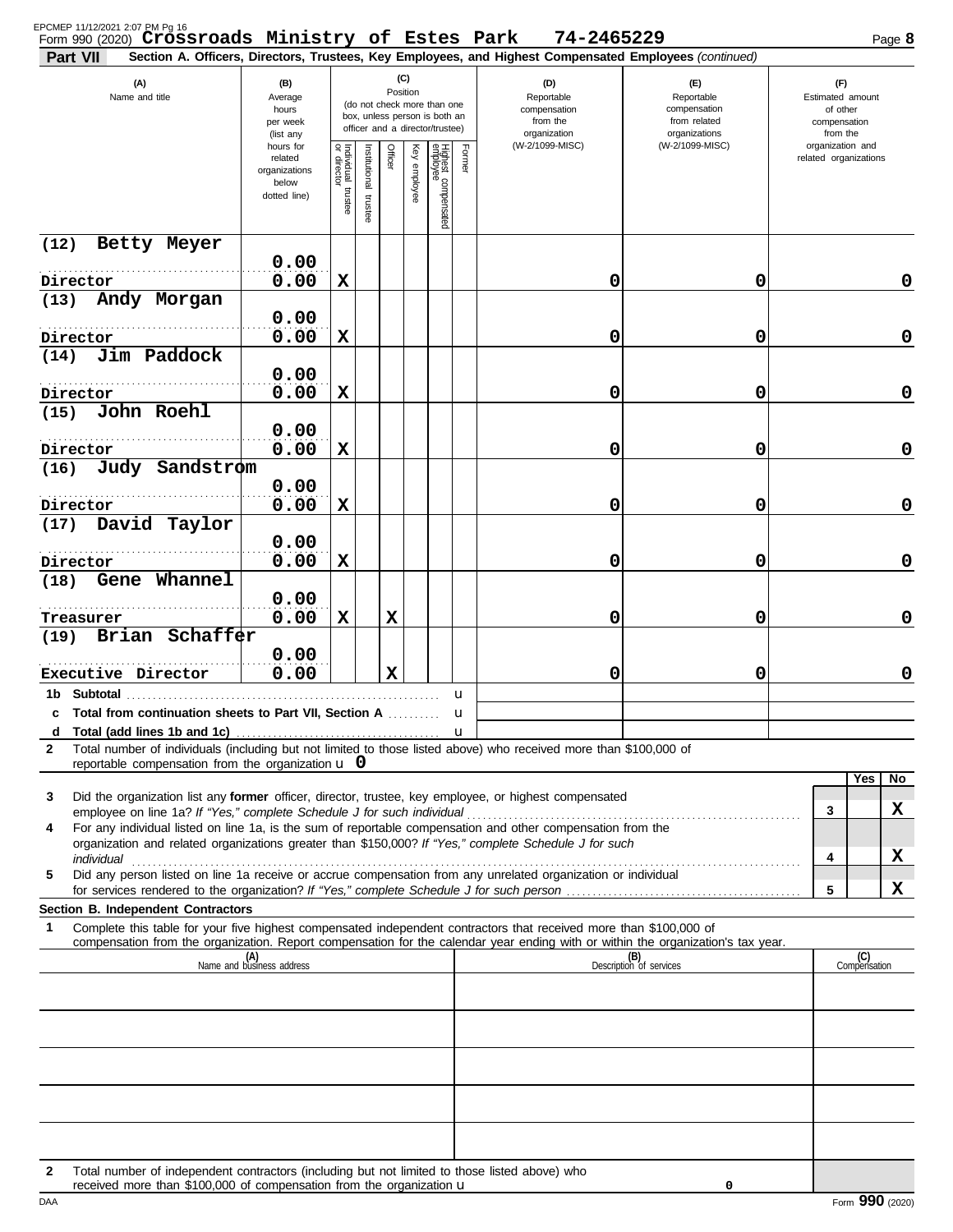## Form 990 (2020) Page **9 Crossroads Ministry of Estes Park 74-2465229**

#### **Part VIII Statement of Revenue**

|                                                                  | <b>Fail VIII</b> |                                                        |    | <b>ORIGITION OF PEACHING</b> |                  |   |                      | Check if Schedule O contains a response or note to any line in this Part VIII [11] [11] [11] [11] [11] [11] [1 |                                              |                                      |                                                               |
|------------------------------------------------------------------|------------------|--------------------------------------------------------|----|------------------------------|------------------|---|----------------------|----------------------------------------------------------------------------------------------------------------|----------------------------------------------|--------------------------------------|---------------------------------------------------------------|
|                                                                  |                  |                                                        |    |                              |                  |   |                      | (A)<br>Total revenue                                                                                           | (B)<br>Related or exempt<br>function revenue | (C)<br>Unrelated<br>business revenue | (D)<br>Revenue excluded<br>from tax under<br>sections 512-514 |
|                                                                  |                  | 1a Federated campaigns                                 |    |                              | 1a               |   |                      |                                                                                                                |                                              |                                      |                                                               |
| <b>Contributions, Gifts, Grants</b><br>and Other Similar Amounts |                  | <b>b</b> Membership dues                               |    |                              | 1 <sub>b</sub>   |   |                      |                                                                                                                |                                              |                                      |                                                               |
|                                                                  |                  | c Fundraising events                                   |    |                              | 1 <sub>c</sub>   |   |                      |                                                                                                                |                                              |                                      |                                                               |
|                                                                  |                  | d Related organizations                                |    |                              | 1 <sub>d</sub>   |   |                      |                                                                                                                |                                              |                                      |                                                               |
|                                                                  |                  | e Government grants (contributions)                    |    |                              | 1e               |   | 106,625              |                                                                                                                |                                              |                                      |                                                               |
|                                                                  |                  | f All other contributions, gifts, grants,              |    |                              |                  |   |                      |                                                                                                                |                                              |                                      |                                                               |
|                                                                  |                  | and similar amounts not included above                 |    |                              | 1f               |   | 1,298,029            |                                                                                                                |                                              |                                      |                                                               |
|                                                                  |                  | Noncash contributions included in lines 1a-1f [11, 12] |    |                              | 1g $\frac{1}{3}$ |   | 213,038              |                                                                                                                |                                              |                                      |                                                               |
|                                                                  |                  |                                                        |    |                              |                  |   |                      | 1,404,654                                                                                                      |                                              |                                      |                                                               |
|                                                                  |                  |                                                        |    |                              |                  |   | <b>Business Code</b> |                                                                                                                |                                              |                                      |                                                               |
|                                                                  | 2a               |                                                        |    |                              |                  |   |                      |                                                                                                                |                                              |                                      |                                                               |
| Program Service<br>Revenue                                       | b                |                                                        |    |                              |                  |   |                      |                                                                                                                |                                              |                                      |                                                               |
|                                                                  |                  |                                                        |    |                              |                  |   |                      |                                                                                                                |                                              |                                      |                                                               |
|                                                                  |                  |                                                        |    |                              |                  |   |                      |                                                                                                                |                                              |                                      |                                                               |
|                                                                  |                  |                                                        |    |                              |                  |   |                      |                                                                                                                |                                              |                                      |                                                               |
|                                                                  |                  | f All other program service revenue                    |    |                              |                  |   |                      |                                                                                                                |                                              |                                      |                                                               |
|                                                                  |                  |                                                        |    |                              |                  |   |                      |                                                                                                                |                                              |                                      |                                                               |
|                                                                  | 3                | Investment income (including dividends, interest, and  |    |                              |                  |   |                      |                                                                                                                |                                              |                                      |                                                               |
|                                                                  |                  | other similar amounts)                                 |    |                              |                  |   | u                    | 246                                                                                                            |                                              |                                      | 246                                                           |
|                                                                  | 4                | Income from investment of tax-exempt bond proceeds     |    |                              |                  |   | $\mathbf{u}$         |                                                                                                                |                                              |                                      |                                                               |
|                                                                  | 5                |                                                        |    |                              |                  |   | u                    |                                                                                                                |                                              |                                      |                                                               |
|                                                                  |                  |                                                        |    | (i) Real                     |                  |   | (ii) Personal        |                                                                                                                |                                              |                                      |                                                               |
|                                                                  |                  | <b>6a</b> Gross rents                                  | 6a |                              |                  |   |                      |                                                                                                                |                                              |                                      |                                                               |
|                                                                  |                  | Less: rental expenses                                  | 6b |                              |                  |   |                      |                                                                                                                |                                              |                                      |                                                               |
|                                                                  |                  | Rental inc. or (loss)                                  | 6с |                              |                  |   |                      |                                                                                                                |                                              |                                      |                                                               |
|                                                                  |                  |                                                        |    |                              |                  |   |                      |                                                                                                                |                                              |                                      |                                                               |
|                                                                  |                  | <b>7a</b> Gross amount from                            |    | (i) Securities               |                  |   | (ii) Other           |                                                                                                                |                                              |                                      |                                                               |
|                                                                  |                  | sales of assets<br>other than inventory                | 7а |                              |                  |   |                      |                                                                                                                |                                              |                                      |                                                               |
|                                                                  |                  | <b>b</b> Less: cost or other                           |    |                              |                  |   |                      |                                                                                                                |                                              |                                      |                                                               |
| Revenue                                                          |                  | basis and sales exps.                                  | 7b |                              |                  |   |                      |                                                                                                                |                                              |                                      |                                                               |
|                                                                  |                  | c Gain or (loss)                                       | 7c |                              |                  |   |                      |                                                                                                                |                                              |                                      |                                                               |
|                                                                  |                  |                                                        |    |                              |                  |   | u                    |                                                                                                                |                                              |                                      |                                                               |
| <b>Other</b>                                                     |                  | 8a Gross income from fundraising events                |    |                              |                  |   |                      |                                                                                                                |                                              |                                      |                                                               |
|                                                                  |                  | (not including \$                                      |    |                              |                  |   |                      |                                                                                                                |                                              |                                      |                                                               |
|                                                                  |                  | of contributions reported on line 1c).                 |    |                              |                  |   |                      |                                                                                                                |                                              |                                      |                                                               |
|                                                                  |                  | See Part IV, line 18                                   |    |                              | 8а               |   | 104,173              |                                                                                                                |                                              |                                      |                                                               |
|                                                                  |                  | <b>b</b> Less: direct expenses                         |    |                              | 8b               |   | 6,510                |                                                                                                                |                                              |                                      |                                                               |
|                                                                  |                  | Net income or (loss) from fundraising events           |    |                              |                  | . | u                    | 97,663                                                                                                         |                                              |                                      | 97,663                                                        |
|                                                                  |                  | 9a Gross income from gaming activities.                |    |                              |                  |   |                      |                                                                                                                |                                              |                                      |                                                               |
|                                                                  |                  | See Part IV, line 19                                   |    |                              | 9a               |   |                      |                                                                                                                |                                              |                                      |                                                               |
|                                                                  |                  | <b>b</b> Less: direct expenses                         |    |                              | 9b               |   |                      |                                                                                                                |                                              |                                      |                                                               |
|                                                                  |                  | c Net income or (loss) from gaming activities          |    |                              |                  |   | u                    |                                                                                                                |                                              |                                      |                                                               |
|                                                                  |                  | 10a Gross sales of inventory, less                     |    |                              |                  |   |                      |                                                                                                                |                                              |                                      |                                                               |
|                                                                  |                  | returns and allowances                                 |    |                              | 10a              |   |                      |                                                                                                                |                                              |                                      |                                                               |
|                                                                  |                  | <b>b</b> Less: $cost of goods sold$                    |    |                              | 10b              |   |                      |                                                                                                                |                                              |                                      |                                                               |
|                                                                  |                  | c Net income or (loss) from sales of inventory         |    |                              |                  |   | u                    |                                                                                                                |                                              |                                      |                                                               |
|                                                                  |                  |                                                        |    |                              |                  |   | <b>Business Code</b> |                                                                                                                |                                              |                                      |                                                               |
| Miscellaneous<br>Revenue                                         | 11a              |                                                        |    | Change in Net Assets - Found |                  |   |                      | 25,474                                                                                                         | 25,474                                       |                                      |                                                               |
|                                                                  | b                | Refunds                                                |    |                              |                  |   |                      | 2,656                                                                                                          |                                              |                                      | 2,656                                                         |
|                                                                  |                  | Misc                                                   |    |                              |                  |   |                      | 49                                                                                                             |                                              |                                      | 49                                                            |
|                                                                  |                  |                                                        |    |                              |                  |   |                      |                                                                                                                |                                              |                                      |                                                               |
|                                                                  |                  |                                                        |    |                              |                  |   | u                    | 28,179                                                                                                         |                                              |                                      |                                                               |
|                                                                  | 12               |                                                        |    |                              |                  |   | $\mathbf{u}$         | 1,530,742                                                                                                      | 25,474                                       | 0                                    | 100,614                                                       |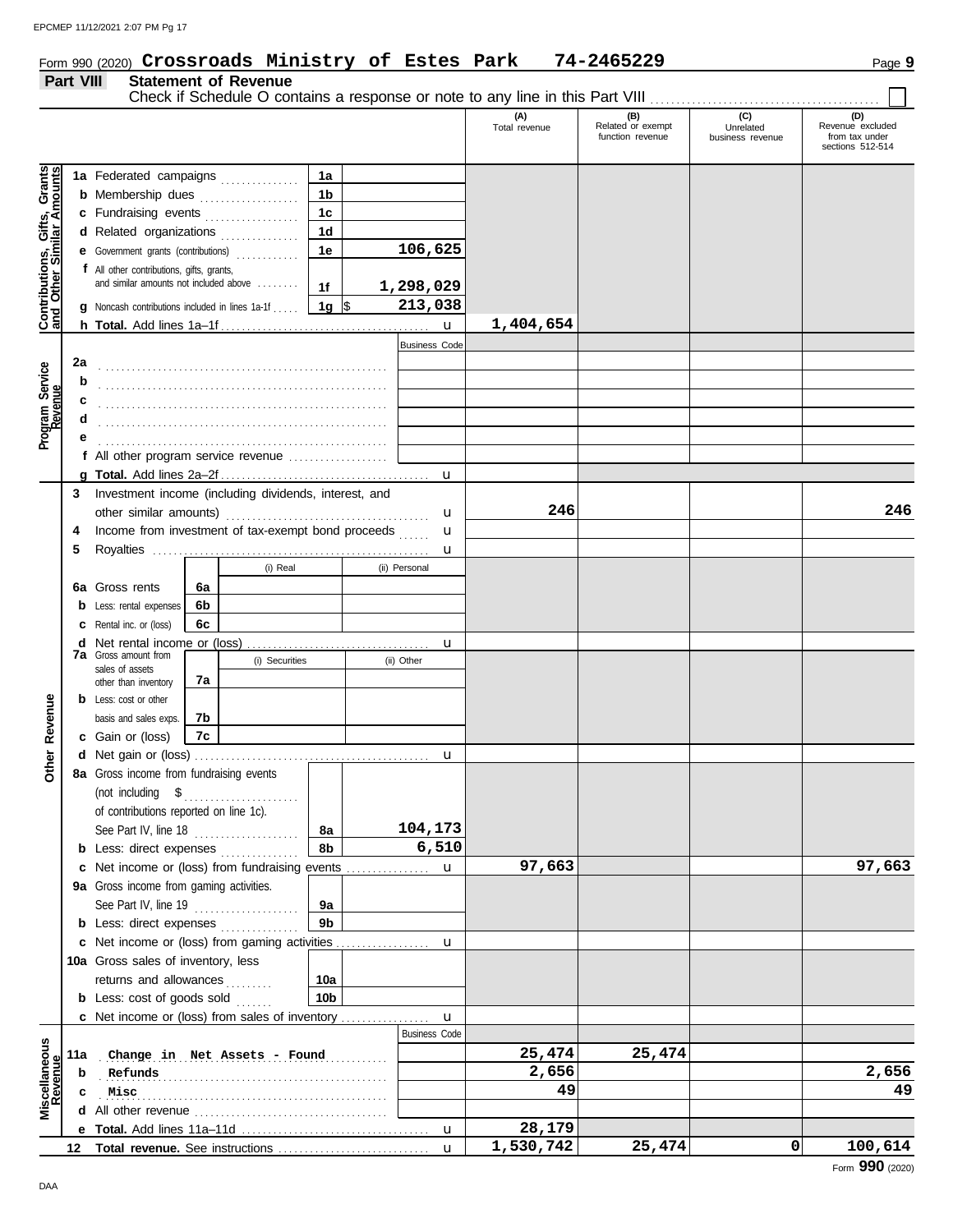#### Form 990 (2020) Page **10 Crossroads Ministry of Estes Park 74-2465229**

|          | Part IX<br><b>Statement of Functional Expenses</b>                                                                                                                                                                            |                              |                                    |                                           |                                |
|----------|-------------------------------------------------------------------------------------------------------------------------------------------------------------------------------------------------------------------------------|------------------------------|------------------------------------|-------------------------------------------|--------------------------------|
|          | Section 501(c)(3) and 501(c)(4) organizations must complete all columns. All other organizations must complete column (A).                                                                                                    |                              |                                    |                                           |                                |
|          | Check if Schedule O contains a response or note to any line in this Part IX                                                                                                                                                   |                              |                                    |                                           |                                |
|          | Do not include amounts reported on lines 6b,<br>7b, 8b, 9b, and 10b of Part VIII.                                                                                                                                             | (A)<br>Total expenses        | (B)<br>Program service<br>expenses | (C)<br>Management and<br>general expenses | (D)<br>Fundraising<br>expenses |
| 1        | Grants and other assistance to domestic organizations                                                                                                                                                                         |                              |                                    |                                           |                                |
|          | and domestic governments. See Part IV, line 21                                                                                                                                                                                | 22,279                       | 22,279                             |                                           |                                |
| 2        | Grants and other assistance to domestic                                                                                                                                                                                       |                              |                                    |                                           |                                |
|          | individuals. See Part IV, line 22                                                                                                                                                                                             | 501,126                      | 501,126                            |                                           |                                |
| 3        | Grants and other assistance to foreign                                                                                                                                                                                        |                              |                                    |                                           |                                |
|          | organizations, foreign governments, and foreign                                                                                                                                                                               |                              |                                    |                                           |                                |
|          | individuals. See Part IV, lines 15 and 16                                                                                                                                                                                     |                              |                                    |                                           |                                |
| 4        | Benefits paid to or for members                                                                                                                                                                                               |                              |                                    |                                           |                                |
| 5        | Compensation of current officers, directors,                                                                                                                                                                                  |                              |                                    |                                           |                                |
|          | trustees, and key employees                                                                                                                                                                                                   |                              |                                    |                                           |                                |
| 6        | Compensation not included above to disqualified                                                                                                                                                                               |                              |                                    |                                           |                                |
|          | persons (as defined under section 4958(f)(1)) and<br>persons described in section 4958(c)(3)(B)                                                                                                                               |                              |                                    |                                           |                                |
| 7        | Other salaries and wages                                                                                                                                                                                                      | 239,909                      | 147,900                            | 47,050                                    | 44,959                         |
| 8        | Pension plan accruals and contributions (include                                                                                                                                                                              |                              |                                    |                                           |                                |
|          | section 401(k) and 403(b) employer contributions)                                                                                                                                                                             |                              |                                    |                                           |                                |
| 9        | Other employee benefits                                                                                                                                                                                                       | 35,927                       | 22,922                             | 1,796                                     | 11,209                         |
| 10       |                                                                                                                                                                                                                               | 18,198                       | 11,610                             | 910                                       | 5,678                          |
| 11       | Fees for services (nonemployees):                                                                                                                                                                                             |                              |                                    |                                           |                                |
| а        | Management                                                                                                                                                                                                                    |                              |                                    |                                           |                                |
| b        | Legal                                                                                                                                                                                                                         |                              |                                    |                                           |                                |
| с        |                                                                                                                                                                                                                               | 44,223                       |                                    | 44,223                                    |                                |
| d        | Lobbying                                                                                                                                                                                                                      |                              |                                    |                                           |                                |
| е        | Professional fundraising services. See Part IV, line 17                                                                                                                                                                       |                              |                                    |                                           |                                |
| f        | Investment management fees                                                                                                                                                                                                    |                              |                                    |                                           |                                |
| g        | Other. (If line 11g amount exceeds 10% of line 25, column                                                                                                                                                                     |                              |                                    |                                           |                                |
|          | (A) amount, list line 11g expenses on Schedule O.)                                                                                                                                                                            |                              |                                    |                                           |                                |
| 12       | Advertising and promotion                                                                                                                                                                                                     |                              |                                    |                                           |                                |
| 13       |                                                                                                                                                                                                                               | 32,473                       | 26,342                             | 6,131                                     |                                |
| 14       |                                                                                                                                                                                                                               |                              |                                    |                                           |                                |
| 15       | Royalties                                                                                                                                                                                                                     |                              |                                    |                                           |                                |
| 16       |                                                                                                                                                                                                                               |                              |                                    |                                           |                                |
|          | 17 Travel                                                                                                                                                                                                                     | 2,434                        | 1,947                              | 487                                       |                                |
|          | 18 Payments of travel or entertainment expenses                                                                                                                                                                               |                              |                                    |                                           |                                |
|          | for any federal, state, or local public officials                                                                                                                                                                             |                              |                                    |                                           |                                |
| 19       | Conferences, conventions, and meetings                                                                                                                                                                                        |                              |                                    |                                           |                                |
| 20       |                                                                                                                                                                                                                               |                              |                                    |                                           |                                |
| 21       |                                                                                                                                                                                                                               |                              |                                    |                                           |                                |
| 22       | Depreciation, depletion, and amortization                                                                                                                                                                                     | 32,645                       | 26,116                             | 6,529                                     |                                |
| 23       | Insurance with a continuum and the continuum of the continuum of the continuum of the continuum of the continuum of the continuum of the continuum of the continuum of the continuum of the continuum of the continuum of the | 13,130                       | 10,504                             | 2,626                                     |                                |
| 24       | Other expenses. Itemize expenses not covered                                                                                                                                                                                  |                              |                                    |                                           |                                |
|          | above (List miscellaneous expenses on line 24e. If                                                                                                                                                                            |                              |                                    |                                           |                                |
|          | line 24e amount exceeds 10% of line 25, column                                                                                                                                                                                |                              |                                    |                                           |                                |
|          | (A) amount, list line 24e expenses on Schedule O.)                                                                                                                                                                            |                              |                                    |                                           |                                |
| a        | Miscellaneous                                                                                                                                                                                                                 | 19,496                       | 11,309                             | 6,434                                     | 1,753                          |
| b        | Utilities - General                                                                                                                                                                                                           | 10,681<br>$\overline{5,587}$ | 8,545<br>4,470                     | 2,136                                     |                                |
| c        | Janitorial and Maintenanc                                                                                                                                                                                                     |                              | 4,172                              | 1,117<br>464                              |                                |
| d        | Auto expense                                                                                                                                                                                                                  | 4,636<br>9,020               | 5,029                              | 3,991                                     |                                |
| е        | All other expenses                                                                                                                                                                                                            | 991,764                      | 804,271                            | 123,894                                   | 63,599                         |
| 25<br>26 | Total functional expenses. Add lines 1 through 24e<br>Joint costs. Complete this line only if the                                                                                                                             |                              |                                    |                                           |                                |
|          | organization reported in column (B) joint costs                                                                                                                                                                               |                              |                                    |                                           |                                |
|          | from a combined educational campaign and                                                                                                                                                                                      |                              |                                    |                                           |                                |
|          | fundraising solicitation. Check here u<br>if                                                                                                                                                                                  |                              |                                    |                                           |                                |

following SOP 98-2 (ASC 958-720) . . . . . . . . . . . . . . .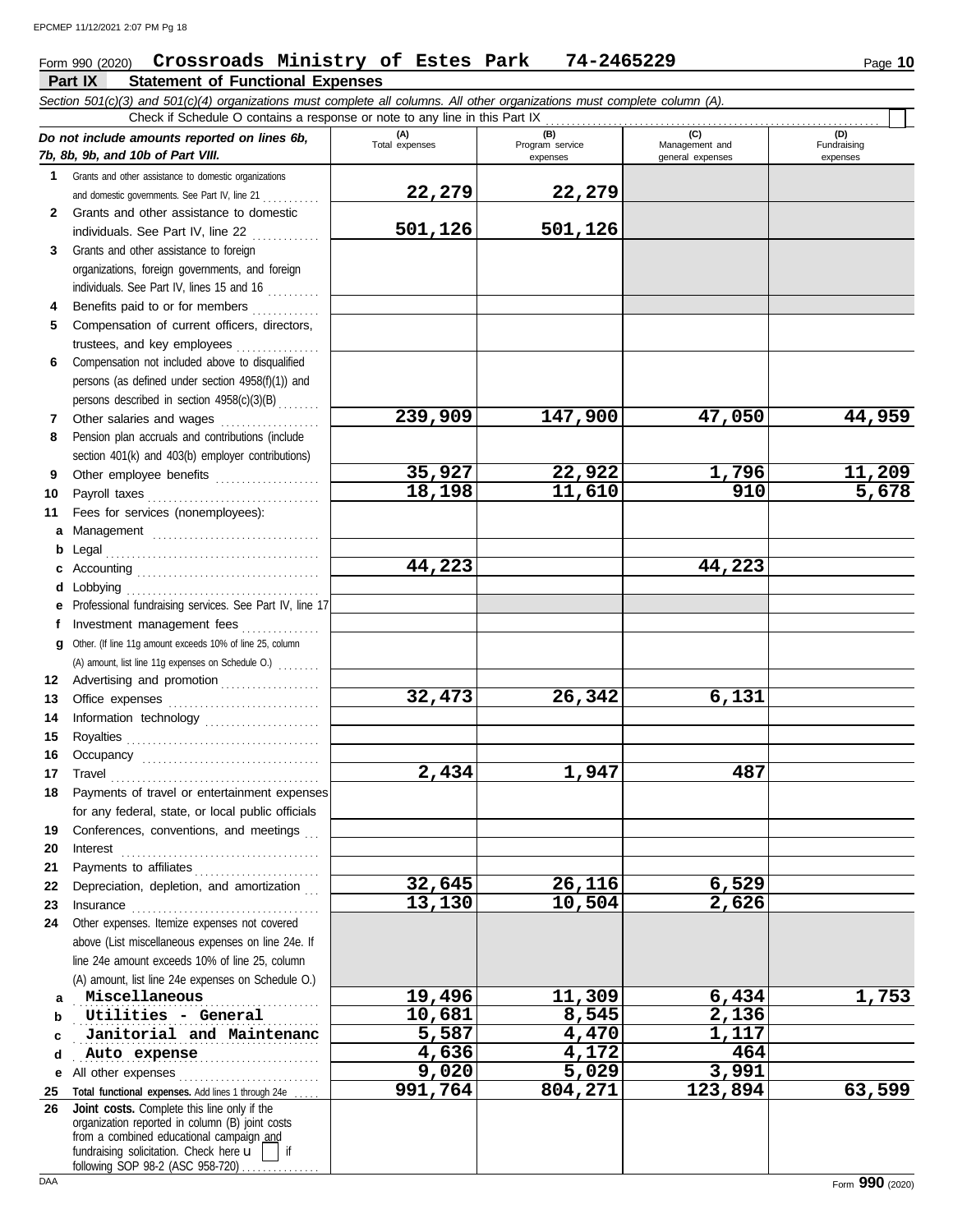|                 |              | Crossroads Ministry of Estes Park<br>Form 990 (2020)                                                                                                                                                                                |  |                                              | 74-2465229              |                | Page 11                |  |
|-----------------|--------------|-------------------------------------------------------------------------------------------------------------------------------------------------------------------------------------------------------------------------------------|--|----------------------------------------------|-------------------------|----------------|------------------------|--|
|                 | Part X       | <b>Balance Sheet</b><br>Check if Schedule O contains a response or note to any line in this Part X                                                                                                                                  |  |                                              |                         |                |                        |  |
|                 |              |                                                                                                                                                                                                                                     |  |                                              | (A)                     |                | (B)                    |  |
|                 |              |                                                                                                                                                                                                                                     |  |                                              | Beginning of year       |                | End of year            |  |
|                 | 1            | Cash-non-interest-bearing                                                                                                                                                                                                           |  |                                              | 391,042                 | $\mathbf{1}$   | 925,661                |  |
|                 | $\mathbf{2}$ |                                                                                                                                                                                                                                     |  |                                              |                         | $\overline{2}$ |                        |  |
|                 | 3            |                                                                                                                                                                                                                                     |  |                                              | 32,000                  | $\mathbf{3}$   | 32,000                 |  |
|                 | 4            | Accounts receivable, net                                                                                                                                                                                                            |  |                                              |                         | 4              |                        |  |
|                 | 5            | Loans and other receivables from any current or former officer, director,                                                                                                                                                           |  |                                              |                         |                |                        |  |
|                 |              | trustee, key employee, creator or founder, substantial contributor, or 35%                                                                                                                                                          |  |                                              |                         |                |                        |  |
|                 |              | controlled entity or family member of any of these persons                                                                                                                                                                          |  |                                              |                         | 5              |                        |  |
|                 | 6            | Loans and other receivables from other disqualified persons (as defined                                                                                                                                                             |  |                                              |                         |                |                        |  |
|                 |              | under section 4958(f)(1)), and persons described in section 4958(c)(3)(B)                                                                                                                                                           |  |                                              |                         | 6              |                        |  |
| Assets          | 7            | Notes and loans receivable, net <b>constructs</b> and in the loan of the series and loans receivable, net <b>constructs</b>                                                                                                         |  |                                              |                         | $\overline{7}$ |                        |  |
|                 | 8            | Inventories for sale or use                                                                                                                                                                                                         |  |                                              | 13,360                  | 8              | 29,764                 |  |
|                 | 9            | Prepaid expenses and deferred charges                                                                                                                                                                                               |  |                                              | 4,334                   | 9              | 2,760                  |  |
|                 |              | 10a Land, buildings, and equipment: cost or other                                                                                                                                                                                   |  |                                              |                         |                |                        |  |
|                 |              |                                                                                                                                                                                                                                     |  |                                              |                         |                |                        |  |
|                 |              |                                                                                                                                                                                                                                     |  | 115,499                                      | 334,589                 | 10c            | 301,948                |  |
|                 | 11           | Investments-publicly traded securities                                                                                                                                                                                              |  |                                              |                         | 11             |                        |  |
|                 | 12           |                                                                                                                                                                                                                                     |  |                                              |                         | 12             |                        |  |
|                 | 13           |                                                                                                                                                                                                                                     |  |                                              |                         | 13             |                        |  |
|                 | 14           | Intangible assets                                                                                                                                                                                                                   |  |                                              |                         | 14             |                        |  |
|                 | 15           | Other assets. See Part IV, line 11                                                                                                                                                                                                  |  |                                              | 236,301                 | 15             | 261,776                |  |
|                 | 16           |                                                                                                                                                                                                                                     |  |                                              | $\overline{1,011,626}$  | 16             | $\overline{1,553,909}$ |  |
|                 | 17           |                                                                                                                                                                                                                                     |  |                                              | 14,019                  | 17             | 16,579                 |  |
|                 | 18           | Grants payable                                                                                                                                                                                                                      |  | 18                                           |                         |                |                        |  |
|                 | 19           |                                                                                                                                                                                                                                     |  |                                              | 1,212                   | 19             | 1,957                  |  |
|                 | 20           | Tax-exempt bond liabilities                                                                                                                                                                                                         |  |                                              |                         |                |                        |  |
|                 | 21           | Escrow or custodial account liability. Complete Part IV of Schedule D                                                                                                                                                               |  | <u> 1999 - Johann Stoff, Amerikaansk kan</u> |                         | 21             |                        |  |
|                 | 22           | Loans and other payables to any current or former officer, director,                                                                                                                                                                |  |                                              |                         |                |                        |  |
|                 |              | trustee, key employee, creator or founder, substantial contributor, or 35%                                                                                                                                                          |  |                                              |                         |                |                        |  |
| Liabilities     |              | controlled entity or family member of any of these persons                                                                                                                                                                          |  |                                              |                         | 22             |                        |  |
|                 | 23           | Secured mortgages and notes payable to unrelated third parties                                                                                                                                                                      |  |                                              |                         | 23             |                        |  |
|                 | 24           | Unsecured notes and loans payable to unrelated third parties                                                                                                                                                                        |  |                                              |                         | 24             |                        |  |
|                 | 25           | Other liabilities (including federal income tax, payables to related third                                                                                                                                                          |  |                                              |                         |                |                        |  |
|                 |              | parties, and other liabilities not included on lines 17-24). Complete Part X                                                                                                                                                        |  |                                              |                         |                |                        |  |
|                 |              | of Schedule D                                                                                                                                                                                                                       |  |                                              |                         | 25             |                        |  |
|                 | 26           |                                                                                                                                                                                                                                     |  |                                              | 15,231                  | 26             | 18,536                 |  |
|                 |              | Organizations that follow FASB ASC 958, check here $\mathbf{u}$  X                                                                                                                                                                  |  |                                              |                         |                |                        |  |
| <b>Balances</b> |              | and complete lines 27, 28, 32, and 33.                                                                                                                                                                                              |  |                                              |                         |                |                        |  |
|                 | 27           | Net assets without donor restrictions                                                                                                                                                                                               |  |                                              | 597,582                 | 27             | 1, 142, 719            |  |
|                 | 28           | Net assets with donor restrictions                                                                                                                                                                                                  |  |                                              | 398,813                 | 28             | 392,654                |  |
| Fund            |              | Organizations that do not follow FASB ASC 958, check here u                                                                                                                                                                         |  |                                              |                         |                |                        |  |
|                 |              | and complete lines 29 through 33.                                                                                                                                                                                                   |  |                                              |                         |                |                        |  |
| ð               | 29           | Capital stock or trust principal, or current funds                                                                                                                                                                                  |  |                                              |                         | 29             |                        |  |
| Assets          | 30           | Paid-in or capital surplus, or land, building, or equipment fund                                                                                                                                                                    |  |                                              |                         | 30             |                        |  |
|                 | 31           | Retained earnings, endowment, accumulated income, or other funds                                                                                                                                                                    |  |                                              |                         | 31             |                        |  |
| ğ               | 32           | Total net assets or fund balances <b>constants</b> and the set of the set of the set of the set of the set of the set of the set of the set of the set of the set of the set of the set of the set of the set of the set of the set |  |                                              | 996,395                 | 32             | 1,535,373              |  |
|                 |              |                                                                                                                                                                                                                                     |  |                                              | 1.<br><b>011</b><br>525 | $\sim$         | 662<br>0 <sub>0</sub>  |  |

Total liabilities and net assets/fund balances

Form **990** (2020)

**33 32**

**996,395 1,535,373 1,011,626 1,553,909**

**33**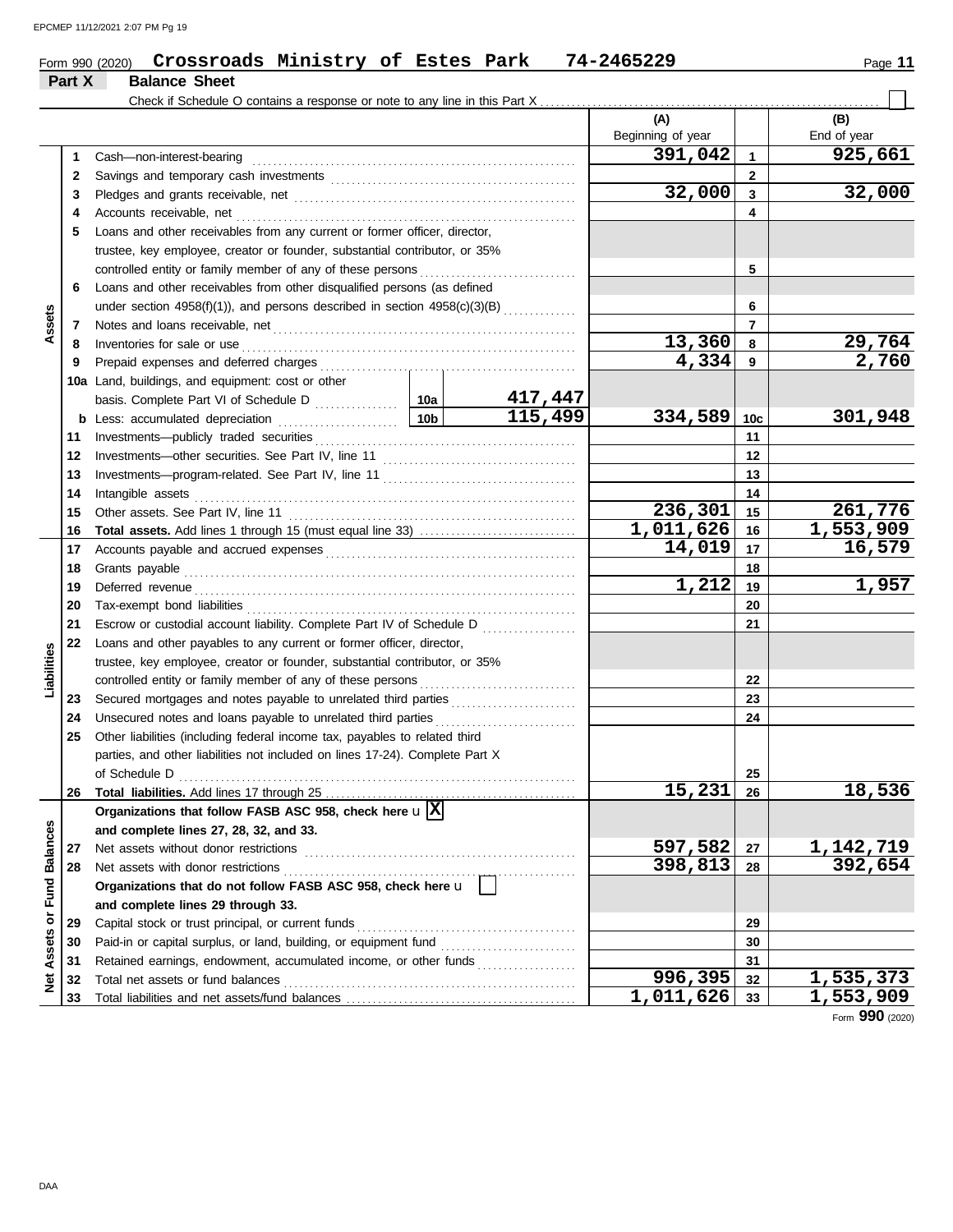EPCMEP 11/12/2021 2:07 PM Pg 20

|              | Form 990 (2020) Crossroads Ministry of Estes Park<br>74-2465229                                                       |                         |                |         | Page 12         |
|--------------|-----------------------------------------------------------------------------------------------------------------------|-------------------------|----------------|---------|-----------------|
|              | Part XI<br><b>Reconciliation of Net Assets</b>                                                                        |                         |                |         |                 |
|              |                                                                                                                       |                         |                |         |                 |
| 1            |                                                                                                                       |                         | 1,530,742      |         |                 |
| $\mathbf{2}$ |                                                                                                                       | $\overline{2}$          |                | 991,764 |                 |
| 3            |                                                                                                                       | 3                       |                | 538,978 |                 |
| 4            | Net assets or fund balances at beginning of year (must equal Part X, line 32, column (A))                             | $\overline{\mathbf{4}}$ |                | 996,395 |                 |
| 5            |                                                                                                                       | 5                       |                |         |                 |
| 6            | Donated services and use of facilities <b>constants and in the service of the service of facilities</b>               | 6                       |                |         |                 |
| 7            | Investment expenses                                                                                                   | $\overline{7}$          |                |         |                 |
| 8            | Prior period adjustments                                                                                              | 8                       |                |         |                 |
| 9            | Other changes in net assets or fund balances (explain on Schedule O)                                                  | 9                       |                |         |                 |
| 10           | Net assets or fund balances at end of year. Combine lines 3 through 9 (must equal Part X, line                        |                         |                |         |                 |
|              | 32, column (B))                                                                                                       | 10                      | 1,535,373      |         |                 |
|              | <b>Financial Statements and Reporting</b><br>Part XII                                                                 |                         |                |         |                 |
|              |                                                                                                                       |                         |                |         |                 |
|              |                                                                                                                       |                         |                | Yes     | No              |
| 1            | X <br>Accrual<br>Accounting method used to prepare the Form 990:<br>Cash<br>Other                                     |                         |                |         |                 |
|              | If the organization changed its method of accounting from a prior year or checked "Other," explain in                 |                         |                |         |                 |
|              | Schedule O.                                                                                                           |                         |                |         |                 |
|              | 2a Were the organization's financial statements compiled or reviewed by an independent accountant?                    |                         | 2a             | X       |                 |
|              | If "Yes," check a box below to indicate whether the financial statements for the year were compiled or                |                         |                |         |                 |
|              | reviewed on a separate basis, consolidated basis, or both:                                                            |                         |                |         |                 |
|              | Separate basis<br>Consolidated basis<br>Both consolidated and separate basis                                          |                         |                |         |                 |
|              |                                                                                                                       |                         | 2 <sub>b</sub> | X       |                 |
|              | If "Yes," check a box below to indicate whether the financial statements for the year were audited on a               |                         |                |         |                 |
|              | separate basis, consolidated basis, or both:                                                                          |                         |                |         |                 |
|              | Separate basis<br>Consolidated basis<br>Both consolidated and separate basis                                          |                         |                |         |                 |
|              | c If "Yes" to line 2a or 2b, does the organization have a committee that assumes responsibility for oversight of      |                         |                |         |                 |
|              | the audit, review, or compilation of its financial statements and selection of an independent accountant?             |                         | 2c             | X       |                 |
|              | If the organization changed either its oversight process or selection process during the tax year, explain on         |                         |                |         |                 |
|              | Schedule O.                                                                                                           |                         |                |         |                 |
|              | 3a As a result of a federal award, was the organization required to undergo an audit or audits as set forth in the    |                         |                |         |                 |
|              | Single Audit Act and OMB Circular A-133?                                                                              |                         | 3a             |         | x               |
|              | <b>b</b> If "Yes," did the organization undergo the required audit or audits? If the organization did not undergo the |                         |                |         |                 |
|              | required audit or audits, explain why on Schedule O and describe any steps taken to undergo such audits               |                         | 3b             |         |                 |
|              |                                                                                                                       |                         |                |         | Form 990 (2020) |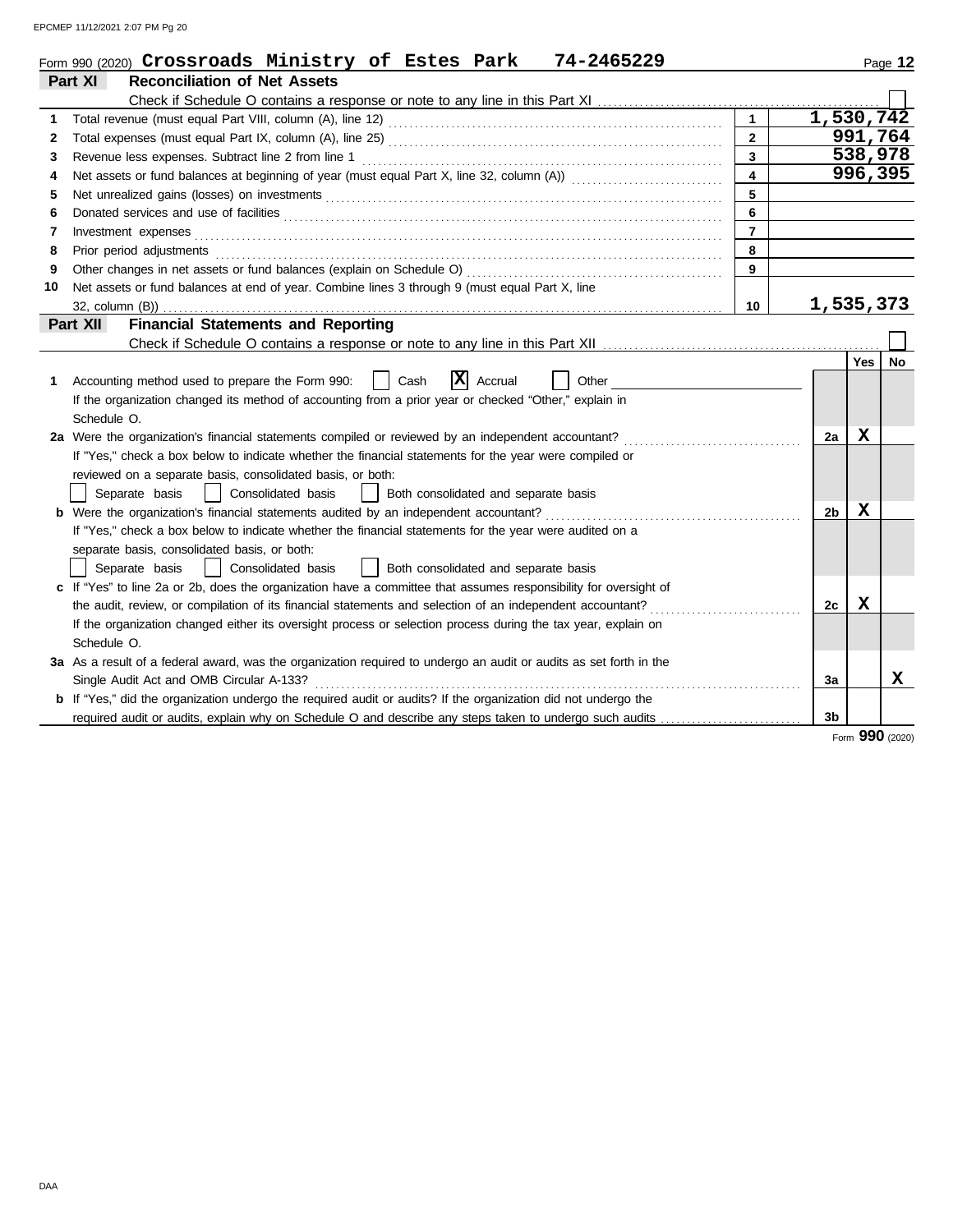EPCMEP 11/12/2021 2:07 PM Pg 21

| <b>SCHEDULE A</b>                                                                                                                                                                                                                                                                                                                                                                                                                                                                      |                                                            | <b>Public Charity Status and Public Support</b>                                                                                                                                                                                                                                                                                                       |                                                                   |    |                                        | OMB No. 1545-0047                    |
|----------------------------------------------------------------------------------------------------------------------------------------------------------------------------------------------------------------------------------------------------------------------------------------------------------------------------------------------------------------------------------------------------------------------------------------------------------------------------------------|------------------------------------------------------------|-------------------------------------------------------------------------------------------------------------------------------------------------------------------------------------------------------------------------------------------------------------------------------------------------------------------------------------------------------|-------------------------------------------------------------------|----|----------------------------------------|--------------------------------------|
| (Form 990 or 990-EZ)                                                                                                                                                                                                                                                                                                                                                                                                                                                                   |                                                            | Complete if the organization is a section 501(c)(3) organization or a section 4947(a)(1) nonexempt charitable trust.                                                                                                                                                                                                                                  |                                                                   |    |                                        | 020                                  |
| Department of the Treasury                                                                                                                                                                                                                                                                                                                                                                                                                                                             |                                                            | La Attach to Form 990 or Form 990-EZ.                                                                                                                                                                                                                                                                                                                 |                                                                   |    |                                        |                                      |
| Internal Revenue Service                                                                                                                                                                                                                                                                                                                                                                                                                                                               |                                                            | <b>u</b> Go to www.irs.gov/Form990 for instructions and the latest information.                                                                                                                                                                                                                                                                       |                                                                   |    |                                        | Open to Public<br>Inspection         |
| Name of the organization                                                                                                                                                                                                                                                                                                                                                                                                                                                               |                                                            |                                                                                                                                                                                                                                                                                                                                                       |                                                                   |    |                                        | Employer identification number       |
|                                                                                                                                                                                                                                                                                                                                                                                                                                                                                        |                                                            | Crossroads Ministry of Estes Park                                                                                                                                                                                                                                                                                                                     |                                                                   |    | 74-2465229                             |                                      |
| Part I                                                                                                                                                                                                                                                                                                                                                                                                                                                                                 |                                                            | Reason for Public Charity Status. (All organizations must complete this part.) See instructions.                                                                                                                                                                                                                                                      |                                                                   |    |                                        |                                      |
| 1                                                                                                                                                                                                                                                                                                                                                                                                                                                                                      |                                                            | The organization is not a private foundation because it is: (For lines 1 through 12, check only one box.)<br>A church, convention of churches, or association of churches described in section 170(b)(1)(A)(i).                                                                                                                                       |                                                                   |    |                                        |                                      |
| 2                                                                                                                                                                                                                                                                                                                                                                                                                                                                                      |                                                            | A school described in section 170(b)(1)(A)(ii). (Attach Schedule E (Form 990 or 990-EZ).)                                                                                                                                                                                                                                                             |                                                                   |    |                                        |                                      |
| 3                                                                                                                                                                                                                                                                                                                                                                                                                                                                                      |                                                            | A hospital or a cooperative hospital service organization described in section 170(b)(1)(A)(iii).                                                                                                                                                                                                                                                     |                                                                   |    |                                        |                                      |
| 4                                                                                                                                                                                                                                                                                                                                                                                                                                                                                      |                                                            | A medical research organization operated in conjunction with a hospital described in section 170(b)(1)(A)(iii). Enter the hospital's name,                                                                                                                                                                                                            |                                                                   |    |                                        |                                      |
| city, and state:                                                                                                                                                                                                                                                                                                                                                                                                                                                                       |                                                            |                                                                                                                                                                                                                                                                                                                                                       |                                                                   |    |                                        |                                      |
| 5                                                                                                                                                                                                                                                                                                                                                                                                                                                                                      |                                                            | An organization operated for the benefit of a college or university owned or operated by a governmental unit described in                                                                                                                                                                                                                             |                                                                   |    |                                        |                                      |
| 6                                                                                                                                                                                                                                                                                                                                                                                                                                                                                      | section 170(b)(1)(A)(iv). (Complete Part II.)              | A federal, state, or local government or governmental unit described in section 170(b)(1)(A)(v).                                                                                                                                                                                                                                                      |                                                                   |    |                                        |                                      |
| $ \mathbf{x} $<br>7                                                                                                                                                                                                                                                                                                                                                                                                                                                                    |                                                            | An organization that normally receives a substantial part of its support from a governmental unit or from the general public                                                                                                                                                                                                                          |                                                                   |    |                                        |                                      |
|                                                                                                                                                                                                                                                                                                                                                                                                                                                                                        | described in section 170(b)(1)(A)(vi). (Complete Part II.) |                                                                                                                                                                                                                                                                                                                                                       |                                                                   |    |                                        |                                      |
| 8                                                                                                                                                                                                                                                                                                                                                                                                                                                                                      |                                                            | A community trust described in section 170(b)(1)(A)(vi). (Complete Part II.)                                                                                                                                                                                                                                                                          |                                                                   |    |                                        |                                      |
| 9<br>university:                                                                                                                                                                                                                                                                                                                                                                                                                                                                       |                                                            | An agricultural research organization described in section 170(b)(1)(A)(ix) operated in conjunction with a land-grant college<br>or university or a non-land-grant college of agriculture (see instructions). Enter the name, city, and state of the college or                                                                                       |                                                                   |    |                                        |                                      |
| An organization that normally receives: (1) more than 33 1/3% of its support from contributions, membership fees, and gross<br>10<br>receipts from activities related to its exempt functions, subject to certain exceptions; and (2) no more than 331/3% of its<br>support from gross investment income and unrelated business taxable income (less section 511 tax) from businesses<br>acquired by the organization after June 30, 1975. See section 509(a)(2). (Complete Part III.) |                                                            |                                                                                                                                                                                                                                                                                                                                                       |                                                                   |    |                                        |                                      |
| 11                                                                                                                                                                                                                                                                                                                                                                                                                                                                                     |                                                            | An organization organized and operated exclusively to test for public safety. See section 509(a)(4).                                                                                                                                                                                                                                                  |                                                                   |    |                                        |                                      |
| 12                                                                                                                                                                                                                                                                                                                                                                                                                                                                                     |                                                            | An organization organized and operated exclusively for the benefit of, to perform the functions of, or to carry out the purposes                                                                                                                                                                                                                      |                                                                   |    |                                        |                                      |
|                                                                                                                                                                                                                                                                                                                                                                                                                                                                                        |                                                            | of one or more publicly supported organizations described in section 509(a)(1) or section 509(a)(2). See section 509(a)(3).<br>Check the box in lines 12a through 12d that describes the type of supporting organization and complete lines 12e, 12f, and 12g.                                                                                        |                                                                   |    |                                        |                                      |
| a                                                                                                                                                                                                                                                                                                                                                                                                                                                                                      |                                                            | Type I. A supporting organization operated, supervised, or controlled by its supported organization(s), typically by giving                                                                                                                                                                                                                           |                                                                   |    |                                        |                                      |
|                                                                                                                                                                                                                                                                                                                                                                                                                                                                                        |                                                            | the supported organization(s) the power to regularly appoint or elect a majority of the directors or trustees of the                                                                                                                                                                                                                                  |                                                                   |    |                                        |                                      |
|                                                                                                                                                                                                                                                                                                                                                                                                                                                                                        |                                                            | supporting organization. You must complete Part IV, Sections A and B.                                                                                                                                                                                                                                                                                 |                                                                   |    |                                        |                                      |
| b                                                                                                                                                                                                                                                                                                                                                                                                                                                                                      |                                                            | Type II. A supporting organization supervised or controlled in connection with its supported organization(s), by having                                                                                                                                                                                                                               |                                                                   |    |                                        |                                      |
|                                                                                                                                                                                                                                                                                                                                                                                                                                                                                        |                                                            | control or management of the supporting organization vested in the same persons that control or manage the supported<br>organization(s). You must complete Part IV, Sections A and C.                                                                                                                                                                 |                                                                   |    |                                        |                                      |
| c                                                                                                                                                                                                                                                                                                                                                                                                                                                                                      |                                                            | Type III functionally integrated. A supporting organization operated in connection with, and functionally integrated with,                                                                                                                                                                                                                            |                                                                   |    |                                        |                                      |
|                                                                                                                                                                                                                                                                                                                                                                                                                                                                                        |                                                            | its supported organization(s) (see instructions). You must complete Part IV, Sections A, D, and E.                                                                                                                                                                                                                                                    |                                                                   |    |                                        |                                      |
| d                                                                                                                                                                                                                                                                                                                                                                                                                                                                                      |                                                            | Type III non-functionally integrated. A supporting organization operated in connection with its supported organization(s)<br>that is not functionally integrated. The organization generally must satisfy a distribution requirement and an attentiveness<br>requirement (see instructions). You must complete Part IV, Sections A and D, and Part V. |                                                                   |    |                                        |                                      |
| е                                                                                                                                                                                                                                                                                                                                                                                                                                                                                      |                                                            | Check this box if the organization received a written determination from the IRS that it is a Type I, Type II, Type III                                                                                                                                                                                                                               |                                                                   |    |                                        |                                      |
|                                                                                                                                                                                                                                                                                                                                                                                                                                                                                        |                                                            | functionally integrated, or Type III non-functionally integrated supporting organization.                                                                                                                                                                                                                                                             |                                                                   |    |                                        |                                      |
| f<br>g                                                                                                                                                                                                                                                                                                                                                                                                                                                                                 | Enter the number of supported organizations                | Provide the following information about the supported organization(s).                                                                                                                                                                                                                                                                                |                                                                   |    |                                        |                                      |
| (i) Name of supported<br>organization                                                                                                                                                                                                                                                                                                                                                                                                                                                  | $(ii)$ $EIN$                                               | (iii) Type of organization<br>(described on lines 1-10<br>above (see instructions))                                                                                                                                                                                                                                                                   | (iv) Is the organization<br>listed in your governing<br>document? |    | (v) Amount of monetary<br>support (see | (vi) Amount of<br>other support (see |
|                                                                                                                                                                                                                                                                                                                                                                                                                                                                                        |                                                            |                                                                                                                                                                                                                                                                                                                                                       | Yes                                                               | No | instructions)                          | instructions)                        |
| (A)                                                                                                                                                                                                                                                                                                                                                                                                                                                                                    |                                                            |                                                                                                                                                                                                                                                                                                                                                       |                                                                   |    |                                        |                                      |
|                                                                                                                                                                                                                                                                                                                                                                                                                                                                                        |                                                            |                                                                                                                                                                                                                                                                                                                                                       |                                                                   |    |                                        |                                      |
| (B)                                                                                                                                                                                                                                                                                                                                                                                                                                                                                    |                                                            |                                                                                                                                                                                                                                                                                                                                                       |                                                                   |    |                                        |                                      |
| (C)                                                                                                                                                                                                                                                                                                                                                                                                                                                                                    |                                                            |                                                                                                                                                                                                                                                                                                                                                       |                                                                   |    |                                        |                                      |
| (D)                                                                                                                                                                                                                                                                                                                                                                                                                                                                                    |                                                            |                                                                                                                                                                                                                                                                                                                                                       |                                                                   |    |                                        |                                      |
| (E)                                                                                                                                                                                                                                                                                                                                                                                                                                                                                    |                                                            |                                                                                                                                                                                                                                                                                                                                                       |                                                                   |    |                                        |                                      |
| <b>Total</b>                                                                                                                                                                                                                                                                                                                                                                                                                                                                           |                                                            |                                                                                                                                                                                                                                                                                                                                                       |                                                                   |    |                                        |                                      |

**For Paperwork Reduction Act Notice, see the Instructions for Form 990 or 990-EZ.**

**Schedule A (Form 990 or 990-EZ) 2020**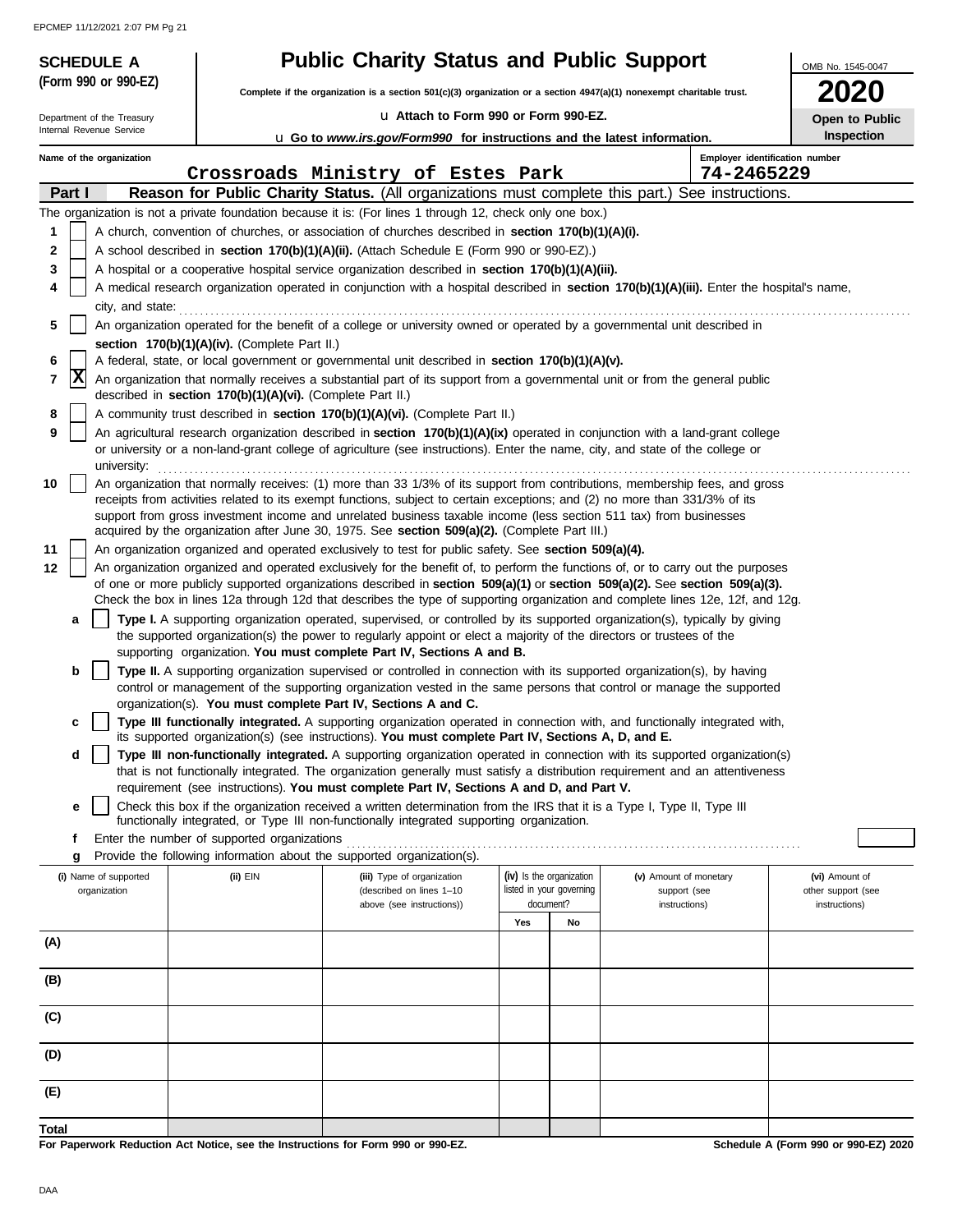## Schedule A (Form 990 or 990-EZ) 2020 Page **2 Crossroads Ministry of Estes Park 74-2465229**

(Complete only if you checked the box on line 5, 7, or 8 of Part I or if the organization failed to qualify under **Part II** Support Schedule for Organizations Described in Sections 170(b)(1)(A)(iv) and 170(b)(1)(A)(vi) Part III. If the organization fails to qualify under the tests listed below, please complete Part III.)

|              | <b>Section A. Public Support</b>                                                                                                                                                                                   |          |          |            |            |                                      |                     |
|--------------|--------------------------------------------------------------------------------------------------------------------------------------------------------------------------------------------------------------------|----------|----------|------------|------------|--------------------------------------|---------------------|
|              | Calendar year (or fiscal year beginning in)<br>$\mathbf{u}$                                                                                                                                                        | (a) 2016 | (b) 2017 | $(c)$ 2018 | $(d)$ 2019 | (e) 2020                             | (f) Total           |
| $\mathbf 1$  | Gifts, grants, contributions, and<br>membership fees received. (Do not<br>include any "unusual grants.")                                                                                                           | 767,296  | 730,770  | 670,539    | 671,309    | 1,404,654                            | 4,244,568           |
| $\mathbf{2}$ | Tax revenues levied for the<br>organization's benefit and either paid<br>to or expended on its behalf                                                                                                              |          |          |            |            |                                      |                     |
| 3            | The value of services or facilities<br>furnished by a governmental unit to the<br>organization without charge                                                                                                      |          |          |            |            |                                      |                     |
| 4            | Total. Add lines 1 through 3                                                                                                                                                                                       | 767,296  | 730,770  | 670,539    | 671,309    | 1,404,654                            | 4,244,568           |
| 5            | The portion of total contributions by<br>each person (other than a<br>governmental unit or publicly<br>supported organization) included on<br>line 1 that exceeds 2% of the amount<br>shown on line 11, column (f) |          |          |            |            |                                      |                     |
| 6            | Public support. Subtract line 5 from line 4                                                                                                                                                                        |          |          |            |            |                                      | 4,244,568           |
|              | <b>Section B. Total Support</b>                                                                                                                                                                                    |          |          |            |            |                                      |                     |
|              | Calendar year (or fiscal year beginning in)<br>$\mathbf{u}$                                                                                                                                                        | (a) 2016 | (b) 2017 | $(c)$ 2018 | $(d)$ 2019 | (e) 2020                             | (f) Total           |
| 7            | Amounts from line 4                                                                                                                                                                                                | 767,296  | 730,770  | 670,539    | 671,309    | 1,404,654                            | 4,244,568           |
| 8            | Gross income from interest, dividends,<br>payments received on securities loans,<br>rents, royalties, and income from<br>similar sources                                                                           |          |          | 9          | 15         | 246                                  | 270                 |
| 9            | Net income from unrelated business<br>activities, whether or not the business<br>is regularly carried on $\ldots$ , $\ldots$                                                                                       |          |          | 339        |            | 1,705                                | 2,044               |
| 10           | Other income. Do not include gain or<br>loss from the sale of capital assets<br>Total support. Add lines 7 through 10                                                                                              | 64,756   | 1,311    | 1,348      | 187,769    | 104,173                              | 359,357             |
| 11<br>12     | Gross receipts from related activities, etc. (see instructions)                                                                                                                                                    |          |          |            |            | 12                                   | 4,606,239<br>52,242 |
| 13           | First 5 years. If the Form 990 is for the organization's first, second, third, fourth, or fifth tax year as a section 501(c)(3)                                                                                    |          |          |            |            |                                      |                     |
|              | organization, check this box and stop here                                                                                                                                                                         |          |          |            |            |                                      |                     |
|              | Section C. Computation of Public Support Percentage                                                                                                                                                                |          |          |            |            |                                      |                     |
| 14           | Public support percentage for 2020 (line 6, column (f) divided by line 11, column (f)) [[[[[[[[[[[[[[[[[[[[[[                                                                                                      |          |          |            |            | 14                                   | 92.15%              |
| 15           |                                                                                                                                                                                                                    |          |          |            |            | 15                                   | 93.31%              |
| 16a          | 33 1/3% support test-2020. If the organization did not check the box on line 13, and line 14 is 33 1/3% or more, check this                                                                                        |          |          |            |            |                                      |                     |
|              | box and stop here. The organization qualifies as a publicly supported organization                                                                                                                                 |          |          |            |            |                                      | $ \mathbf{x} $      |
| b            | 33 1/3% support test-2019. If the organization did not check a box on line 13 or 16a, and line 15 is 33 1/3% or more, check                                                                                        |          |          |            |            |                                      |                     |
|              |                                                                                                                                                                                                                    |          |          |            |            |                                      |                     |
| 17a          | 10%-facts-and-circumstances test-2020. If the organization did not check a box on line 13, 16a, or 16b, and line 14 is                                                                                             |          |          |            |            |                                      |                     |
|              | 10% or more, and if the organization meets the "facts-and-circumstances" test, check this box and stop here. Explain in                                                                                            |          |          |            |            |                                      |                     |
|              | Part VI how the organization meets the "facts-and-circumstances" test. The organization qualifies as a publicly supported                                                                                          |          |          |            |            |                                      |                     |
|              | organization                                                                                                                                                                                                       |          |          |            |            |                                      |                     |
| b            | 10%-facts-and-circumstances test-2019. If the organization did not check a box on line 13, 16a, 16b, or 17a, and line                                                                                              |          |          |            |            |                                      |                     |
|              | 15 is 10% or more, and if the organization meets the "facts-and-circumstances" test, check this box and stop here. Explain                                                                                         |          |          |            |            |                                      |                     |
|              | in Part VI how the organization meets the "facts-and-circumstances" test. The organization qualifies as a publicly supported                                                                                       |          |          |            |            |                                      |                     |
|              | organization                                                                                                                                                                                                       |          |          |            |            |                                      |                     |
| 18           | Private foundation. If the organization did not check a box on line 13, 16a, 16b, 17a, or 17b, check this box and see                                                                                              |          |          |            |            |                                      |                     |
|              | instructions                                                                                                                                                                                                       |          |          |            |            |                                      |                     |
|              |                                                                                                                                                                                                                    |          |          |            |            | Schedule A (Form 990 or 990-EZ) 2020 |                     |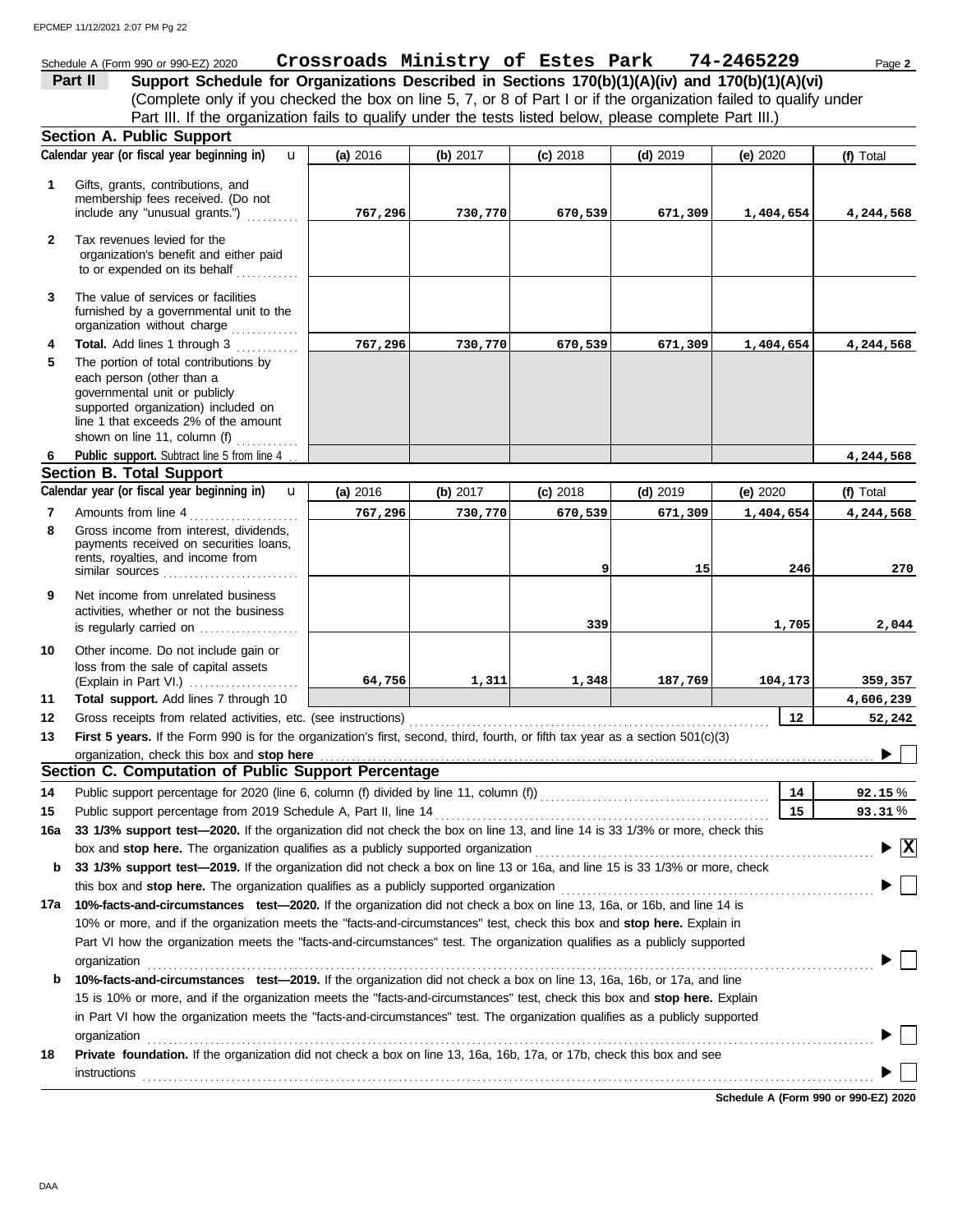#### **Section B. Total Support** unrelated trade or business under section 513 **Part III Support Schedule for Organizations Described in Section 509(a)(2)** (Complete only if you checked the box on line 10 of Part I or if the organization failed to qualify under Part II. **1 2 3 6 8** Schedule A (Form 990 or 990-EZ) 2020 Page **3 Crossroads Ministry of Estes Park 74-2465229** Gifts, grants, contributions, and membership fees received. (Do not include any "unusual grants.") . . . . . . **Public support.** (Subtract line 7c from Gross receipts from admissions, merchandise sold or services performed, or facilities furnished in any activity that is related to the Gross receipts from activities that are not an **Total.** Add lines 1 through 5 ............. **Section A. Public Support** organization's tax-exempt purpose .......... **4** Tax revenues levied for the organization's benefit and either paid to or expended on its behalf when  $\cdots$ organization without charge .............. furnished by a governmental unit to the **5** The value of services or facilities **7a** Amounts included on lines 1, 2, and 3 received from disqualified persons ...... **b** Amounts included on lines 2 and 3 received from other than disqualified persons that exceed the greater of \$5,000 or 1% of the amount on line 13 for the year  $\ldots$ **c** Add lines 7a and 7b . . . . . . . . . . . . . . . . . . . . . Amounts from line 6 . . . . . . . . . . . . . . . . . . . . . **9** royalties, and income from similar sources . . . payments received on securities loans, rents, **10a** Gross income from interest, dividends, **b** Unrelated business taxable income (less section 511 taxes) from businesses acquired after June 30, 1975 **c** Add lines 10a and 10b . . . . . . . . . . . . . . . . . . **(a)** 2016 **(b)** 2017 **(c)** 2018 **(d)** 2019 **(e)** 2020 **(f)** Total **(f)** Total line 6.) . . . . . . . . . . . . . . . . . . . . . . . . . . . . . . . . . . . **Calendar year (or fiscal year beginning in) Calendar year (or fiscal year beginning in)**  If the organization fails to qualify under the tests listed below, please complete Part II.) **(a)** 2016 **(b)** 2017 **(c)** 2018 **(d)** 2019 **(e)** 2020 u u EPCMEP 11/12/2021 2:07 PM Pg 23

|                  | activities not included in line 10b, whether<br>or not the business is regularly carried on                                       |  |  |    |  |
|------------------|-----------------------------------------------------------------------------------------------------------------------------------|--|--|----|--|
| 12 <sup>12</sup> | Other income. Do not include gain or<br>loss from the sale of capital assets                                                      |  |  |    |  |
| 13               | Total support. (Add lines 9, 10c, 11,<br>and 12.) $\ldots$                                                                        |  |  |    |  |
| 14               | First 5 years. If the Form 990 is for the organization's first, second, third, fourth, or fifth tax year as a section 501(c)(3)   |  |  |    |  |
|                  | Section C. Computation of Public Support Percentage                                                                               |  |  |    |  |
| 15               |                                                                                                                                   |  |  | 15 |  |
| 16               |                                                                                                                                   |  |  | 16 |  |
|                  | Section D. Computation of Investment Income Percentage                                                                            |  |  |    |  |
| 17               | Investment income percentage for 2020 (line 10c, column (f), divided by line 13, column (f)) [[[[[[[[[[[[[[[[                     |  |  | 17 |  |
| 18               | Investment income percentage from 2019 Schedule A, Part III, line 17                                                              |  |  | 18 |  |
| 19а              | 33 1/3% support tests—2020. If the organization did not check the box on line 14, and line 15 is more than 33 1/3%, and line      |  |  |    |  |
|                  | 17 is not more than 33 1/3%, check this box and stop here. The organization qualifies as a publicly supported organization        |  |  |    |  |
| b                | 33 1/3% support tests—2019. If the organization did not check a box on line 14 or line 19a, and line 16 is more than 33 1/3%, and |  |  |    |  |
|                  |                                                                                                                                   |  |  |    |  |

line 18 is not more than 33 1/3%, check this box and **stop here.** The organization qualifies as a publicly supported organization . . . . . . . . . . . . . . . . . **20 Private foundation.** If the organization did not check a box on line 14, 19a, or 19b, check this box and see instructions . . . . . . . . . . . . . . . . . . . . . . . . .

**Schedule A (Form 990 or 990-EZ) 2020**

% %

 $\blacktriangleright$   $\Box$ 

% %

▶

**11** Net income from unrelated business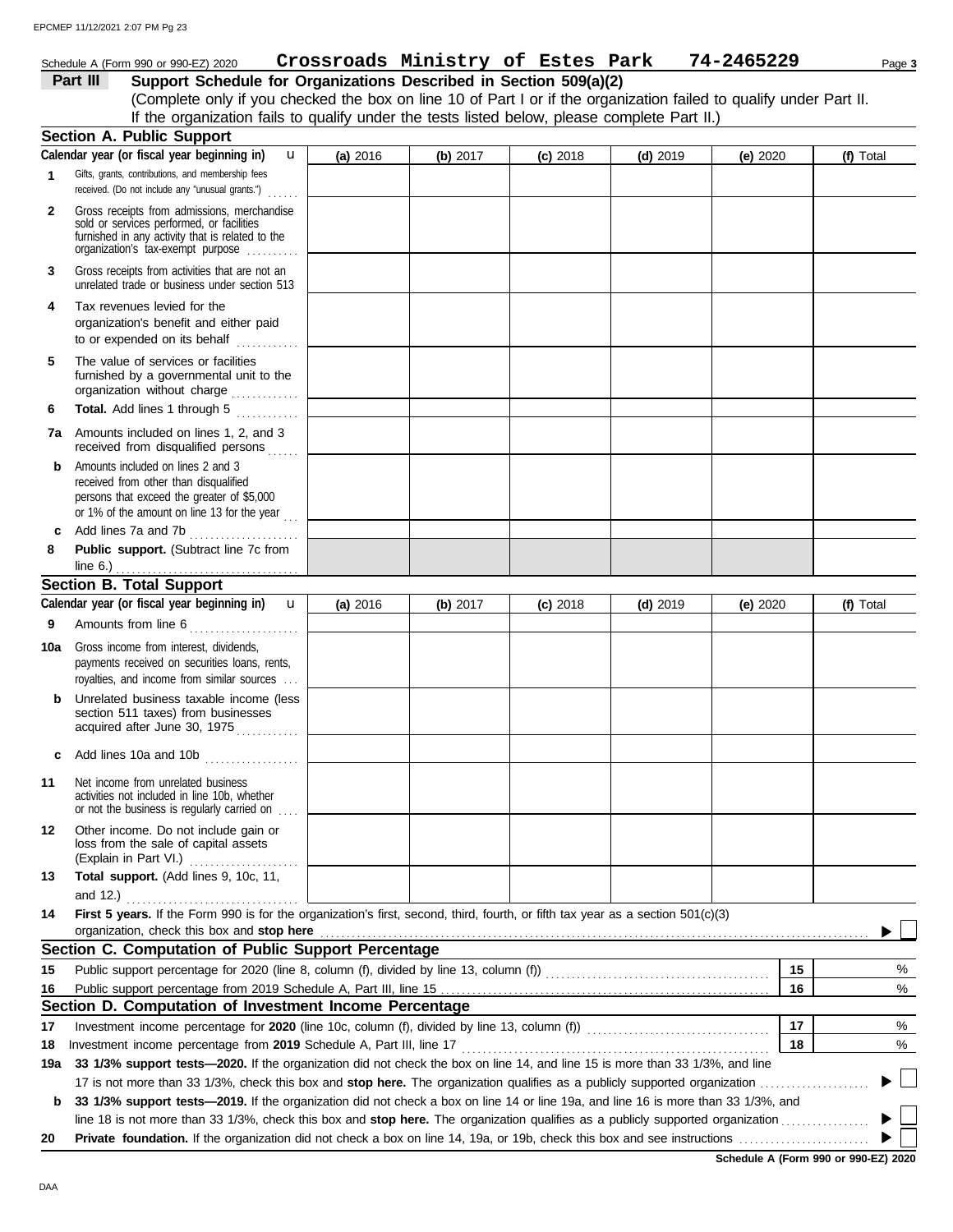|     | Crossroads Ministry of Estes Park<br>Schedule A (Form 990 or 990-EZ) 2020                                                                                                                                                  | 74-2465229      |     | Page 4 |
|-----|----------------------------------------------------------------------------------------------------------------------------------------------------------------------------------------------------------------------------|-----------------|-----|--------|
|     | Part IV<br><b>Supporting Organizations</b>                                                                                                                                                                                 |                 |     |        |
|     | (Complete only if you checked a box in line 12 on Part I. If you checked box 12a, Part I, complete Sections A                                                                                                              |                 |     |        |
|     | and B. If you checked box 12b, Part I, complete Sections A and C. If you checked box 12c, Part I, complete                                                                                                                 |                 |     |        |
|     | Sections A, D, and E. If you checked box 12d, Part I, complete Sections A and D, and complete Part V.)                                                                                                                     |                 |     |        |
|     | <b>Section A. All Supporting Organizations</b>                                                                                                                                                                             |                 |     |        |
|     |                                                                                                                                                                                                                            |                 | Yes | No     |
| 1   | Are all of the organization's supported organizations listed by name in the organization's governing                                                                                                                       |                 |     |        |
|     | documents? If "No," describe in Part VI how the supported organizations are designated. If designated by                                                                                                                   |                 |     |        |
|     | class or purpose, describe the designation. If historic and continuing relationship, explain.                                                                                                                              | 1               |     |        |
| 2   | Did the organization have any supported organization that does not have an IRS determination of status                                                                                                                     |                 |     |        |
|     | under section 509(a)(1) or (2)? If "Yes," explain in Part VI how the organization determined that the supported                                                                                                            |                 |     |        |
|     | organization was described in section 509(a)(1) or (2).                                                                                                                                                                    | $\mathbf{2}$    |     |        |
| За  | Did the organization have a supported organization described in section $501(c)(4)$ , (5), or (6)? If "Yes," answer                                                                                                        |                 |     |        |
|     | lines 3b and 3c below.                                                                                                                                                                                                     | 3a              |     |        |
| b   | Did the organization confirm that each supported organization qualified under section $501(c)(4)$ , $(5)$ , or $(6)$ and                                                                                                   |                 |     |        |
|     | satisfied the public support tests under section 509(a)(2)? If "Yes," describe in Part VI when and how the                                                                                                                 |                 |     |        |
|     | organization made the determination.                                                                                                                                                                                       | 3b              |     |        |
| c   | Did the organization ensure that all support to such organizations was used exclusively for section $170(c)(2)(B)$                                                                                                         |                 |     |        |
|     | purposes? If "Yes," explain in Part VI what controls the organization put in place to ensure such use.                                                                                                                     | 3c              |     |        |
| 4a  | Was any supported organization not organized in the United States ("foreign supported organization")? If                                                                                                                   |                 |     |        |
|     | "Yes," and if you checked 12a or 12b in Part I, answer (b) and (c) below.                                                                                                                                                  | 4a              |     |        |
| b   | Did the organization have ultimate control and discretion in deciding whether to make grants to the foreign                                                                                                                |                 |     |        |
|     | supported organization? If "Yes," describe in Part VI how the organization had such control and discretion                                                                                                                 |                 |     |        |
|     | despite being controlled or supervised by or in connection with its supported organizations.                                                                                                                               | 4b              |     |        |
| c   | Did the organization support any foreign supported organization that does not have an IRS determination                                                                                                                    |                 |     |        |
|     | under sections $501(c)(3)$ and $509(a)(1)$ or (2)? If "Yes," explain in Part VI what controls the organization used                                                                                                        |                 |     |        |
|     | to ensure that all support to the foreign supported organization was used exclusively for section $170(c)(2)(B)$                                                                                                           |                 |     |        |
|     | purposes.                                                                                                                                                                                                                  | 4c              |     |        |
| 5a  | Did the organization add, substitute, or remove any supported organizations during the tax year? If "Yes,"                                                                                                                 |                 |     |        |
|     | answer lines 5b and 5c below (if applicable). Also, provide detail in Part VI, including (i) the names and EIN                                                                                                             |                 |     |        |
|     | numbers of the supported organizations added, substituted, or removed; (ii) the reasons for each such action;                                                                                                              |                 |     |        |
|     | (iii) the authority under the organization's organizing document authorizing such action; and (iv) how the action                                                                                                          |                 |     |        |
|     | was accomplished (such as by amendment to the organizing document).                                                                                                                                                        | 5a              |     |        |
| b   | Type I or Type II only. Was any added or substituted supported organization part of a class already                                                                                                                        |                 |     |        |
|     | designated in the organization's organizing document?                                                                                                                                                                      | 5b              |     |        |
| c   | Substitutions only. Was the substitution the result of an event beyond the organization's control?                                                                                                                         | 5c              |     |        |
| 6   | Did the organization provide support (whether in the form of grants or the provision of services or facilities) to                                                                                                         |                 |     |        |
|     | anyone other than (i) its supported organizations, (ii) individuals that are part of the charitable class benefited                                                                                                        |                 |     |        |
|     | by one or more of its supported organizations, or (iii) other supporting organizations that also support or                                                                                                                |                 |     |        |
|     | benefit one or more of the filing organization's supported organizations? If "Yes," provide detail in Part VI.                                                                                                             | 6               |     |        |
| 7   | Did the organization provide a grant, loan, compensation, or other similar payment to a substantial contributor                                                                                                            |                 |     |        |
|     | (as defined in section 4958(c)(3)(C)), a family member of a substantial contributor, or a 35% controlled entity                                                                                                            | 7               |     |        |
| 8   | with regard to a substantial contributor? If "Yes," complete Part I of Schedule L (Form 990 or 990-EZ).<br>Did the organization make a loan to a disqualified person (as defined in section 4958) not described in line 7? |                 |     |        |
|     | If "Yes," complete Part I of Schedule L (Form 990 or 990-EZ).                                                                                                                                                              | 8               |     |        |
| 9а  | Was the organization controlled directly or indirectly at any time during the tax year by one or more                                                                                                                      |                 |     |        |
|     | disqualified persons, as defined in section 4946 (other than foundation managers and organizations                                                                                                                         |                 |     |        |
|     | described in section 509(a)(1) or (2))? If "Yes," provide detail in Part VI.                                                                                                                                               | 9a              |     |        |
| b   | Did one or more disqualified persons (as defined in line 9a) hold a controlling interest in any entity in which                                                                                                            |                 |     |        |
|     | the supporting organization had an interest? If "Yes," provide detail in Part VI.                                                                                                                                          | 9b              |     |        |
| c   | Did a disqualified person (as defined in line 9a) have an ownership interest in, or derive any personal benefit                                                                                                            |                 |     |        |
|     | from, assets in which the supporting organization also had an interest? If "Yes," provide detail in Part VI.                                                                                                               | 9с              |     |        |
| 10a | Was the organization subject to the excess business holdings rules of section 4943 because of section                                                                                                                      |                 |     |        |
|     | 4943(f) (regarding certain Type II supporting organizations, and all Type III non-functionally integrated                                                                                                                  |                 |     |        |
|     | supporting organizations)? If "Yes," answer line 10b below.                                                                                                                                                                | 10a             |     |        |
| b   | Did the organization have any excess business holdings in the tax year? (Use Schedule C, Form 4720, to                                                                                                                     |                 |     |        |
|     | determine whether the organization had excess business holdings.)                                                                                                                                                          | 10 <sub>b</sub> |     |        |
|     |                                                                                                                                                                                                                            |                 |     |        |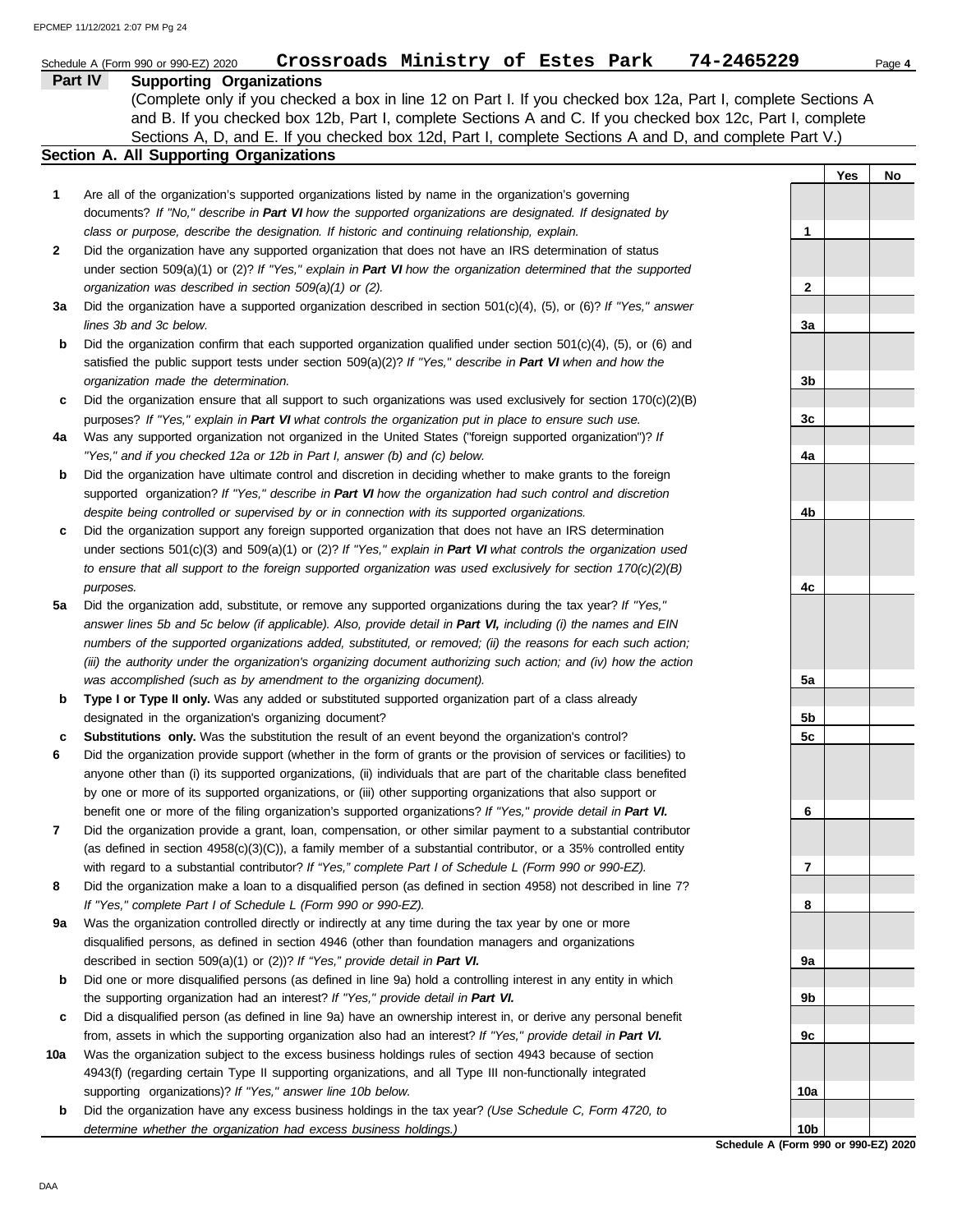| <b>Supporting Organizations (continued)</b><br>Part IV<br>Has the organization accepted a gift or contribution from any of the following persons?<br>A person who directly or indirectly controls, either alone or together with persons described in lines 11b and<br>11c below, the governing body of a supported organization?<br>A family member of a person described in line 11a above?<br>A 35% controlled entity of a person described in line 11a or 11b above? If "Yes" to line 11a, 11b, or 11c, provide<br>detail in Part VI.<br><b>Section B. Type I Supporting Organizations</b> | 11a<br>11 <sub>b</sub><br>11c                                                                                                                                                                                                                                                                                                                                                                                                                                                                                                                                                                                                                                                                                                                                                                                                                                                                                                                                                                                                                                                                                                                                                                                                                                                                                                                                                                                                                                                                            | Yes                                                                                                                                         | No |
|------------------------------------------------------------------------------------------------------------------------------------------------------------------------------------------------------------------------------------------------------------------------------------------------------------------------------------------------------------------------------------------------------------------------------------------------------------------------------------------------------------------------------------------------------------------------------------------------|----------------------------------------------------------------------------------------------------------------------------------------------------------------------------------------------------------------------------------------------------------------------------------------------------------------------------------------------------------------------------------------------------------------------------------------------------------------------------------------------------------------------------------------------------------------------------------------------------------------------------------------------------------------------------------------------------------------------------------------------------------------------------------------------------------------------------------------------------------------------------------------------------------------------------------------------------------------------------------------------------------------------------------------------------------------------------------------------------------------------------------------------------------------------------------------------------------------------------------------------------------------------------------------------------------------------------------------------------------------------------------------------------------------------------------------------------------------------------------------------------------|---------------------------------------------------------------------------------------------------------------------------------------------|----|
|                                                                                                                                                                                                                                                                                                                                                                                                                                                                                                                                                                                                |                                                                                                                                                                                                                                                                                                                                                                                                                                                                                                                                                                                                                                                                                                                                                                                                                                                                                                                                                                                                                                                                                                                                                                                                                                                                                                                                                                                                                                                                                                          |                                                                                                                                             |    |
|                                                                                                                                                                                                                                                                                                                                                                                                                                                                                                                                                                                                |                                                                                                                                                                                                                                                                                                                                                                                                                                                                                                                                                                                                                                                                                                                                                                                                                                                                                                                                                                                                                                                                                                                                                                                                                                                                                                                                                                                                                                                                                                          |                                                                                                                                             |    |
|                                                                                                                                                                                                                                                                                                                                                                                                                                                                                                                                                                                                |                                                                                                                                                                                                                                                                                                                                                                                                                                                                                                                                                                                                                                                                                                                                                                                                                                                                                                                                                                                                                                                                                                                                                                                                                                                                                                                                                                                                                                                                                                          |                                                                                                                                             |    |
|                                                                                                                                                                                                                                                                                                                                                                                                                                                                                                                                                                                                |                                                                                                                                                                                                                                                                                                                                                                                                                                                                                                                                                                                                                                                                                                                                                                                                                                                                                                                                                                                                                                                                                                                                                                                                                                                                                                                                                                                                                                                                                                          |                                                                                                                                             |    |
|                                                                                                                                                                                                                                                                                                                                                                                                                                                                                                                                                                                                |                                                                                                                                                                                                                                                                                                                                                                                                                                                                                                                                                                                                                                                                                                                                                                                                                                                                                                                                                                                                                                                                                                                                                                                                                                                                                                                                                                                                                                                                                                          |                                                                                                                                             |    |
|                                                                                                                                                                                                                                                                                                                                                                                                                                                                                                                                                                                                |                                                                                                                                                                                                                                                                                                                                                                                                                                                                                                                                                                                                                                                                                                                                                                                                                                                                                                                                                                                                                                                                                                                                                                                                                                                                                                                                                                                                                                                                                                          |                                                                                                                                             |    |
|                                                                                                                                                                                                                                                                                                                                                                                                                                                                                                                                                                                                |                                                                                                                                                                                                                                                                                                                                                                                                                                                                                                                                                                                                                                                                                                                                                                                                                                                                                                                                                                                                                                                                                                                                                                                                                                                                                                                                                                                                                                                                                                          |                                                                                                                                             |    |
|                                                                                                                                                                                                                                                                                                                                                                                                                                                                                                                                                                                                |                                                                                                                                                                                                                                                                                                                                                                                                                                                                                                                                                                                                                                                                                                                                                                                                                                                                                                                                                                                                                                                                                                                                                                                                                                                                                                                                                                                                                                                                                                          |                                                                                                                                             |    |
|                                                                                                                                                                                                                                                                                                                                                                                                                                                                                                                                                                                                |                                                                                                                                                                                                                                                                                                                                                                                                                                                                                                                                                                                                                                                                                                                                                                                                                                                                                                                                                                                                                                                                                                                                                                                                                                                                                                                                                                                                                                                                                                          | Yes                                                                                                                                         | No |
| Did the governing body, members of the governing body, officers acting in their official capacity, or membership of one or                                                                                                                                                                                                                                                                                                                                                                                                                                                                     |                                                                                                                                                                                                                                                                                                                                                                                                                                                                                                                                                                                                                                                                                                                                                                                                                                                                                                                                                                                                                                                                                                                                                                                                                                                                                                                                                                                                                                                                                                          |                                                                                                                                             |    |
| more supported organizations have the power to regularly appoint or elect at least a majority of the organization's officers,                                                                                                                                                                                                                                                                                                                                                                                                                                                                  |                                                                                                                                                                                                                                                                                                                                                                                                                                                                                                                                                                                                                                                                                                                                                                                                                                                                                                                                                                                                                                                                                                                                                                                                                                                                                                                                                                                                                                                                                                          |                                                                                                                                             |    |
|                                                                                                                                                                                                                                                                                                                                                                                                                                                                                                                                                                                                |                                                                                                                                                                                                                                                                                                                                                                                                                                                                                                                                                                                                                                                                                                                                                                                                                                                                                                                                                                                                                                                                                                                                                                                                                                                                                                                                                                                                                                                                                                          |                                                                                                                                             |    |
| effectively operated, supervised, or controlled the organization's activities. If the organization had more than one supported                                                                                                                                                                                                                                                                                                                                                                                                                                                                 |                                                                                                                                                                                                                                                                                                                                                                                                                                                                                                                                                                                                                                                                                                                                                                                                                                                                                                                                                                                                                                                                                                                                                                                                                                                                                                                                                                                                                                                                                                          |                                                                                                                                             |    |
| organization, describe how the powers to appoint and/or remove officers, directors, or trustees were allocated among the                                                                                                                                                                                                                                                                                                                                                                                                                                                                       |                                                                                                                                                                                                                                                                                                                                                                                                                                                                                                                                                                                                                                                                                                                                                                                                                                                                                                                                                                                                                                                                                                                                                                                                                                                                                                                                                                                                                                                                                                          |                                                                                                                                             |    |
| supported organizations and what conditions or restrictions, if any, applied to such powers during the tax year.                                                                                                                                                                                                                                                                                                                                                                                                                                                                               | 1                                                                                                                                                                                                                                                                                                                                                                                                                                                                                                                                                                                                                                                                                                                                                                                                                                                                                                                                                                                                                                                                                                                                                                                                                                                                                                                                                                                                                                                                                                        |                                                                                                                                             |    |
| Did the organization operate for the benefit of any supported organization other than the supported                                                                                                                                                                                                                                                                                                                                                                                                                                                                                            |                                                                                                                                                                                                                                                                                                                                                                                                                                                                                                                                                                                                                                                                                                                                                                                                                                                                                                                                                                                                                                                                                                                                                                                                                                                                                                                                                                                                                                                                                                          |                                                                                                                                             |    |
| organization(s) that operated, supervised, or controlled the supporting organization? If "Yes," explain in Part                                                                                                                                                                                                                                                                                                                                                                                                                                                                                |                                                                                                                                                                                                                                                                                                                                                                                                                                                                                                                                                                                                                                                                                                                                                                                                                                                                                                                                                                                                                                                                                                                                                                                                                                                                                                                                                                                                                                                                                                          |                                                                                                                                             |    |
| VI how providing such benefit carried out the purposes of the supported organization(s) that operated,                                                                                                                                                                                                                                                                                                                                                                                                                                                                                         |                                                                                                                                                                                                                                                                                                                                                                                                                                                                                                                                                                                                                                                                                                                                                                                                                                                                                                                                                                                                                                                                                                                                                                                                                                                                                                                                                                                                                                                                                                          |                                                                                                                                             |    |
| supervised, or controlled the supporting organization.                                                                                                                                                                                                                                                                                                                                                                                                                                                                                                                                         | $\overline{2}$                                                                                                                                                                                                                                                                                                                                                                                                                                                                                                                                                                                                                                                                                                                                                                                                                                                                                                                                                                                                                                                                                                                                                                                                                                                                                                                                                                                                                                                                                           |                                                                                                                                             |    |
| Section C. Type II Supporting Organizations                                                                                                                                                                                                                                                                                                                                                                                                                                                                                                                                                    |                                                                                                                                                                                                                                                                                                                                                                                                                                                                                                                                                                                                                                                                                                                                                                                                                                                                                                                                                                                                                                                                                                                                                                                                                                                                                                                                                                                                                                                                                                          |                                                                                                                                             |    |
|                                                                                                                                                                                                                                                                                                                                                                                                                                                                                                                                                                                                |                                                                                                                                                                                                                                                                                                                                                                                                                                                                                                                                                                                                                                                                                                                                                                                                                                                                                                                                                                                                                                                                                                                                                                                                                                                                                                                                                                                                                                                                                                          | Yes                                                                                                                                         | No |
| Were a majority of the organization's directors or trustees during the tax year also a majority of the directors                                                                                                                                                                                                                                                                                                                                                                                                                                                                               |                                                                                                                                                                                                                                                                                                                                                                                                                                                                                                                                                                                                                                                                                                                                                                                                                                                                                                                                                                                                                                                                                                                                                                                                                                                                                                                                                                                                                                                                                                          |                                                                                                                                             |    |
| or trustees of each of the organization's supported organization(s)? If "No," describe in Part VI how control                                                                                                                                                                                                                                                                                                                                                                                                                                                                                  |                                                                                                                                                                                                                                                                                                                                                                                                                                                                                                                                                                                                                                                                                                                                                                                                                                                                                                                                                                                                                                                                                                                                                                                                                                                                                                                                                                                                                                                                                                          |                                                                                                                                             |    |
| or management of the supporting organization was vested in the same persons that controlled or managed                                                                                                                                                                                                                                                                                                                                                                                                                                                                                         |                                                                                                                                                                                                                                                                                                                                                                                                                                                                                                                                                                                                                                                                                                                                                                                                                                                                                                                                                                                                                                                                                                                                                                                                                                                                                                                                                                                                                                                                                                          |                                                                                                                                             |    |
| the supported organization(s).                                                                                                                                                                                                                                                                                                                                                                                                                                                                                                                                                                 | 1                                                                                                                                                                                                                                                                                                                                                                                                                                                                                                                                                                                                                                                                                                                                                                                                                                                                                                                                                                                                                                                                                                                                                                                                                                                                                                                                                                                                                                                                                                        |                                                                                                                                             |    |
|                                                                                                                                                                                                                                                                                                                                                                                                                                                                                                                                                                                                |                                                                                                                                                                                                                                                                                                                                                                                                                                                                                                                                                                                                                                                                                                                                                                                                                                                                                                                                                                                                                                                                                                                                                                                                                                                                                                                                                                                                                                                                                                          |                                                                                                                                             |    |
|                                                                                                                                                                                                                                                                                                                                                                                                                                                                                                                                                                                                |                                                                                                                                                                                                                                                                                                                                                                                                                                                                                                                                                                                                                                                                                                                                                                                                                                                                                                                                                                                                                                                                                                                                                                                                                                                                                                                                                                                                                                                                                                          | Yes                                                                                                                                         | No |
|                                                                                                                                                                                                                                                                                                                                                                                                                                                                                                                                                                                                |                                                                                                                                                                                                                                                                                                                                                                                                                                                                                                                                                                                                                                                                                                                                                                                                                                                                                                                                                                                                                                                                                                                                                                                                                                                                                                                                                                                                                                                                                                          |                                                                                                                                             |    |
|                                                                                                                                                                                                                                                                                                                                                                                                                                                                                                                                                                                                |                                                                                                                                                                                                                                                                                                                                                                                                                                                                                                                                                                                                                                                                                                                                                                                                                                                                                                                                                                                                                                                                                                                                                                                                                                                                                                                                                                                                                                                                                                          |                                                                                                                                             |    |
|                                                                                                                                                                                                                                                                                                                                                                                                                                                                                                                                                                                                |                                                                                                                                                                                                                                                                                                                                                                                                                                                                                                                                                                                                                                                                                                                                                                                                                                                                                                                                                                                                                                                                                                                                                                                                                                                                                                                                                                                                                                                                                                          |                                                                                                                                             |    |
|                                                                                                                                                                                                                                                                                                                                                                                                                                                                                                                                                                                                |                                                                                                                                                                                                                                                                                                                                                                                                                                                                                                                                                                                                                                                                                                                                                                                                                                                                                                                                                                                                                                                                                                                                                                                                                                                                                                                                                                                                                                                                                                          |                                                                                                                                             |    |
|                                                                                                                                                                                                                                                                                                                                                                                                                                                                                                                                                                                                |                                                                                                                                                                                                                                                                                                                                                                                                                                                                                                                                                                                                                                                                                                                                                                                                                                                                                                                                                                                                                                                                                                                                                                                                                                                                                                                                                                                                                                                                                                          |                                                                                                                                             |    |
|                                                                                                                                                                                                                                                                                                                                                                                                                                                                                                                                                                                                |                                                                                                                                                                                                                                                                                                                                                                                                                                                                                                                                                                                                                                                                                                                                                                                                                                                                                                                                                                                                                                                                                                                                                                                                                                                                                                                                                                                                                                                                                                          |                                                                                                                                             |    |
|                                                                                                                                                                                                                                                                                                                                                                                                                                                                                                                                                                                                | z                                                                                                                                                                                                                                                                                                                                                                                                                                                                                                                                                                                                                                                                                                                                                                                                                                                                                                                                                                                                                                                                                                                                                                                                                                                                                                                                                                                                                                                                                                        |                                                                                                                                             |    |
|                                                                                                                                                                                                                                                                                                                                                                                                                                                                                                                                                                                                |                                                                                                                                                                                                                                                                                                                                                                                                                                                                                                                                                                                                                                                                                                                                                                                                                                                                                                                                                                                                                                                                                                                                                                                                                                                                                                                                                                                                                                                                                                          |                                                                                                                                             |    |
|                                                                                                                                                                                                                                                                                                                                                                                                                                                                                                                                                                                                |                                                                                                                                                                                                                                                                                                                                                                                                                                                                                                                                                                                                                                                                                                                                                                                                                                                                                                                                                                                                                                                                                                                                                                                                                                                                                                                                                                                                                                                                                                          |                                                                                                                                             |    |
|                                                                                                                                                                                                                                                                                                                                                                                                                                                                                                                                                                                                |                                                                                                                                                                                                                                                                                                                                                                                                                                                                                                                                                                                                                                                                                                                                                                                                                                                                                                                                                                                                                                                                                                                                                                                                                                                                                                                                                                                                                                                                                                          |                                                                                                                                             |    |
|                                                                                                                                                                                                                                                                                                                                                                                                                                                                                                                                                                                                |                                                                                                                                                                                                                                                                                                                                                                                                                                                                                                                                                                                                                                                                                                                                                                                                                                                                                                                                                                                                                                                                                                                                                                                                                                                                                                                                                                                                                                                                                                          |                                                                                                                                             |    |
|                                                                                                                                                                                                                                                                                                                                                                                                                                                                                                                                                                                                | directors, or trustees at all times during the tax year? If "No," describe in Part VI how the supported organization(s)<br>Section D. All Type III Supporting Organizations<br>Did the organization provide to each of its supported organizations, by the last day of the fifth month of the<br>organization's tax year, (i) a written notice describing the type and amount of support provided during the prior tax<br>year, (ii) a copy of the Form 990 that was most recently filed as of the date of notification, and (iii) copies of the<br>organization's governing documents in effect on the date of notification, to the extent not previously provided?<br>Were any of the organization's officers, directors, or trustees either (i) appointed or elected by the supported<br>organization(s) or (ii) serving on the governing body of a supported organization? If "No," explain in Part VI how<br>the organization maintained a close and continuous working relationship with the supported organization(s).<br>By reason of the relationship described in line 2, above, did the organization's supported organizations have<br>a significant voice in the organization's investment policies and in directing the use of the organization's<br>income or assets at all times during the tax year? If "Yes," describe in Part VI the role the organization's<br>supported organizations played in this regard.<br>Section E. Type III Functionally-Integrated Supporting Organizations | 1<br>3<br>Check the box next to the method that the organization used to satisfy the Integral Part Test during the year (see instructions). |    |

- The organization satisfied the Activities Test. *Complete line 2 below.* **a**
- The organization is the parent of each of its supported organizations. *Complete line 3 below.* **b**

The organization supported a governmental entity. *Describe in Part VI how you supported a governmental entity (see instructions).* **c**

- **2** Activities Test. *Answer lines 2a and 2b below.*
- **a** Did substantially all of the organization's activities during the tax year directly further the exempt purposes of the supported organization(s) to which the organization was responsive? *If "Yes," then in Part VI identify those supported organizations and explain how these activities directly furthered their exempt purposes, how the organization was responsive to those supported organizations, and how the organization determined that these activities constituted substantially all of its activities.*
- **b** Did the activities described in line 2a, above, constitute activities that, but for the organization's involvement, one or more of the organization's supported organization(s) would have been engaged in? If "Yes," explain in *Part VI the reasons for the organization's position that its supported organization(s) would have engaged in these activities but for the organization's involvement.*
- **3** Parent of Supported Organizations. *Answer lines 3a and 3b below.*
- **a** Did the organization have the power to regularly appoint or elect a majority of the officers, directors, or trustees of each of the supported organizations? *If "Yes" or "No," provide details in Part VI.*
- DAA **Schedule A (Form 990 or 990-EZ) 2020 b** Did the organization exercise a substantial degree of direction over the policies, programs, and activities of each of its supported organizations? *If "Yes," describe in Part VI the role played by the organization in this regard.*

**3b**

**2a**

**2b**

**3a**

**Yes No**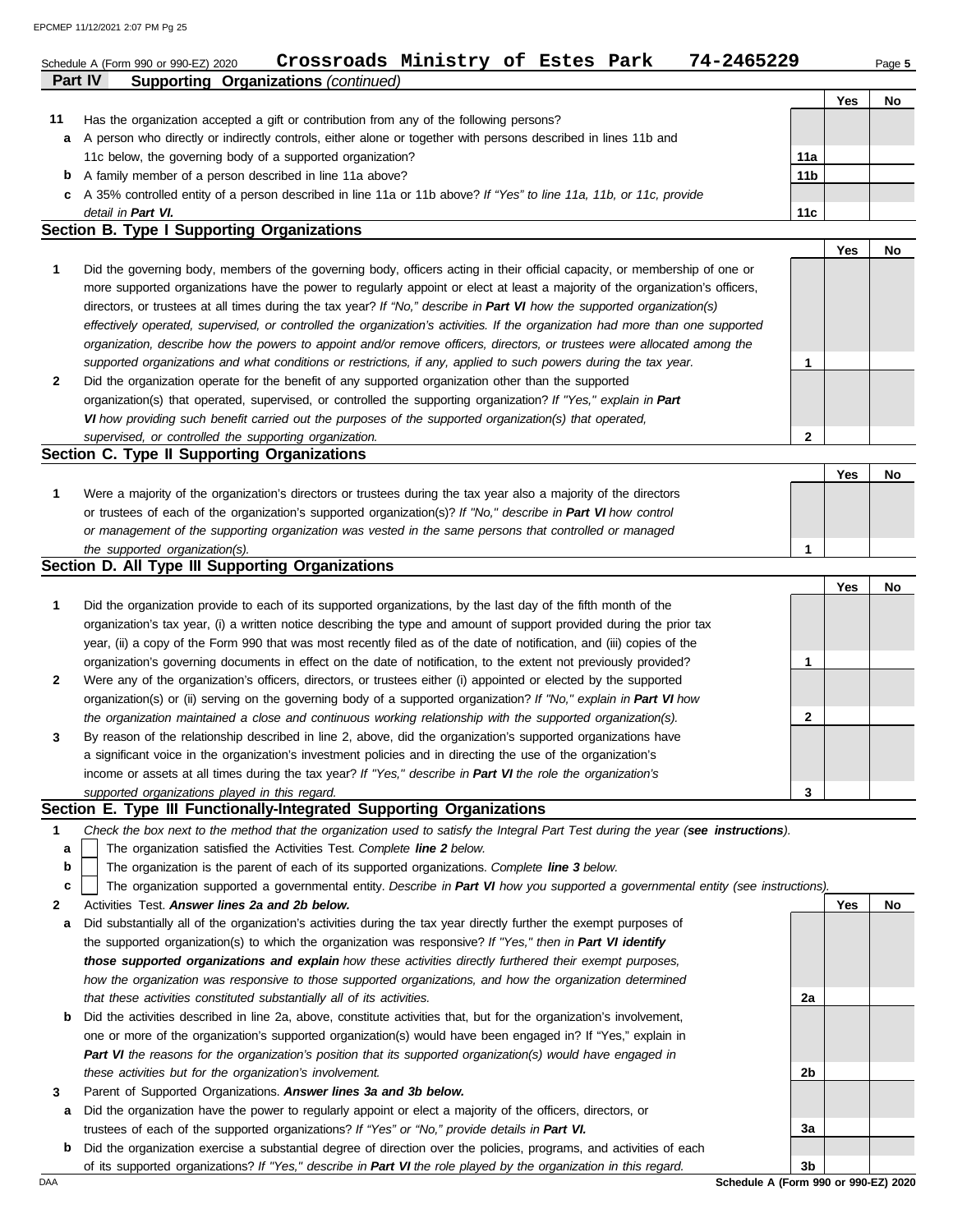EPCMEP 11/12/2021 2:07 PM Pg 26

|                | Crossroads Ministry of Estes Park<br>Schedule A (Form 990 or 990-EZ) 2020                                                        |                | 74-2465229     | Page 6                         |
|----------------|----------------------------------------------------------------------------------------------------------------------------------|----------------|----------------|--------------------------------|
| Part V         | Type III Non-Functionally Integrated 509(a)(3) Supporting Organizations                                                          |                |                |                                |
| $\mathbf{1}$   | Check here if the organization satisfied the Integral Part Test as a qualifying trust on Nov. 20, 1970 (explain in Part VI). See |                |                |                                |
|                | <b>instructions.</b> All other Type III non-functionally integrated supporting organizations must complete Sections A through E  |                |                |                                |
|                | Section A - Adjusted Net Income                                                                                                  |                | (A) Prior Year | (B) Current Year<br>(optional) |
| 1              | Net short-term capital gain                                                                                                      | 1              |                |                                |
| $\overline{2}$ | Recoveries of prior-year distributions                                                                                           | $\mathbf{2}$   |                |                                |
| 3              | Other gross income (see instructions)                                                                                            | 3              |                |                                |
| 4              | Add lines 1 through 3.                                                                                                           | 4              |                |                                |
| 5              | Depreciation and depletion                                                                                                       | 5              |                |                                |
| 6              | Portion of operating expenses paid or incurred for production or collection of                                                   |                |                |                                |
|                | gross income or for management, conservation, or maintenance of property                                                         |                |                |                                |
|                | held for production of income (see instructions)                                                                                 | 6              |                |                                |
| 7              | Other expenses (see instructions)                                                                                                | $\overline{7}$ |                |                                |
| 8              | Adjusted Net Income (subtract lines 5, 6, and 7 from line 4)                                                                     | 8              |                |                                |
|                | Section B - Minimum Asset Amount                                                                                                 |                | (A) Prior Year | (B) Current Year<br>(optional) |
| 1              | Aggregate fair market value of all non-exempt-use assets (see                                                                    |                |                |                                |
|                | instructions for short tax year or assets held for part of year):                                                                |                |                |                                |
|                | <b>a</b> Average monthly value of securities                                                                                     | 1a             |                |                                |
|                | <b>b</b> Average monthly cash balances                                                                                           | 1b             |                |                                |
|                | c Fair market value of other non-exempt-use assets                                                                               | 1 <sub>c</sub> |                |                                |
|                | d Total (add lines 1a, 1b, and 1c)                                                                                               | 1d             |                |                                |
|                | e Discount claimed for blockage or other factors                                                                                 |                |                |                                |
|                | (explain in detail in Part VI).                                                                                                  |                |                |                                |
|                | 2 Acquisition indebtedness applicable to non-exempt-use assets                                                                   | $\mathbf{2}$   |                |                                |
| 3              | Subtract line 2 from line 1d.                                                                                                    | $\mathbf{3}$   |                |                                |
| 4              | Cash deemed held for exempt use. Enter 0.015 of line 3 (for greater amount,                                                      |                |                |                                |
|                | see instructions).                                                                                                               | 4              |                |                                |
| 5              | Net value of non-exempt-use assets (subtract line 4 from line 3)                                                                 | 5              |                |                                |
| 6              | Multiply line 5 by 0.035.                                                                                                        | 6              |                |                                |
| 7              | Recoveries of prior-year distributions                                                                                           | $\overline{7}$ |                |                                |
| 8              | <b>Minimum Asset Amount</b> (add line 7 to line 6)                                                                               | 8              |                |                                |
|                | Section C - Distributable Amount                                                                                                 |                |                | <b>Current Year</b>            |
| 1              | Adjusted net income for prior year (from Section A, line 8, column A)                                                            | 1              |                |                                |
| $\mathbf{2}$   | Enter 0.85 of line 1.                                                                                                            | $\overline{2}$ |                |                                |
| 3              | Minimum asset amount for prior year (from Section B, line 8, column A)                                                           | 3              |                |                                |
| 4              | Enter greater of line 2 or line 3.                                                                                               | 4              |                |                                |
| 5              | Income tax imposed in prior year                                                                                                 | 5              |                |                                |
| 6              | Distributable Amount. Subtract line 5 from line 4, unless subject to                                                             |                |                |                                |
|                | emergency temporary reduction (see instructions)                                                                                 | 6              |                |                                |

**7** | Check here if the current year is the organization's first as a non-functionally integrated Type III supporting organization .<br>(see instructions).

**Schedule A (Form 990 or 990-EZ) 2020**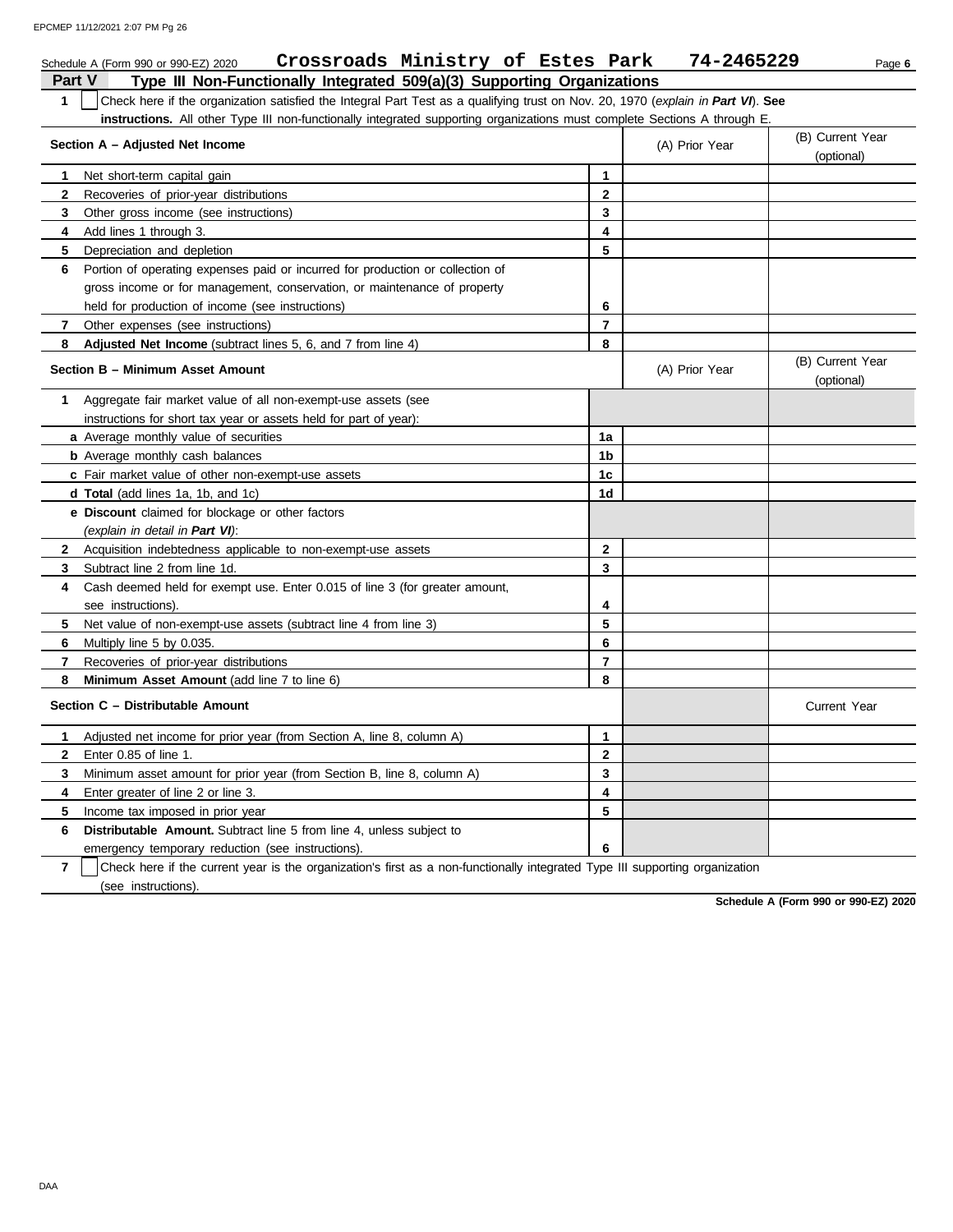|    | Crossroads Ministry of Estes Park<br>74-2465229<br>Schedule A (Form 990 or 990-EZ) 2020<br>Page 7<br>Type III Non-Functionally Integrated 509(a)(3) Supporting Organizations (continued)<br><b>Part V</b> |                                    |                                               |                                                  |  |  |  |  |  |  |
|----|-----------------------------------------------------------------------------------------------------------------------------------------------------------------------------------------------------------|------------------------------------|-----------------------------------------------|--------------------------------------------------|--|--|--|--|--|--|
|    | Section D - Distributions                                                                                                                                                                                 |                                    |                                               | <b>Current Year</b>                              |  |  |  |  |  |  |
| 1. | Amounts paid to supported organizations to accomplish exempt purposes                                                                                                                                     |                                    |                                               |                                                  |  |  |  |  |  |  |
| 2  | Amounts paid to perform activity that directly furthers exempt purposes of supported                                                                                                                      |                                    |                                               |                                                  |  |  |  |  |  |  |
|    | organizations, in excess of income from activity                                                                                                                                                          |                                    |                                               |                                                  |  |  |  |  |  |  |
| 3  |                                                                                                                                                                                                           |                                    |                                               |                                                  |  |  |  |  |  |  |
| 4  | Amounts paid to acquire exempt-use assets                                                                                                                                                                 |                                    |                                               |                                                  |  |  |  |  |  |  |
| 5  | Qualified set-aside amounts (prior IRS approval required—provide details in Part VI)                                                                                                                      |                                    |                                               |                                                  |  |  |  |  |  |  |
| 6  | Other distributions (describe in Part VI). See instructions.                                                                                                                                              |                                    |                                               |                                                  |  |  |  |  |  |  |
| 7  | Total annual distributions. Add lines 1 through 6.                                                                                                                                                        |                                    |                                               |                                                  |  |  |  |  |  |  |
| 8  | Distributions to attentive supported organizations to which the organization is responsive                                                                                                                |                                    |                                               |                                                  |  |  |  |  |  |  |
|    | (provide details in Part VI). See instructions.                                                                                                                                                           |                                    |                                               |                                                  |  |  |  |  |  |  |
| 9  | Distributable amount for 2020 from Section C, line 6                                                                                                                                                      |                                    |                                               |                                                  |  |  |  |  |  |  |
| 10 | Line 8 amount divided by line 9 amount                                                                                                                                                                    |                                    |                                               |                                                  |  |  |  |  |  |  |
|    | Section E - Distribution Allocations (see instructions)                                                                                                                                                   | (i)<br><b>Excess Distributions</b> | (ii)<br><b>Underdistributions</b><br>Pre-2020 | (iii)<br><b>Distributable</b><br>Amount for 2020 |  |  |  |  |  |  |
| 1  | Distributable amount for 2020 from Section C, line 6                                                                                                                                                      |                                    |                                               |                                                  |  |  |  |  |  |  |
| 2  | Underdistributions, if any, for years prior to 2020                                                                                                                                                       |                                    |                                               |                                                  |  |  |  |  |  |  |
|    | (reasonable cause required-explain in Part VI). See                                                                                                                                                       |                                    |                                               |                                                  |  |  |  |  |  |  |
|    | instructions.                                                                                                                                                                                             |                                    |                                               |                                                  |  |  |  |  |  |  |
| 3  | Excess distributions carryover, if any, to 2020                                                                                                                                                           |                                    |                                               |                                                  |  |  |  |  |  |  |
|    |                                                                                                                                                                                                           |                                    |                                               |                                                  |  |  |  |  |  |  |
|    |                                                                                                                                                                                                           |                                    |                                               |                                                  |  |  |  |  |  |  |
|    |                                                                                                                                                                                                           |                                    |                                               |                                                  |  |  |  |  |  |  |
|    |                                                                                                                                                                                                           |                                    |                                               |                                                  |  |  |  |  |  |  |
|    | f Total of lines 3a through 3e                                                                                                                                                                            |                                    |                                               |                                                  |  |  |  |  |  |  |
|    | g Applied to underdistributions of prior years                                                                                                                                                            |                                    |                                               |                                                  |  |  |  |  |  |  |
|    | h Applied to 2020 distributable amount                                                                                                                                                                    |                                    |                                               |                                                  |  |  |  |  |  |  |
|    | <i>i</i> Carryover from 2015 not applied (see instructions)                                                                                                                                               |                                    |                                               |                                                  |  |  |  |  |  |  |
|    | Remainder. Subtract lines 3g, 3h, and 3i from line 3f.                                                                                                                                                    |                                    |                                               |                                                  |  |  |  |  |  |  |
| 4  | Distributions for 2020 from                                                                                                                                                                               |                                    |                                               |                                                  |  |  |  |  |  |  |
|    | \$<br>Section D, line 7:                                                                                                                                                                                  |                                    |                                               |                                                  |  |  |  |  |  |  |
|    | a Applied to underdistributions of prior years                                                                                                                                                            |                                    |                                               |                                                  |  |  |  |  |  |  |
|    | <b>b</b> Applied to 2020 distributable amount                                                                                                                                                             |                                    |                                               |                                                  |  |  |  |  |  |  |
|    | <b>c</b> Remainder. Subtract lines 4a and 4b from line 4.                                                                                                                                                 |                                    |                                               |                                                  |  |  |  |  |  |  |
| 5  | Remaining underdistributions for years prior to 2020, if                                                                                                                                                  |                                    |                                               |                                                  |  |  |  |  |  |  |
|    | any. Subtract lines 3g and 4a from line 2. For result                                                                                                                                                     |                                    |                                               |                                                  |  |  |  |  |  |  |
|    | greater than zero, explain in Part VI. See instructions.                                                                                                                                                  |                                    |                                               |                                                  |  |  |  |  |  |  |
| 6  | Remaining underdistributions for 2020 Subtract lines 3h                                                                                                                                                   |                                    |                                               |                                                  |  |  |  |  |  |  |
|    | and 4b from line 1. For result greater than zero, explain in                                                                                                                                              |                                    |                                               |                                                  |  |  |  |  |  |  |
|    | Part VI. See instructions.                                                                                                                                                                                |                                    |                                               |                                                  |  |  |  |  |  |  |
| 7  | Excess distributions carryover to 2021. Add lines 3j<br>and 4c.                                                                                                                                           |                                    |                                               |                                                  |  |  |  |  |  |  |
| 8  | Breakdown of line 7:                                                                                                                                                                                      |                                    |                                               |                                                  |  |  |  |  |  |  |
|    |                                                                                                                                                                                                           |                                    |                                               |                                                  |  |  |  |  |  |  |
|    |                                                                                                                                                                                                           |                                    |                                               |                                                  |  |  |  |  |  |  |
|    |                                                                                                                                                                                                           |                                    |                                               |                                                  |  |  |  |  |  |  |
|    |                                                                                                                                                                                                           |                                    |                                               |                                                  |  |  |  |  |  |  |
|    |                                                                                                                                                                                                           |                                    |                                               |                                                  |  |  |  |  |  |  |

**Schedule A (Form 990 or 990-EZ) 2020**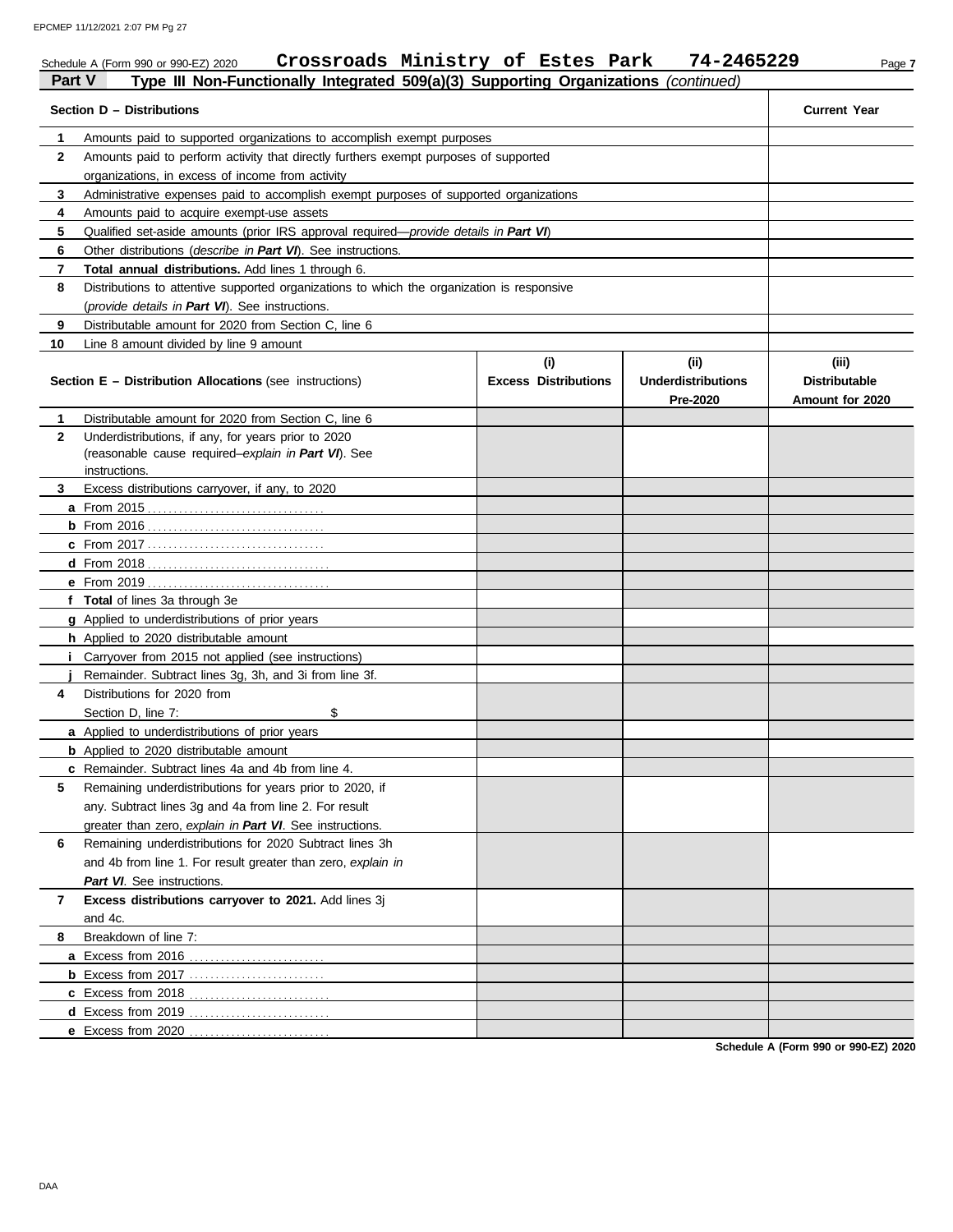|         | Schedule A (Form 990 or 990-EZ) 2020   |  |  |     | Crossroads Ministry of Estes Park                                                              | 74-2465229                                                                                                                                                                                                                                                                                                                                                        | Page 8 |
|---------|----------------------------------------|--|--|-----|------------------------------------------------------------------------------------------------|-------------------------------------------------------------------------------------------------------------------------------------------------------------------------------------------------------------------------------------------------------------------------------------------------------------------------------------------------------------------|--------|
| Part VI |                                        |  |  |     |                                                                                                | Supplemental Information. Provide the explanations required by Part II, line 10; Part II, line 17a or 17b; Part<br>III, line 12; Part IV, Section A, lines 1, 2, 3b, 3c, 4b, 4c, 5a, 6, 9a, 9b, 9c, 11a, 11b, and 11c; Part IV, Section<br>B, lines 1 and 2; Part IV, Section C, line 1; Part IV, Section D, lines 2 and 3; Part IV, Section E, lines 1c, 2a, 2b, |        |
|         |                                        |  |  |     | lines 2, 5, and 6. Also complete this part for any additional information. (See instructions.) | 3a, and 3b; Part V, line 1; Part V, Section B, line 1e; Part V, Section D, lines 5, 6, and 8; and Part V, Section E,                                                                                                                                                                                                                                              |        |
|         | Part II, Line 10 - Other Income Detail |  |  |     |                                                                                                |                                                                                                                                                                                                                                                                                                                                                                   |        |
|         |                                        |  |  | \$. | 255,184                                                                                        |                                                                                                                                                                                                                                                                                                                                                                   |        |
|         |                                        |  |  |     |                                                                                                |                                                                                                                                                                                                                                                                                                                                                                   |        |
|         |                                        |  |  |     |                                                                                                |                                                                                                                                                                                                                                                                                                                                                                   |        |
|         |                                        |  |  |     |                                                                                                |                                                                                                                                                                                                                                                                                                                                                                   |        |
|         |                                        |  |  |     |                                                                                                |                                                                                                                                                                                                                                                                                                                                                                   |        |
|         |                                        |  |  |     |                                                                                                |                                                                                                                                                                                                                                                                                                                                                                   |        |
|         |                                        |  |  |     |                                                                                                |                                                                                                                                                                                                                                                                                                                                                                   |        |
|         |                                        |  |  |     |                                                                                                |                                                                                                                                                                                                                                                                                                                                                                   |        |
|         |                                        |  |  |     |                                                                                                |                                                                                                                                                                                                                                                                                                                                                                   |        |
|         |                                        |  |  |     |                                                                                                |                                                                                                                                                                                                                                                                                                                                                                   |        |
|         |                                        |  |  |     |                                                                                                |                                                                                                                                                                                                                                                                                                                                                                   |        |
|         |                                        |  |  |     |                                                                                                |                                                                                                                                                                                                                                                                                                                                                                   |        |
|         |                                        |  |  |     |                                                                                                |                                                                                                                                                                                                                                                                                                                                                                   |        |
|         |                                        |  |  |     |                                                                                                |                                                                                                                                                                                                                                                                                                                                                                   |        |
|         |                                        |  |  |     |                                                                                                |                                                                                                                                                                                                                                                                                                                                                                   |        |
|         |                                        |  |  |     |                                                                                                |                                                                                                                                                                                                                                                                                                                                                                   |        |
|         |                                        |  |  |     |                                                                                                |                                                                                                                                                                                                                                                                                                                                                                   |        |
|         |                                        |  |  |     |                                                                                                |                                                                                                                                                                                                                                                                                                                                                                   |        |
|         |                                        |  |  |     |                                                                                                |                                                                                                                                                                                                                                                                                                                                                                   |        |
|         |                                        |  |  |     |                                                                                                |                                                                                                                                                                                                                                                                                                                                                                   |        |
|         |                                        |  |  |     |                                                                                                |                                                                                                                                                                                                                                                                                                                                                                   |        |
|         |                                        |  |  |     |                                                                                                |                                                                                                                                                                                                                                                                                                                                                                   |        |
|         |                                        |  |  |     |                                                                                                |                                                                                                                                                                                                                                                                                                                                                                   |        |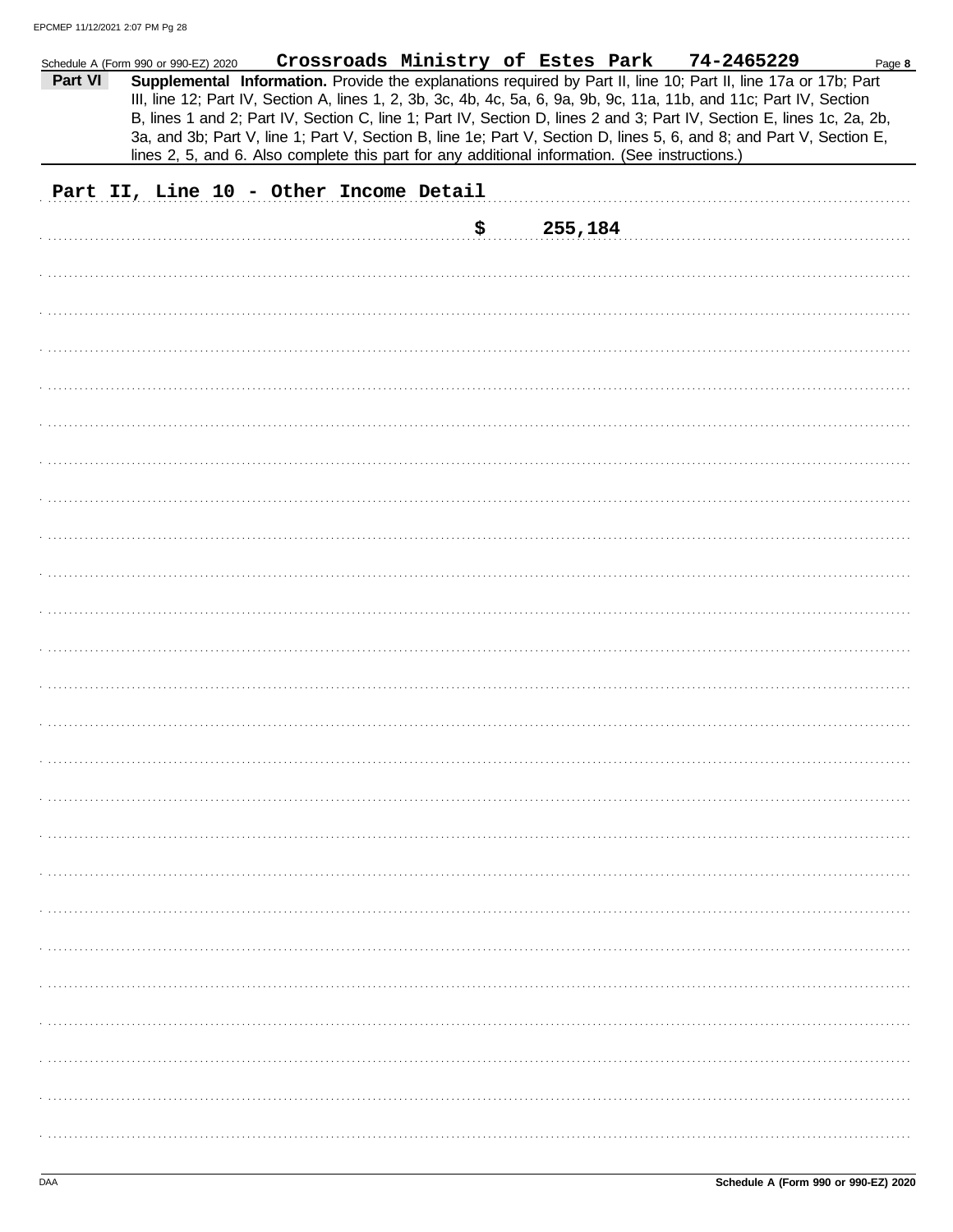## **SCHEDULE D Supplemental Financial Statements**

**Part IV, line 6, 7, 8, 9, 10, 11a, 11b, 11c, 11d, 11e, 11f, 12a, or 12b.** u **Complete if the organization answered "Yes" on Form 990,**

u **Attach to Form 990.** 

u **Go to** *www.irs.gov/Form990* **for instructions and the latest information.**

Internal Revenue Service **Name of the organization**

Department of the Treasury

**(Form 990)**

|    | Crossroads Ministry of Estes Park                                                                                                                                                                                                         |                                                    | 74-2465229                      |
|----|-------------------------------------------------------------------------------------------------------------------------------------------------------------------------------------------------------------------------------------------|----------------------------------------------------|---------------------------------|
|    | Organizations Maintaining Donor Advised Funds or Other Similar Funds or Accounts.<br>Part I                                                                                                                                               |                                                    |                                 |
|    | Complete if the organization answered "Yes" on Form 990, Part IV, line 6.                                                                                                                                                                 |                                                    |                                 |
|    |                                                                                                                                                                                                                                           | (a) Donor advised funds                            | (b) Funds and other accounts    |
| 1  | Total number at end of year<br>[11] matter continuous contract and of year<br>[12] matter contract and of year<br>[12] matter contract and of year<br>[12] matter contract and of year<br>[12] matter contract and of year<br>[13] matter |                                                    |                                 |
| 2  | Aggregate value of contributions to (during year) [[11][11][11][11][11] Aggregate value of contributions to (during year)                                                                                                                 |                                                    |                                 |
| З  |                                                                                                                                                                                                                                           |                                                    |                                 |
| 4  |                                                                                                                                                                                                                                           |                                                    |                                 |
| 5  | Did the organization inform all donors and donor advisors in writing that the assets held in donor advised                                                                                                                                |                                                    |                                 |
|    |                                                                                                                                                                                                                                           |                                                    | Yes<br>No                       |
| 6  | Did the organization inform all grantees, donors, and donor advisors in writing that grant funds can be used                                                                                                                              |                                                    |                                 |
|    | only for charitable purposes and not for the benefit of the donor or donor advisor, or for any other purpose                                                                                                                              |                                                    |                                 |
|    | conferring impermissible private benefit?                                                                                                                                                                                                 |                                                    | <b>Yes</b><br>No                |
|    | Part II<br><b>Conservation Easements.</b>                                                                                                                                                                                                 |                                                    |                                 |
|    | Complete if the organization answered "Yes" on Form 990, Part IV, line 7.                                                                                                                                                                 |                                                    |                                 |
| 1. | Purpose(s) of conservation easements held by the organization (check all that apply).                                                                                                                                                     |                                                    |                                 |
|    | Preservation of land for public use (for example, recreation or education)                                                                                                                                                                | Preservation of a historically important land area |                                 |
|    | Protection of natural habitat                                                                                                                                                                                                             | Preservation of a certified historic structure     |                                 |
|    | Preservation of open space                                                                                                                                                                                                                |                                                    |                                 |
| 2  | Complete lines 2a through 2d if the organization held a qualified conservation contribution in the form of a conservation<br>easement on the last day of the tax year.                                                                    |                                                    |                                 |
|    |                                                                                                                                                                                                                                           |                                                    | Held at the End of the Tax Year |
| a  |                                                                                                                                                                                                                                           |                                                    | 2a                              |
|    |                                                                                                                                                                                                                                           |                                                    | 2b<br>2c                        |
| c  |                                                                                                                                                                                                                                           |                                                    |                                 |
|    | d Number of conservation easements included in (c) acquired after 7/25/06, and not on a                                                                                                                                                   |                                                    | 2d                              |
| 3  | Number of conservation easements modified, transferred, released, extinguished, or terminated by the organization during the                                                                                                              |                                                    |                                 |
|    |                                                                                                                                                                                                                                           |                                                    |                                 |
| 4  | tax year $\mathbf u$<br>Number of states where property subject to conservation easement is located u                                                                                                                                     |                                                    |                                 |
| 5  | Does the organization have a written policy regarding the periodic monitoring, inspection, handling of                                                                                                                                    |                                                    |                                 |
|    |                                                                                                                                                                                                                                           |                                                    | Yes<br>No                       |
| 6  | Staff and volunteer hours devoted to monitoring, inspecting, handling of violations, and enforcing conservation easements during the year                                                                                                 |                                                    |                                 |
|    | $\mathbf{u}_{\text{}}$                                                                                                                                                                                                                    |                                                    |                                 |
| 7  | Amount of expenses incurred in monitoring, inspecting, handling of violations, and enforcing conservation easements during the year                                                                                                       |                                                    |                                 |
|    | ս \$                                                                                                                                                                                                                                      |                                                    |                                 |
| 8  | Does each conservation easement reported on line 2(d) above satisfy the requirements of section 170(h)(4)(B)(i)                                                                                                                           |                                                    |                                 |
|    |                                                                                                                                                                                                                                           |                                                    | Yes<br>No                       |
| 9  | In Part XIII, describe how the organization reports conservation easements in its revenue and expense statement and                                                                                                                       |                                                    |                                 |
|    | balance sheet, and include, if applicable, the text of the footnote to the organization's financial statements that describes the                                                                                                         |                                                    |                                 |
|    | organization's accounting for conservation easements.                                                                                                                                                                                     |                                                    |                                 |
|    | Organizations Maintaining Collections of Art, Historical Treasures, or Other Similar Assets.<br>Part III                                                                                                                                  |                                                    |                                 |
|    | Complete if the organization answered "Yes" on Form 990, Part IV, line 8.                                                                                                                                                                 |                                                    |                                 |
|    | 1a If the organization elected, as permitted under FASB ASC 958, not to report in its revenue statement and balance sheet works                                                                                                           |                                                    |                                 |
|    | of art, historical treasures, or other similar assets held for public exhibition, education, or research in furtherance of public                                                                                                         |                                                    |                                 |
|    | service, provide in Part XIII the text of the footnote to its financial statements that describes these items.                                                                                                                            |                                                    |                                 |
|    | <b>b</b> If the organization elected, as permitted under FASB ASC 958, to report in its revenue statement and balance sheet works of                                                                                                      |                                                    |                                 |
|    | art, historical treasures, or other similar assets held for public exhibition, education, or research in furtherance of public service,                                                                                                   |                                                    |                                 |
|    | provide the following amounts relating to these items:                                                                                                                                                                                    |                                                    |                                 |
|    |                                                                                                                                                                                                                                           |                                                    | $\mathbf{u}$ \$                 |
|    |                                                                                                                                                                                                                                           |                                                    | $\mathbf{u}$ \$                 |
| 2  | If the organization received or held works of art, historical treasures, or other similar assets for financial gain, provide the                                                                                                          |                                                    |                                 |
|    | following amounts required to be reported under FASB ASC 958 relating to these items:                                                                                                                                                     |                                                    |                                 |
| a  |                                                                                                                                                                                                                                           |                                                    |                                 |
|    |                                                                                                                                                                                                                                           |                                                    |                                 |

**2020**

**Open to Public Inspection**

OMB No. 1545-0047

**Employer identification number**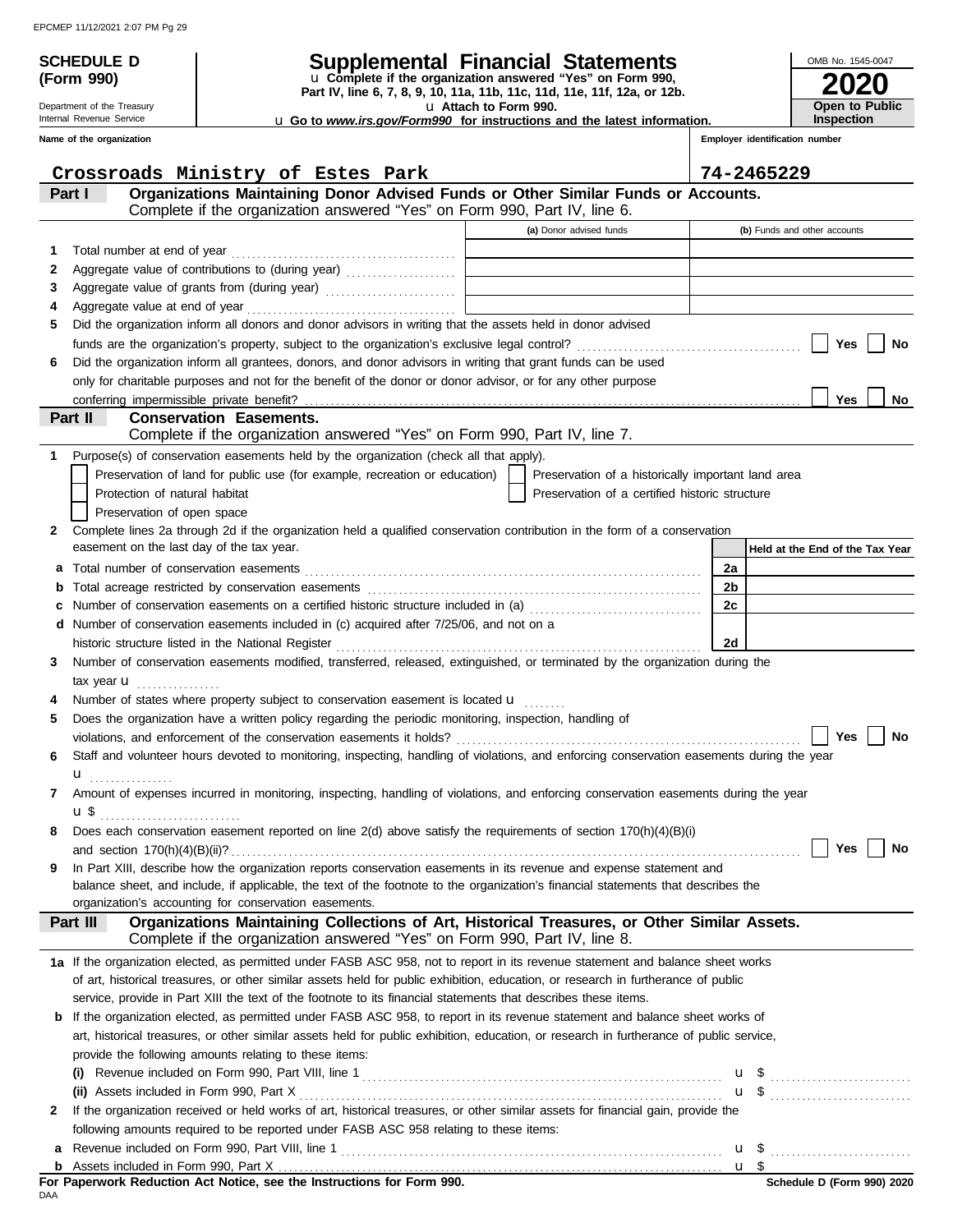EPCMEP 11/12/2021 2:07 PM Pg 30

|   | Schedule D (Form 990) 2020 Crossroads Ministry of Estes Park                                                                                                                                                                         |                         |                          |                         | 74-2465229      |                      | Page 2              |
|---|--------------------------------------------------------------------------------------------------------------------------------------------------------------------------------------------------------------------------------------|-------------------------|--------------------------|-------------------------|-----------------|----------------------|---------------------|
|   | Organizations Maintaining Collections of Art, Historical Treasures, or Other Similar Assets (continued)<br>Part III                                                                                                                  |                         |                          |                         |                 |                      |                     |
|   | 3 Using the organization's acquisition, accession, and other records, check any of the following that make significant use of its<br>collection items (check all that apply):                                                        |                         |                          |                         |                 |                      |                     |
| a | Public exhibition                                                                                                                                                                                                                    | d                       | Loan or exchange program |                         |                 |                      |                     |
| b | Scholarly research                                                                                                                                                                                                                   | е                       |                          |                         |                 |                      |                     |
| c | Preservation for future generations                                                                                                                                                                                                  |                         |                          |                         |                 |                      |                     |
|   | Provide a description of the organization's collections and explain how they further the organization's exempt purpose in Part                                                                                                       |                         |                          |                         |                 |                      |                     |
|   | XIII.                                                                                                                                                                                                                                |                         |                          |                         |                 |                      |                     |
| 5 | During the year, did the organization solicit or receive donations of art, historical treasures, or other similar                                                                                                                    |                         |                          |                         |                 |                      |                     |
|   |                                                                                                                                                                                                                                      |                         |                          |                         |                 |                      | Yes<br>No           |
|   | <b>Escrow and Custodial Arrangements.</b><br>Part IV                                                                                                                                                                                 |                         |                          |                         |                 |                      |                     |
|   | Complete if the organization answered "Yes" on Form 990, Part IV, line 9, or reported an amount on Form                                                                                                                              |                         |                          |                         |                 |                      |                     |
|   | 990, Part X, line 21.                                                                                                                                                                                                                |                         |                          |                         |                 |                      |                     |
|   | 1a Is the organization an agent, trustee, custodian or other intermediary for contributions or other assets not                                                                                                                      |                         |                          |                         |                 |                      |                     |
|   |                                                                                                                                                                                                                                      |                         |                          |                         |                 |                      | Yes<br>No           |
|   | <b>b</b> If "Yes," explain the arrangement in Part XIII and complete the following table:                                                                                                                                            |                         |                          |                         |                 |                      |                     |
|   |                                                                                                                                                                                                                                      |                         |                          |                         |                 |                      | Amount              |
|   | c Beginning balance <b>contract to the contract of the set of the contract of the contract of the contract of the contract of the contract of the contract of the contract of the contract of the contract of the contract of th</b> |                         |                          |                         |                 | 1c                   |                     |
|   |                                                                                                                                                                                                                                      |                         |                          |                         |                 | 1d                   |                     |
|   |                                                                                                                                                                                                                                      |                         |                          |                         |                 | 1e                   |                     |
|   |                                                                                                                                                                                                                                      |                         |                          |                         |                 | 1f                   |                     |
|   |                                                                                                                                                                                                                                      |                         |                          |                         |                 |                      | Yes<br>No           |
|   |                                                                                                                                                                                                                                      |                         |                          |                         |                 |                      |                     |
|   | <b>Part V</b><br><b>Endowment Funds.</b>                                                                                                                                                                                             |                         |                          |                         |                 |                      |                     |
|   | Complete if the organization answered "Yes" on Form 990, Part IV, line 10.                                                                                                                                                           |                         |                          |                         |                 |                      |                     |
|   |                                                                                                                                                                                                                                      | (a) Current year        | (b) Prior year           | (c) Two years back      |                 | (d) Three years back | (e) Four years back |
|   | 1a Beginning of year balance                                                                                                                                                                                                         |                         |                          |                         |                 |                      |                     |
|   | <b>b</b> Contributions <b>contributions</b>                                                                                                                                                                                          |                         |                          |                         |                 |                      |                     |
|   | c Net investment earnings, gains, and                                                                                                                                                                                                |                         |                          |                         |                 |                      |                     |
|   |                                                                                                                                                                                                                                      |                         |                          |                         |                 |                      |                     |
|   | d Grants or scholarships                                                                                                                                                                                                             |                         |                          |                         |                 |                      |                     |
|   | e Other expenditures for facilities and                                                                                                                                                                                              |                         |                          |                         |                 |                      |                     |
|   |                                                                                                                                                                                                                                      |                         |                          |                         |                 |                      |                     |
|   | f Administrative expenses                                                                                                                                                                                                            |                         |                          |                         |                 |                      |                     |
|   |                                                                                                                                                                                                                                      |                         |                          |                         |                 |                      |                     |
|   | Provide the estimated percentage of the current year end balance (line 1g, column (a)) held as:                                                                                                                                      |                         |                          |                         |                 |                      |                     |
|   | a Board designated or quasi-endowment u                                                                                                                                                                                              |                         |                          |                         |                 |                      |                     |
|   | <b>b</b> Permanent endowment <b>u</b> %                                                                                                                                                                                              |                         |                          |                         |                 |                      |                     |
|   | c Term endowment <b>u</b> %                                                                                                                                                                                                          |                         |                          |                         |                 |                      |                     |
|   | The percentages on lines 2a, 2b, and 2c should equal 100%.                                                                                                                                                                           |                         |                          |                         |                 |                      |                     |
|   | 3a Are there endowment funds not in the possession of the organization that are held and administered for the                                                                                                                        |                         |                          |                         |                 |                      |                     |
|   | organization by:                                                                                                                                                                                                                     |                         |                          |                         |                 |                      | Yes<br>No           |
|   |                                                                                                                                                                                                                                      |                         |                          |                         |                 |                      | 3a(i)               |
|   |                                                                                                                                                                                                                                      |                         |                          |                         |                 |                      | 3a(ii)              |
|   |                                                                                                                                                                                                                                      |                         |                          |                         |                 |                      | 3b                  |
|   | Describe in Part XIII the intended uses of the organization's endowment funds.                                                                                                                                                       |                         |                          |                         |                 |                      |                     |
|   | Land, Buildings, and Equipment.<br><b>Part VI</b><br>Complete if the organization answered "Yes" on Form 990, Part IV, line 11a. See Form 990, Part X, line 10.                                                                      |                         |                          |                         |                 |                      |                     |
|   | Description of property                                                                                                                                                                                                              | (a) Cost or other basis |                          | (b) Cost or other basis | (c) Accumulated |                      | (d) Book value      |
|   |                                                                                                                                                                                                                                      | (investment)            |                          | (other)                 | depreciation    |                      |                     |
|   |                                                                                                                                                                                                                                      |                         |                          |                         |                 |                      |                     |
|   |                                                                                                                                                                                                                                      |                         |                          |                         |                 |                      |                     |
|   | c Leasehold improvements                                                                                                                                                                                                             |                         |                          |                         |                 |                      |                     |
|   |                                                                                                                                                                                                                                      |                         |                          |                         |                 |                      |                     |
|   |                                                                                                                                                                                                                                      |                         |                          | 417,447                 |                 | 115,499              | 301,948             |
|   | Total. Add lines 1a through 1e. (Column (d) must equal Form 990, Part X, column (B), line 10c.)                                                                                                                                      |                         |                          |                         |                 | $\mathbf u$          | 301,948             |
|   |                                                                                                                                                                                                                                      |                         |                          |                         |                 |                      |                     |

**Schedule D (Form 990) 2020**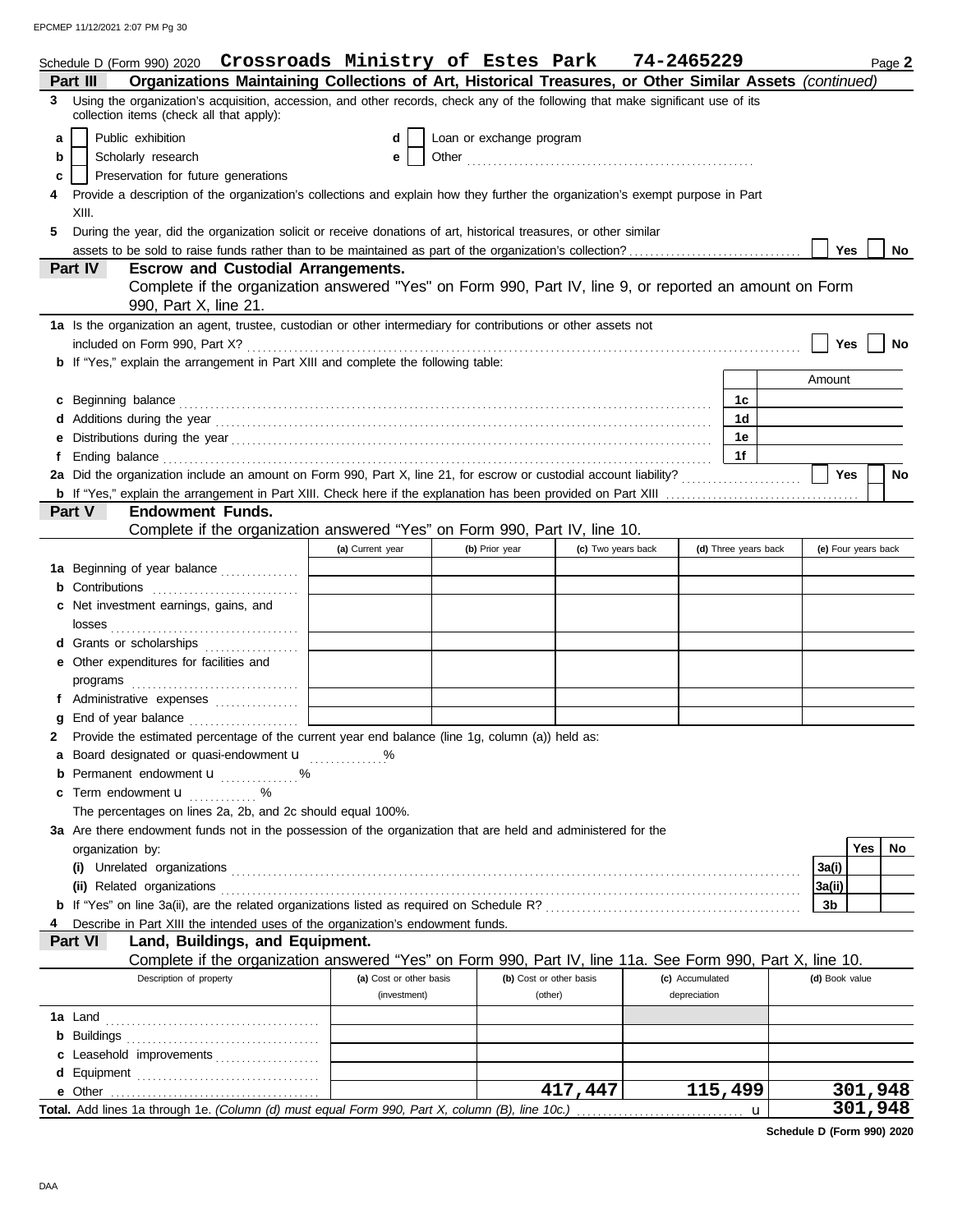|                          | Crossroads Ministry of Estes Park<br>Schedule D (Form 990) 2020                                            |                 |      |                | 74-2465229 | Page 3                           |
|--------------------------|------------------------------------------------------------------------------------------------------------|-----------------|------|----------------|------------|----------------------------------|
| Part VII                 | <b>Investments - Other Securities.</b>                                                                     |                 |      |                |            |                                  |
|                          | Complete if the organization answered "Yes" on Form 990, Part IV, line 11b. See Form 990, Part X, line 12. |                 |      |                |            |                                  |
|                          | (a) Description of security or category                                                                    |                 |      | (b) Book value |            | (c) Method of valuation:         |
|                          | (including name of security)                                                                               |                 |      |                |            | Cost or end-of-year market value |
|                          |                                                                                                            |                 |      |                |            |                                  |
|                          |                                                                                                            |                 |      |                |            |                                  |
|                          | $(3)$ Other                                                                                                |                 |      |                |            |                                  |
|                          | $(A)$ (A)                                                                                                  |                 |      |                |            |                                  |
|                          |                                                                                                            |                 |      |                |            |                                  |
|                          | $(C)$ (C)                                                                                                  |                 |      |                |            |                                  |
|                          |                                                                                                            |                 |      |                |            |                                  |
| $\mathbf{E}(\mathsf{E})$ |                                                                                                            |                 |      |                |            |                                  |
| (F)                      |                                                                                                            |                 |      |                |            |                                  |
| $\overline{G}(G)$        |                                                                                                            |                 |      |                |            |                                  |
| (H)                      |                                                                                                            |                 |      |                |            |                                  |
|                          | Total. (Column (b) must equal Form 990, Part X, col. (B) line 12.)                                         |                 | u    |                |            |                                  |
| Part VIII                | Investments - Program Related.                                                                             |                 |      |                |            |                                  |
|                          | Complete if the organization answered "Yes" on Form 990, Part IV, line 11c. See Form 990, Part X, line 13. |                 |      |                |            |                                  |
|                          | (a) Description of investment                                                                              |                 |      | (b) Book value |            | (c) Method of valuation:         |
|                          |                                                                                                            |                 |      |                |            | Cost or end-of-year market value |
|                          |                                                                                                            |                 |      |                |            |                                  |
| (1)                      |                                                                                                            |                 |      |                |            |                                  |
| (2)                      |                                                                                                            |                 |      |                |            |                                  |
| (3)                      |                                                                                                            |                 |      |                |            |                                  |
| (4)                      |                                                                                                            |                 |      |                |            |                                  |
| (5)                      |                                                                                                            |                 |      |                |            |                                  |
| (6)                      |                                                                                                            |                 |      |                |            |                                  |
| (7)                      |                                                                                                            |                 |      |                |            |                                  |
| (8)                      |                                                                                                            |                 |      |                |            |                                  |
| (9)                      |                                                                                                            |                 |      |                |            |                                  |
|                          | Total. (Column (b) must equal Form 990, Part X, col. (B) line 13.)                                         |                 | u    |                |            |                                  |
| Part IX                  | <b>Other Assets.</b>                                                                                       |                 |      |                |            |                                  |
|                          | Complete if the organization answered "Yes" on Form 990, Part IV, line 11d. See Form 990, Part X, line 15. |                 |      |                |            |                                  |
|                          |                                                                                                            | (a) Description |      |                |            | (b) Book value                   |
| (1)                      | Crossroads Endowment                                                                                       |                 | Fund |                |            | 261,776                          |
| (2)                      |                                                                                                            |                 |      |                |            |                                  |
| (3)                      |                                                                                                            |                 |      |                |            |                                  |
| (4)                      |                                                                                                            |                 |      |                |            |                                  |
| (5)                      |                                                                                                            |                 |      |                |            |                                  |
| (6)                      |                                                                                                            |                 |      |                |            |                                  |
| (7)                      |                                                                                                            |                 |      |                |            |                                  |
| (8)                      |                                                                                                            |                 |      |                |            |                                  |
| (9)                      |                                                                                                            |                 |      |                |            |                                  |
|                          | Total. (Column (b) must equal Form 990, Part X, col. (B) line 15.)                                         |                 |      |                |            | 261,776<br>u                     |
| Part X                   | Other Liabilities.                                                                                         |                 |      |                |            |                                  |
|                          | Complete if the organization answered "Yes" on Form 990, Part IV, line 11e or 11f. See Form 990, Part X,   |                 |      |                |            |                                  |
|                          | line 25.                                                                                                   |                 |      |                |            |                                  |
| 1.                       | (a) Description of liability                                                                               |                 |      |                |            | (b) Book value                   |
| (1)                      | Federal income taxes                                                                                       |                 |      |                |            |                                  |
| (2)                      |                                                                                                            |                 |      |                |            |                                  |
| (3)                      |                                                                                                            |                 |      |                |            |                                  |
| (4)                      |                                                                                                            |                 |      |                |            |                                  |
| (5)                      |                                                                                                            |                 |      |                |            |                                  |
| (6)                      |                                                                                                            |                 |      |                |            |                                  |
| (7)                      |                                                                                                            |                 |      |                |            |                                  |
| (8)                      |                                                                                                            |                 |      |                |            |                                  |
| (9)                      |                                                                                                            |                 |      |                |            |                                  |
|                          |                                                                                                            |                 |      |                |            |                                  |

**Total.** *(Column (b) must equal Form 990, Part X, col. (B) line 25.)* . . . . . . . . . . . . . . . . . . . . . . . . . . . . . . . . . . . . . . . . . . . . . . . . . . . . . . . . . . . . . . . . . u

Liability for uncertain tax positions. In Part XIII, provide the text of the footnote to the organization's financial statements that reports the **2.** organization's liability for uncertain tax positions under FASB ASC 740. Check here if the text of the footnote has been provided in Part XIII .........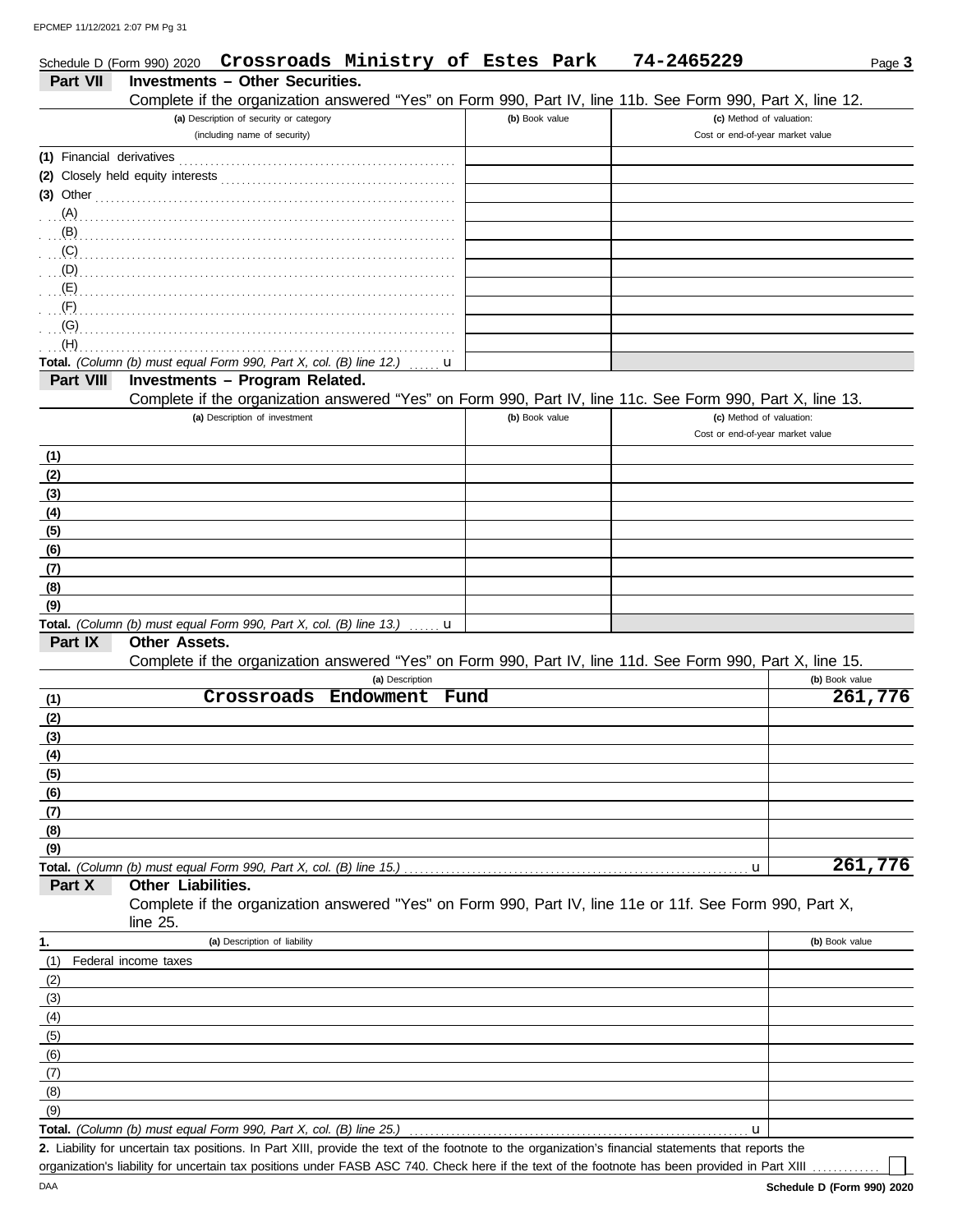|   | Schedule D (Form 990) 2020 Crossroads Ministry of Estes Park                                                                                                                                                                  |                | 74-2465229 |              | Page 4 |
|---|-------------------------------------------------------------------------------------------------------------------------------------------------------------------------------------------------------------------------------|----------------|------------|--------------|--------|
|   | Reconciliation of Revenue per Audited Financial Statements With Revenue per Return.<br>Part XI                                                                                                                                |                |            |              |        |
|   | Complete if the organization answered "Yes" on Form 990, Part IV, line 12a.                                                                                                                                                   |                |            |              |        |
| 1 |                                                                                                                                                                                                                               |                |            | $\mathbf{1}$ |        |
| 2 | Amounts included on line 1 but not on Form 990, Part VIII, line 12:                                                                                                                                                           |                |            |              |        |
| а |                                                                                                                                                                                                                               | 2a             |            |              |        |
| b |                                                                                                                                                                                                                               | 2 <sub>b</sub> |            |              |        |
| с |                                                                                                                                                                                                                               | 2c             |            |              |        |
| d |                                                                                                                                                                                                                               | 2d             |            |              |        |
| е | Add lines 2a through 2d [11] and the contract of the contract of the contract of the contract of the contract of the contract of the contract of the contract of the contract of the contract of the contract of the contract |                |            | 2e           |        |
| З |                                                                                                                                                                                                                               |                |            | 3            |        |
| 4 | Amounts included on Form 990, Part VIII, line 12, but not on line 1:                                                                                                                                                          |                |            |              |        |
| а |                                                                                                                                                                                                                               | 4a             |            |              |        |
| b |                                                                                                                                                                                                                               | 4 <sub>b</sub> |            |              |        |
| c | Add lines 4a and 4b                                                                                                                                                                                                           |                |            | 4c           |        |
| 5 |                                                                                                                                                                                                                               |                |            | 5            |        |
|   | Reconciliation of Expenses per Audited Financial Statements With Expenses per Return.<br><b>Part XII</b>                                                                                                                      |                |            |              |        |
|   | Complete if the organization answered "Yes" on Form 990, Part IV, line 12a.                                                                                                                                                   |                |            |              |        |
| 1 | Total expenses and losses per audited financial statements                                                                                                                                                                    |                |            | 1            |        |
| 2 | Amounts included on line 1 but not on Form 990, Part IX, line 25:                                                                                                                                                             |                |            |              |        |
| а |                                                                                                                                                                                                                               | 2a             |            |              |        |
| b |                                                                                                                                                                                                                               | 2 <sub>b</sub> |            |              |        |
| с |                                                                                                                                                                                                                               | 2c             |            |              |        |
| d |                                                                                                                                                                                                                               | 2d             |            |              |        |
| е | Add lines 2a through 2d [11] and the contract of the contract of the contract of the contract of the contract of the contract of the contract of the contract of the contract of the contract of the contract of the contract |                |            | 2e           |        |
| З |                                                                                                                                                                                                                               |                |            | 3            |        |
| 4 | Amounts included on Form 990, Part IX, line 25, but not on line 1:                                                                                                                                                            |                |            |              |        |
| а | Investment expenses not included on Form 990, Part VIII, line 7b [                                                                                                                                                            | 4а             |            |              |        |
| b |                                                                                                                                                                                                                               | 4 <sub>b</sub> |            |              |        |
| c | Add lines 4a and 4b                                                                                                                                                                                                           |                |            | 4c           |        |
| 5 |                                                                                                                                                                                                                               |                |            | 5            |        |
|   | Part XIII Supplemental Information.                                                                                                                                                                                           |                |            |              |        |
|   | Provide the descriptions required for Part II, lines 3, 5, and 9; Part III, lines 1a and 4; Part IV, lines 1b and 2b; Part V, line 4; Part X, line                                                                            |                |            |              |        |
|   | 2; Part XI, lines 2d and 4b; and Part XII, lines 2d and 4b. Also complete this part to provide any additional information.                                                                                                    |                |            |              |        |
|   |                                                                                                                                                                                                                               |                |            |              |        |
|   |                                                                                                                                                                                                                               |                |            |              |        |
|   |                                                                                                                                                                                                                               |                |            |              |        |
|   |                                                                                                                                                                                                                               |                |            |              |        |
|   |                                                                                                                                                                                                                               |                |            |              |        |
|   |                                                                                                                                                                                                                               |                |            |              |        |
|   |                                                                                                                                                                                                                               |                |            |              |        |
|   |                                                                                                                                                                                                                               |                |            |              |        |
|   |                                                                                                                                                                                                                               |                |            |              |        |
|   |                                                                                                                                                                                                                               |                |            |              |        |
|   |                                                                                                                                                                                                                               |                |            |              |        |
|   |                                                                                                                                                                                                                               |                |            |              |        |
|   |                                                                                                                                                                                                                               |                |            |              |        |
|   |                                                                                                                                                                                                                               |                |            |              |        |
|   |                                                                                                                                                                                                                               |                |            |              |        |
|   |                                                                                                                                                                                                                               |                |            |              |        |
|   |                                                                                                                                                                                                                               |                |            |              |        |
|   |                                                                                                                                                                                                                               |                |            |              |        |
|   |                                                                                                                                                                                                                               |                |            |              |        |
|   |                                                                                                                                                                                                                               |                |            |              |        |
|   |                                                                                                                                                                                                                               |                |            |              |        |
|   |                                                                                                                                                                                                                               |                |            |              |        |
|   |                                                                                                                                                                                                                               |                |            |              |        |
|   |                                                                                                                                                                                                                               |                |            |              |        |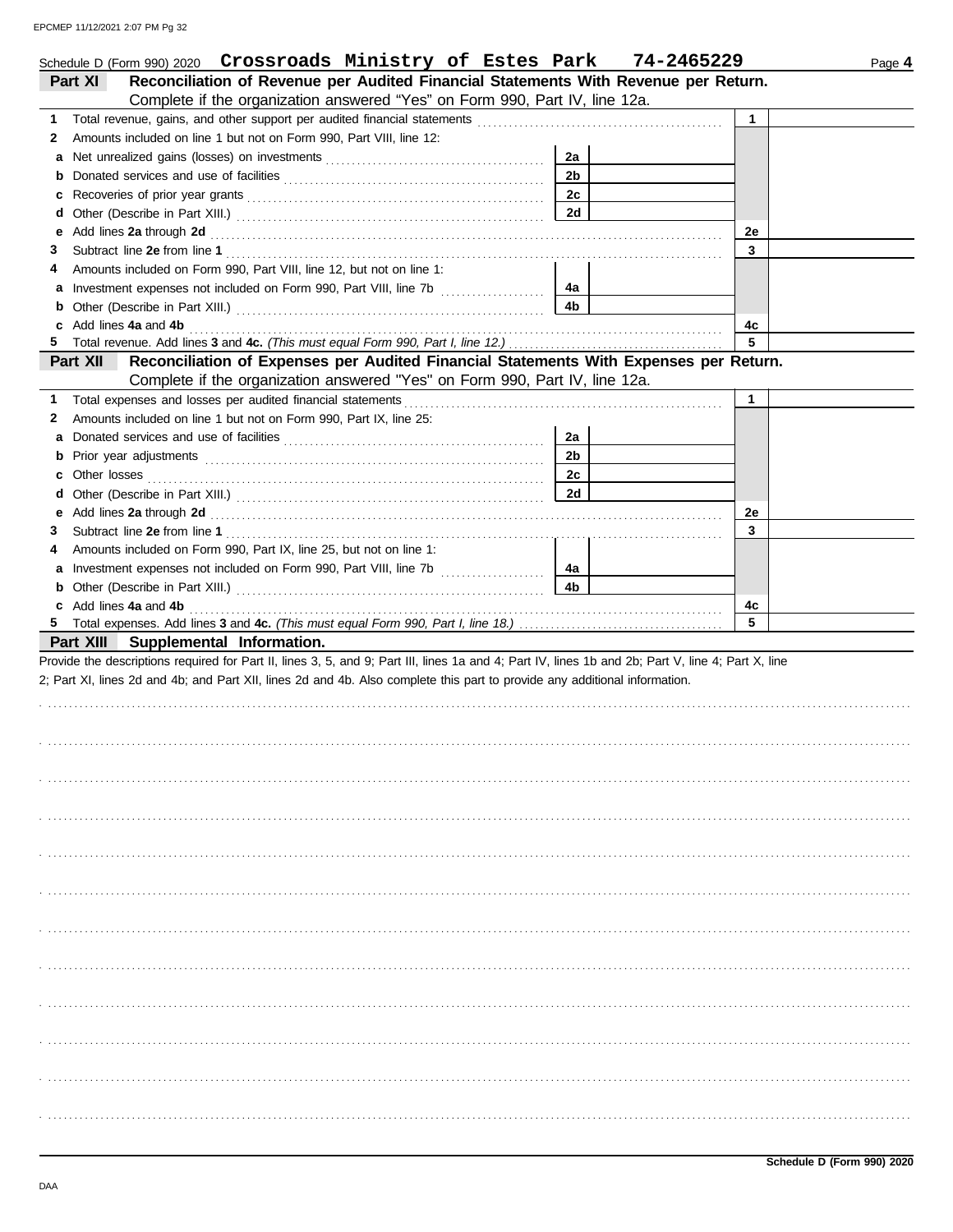|  | Schedule D (Form 990) 2020 Crossroads Ministry of Estes Park<br>Part XIII Supplemental Information (continued) |  | 74-2465229 | Page 5 |
|--|----------------------------------------------------------------------------------------------------------------|--|------------|--------|
|  |                                                                                                                |  |            |        |
|  |                                                                                                                |  |            |        |
|  |                                                                                                                |  |            |        |
|  |                                                                                                                |  |            |        |
|  |                                                                                                                |  |            |        |
|  |                                                                                                                |  |            |        |
|  |                                                                                                                |  |            |        |
|  |                                                                                                                |  |            |        |
|  |                                                                                                                |  |            |        |
|  |                                                                                                                |  |            |        |
|  |                                                                                                                |  |            |        |
|  |                                                                                                                |  |            |        |
|  |                                                                                                                |  |            |        |
|  |                                                                                                                |  |            |        |
|  |                                                                                                                |  |            |        |
|  |                                                                                                                |  |            |        |
|  |                                                                                                                |  |            |        |
|  |                                                                                                                |  |            |        |
|  |                                                                                                                |  |            |        |
|  |                                                                                                                |  |            |        |
|  |                                                                                                                |  |            |        |
|  |                                                                                                                |  |            |        |
|  |                                                                                                                |  |            |        |
|  |                                                                                                                |  |            |        |
|  |                                                                                                                |  |            |        |
|  |                                                                                                                |  |            |        |
|  |                                                                                                                |  |            |        |
|  |                                                                                                                |  |            |        |
|  |                                                                                                                |  |            |        |
|  |                                                                                                                |  |            |        |
|  |                                                                                                                |  |            |        |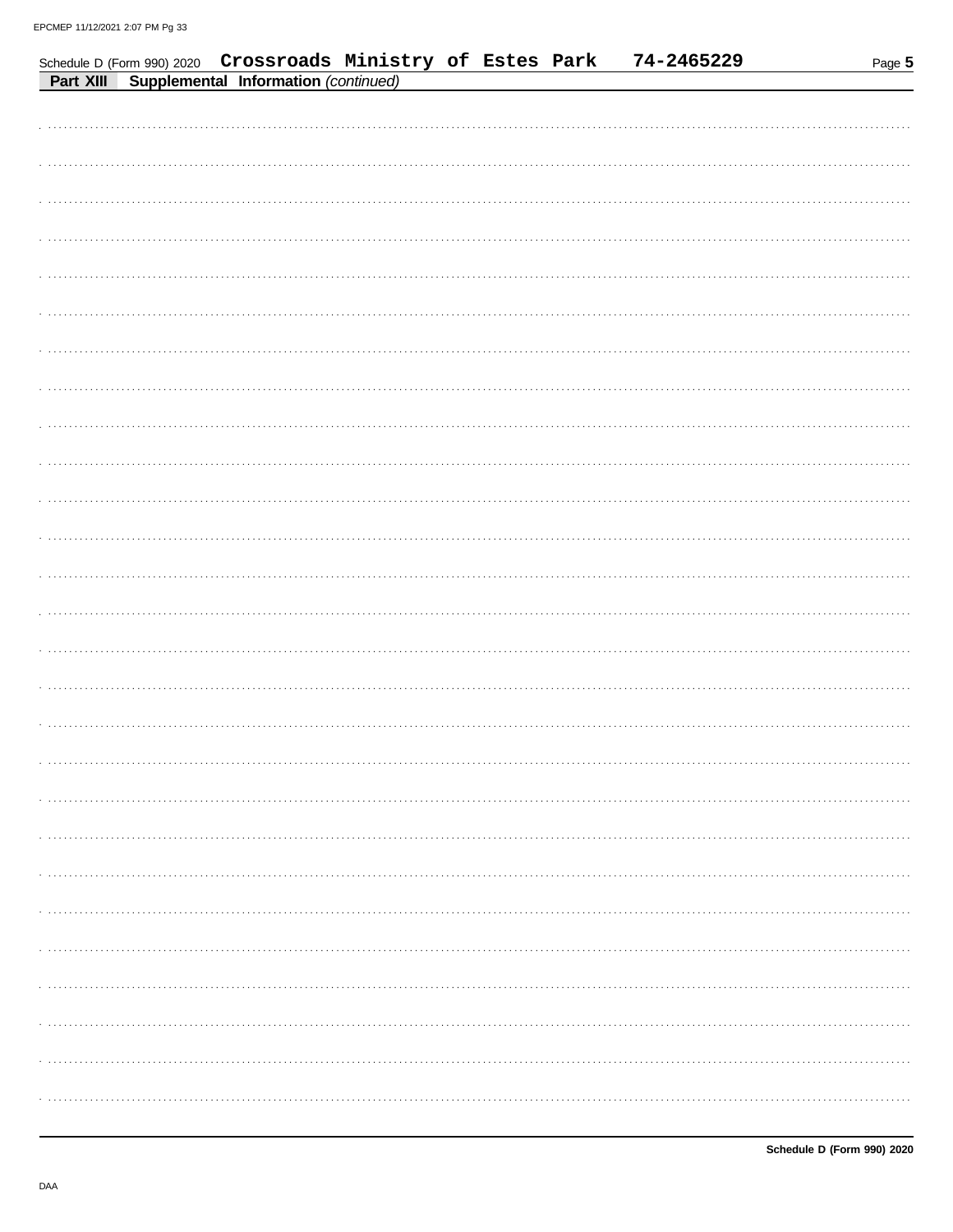EPCMEP 11/12/2021 2:07 PM Pg 34

| <b>SCHEDULE G</b>                                      | Supplemental Information Regarding Fundraising or Gaming Activities                                                                                                                                                                                     |                                       |                 |                          |                                                                                 |                                        | OMB No. 1545-0047                       |
|--------------------------------------------------------|---------------------------------------------------------------------------------------------------------------------------------------------------------------------------------------------------------------------------------------------------------|---------------------------------------|-----------------|--------------------------|---------------------------------------------------------------------------------|----------------------------------------|-----------------------------------------|
| (Form 990 or 990-EZ)                                   | Complete if the organization answered "Yes" on Form 990, Part IV, line 17, 18, or 19, or if the                                                                                                                                                         |                                       |                 |                          | organization entered more than \$15,000 on Form 990-EZ, line 6a.                |                                        |                                         |
| Department of the Treasury<br>Internal Revenue Service |                                                                                                                                                                                                                                                         | La Attach to Form 990 or Form 990-EZ. |                 |                          | <b>u</b> Go to www.irs.gov/Form990 for instructions and the latest information. |                                        | Open to Public<br>Inspection            |
| Name of the organization                               |                                                                                                                                                                                                                                                         |                                       |                 |                          |                                                                                 | Employer identification number         |                                         |
| Part I                                                 | Crossroads Ministry of Estes Park<br>Fundraising Activities. Complete if the organization answered "Yes" on Form 990, Part IV, line 17.                                                                                                                 |                                       |                 |                          |                                                                                 | 74-2465229                             |                                         |
|                                                        | Form 990-EZ filers are not required to complete this part.                                                                                                                                                                                              |                                       |                 |                          |                                                                                 |                                        |                                         |
| 1                                                      | Indicate whether the organization raised funds through any of the following activities. Check all that apply.                                                                                                                                           |                                       |                 |                          |                                                                                 |                                        |                                         |
| Mail solicitations<br>a                                |                                                                                                                                                                                                                                                         | e                                     |                 |                          | Solicitation of non-government grants                                           |                                        |                                         |
| Internet and email solicitations<br>b                  | f                                                                                                                                                                                                                                                       |                                       |                 |                          | Solicitation of government grants                                               |                                        |                                         |
| Phone solicitations<br>c                               |                                                                                                                                                                                                                                                         | Special fundraising events<br>q       |                 |                          |                                                                                 |                                        |                                         |
| In-person solicitations<br>d                           |                                                                                                                                                                                                                                                         |                                       |                 |                          |                                                                                 |                                        |                                         |
|                                                        | 2a Did the organization have a written or oral agreement with any individual (including officers, directors, trustees,                                                                                                                                  |                                       |                 |                          |                                                                                 |                                        |                                         |
|                                                        | or key employees listed in Form 990, Part VII) or entity in connection with professional fundraising services?<br>b If "Yes," list the 10 highest paid individuals or entities (fundraisers) pursuant to agreements under which the fundraiser is to be |                                       |                 |                          |                                                                                 |                                        | <b>No</b><br>Yes                        |
|                                                        | compensated at least \$5,000 by the organization.                                                                                                                                                                                                       |                                       |                 |                          |                                                                                 |                                        |                                         |
|                                                        | (i) Name and address of individual                                                                                                                                                                                                                      |                                       | (iii) Did fund- | raiser have              | (iv) Gross receipts                                                             | (v) Amount paid to<br>(or retained by) | (vi) Amount paid to<br>(or retained by) |
|                                                        | or entity (fundraiser)                                                                                                                                                                                                                                  | (ii) Activity                         |                 | custody or<br>control of | from activity                                                                   | fundraiser listed in                   | organization                            |
|                                                        |                                                                                                                                                                                                                                                         |                                       | contributions?  |                          |                                                                                 | col. (i)                               |                                         |
| 1                                                      |                                                                                                                                                                                                                                                         |                                       | Yes   No        |                          |                                                                                 |                                        |                                         |
|                                                        |                                                                                                                                                                                                                                                         |                                       |                 |                          |                                                                                 |                                        |                                         |
| $\mathbf{2}$                                           |                                                                                                                                                                                                                                                         |                                       |                 |                          |                                                                                 |                                        |                                         |
|                                                        |                                                                                                                                                                                                                                                         |                                       |                 |                          |                                                                                 |                                        |                                         |
| 3                                                      |                                                                                                                                                                                                                                                         |                                       |                 |                          |                                                                                 |                                        |                                         |
|                                                        |                                                                                                                                                                                                                                                         |                                       |                 |                          |                                                                                 |                                        |                                         |
|                                                        |                                                                                                                                                                                                                                                         |                                       |                 |                          |                                                                                 |                                        |                                         |
| 4                                                      |                                                                                                                                                                                                                                                         |                                       |                 |                          |                                                                                 |                                        |                                         |
|                                                        |                                                                                                                                                                                                                                                         |                                       |                 |                          |                                                                                 |                                        |                                         |
| 5                                                      |                                                                                                                                                                                                                                                         |                                       |                 |                          |                                                                                 |                                        |                                         |
|                                                        |                                                                                                                                                                                                                                                         |                                       |                 |                          |                                                                                 |                                        |                                         |
|                                                        |                                                                                                                                                                                                                                                         |                                       |                 |                          |                                                                                 |                                        |                                         |
|                                                        |                                                                                                                                                                                                                                                         |                                       |                 |                          |                                                                                 |                                        |                                         |
|                                                        |                                                                                                                                                                                                                                                         |                                       |                 |                          |                                                                                 |                                        |                                         |
| 7                                                      |                                                                                                                                                                                                                                                         |                                       |                 |                          |                                                                                 |                                        |                                         |
|                                                        |                                                                                                                                                                                                                                                         |                                       |                 |                          |                                                                                 |                                        |                                         |
| 8                                                      |                                                                                                                                                                                                                                                         |                                       |                 |                          |                                                                                 |                                        |                                         |
|                                                        |                                                                                                                                                                                                                                                         |                                       |                 |                          |                                                                                 |                                        |                                         |
|                                                        |                                                                                                                                                                                                                                                         |                                       |                 |                          |                                                                                 |                                        |                                         |
| 9                                                      |                                                                                                                                                                                                                                                         |                                       |                 |                          |                                                                                 |                                        |                                         |
|                                                        |                                                                                                                                                                                                                                                         |                                       |                 |                          |                                                                                 |                                        |                                         |
| 10                                                     |                                                                                                                                                                                                                                                         |                                       |                 |                          |                                                                                 |                                        |                                         |
|                                                        |                                                                                                                                                                                                                                                         |                                       |                 |                          |                                                                                 |                                        |                                         |
| Total                                                  |                                                                                                                                                                                                                                                         |                                       |                 |                          |                                                                                 |                                        |                                         |
| 3                                                      | List all states in which the organization is registered or licensed to solicit contributions or has been notified it is exempt from                                                                                                                     |                                       |                 |                          |                                                                                 |                                        |                                         |
| registration or licensing.                             |                                                                                                                                                                                                                                                         |                                       |                 |                          |                                                                                 |                                        |                                         |
|                                                        |                                                                                                                                                                                                                                                         |                                       |                 |                          |                                                                                 |                                        |                                         |
|                                                        |                                                                                                                                                                                                                                                         |                                       |                 |                          |                                                                                 |                                        |                                         |
|                                                        |                                                                                                                                                                                                                                                         |                                       |                 |                          |                                                                                 |                                        |                                         |
|                                                        |                                                                                                                                                                                                                                                         |                                       |                 |                          |                                                                                 |                                        |                                         |
|                                                        |                                                                                                                                                                                                                                                         |                                       |                 |                          |                                                                                 |                                        |                                         |

For Paperwork Reduction Act Notice, see the Instructions for Form 990 or 990-EZ. Schedule G (Form 990 or 990-EZ) 2020<br><sup>DAA</sup>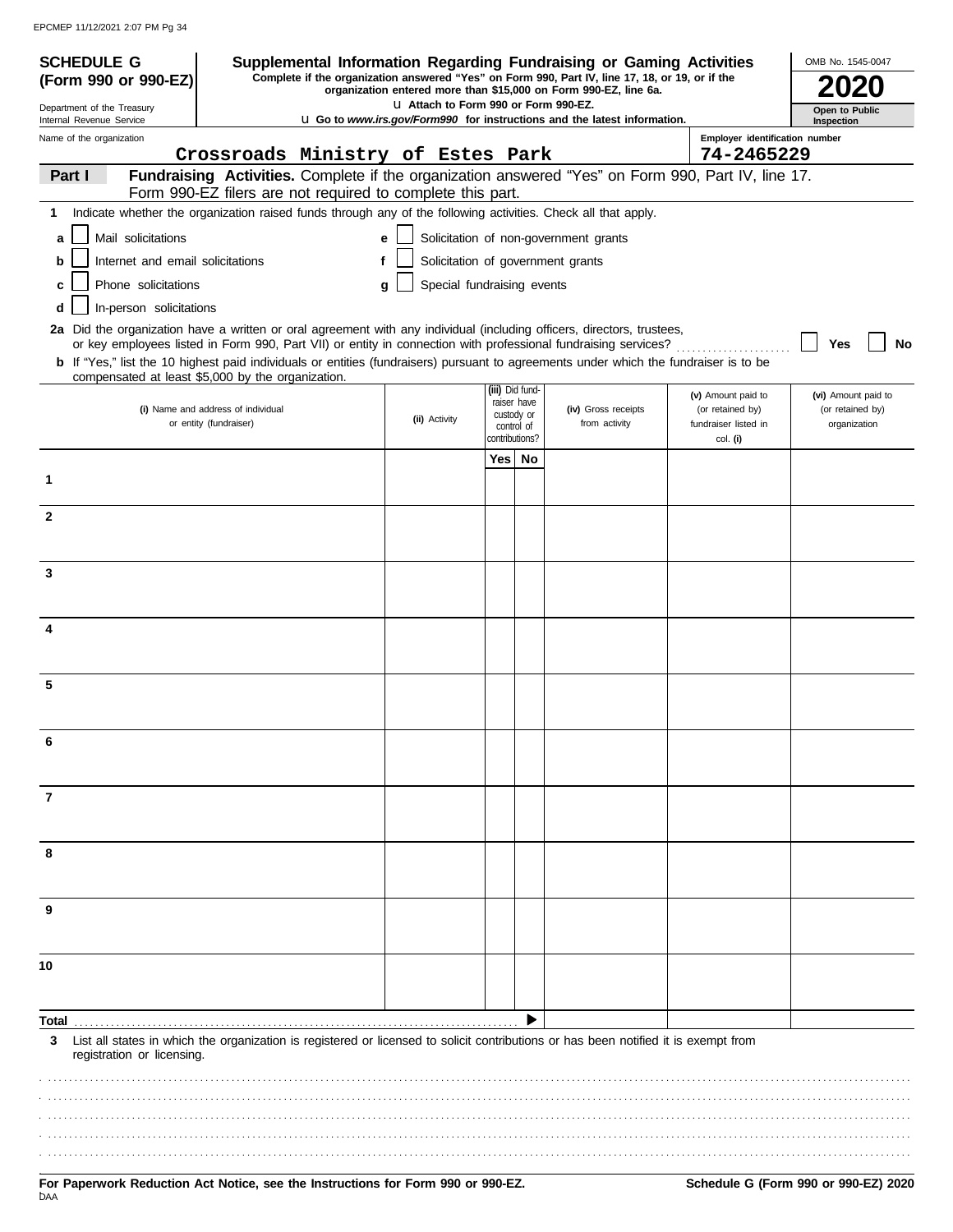Schedule G (Form 990 or 990-EZ) 2020 Page **2 Crossroads Ministry of Estes Park 74-2465229**

**Part II Fundraising Events.** Complete if the organization answered "Yes" on Form 990, Part IV, line 18, or reported more gross receipts greater than \$5,000. than \$15,000 of fundraising event contributions and gross income on Form 990-EZ, lines 1 and 6b. List events with

| Revenue         |          | 1 Gross receipts<br>2 Less: Contributions<br>3 Gross income (line 1 minus                             | (a) Event $#1$<br>Neighbors<br>(event type) | in Ne<br>88,600<br>88,600 | (b) Event $#2$<br>Vintage<br>(event type)<br>10,668<br>10,668                                                     | (c) Other events<br>None<br>(total number) | (d) Total events<br>(add col. (a) through<br>$col.$ (c))<br>99,268<br>99,268 |
|-----------------|----------|-------------------------------------------------------------------------------------------------------|---------------------------------------------|---------------------------|-------------------------------------------------------------------------------------------------------------------|--------------------------------------------|------------------------------------------------------------------------------|
| Direct Expenses |          | 4 Cash prizes<br>5 Noncash prizes<br>6 Rent/facility costs<br>7 Food and beverages<br>8 Entertainment |                                             |                           |                                                                                                                   |                                            |                                                                              |
|                 | Part III | 9 Other direct expenses<br>10 Direct expense summary. Add lines 4 through 9 in column (d)             |                                             |                           | 1,654<br>Gaming. Complete if the organization answered "Yes" on Form 990, Part IV, line 19, or reported more than |                                            | 1,654<br>1,654<br>97,614                                                     |
|                 |          |                                                                                                       | \$15,000 on Form 990-EZ, line 6a.           |                           |                                                                                                                   |                                            |                                                                              |
| Revenue         |          |                                                                                                       | (a) Bingo                                   |                           | (b) Pull tabs/instant<br>bingo/progressive bingo                                                                  | (c) Other gaming                           | (d) Total gaming (add<br>col. (a) through col. (c))                          |
| Direct Expenses |          | 1 Gross revenue<br>2 Cash prizes<br>3 Noncash prizes<br>4 Rent/facility costs                         |                                             |                           |                                                                                                                   |                                            |                                                                              |
|                 |          | 5 Other direct expenses<br>6 Volunteer labor                                                          | No                                          |                           | No                                                                                                                | %<br><b>Yes <i>CONSTRUCTER</i></b><br>No   |                                                                              |
| 9               |          | <b>b</b> If "No," explain:                                                                            |                                             |                           |                                                                                                                   |                                            | Yes<br>No                                                                    |
|                 |          | <b>b</b> If "Yes," explain:                                                                           |                                             |                           |                                                                                                                   |                                            | Yes<br>No                                                                    |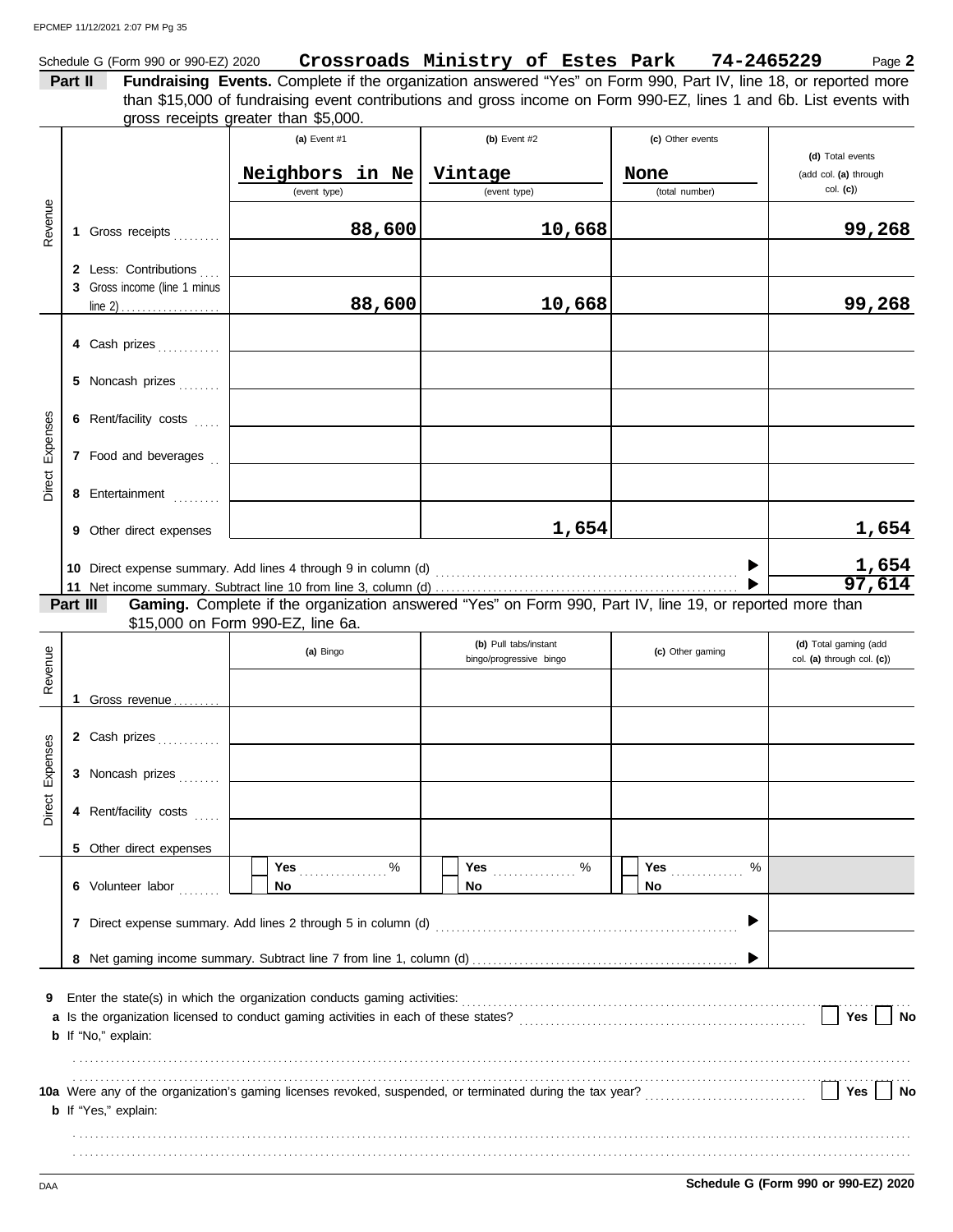EPCMEP 11/12/2021 2:07 PM Pg 36

|     | Crossroads Ministry of Estes Park 74-2465229<br>Schedule G (Form 990 or 990-EZ) 2020                                  |     |     | Page 3 |    |
|-----|-----------------------------------------------------------------------------------------------------------------------|-----|-----|--------|----|
| 11  |                                                                                                                       |     | Yes |        | No |
| 12  | Is the organization a grantor, beneficiary or trustee of a trust, or a member of a partnership or other entity        |     |     |        |    |
|     |                                                                                                                       |     | Yes |        | No |
| 13  | Indicate the percentage of gaming activity conducted in:                                                              |     |     |        |    |
| a   |                                                                                                                       | 13а |     |        | %  |
| b   |                                                                                                                       | 13b |     |        | %  |
| 14  | Enter the name and address of the person who prepares the organization's gaming/special events books and<br>records:  |     |     |        |    |
|     |                                                                                                                       |     |     |        |    |
|     | Address <b>u</b>                                                                                                      |     |     |        |    |
| 15a | Does the organization have a contract with a third party from whom the organization receives gaming<br>revenue?       |     | Yes |        | No |
| b   |                                                                                                                       |     |     |        |    |
|     |                                                                                                                       |     |     |        |    |
|     | If "Yes," enter name and address of the third party:                                                                  |     |     |        |    |
|     |                                                                                                                       |     |     |        |    |
|     |                                                                                                                       |     |     |        |    |
|     |                                                                                                                       |     |     |        |    |
| 16  | Gaming manager information:                                                                                           |     |     |        |    |
|     |                                                                                                                       |     |     |        |    |
|     |                                                                                                                       |     |     |        |    |
|     |                                                                                                                       |     |     |        |    |
|     | Director/officer<br>Employee<br>Independent contractor                                                                |     |     |        |    |
| 17  | Mandatory distributions:                                                                                              |     |     |        |    |
|     | Is the organization required under state law to make charitable distributions from the gaming proceeds to             |     |     |        |    |
|     | retain the state gaming license?                                                                                      |     | Yes |        | No |
|     | Enter the amount of distributions required under state law to be distributed to other exempt organizations or         |     |     |        |    |
|     | spent in the organization's own exempt activities during the tax year $\mathbf{u}$ \$                                 |     |     |        |    |
|     | Supplemental Information. Provide the explanations required by Part I, line 2b, columns (iii) and (v); and<br>Part IV |     |     |        |    |
|     | Part III, lines 9, 9b, 10b, 15b, 15c, 16, and 17b, as applicable. Also provide any additional information.            |     |     |        |    |
|     | See instructions.                                                                                                     |     |     |        |    |
|     |                                                                                                                       |     |     |        |    |
|     |                                                                                                                       |     |     |        |    |
|     |                                                                                                                       |     |     |        |    |
|     |                                                                                                                       |     |     |        |    |
|     |                                                                                                                       |     |     |        |    |
|     |                                                                                                                       |     |     |        |    |
|     |                                                                                                                       |     |     |        |    |
|     |                                                                                                                       |     |     |        |    |
|     |                                                                                                                       |     |     |        |    |
|     |                                                                                                                       |     |     |        |    |
|     |                                                                                                                       |     |     |        |    |
|     |                                                                                                                       |     |     |        |    |

Schedule G (Form 990 or 990-EZ) 2020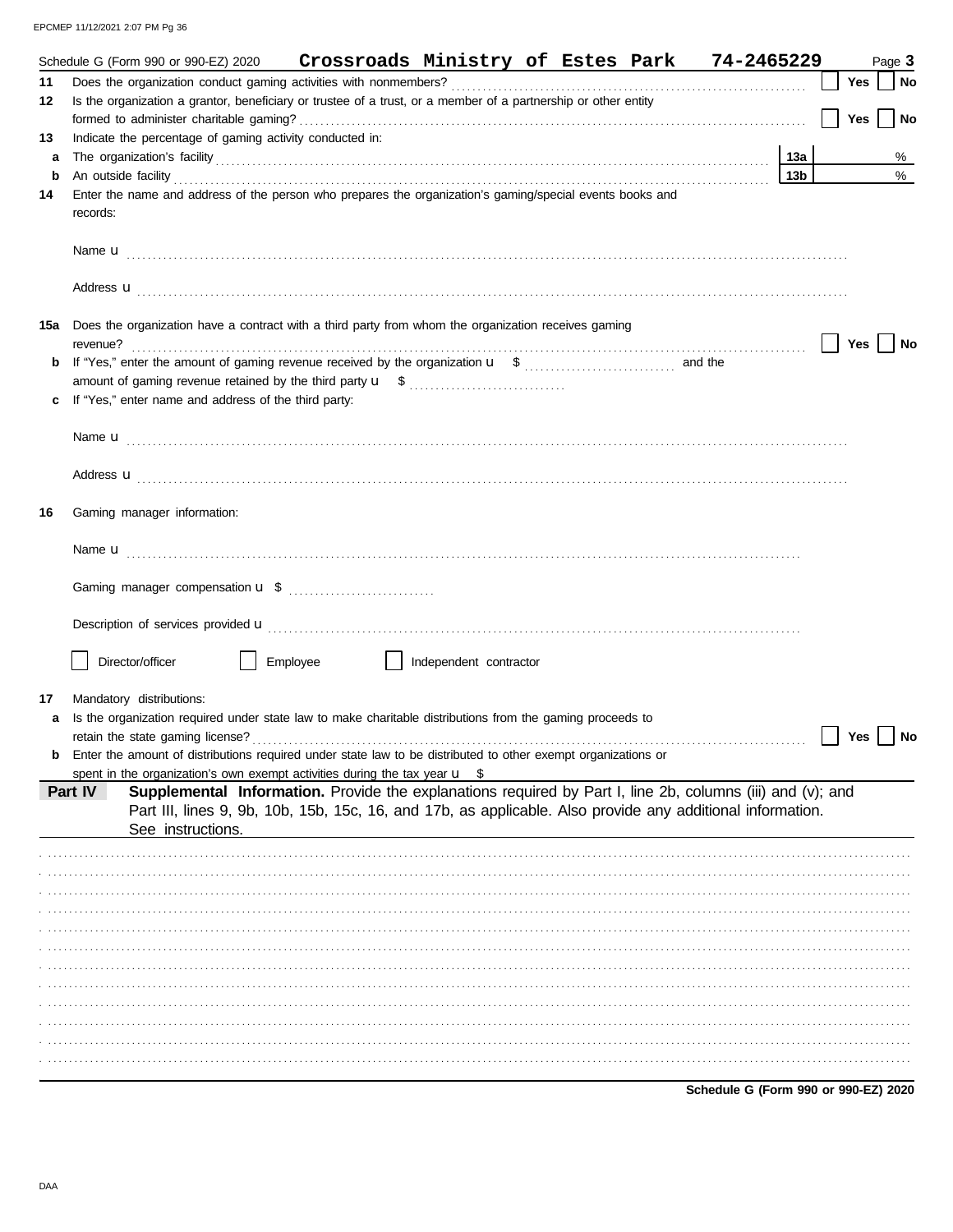| <b>SCHEDULE I</b>                                      |                                                                                                                                                                                                                   |           | Grants and Other Assistance to Organizations, |                                                                                                                                       |                                                                                                                     |                                                             |                                          |                                |                                       |  |  |
|--------------------------------------------------------|-------------------------------------------------------------------------------------------------------------------------------------------------------------------------------------------------------------------|-----------|-----------------------------------------------|---------------------------------------------------------------------------------------------------------------------------------------|---------------------------------------------------------------------------------------------------------------------|-------------------------------------------------------------|------------------------------------------|--------------------------------|---------------------------------------|--|--|
| (Form 990)                                             |                                                                                                                                                                                                                   |           |                                               | Governments, and Individuals in the United States<br>Complete if the organization answered "Yes" on Form 990, Part IV, line 21 or 22. |                                                                                                                     |                                                             |                                          |                                |                                       |  |  |
|                                                        |                                                                                                                                                                                                                   |           |                                               | u Attach to Form 990.                                                                                                                 |                                                                                                                     |                                                             |                                          |                                | Open to Public                        |  |  |
| Department of the Treasury<br>Internal Revenue Service |                                                                                                                                                                                                                   |           |                                               | u Go to www.irs.gov/Form990 for the latest information.                                                                               |                                                                                                                     |                                                             |                                          |                                | Inspection                            |  |  |
| Name of the organization                               |                                                                                                                                                                                                                   |           |                                               |                                                                                                                                       |                                                                                                                     |                                                             |                                          | Employer identification number |                                       |  |  |
|                                                        | Crossroads Ministry of Estes Park                                                                                                                                                                                 |           |                                               |                                                                                                                                       |                                                                                                                     |                                                             |                                          | 74-2465229                     |                                       |  |  |
| Part I                                                 | <b>General Information on Grants and Assistance</b><br>Does the organization maintain records to substantiate the amount of the grants or assistance, the grantees' eligibility for the grants or assistance, and |           |                                               |                                                                                                                                       |                                                                                                                     |                                                             |                                          |                                |                                       |  |  |
| $\mathbf 1$                                            | the selection criteria used to award the grants or assistance?<br>2 Describe in Part IV the organization's procedures for monitoring the use of grant funds in the United States.                                 |           |                                               |                                                                                                                                       |                                                                                                                     |                                                             |                                          |                                | $ \mathbf{X} $ Yes<br>  No            |  |  |
| Part II                                                | Grants and Other Assistance to Domestic Organizations and Domestic Governments. Complete if the organization answered "Yes" on Form 990,                                                                          |           |                                               |                                                                                                                                       |                                                                                                                     |                                                             |                                          |                                |                                       |  |  |
|                                                        | Part IV, line 21, for any recipient that received more than \$5,000. Part II can be duplicated if additional space is needed.                                                                                     |           |                                               |                                                                                                                                       |                                                                                                                     |                                                             |                                          |                                |                                       |  |  |
| 1                                                      | (a) Name and address of organization<br>or government                                                                                                                                                             | $(b)$ EIN | $(c)$ IRC<br>section<br>(if applicable)       | (d) Amount of cash<br>grant                                                                                                           | (e) Amount of non-<br>cash assistance                                                                               | (f) Method of valuation<br>(book, FMV, appraisal,<br>other) | (g) Description of<br>noncash assistance |                                | (h) Purpose of grant<br>or assistance |  |  |
| (1) Town of Estes Park Utilities                       |                                                                                                                                                                                                                   |           |                                               |                                                                                                                                       |                                                                                                                     |                                                             |                                          |                                |                                       |  |  |
| Local                                                  |                                                                                                                                                                                                                   |           |                                               |                                                                                                                                       |                                                                                                                     |                                                             |                                          |                                | Utility Assistance                    |  |  |
| Estes Park                                             | CO 80517                                                                                                                                                                                                          |           |                                               | 22,279                                                                                                                                |                                                                                                                     |                                                             |                                          |                                |                                       |  |  |
| (2)                                                    |                                                                                                                                                                                                                   |           |                                               |                                                                                                                                       |                                                                                                                     |                                                             |                                          |                                |                                       |  |  |
|                                                        |                                                                                                                                                                                                                   |           |                                               |                                                                                                                                       |                                                                                                                     |                                                             |                                          |                                |                                       |  |  |
| (3)                                                    |                                                                                                                                                                                                                   |           |                                               |                                                                                                                                       |                                                                                                                     |                                                             |                                          |                                |                                       |  |  |
|                                                        |                                                                                                                                                                                                                   |           |                                               |                                                                                                                                       |                                                                                                                     |                                                             |                                          |                                |                                       |  |  |
| (4)                                                    |                                                                                                                                                                                                                   |           |                                               |                                                                                                                                       |                                                                                                                     |                                                             |                                          |                                |                                       |  |  |
|                                                        |                                                                                                                                                                                                                   |           |                                               |                                                                                                                                       |                                                                                                                     |                                                             |                                          |                                |                                       |  |  |
| (5)                                                    |                                                                                                                                                                                                                   |           |                                               |                                                                                                                                       |                                                                                                                     |                                                             |                                          |                                |                                       |  |  |
|                                                        |                                                                                                                                                                                                                   |           |                                               |                                                                                                                                       |                                                                                                                     |                                                             |                                          |                                |                                       |  |  |
| (6)                                                    |                                                                                                                                                                                                                   |           |                                               |                                                                                                                                       |                                                                                                                     |                                                             |                                          |                                |                                       |  |  |
|                                                        |                                                                                                                                                                                                                   |           |                                               |                                                                                                                                       |                                                                                                                     |                                                             |                                          |                                |                                       |  |  |
| (7)                                                    |                                                                                                                                                                                                                   |           |                                               |                                                                                                                                       |                                                                                                                     |                                                             |                                          |                                |                                       |  |  |
|                                                        |                                                                                                                                                                                                                   |           |                                               |                                                                                                                                       |                                                                                                                     |                                                             |                                          |                                |                                       |  |  |
| (8)                                                    |                                                                                                                                                                                                                   |           |                                               |                                                                                                                                       |                                                                                                                     |                                                             |                                          |                                |                                       |  |  |
|                                                        |                                                                                                                                                                                                                   |           |                                               |                                                                                                                                       |                                                                                                                     |                                                             |                                          |                                |                                       |  |  |
| (9)                                                    |                                                                                                                                                                                                                   |           |                                               |                                                                                                                                       |                                                                                                                     |                                                             |                                          |                                |                                       |  |  |
|                                                        |                                                                                                                                                                                                                   |           |                                               |                                                                                                                                       |                                                                                                                     |                                                             |                                          |                                |                                       |  |  |
| $\mathbf{2}$                                           | Enter total number of section 501(c)(3) and government organizations listed in the line 1 table                                                                                                                   |           |                                               |                                                                                                                                       | and the contract of the contract of the contract of the contract of the contract of the contract of the contract of |                                                             |                                          | u                              |                                       |  |  |
| 3                                                      | Enter total number of other organizations listed in the line 1 table                                                                                                                                              |           |                                               |                                                                                                                                       |                                                                                                                     |                                                             |                                          | u                              |                                       |  |  |
|                                                        | For Paperwork Reduction Act Notice, see the Instructions for Form 990.                                                                                                                                            |           |                                               |                                                                                                                                       |                                                                                                                     |                                                             |                                          |                                | Schedule I (Form 990) (2020)          |  |  |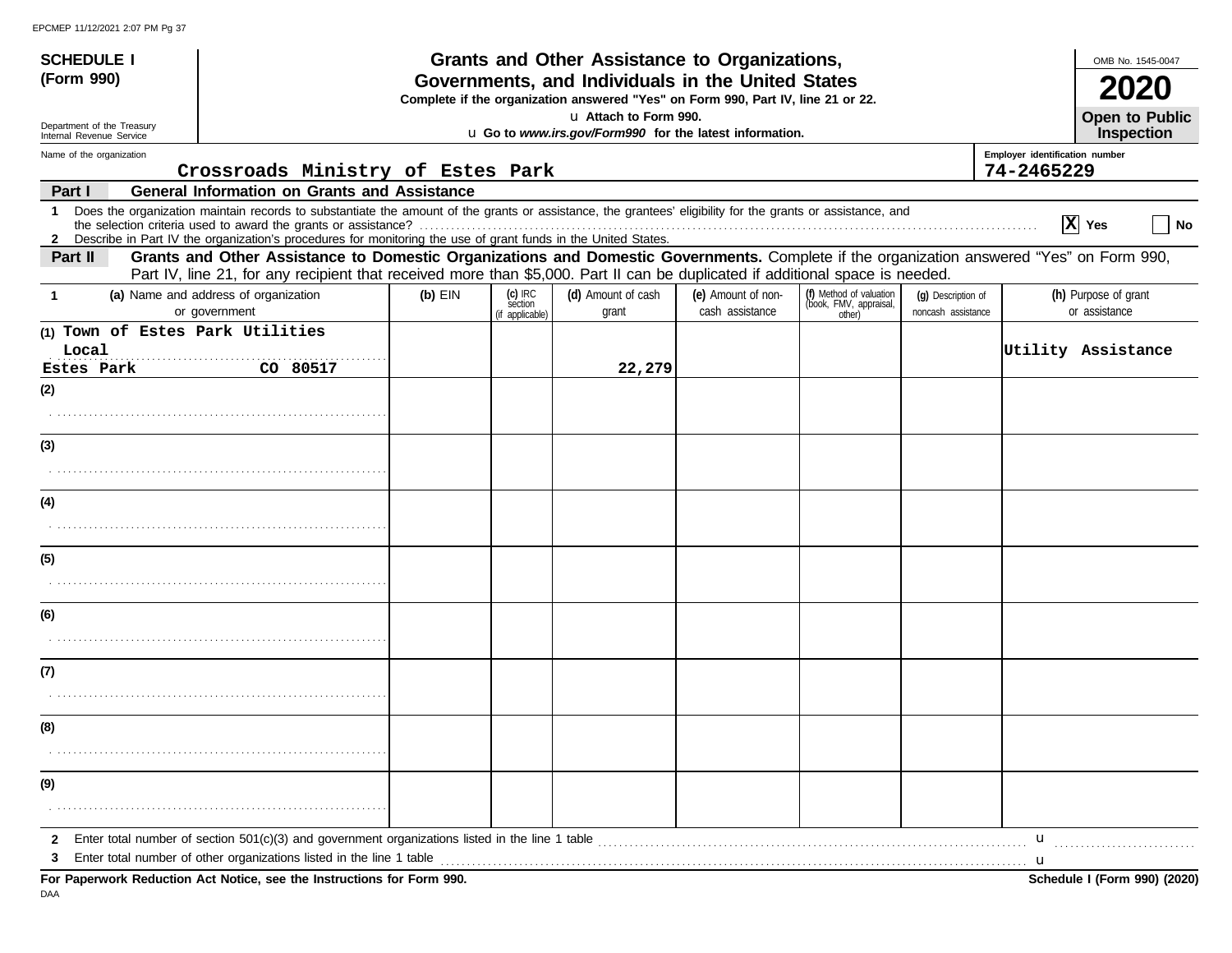#### Schedule I (Form 990) (2020) Crossroads Ministry of Estes Park 74-2465229

| Grants and Other Assistance to Domestic Individuals. Complete if the organization answered "Yes" on Form 990, Part IV, line 22.<br>Part III<br>Part III can be duplicated if additional space is needed. |                             |                             |                                     |                                                          |                                       |  |  |  |  |  |
|----------------------------------------------------------------------------------------------------------------------------------------------------------------------------------------------------------|-----------------------------|-----------------------------|-------------------------------------|----------------------------------------------------------|---------------------------------------|--|--|--|--|--|
| (a) Type of grant or assistance                                                                                                                                                                          | (b) Number of<br>recipients | (c) Amount of<br>cash grant | (d) Amount of<br>noncash assistance | (e) Method of valuation (book,<br>FMV, appraisal, other) | (f) Description of noncash assistance |  |  |  |  |  |
| 1 Food, Lodging, Util, Cash Vo   2000                                                                                                                                                                    |                             | 218,986                     | 282,140                             | <b>FMV</b>                                               | Food, Household                       |  |  |  |  |  |
| $\overline{\mathbf{2}}$                                                                                                                                                                                  |                             |                             |                                     |                                                          |                                       |  |  |  |  |  |
| $\mathbf{3}$                                                                                                                                                                                             |                             |                             |                                     |                                                          |                                       |  |  |  |  |  |
|                                                                                                                                                                                                          |                             |                             |                                     |                                                          |                                       |  |  |  |  |  |
| 5                                                                                                                                                                                                        |                             |                             |                                     |                                                          |                                       |  |  |  |  |  |
| - 6                                                                                                                                                                                                      |                             |                             |                                     |                                                          |                                       |  |  |  |  |  |
| 7                                                                                                                                                                                                        |                             |                             |                                     |                                                          |                                       |  |  |  |  |  |
| Supplemental Information. Provide the information required in Part I, line 2; Part III, column (b); and any other additional information.<br>Part IV                                                     |                             |                             |                                     |                                                          |                                       |  |  |  |  |  |
| See Schedule I Supplemental Information Worksheet                                                                                                                                                        |                             |                             |                                     |                                                          |                                       |  |  |  |  |  |
|                                                                                                                                                                                                          |                             |                             |                                     |                                                          |                                       |  |  |  |  |  |
|                                                                                                                                                                                                          |                             |                             |                                     |                                                          |                                       |  |  |  |  |  |
|                                                                                                                                                                                                          |                             |                             |                                     |                                                          |                                       |  |  |  |  |  |
|                                                                                                                                                                                                          |                             |                             |                                     |                                                          |                                       |  |  |  |  |  |
|                                                                                                                                                                                                          |                             |                             |                                     |                                                          |                                       |  |  |  |  |  |
|                                                                                                                                                                                                          |                             |                             |                                     |                                                          |                                       |  |  |  |  |  |
|                                                                                                                                                                                                          |                             |                             |                                     |                                                          |                                       |  |  |  |  |  |

Page 2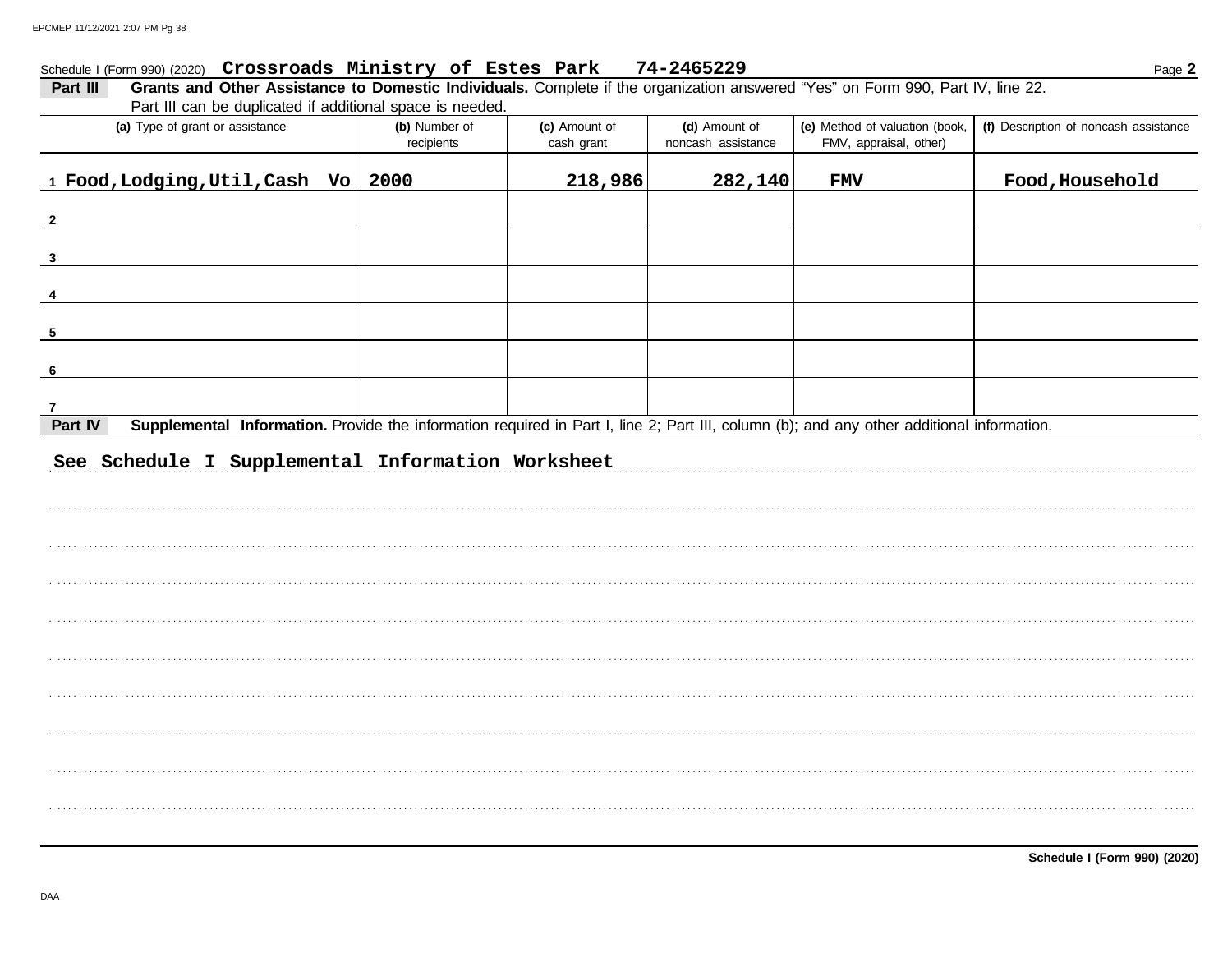EPCMEP 11/12/2021 2:07 PM Pg 39

| <b>SCHEDULE I</b>        | Supplemental Information                                                 |              | 2020                           |
|--------------------------|--------------------------------------------------------------------------|--------------|--------------------------------|
| (Form 990)               | For calendar year 2020, or tax year beginning                            | , and ending |                                |
|                          |                                                                          |              | Employer identification number |
| Name of the organization | Crossroads Ministry of Estes Park                                        |              | 74-2465229                     |
|                          |                                                                          |              |                                |
|                          | Part I, Line 2 - Procedures for Monitoring the Use of Grant Funds        |              |                                |
| Part I, Line 2:          |                                                                          |              |                                |
|                          | The board's client services committee annually reviews and updates the   |              |                                |
|                          | client services guidelines under which Crossroads Ministry operates. The |              |                                |
|                          | guidelines define: Eligibility for services, Income guidelines,          |              |                                |
|                          |                                                                          |              |                                |

Documentation requirements, Food and non-food/cash assistance guidelines, What specific services are provided, Dollar amounts of assistance that are available for the forms of assistance, When services may be denied, Etc. Further, cash is never paid direvtly to clients, only to vendors who provide them services: I.E. Landlords, Utility providers, Medical providers, Thrift stores, Etc. These vendors are contacted in advance of payment for confirmation of amount owed/due and that they will accept Crossroads' assistance as payment for the client.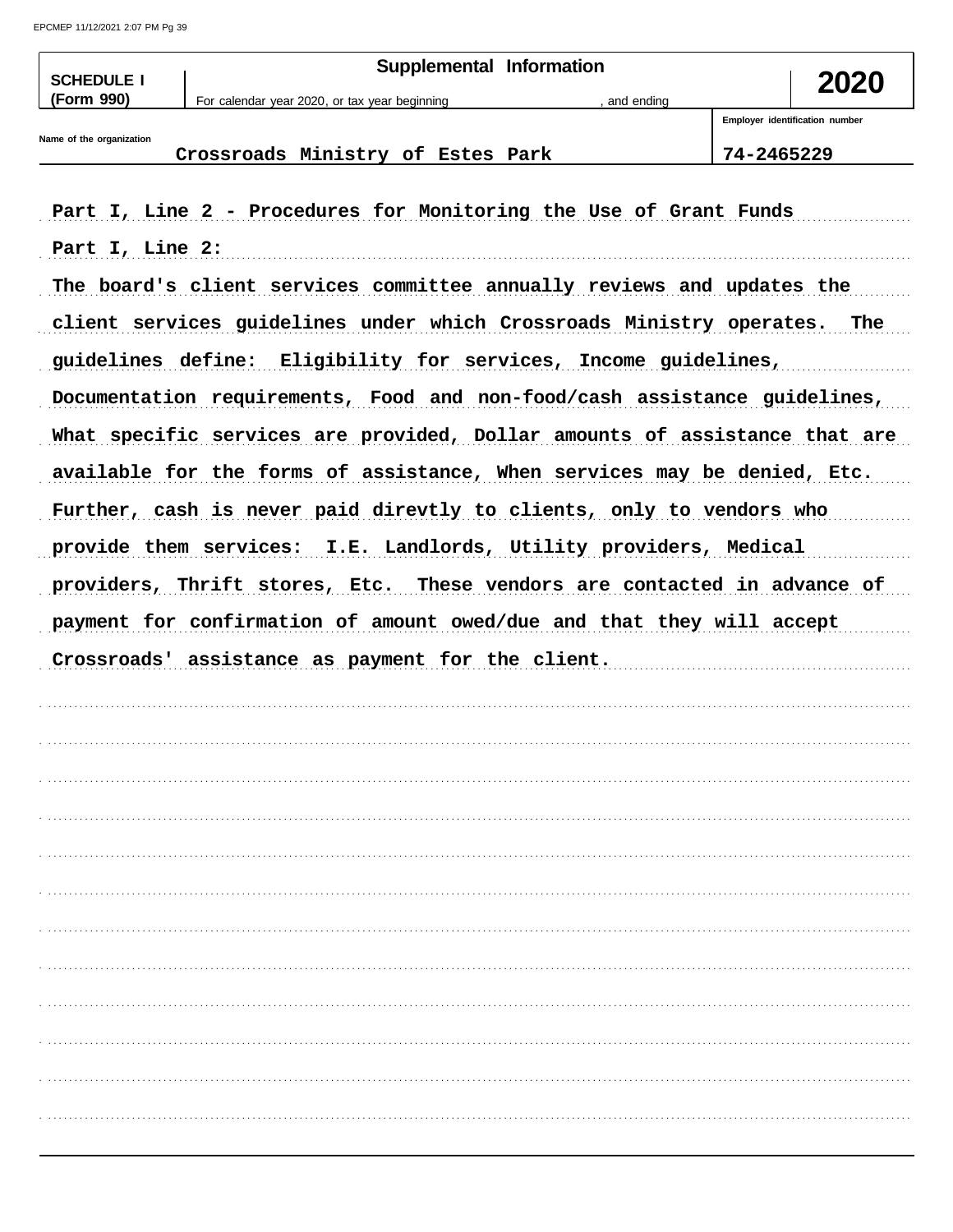# **(Form 990)**

## **SCHEDULE M Noncash Contributions**

u **Complete if the organizations answered "Yes" on Form 990, Part IV, lines 29 or 30.** u **Attach to Form 990.**

u **Go to** *www.irs.gov/Form990* **for instructions and the latest information.**

Name of the organization **Employer identification number Employer identification number** Department of the Treasury<br>Internal Revenue Service

#### **Crossroads Ministry of Estes Park 74-2465229**

OMB No. 1545-0047

**Inspection Open To Public 2020**

|     | <b>Types of Property</b><br>Part I                                                                                 |             |                            |                                             |                              |     |     |    |
|-----|--------------------------------------------------------------------------------------------------------------------|-------------|----------------------------|---------------------------------------------|------------------------------|-----|-----|----|
|     |                                                                                                                    | (a)         | (b)                        | (c)                                         | (d)                          |     |     |    |
|     |                                                                                                                    | Check if    | Number of contributions or | Noncash contribution<br>amounts reported on | Method of determining        |     |     |    |
|     |                                                                                                                    | applicable  | items contributed          | Form 990, Part VIII, line 1g                | noncash contribution amounts |     |     |    |
| 1   | Art - Works of art                                                                                                 |             |                            |                                             |                              |     |     |    |
| 2   | Art - Historical treasures                                                                                         |             |                            |                                             |                              |     |     |    |
| 3   | Art - Fractional interests                                                                                         |             |                            |                                             |                              |     |     |    |
| 4   | Books and publications                                                                                             |             |                            |                                             |                              |     |     |    |
| 5   | Clothing and household                                                                                             |             |                            |                                             |                              |     |     |    |
|     |                                                                                                                    |             |                            |                                             |                              |     |     |    |
| 6   | Cars and other vehicles                                                                                            |             |                            |                                             |                              |     |     |    |
| 7   | Boats and planes                                                                                                   |             |                            |                                             |                              |     |     |    |
| 8   |                                                                                                                    |             |                            |                                             |                              |     |     |    |
| 9   | Securities - Publicly traded                                                                                       |             |                            |                                             |                              |     |     |    |
| 10  | Securities - Closely held stock                                                                                    |             |                            |                                             |                              |     |     |    |
| 11  | Securities - Partnership, LLC,                                                                                     |             |                            |                                             |                              |     |     |    |
|     | or trust interests                                                                                                 |             |                            |                                             |                              |     |     |    |
| 12  | Securities - Miscellaneous                                                                                         |             |                            |                                             |                              |     |     |    |
| 13  | Qualified conservation                                                                                             |             |                            |                                             |                              |     |     |    |
|     | contribution - Historic                                                                                            |             |                            |                                             |                              |     |     |    |
|     |                                                                                                                    |             |                            |                                             |                              |     |     |    |
| 14  | Qualified conservation                                                                                             |             |                            |                                             |                              |     |     |    |
|     | contribution - Other                                                                                               |             |                            |                                             |                              |     |     |    |
| 15  | Real estate - Residential                                                                                          |             |                            |                                             |                              |     |     |    |
| 16  | Real estate - Commercial                                                                                           |             |                            |                                             |                              |     |     |    |
| 17  | Real estate - Other                                                                                                |             |                            |                                             |                              |     |     |    |
| 18  |                                                                                                                    |             |                            |                                             |                              |     |     |    |
| 19  | Food inventory                                                                                                     | $\mathbf x$ | ı                          | 213,038                                     |                              |     |     |    |
| 20  | Drugs and medical supplies                                                                                         |             |                            |                                             |                              |     |     |    |
| 21  | Taxidermy                                                                                                          |             |                            |                                             |                              |     |     |    |
| 22  | Historical artifacts                                                                                               |             |                            |                                             |                              |     |     |    |
| 23  | Scientific specimens                                                                                               |             |                            |                                             |                              |     |     |    |
| 24  | Archeological artifacts                                                                                            |             |                            |                                             |                              |     |     |    |
| 25  | Other $\mathbf{u}(\dots, \dots, \dots, \dots, \dots)$                                                              |             |                            |                                             |                              |     |     |    |
| 26  |                                                                                                                    |             |                            |                                             |                              |     |     |    |
| 27  |                                                                                                                    |             |                            |                                             |                              |     |     |    |
| 28  | Other $\mathbf{u}$ (                                                                                               |             |                            |                                             |                              |     |     |    |
| 29  | Number of Forms 8283 received by the organization during the tax year for contributions for                        |             |                            |                                             |                              |     |     |    |
|     | which the organization completed Form 8283, Part IV, Donee Acknowledgement                                         |             |                            |                                             | 29                           |     |     |    |
|     |                                                                                                                    |             |                            |                                             |                              |     | Yes | No |
| 30a | During the year, did the organization receive by contribution any property reported in Part I, lines 1 through     |             |                            |                                             |                              |     |     |    |
|     | 28, that it must hold for at least three years from the date of the initial contribution, and which isn't required |             |                            |                                             |                              |     |     |    |
|     |                                                                                                                    |             |                            |                                             |                              | 30a |     | x  |
| b   | If "Yes," describe the arrangement in Part II.                                                                     |             |                            |                                             |                              |     |     |    |
| 31  | Does the organization have a gift acceptance policy that requires the review of any nonstandard                    |             |                            |                                             |                              |     |     |    |
|     | contributions?                                                                                                     |             |                            |                                             |                              | 31  |     | X  |
| 32a | Does the organization hire or use third parties or related organizations to solicit, process, or sell noncash      |             |                            |                                             |                              |     |     |    |
|     | contributions?                                                                                                     |             |                            |                                             |                              | 32a |     | X  |
| b   | If "Yes," describe in Part II.                                                                                     |             |                            |                                             |                              |     |     |    |
| 33  | If the organization didn't report an amount in column (c) for a type of property for which column (a) is checked,  |             |                            |                                             |                              |     |     |    |
|     | describe in Part II.                                                                                               |             |                            |                                             |                              |     |     |    |

**For Paperwork Reduction Act Notice, see the Instructions for Form 990. Schedule M (Form 990) 2020**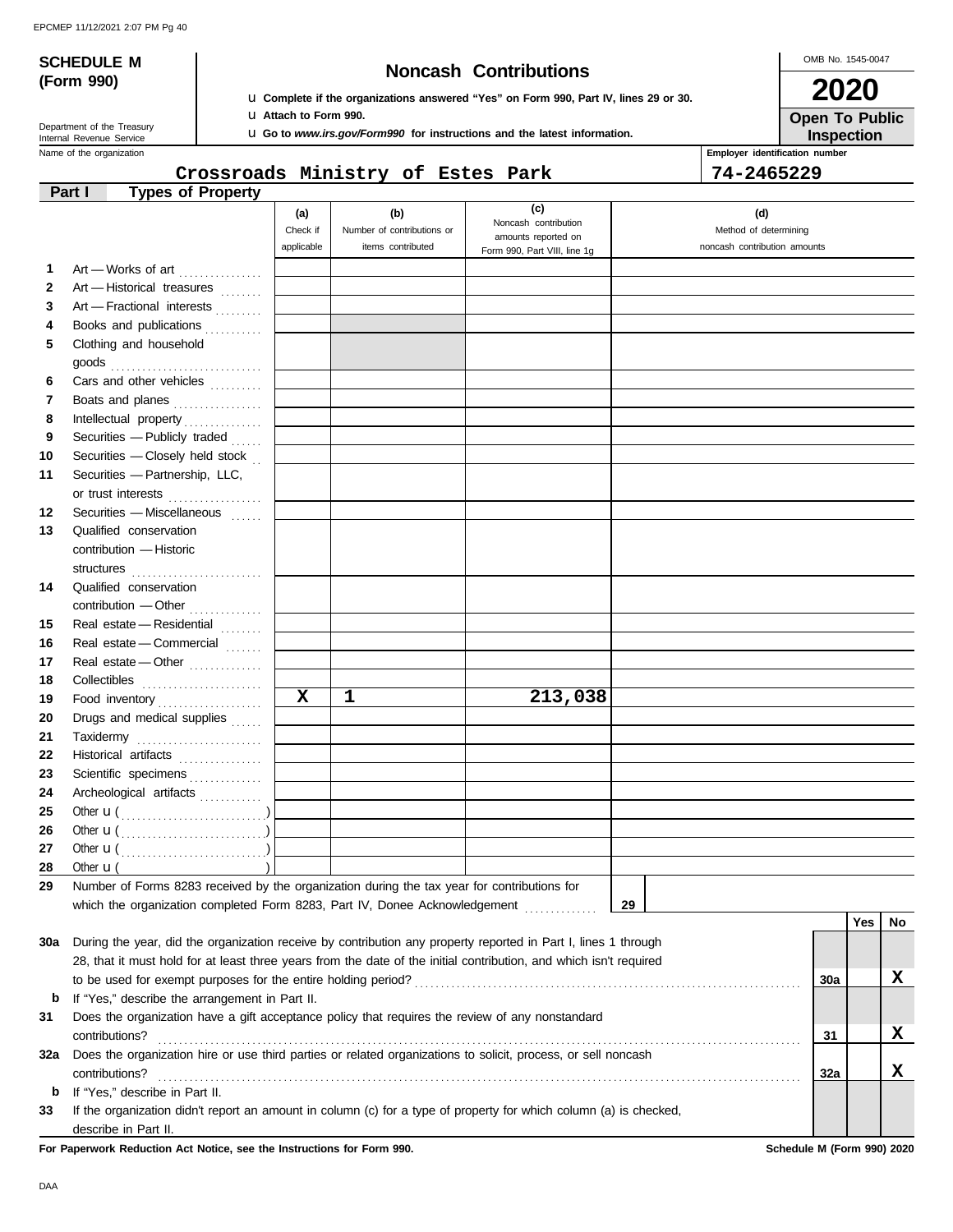| Part II | Schedule M (Form 990) 2020 Crossroads Ministry of Estes Park |  | 74-2465229<br>or a combination of both. Also complete this part for any additional information. | Supplemental Information. Provide the information required by Part I, lines 30b, 32b, and 33, and whether<br>the organization is reporting in Part I, column (b), the number of contributions, the number of items received, | Page 2 |
|---------|--------------------------------------------------------------|--|-------------------------------------------------------------------------------------------------|------------------------------------------------------------------------------------------------------------------------------------------------------------------------------------------------------------------------------|--------|
|         |                                                              |  |                                                                                                 |                                                                                                                                                                                                                              |        |
|         |                                                              |  |                                                                                                 |                                                                                                                                                                                                                              |        |
|         |                                                              |  |                                                                                                 |                                                                                                                                                                                                                              |        |
|         |                                                              |  |                                                                                                 |                                                                                                                                                                                                                              |        |
|         |                                                              |  |                                                                                                 |                                                                                                                                                                                                                              |        |
|         |                                                              |  |                                                                                                 |                                                                                                                                                                                                                              |        |
|         |                                                              |  |                                                                                                 |                                                                                                                                                                                                                              |        |
|         |                                                              |  |                                                                                                 |                                                                                                                                                                                                                              |        |
|         |                                                              |  |                                                                                                 |                                                                                                                                                                                                                              |        |
|         |                                                              |  |                                                                                                 |                                                                                                                                                                                                                              |        |
|         |                                                              |  |                                                                                                 |                                                                                                                                                                                                                              |        |
|         |                                                              |  |                                                                                                 |                                                                                                                                                                                                                              |        |
|         |                                                              |  |                                                                                                 |                                                                                                                                                                                                                              |        |
|         |                                                              |  |                                                                                                 |                                                                                                                                                                                                                              |        |
|         |                                                              |  |                                                                                                 |                                                                                                                                                                                                                              |        |
|         |                                                              |  |                                                                                                 |                                                                                                                                                                                                                              |        |
|         |                                                              |  |                                                                                                 |                                                                                                                                                                                                                              |        |
|         |                                                              |  |                                                                                                 |                                                                                                                                                                                                                              |        |
|         |                                                              |  |                                                                                                 |                                                                                                                                                                                                                              |        |
|         |                                                              |  |                                                                                                 |                                                                                                                                                                                                                              |        |
|         |                                                              |  |                                                                                                 |                                                                                                                                                                                                                              |        |
|         |                                                              |  |                                                                                                 |                                                                                                                                                                                                                              |        |
|         |                                                              |  |                                                                                                 |                                                                                                                                                                                                                              |        |
|         |                                                              |  |                                                                                                 |                                                                                                                                                                                                                              |        |
|         |                                                              |  |                                                                                                 |                                                                                                                                                                                                                              |        |
|         |                                                              |  |                                                                                                 |                                                                                                                                                                                                                              |        |
|         |                                                              |  |                                                                                                 |                                                                                                                                                                                                                              |        |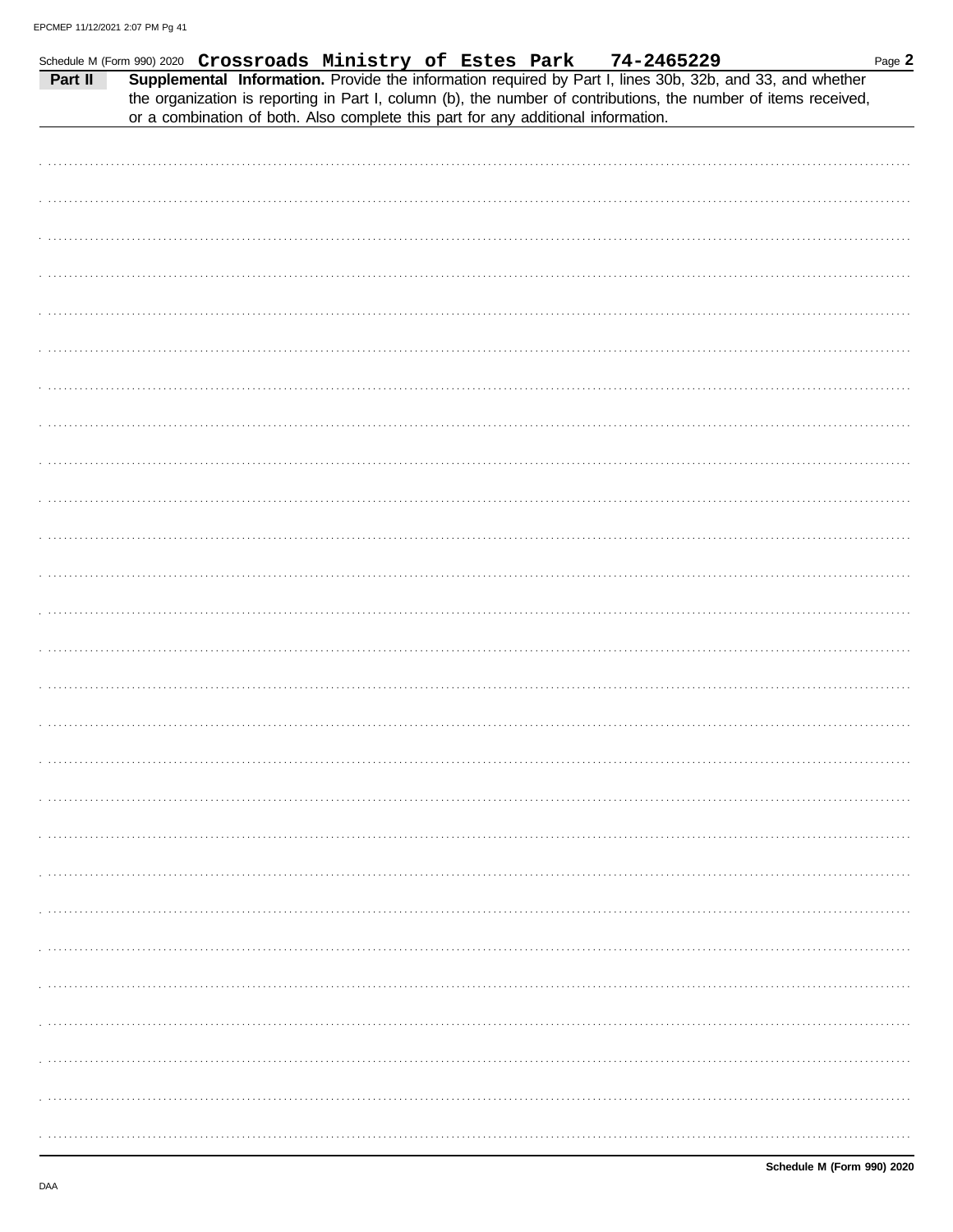**SCHEDULE O** (Form 990 or 990-EZ)

Department of the Treasury<br>Internal Revenue Service

#### Supplemental Information to Form 990 or 990-EZ

Complete to provide information for responses to specific questions on Form 990 or 990-EZ or to provide any additional information.

> u Attach to Form 990 or 990-EZ. u Go to www.irs.gov/Form990 for the latest information.

OMB No 1545-0047 2020

Open to Public Inspection

| Name of the organization |  |
|--------------------------|--|

Employer identification number

Crossroads Ministry of Estes Park 74-2465229 Form 990 - Organization's Mission To provide basic human services through short-term emergency assistance, ongoing assistance to low fixed-income clients, partnering with other agencies in order to maximize benefits, and encouraging self-sufficiency through educationa opportunities. Form 990, Part III, Line 4d - All Other Accomplishments To provide basic human services to residents in need in the Estes Valley. Services include: Rent assistence; utilities assistance; medical, dental, vision, mental health, and prescription medication assistance; gasoline assistance; assistance with clothing, housefold goods, laundry, and shower service; and self-sufficiency programs. Form 990, Part VI, Line 11b - Organization's Process to Review Form 990 The Form 990 is distributed to certain board members and management for review and approval prior to filing. Form 990, Part VI, Line 18 - No Public Disclosure Explanation Form 990 is available at WWW.Guidestar.org and is also available upon request. Form 990, Part VI, Line 19 - Governing Documents Disclosure Explanation The organization makes its governing documents, conflict of interest policy, and financial statements available to the public upon request.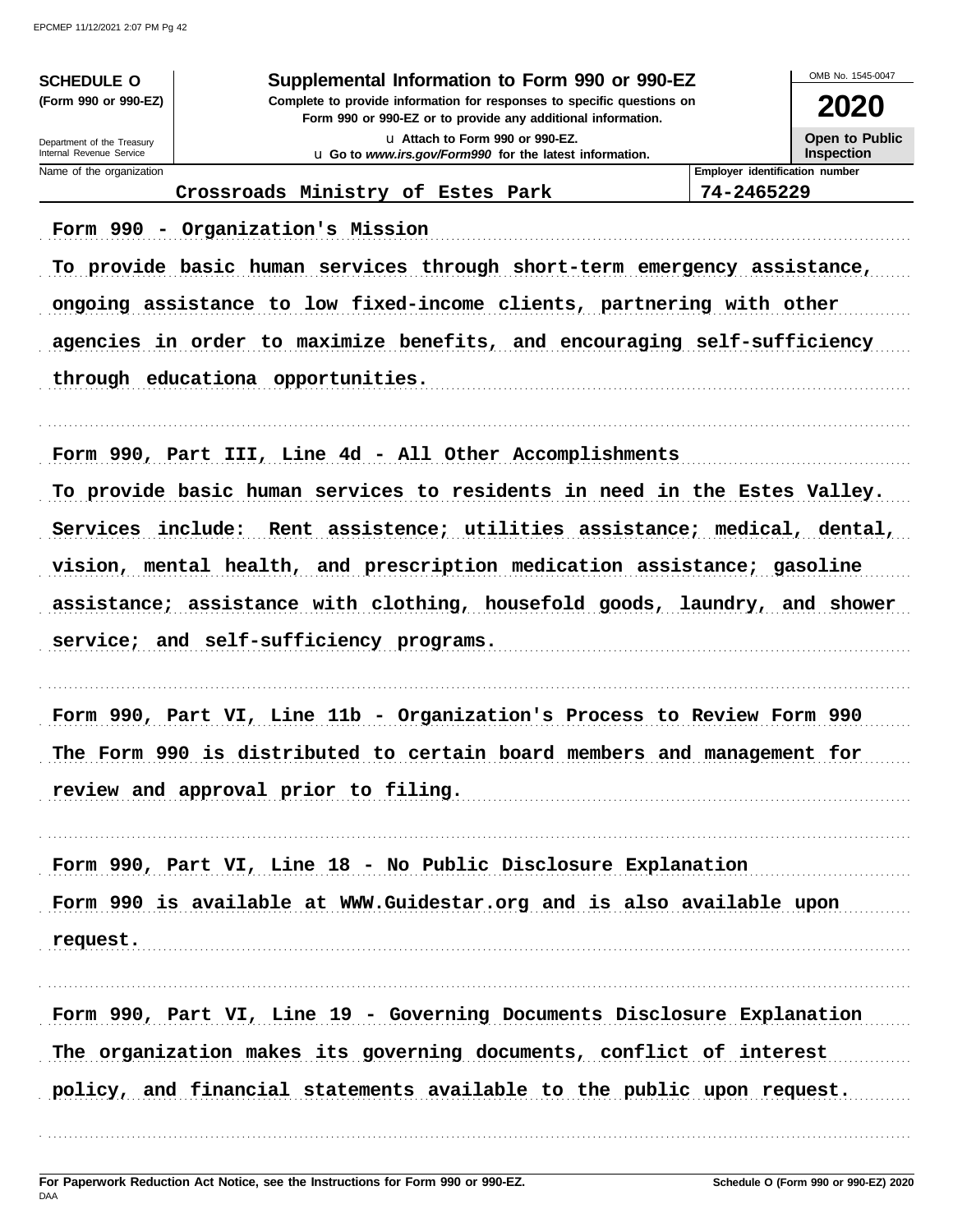## **(Form 990) Related Organizations and Unrelated Partnerships**

u **Complete if the organization answered "Yes" on Form 990, Part IV, line 33, 34, 35b, 36, or 37.**

u **Attach to Form 990.**

u **Go to** *www.irs.gov/Form990* **for instructions and the latest information.**

Department of the Treasury Internal Revenue Service Name of the organization

**(5)**

**SCHEDULE R**

**Crossroads Ministry of Estes Park 74-2465229**

#### **Part I Identification of Disregarded Entities.** Complete if the organization answered "Yes" on Form 990, Part IV, line 33.

| (a)<br>Name, address, and EIN (if applicable) of disregarded entity                                                                                                                                                        | (b)<br>Primary activity | (c)<br>Legal domicile (state<br>or foreign country) |                            | (d)<br>Total income                                       | (e)<br>End-of-year assets           | (f)<br>Direct controlling<br>entity |                                                         |
|----------------------------------------------------------------------------------------------------------------------------------------------------------------------------------------------------------------------------|-------------------------|-----------------------------------------------------|----------------------------|-----------------------------------------------------------|-------------------------------------|-------------------------------------|---------------------------------------------------------|
| (1)                                                                                                                                                                                                                        |                         |                                                     |                            |                                                           |                                     |                                     |                                                         |
| (2)                                                                                                                                                                                                                        |                         |                                                     |                            |                                                           |                                     |                                     |                                                         |
| (3)                                                                                                                                                                                                                        |                         |                                                     |                            |                                                           |                                     |                                     |                                                         |
| (4)                                                                                                                                                                                                                        |                         |                                                     |                            |                                                           |                                     |                                     |                                                         |
| (5)                                                                                                                                                                                                                        |                         |                                                     |                            |                                                           |                                     |                                     |                                                         |
| Identification of Related Tax-Exempt Organizations. Complete if the organization answered "Yes" on Form 990, Part IV, line 34, because it had one or more related tax-exempt organizations during the tax year.<br>Part II |                         |                                                     |                            |                                                           |                                     |                                     |                                                         |
| (a)<br>Name, address, and EIN of related organization                                                                                                                                                                      | (b)<br>Primary activity | (c)<br>Legal domicile (state<br>or foreign country) | (d)<br>Exempt Code section | (e)<br>Public charity status<br>(if section $501(c)(3)$ ) | (f)<br>Direct controlling<br>entity | <b>Yes</b>                          | $(g)$<br>Section 512(b)(13)<br>controlled entity?<br>No |
| (1) Crossroads Ministry of Estes Park E<br>851 Dry Gulch Road<br>26-3123855<br>Estes Park<br>CO 80517                                                                                                                      | Endowment               | CO                                                  | 501c3                      |                                                           | None                                |                                     | $\mathbf{x}$                                            |
| (2)                                                                                                                                                                                                                        |                         |                                                     |                            |                                                           |                                     |                                     |                                                         |
| (3)                                                                                                                                                                                                                        |                         |                                                     |                            |                                                           |                                     |                                     |                                                         |
| (4)                                                                                                                                                                                                                        |                         |                                                     |                            |                                                           |                                     |                                     |                                                         |

. . . . . . . . . . . . . . . . . . . . . . . . . . . . . . . . . . . . . . . . . . . . . . . . . . . . . . . . . . . . . . . . . . . . . . . . . . . . . . . . . . . . . . . . . . . .



OMB No. 1545-0047

**Open to Public 2020**

**Employer identification number Inspection**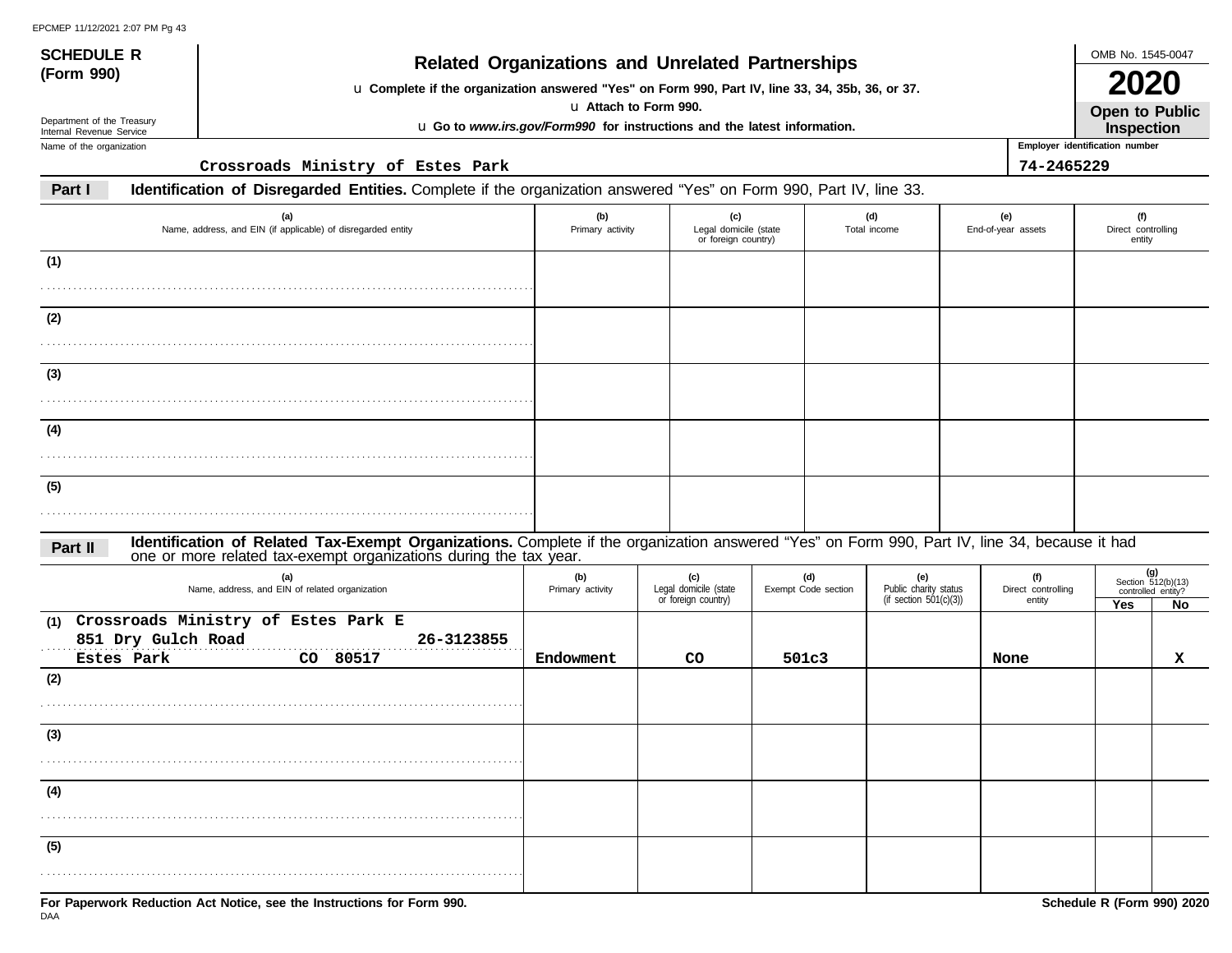#### Schedule R (Form 990) 2020 Page **2 Crossroads Ministry of Estes Park 74-2465229**

|                   | because it had one or more related organizations treated as a partnership during the tax year.<br>(a)                                                                                                                                                            | (b)                     | (c)                                                   | (d)                                                    | (e)                                                                                              | (f)                                                    | (g)                             | (h)                                          | (i)                                                              |                    | (j)                    |                                                       | (k) |
|-------------------|------------------------------------------------------------------------------------------------------------------------------------------------------------------------------------------------------------------------------------------------------------------|-------------------------|-------------------------------------------------------|--------------------------------------------------------|--------------------------------------------------------------------------------------------------|--------------------------------------------------------|---------------------------------|----------------------------------------------|------------------------------------------------------------------|--------------------|------------------------|-------------------------------------------------------|-----|
|                   | Name, address, and EIN of<br>related organization                                                                                                                                                                                                                | Primary activity        | Legal<br>domicile<br>(state or<br>foreign<br>country) | Direct controlling<br>entity                           | Predominant<br>income (related,<br>unrelated,<br>excluded from<br>tax under<br>sections 512-514) | Share of total<br>income                               | Share of end-of-<br>year assets | Dispro-<br>portionate<br>alloc.?<br>Yes   No | Code V-UBI<br>amount in box 20<br>of Schedule K-1<br>(Form 1065) | partner?<br>Yes No | General or<br>managing | Percentage<br>ownership                               |     |
| (1)               |                                                                                                                                                                                                                                                                  |                         |                                                       |                                                        |                                                                                                  |                                                        |                                 |                                              |                                                                  |                    |                        |                                                       |     |
|                   |                                                                                                                                                                                                                                                                  |                         |                                                       |                                                        |                                                                                                  |                                                        |                                 |                                              |                                                                  |                    |                        |                                                       |     |
| (2)               |                                                                                                                                                                                                                                                                  |                         |                                                       |                                                        |                                                                                                  |                                                        |                                 |                                              |                                                                  |                    |                        |                                                       |     |
|                   |                                                                                                                                                                                                                                                                  |                         |                                                       |                                                        |                                                                                                  |                                                        |                                 |                                              |                                                                  |                    |                        |                                                       |     |
| (3)               |                                                                                                                                                                                                                                                                  |                         |                                                       |                                                        |                                                                                                  |                                                        |                                 |                                              |                                                                  |                    |                        |                                                       |     |
|                   |                                                                                                                                                                                                                                                                  |                         |                                                       |                                                        |                                                                                                  |                                                        |                                 |                                              |                                                                  |                    |                        |                                                       |     |
| (4)               |                                                                                                                                                                                                                                                                  |                         |                                                       |                                                        |                                                                                                  |                                                        |                                 |                                              |                                                                  |                    |                        |                                                       |     |
|                   |                                                                                                                                                                                                                                                                  |                         |                                                       |                                                        |                                                                                                  |                                                        |                                 |                                              |                                                                  |                    |                        |                                                       |     |
| Part IV           | Identification of Related Organizations Taxable as a Corporation or Trust. Complete if the organization answered "Yes" on Form 990, Part IV,<br>line 34, because it had one or more related organizations treated as a corporation or trust during the tax year. |                         |                                                       |                                                        |                                                                                                  |                                                        |                                 |                                              |                                                                  |                    |                        |                                                       |     |
|                   |                                                                                                                                                                                                                                                                  |                         |                                                       |                                                        |                                                                                                  |                                                        |                                 |                                              |                                                                  |                    |                        |                                                       |     |
|                   | (a)<br>Name, address, and EIN of related organization                                                                                                                                                                                                            | (b)<br>Primary activity |                                                       | (c)<br>Legal domicile<br>(state or<br>foreign country) | (d)<br>Direct controlling<br>entity                                                              | (e)<br>Type of entity<br>(C corp, S corp,<br>or trust) | (f)<br>Share of total<br>income | (g)<br>Share of<br>end-of-year assets        | (h)<br>Percentage<br>ownership                                   |                    |                        | (i)<br>Section<br>512(b)(13)<br>controlled<br>entity? |     |
|                   |                                                                                                                                                                                                                                                                  |                         |                                                       |                                                        |                                                                                                  |                                                        |                                 |                                              |                                                                  |                    |                        | Yes                                                   | No  |
|                   |                                                                                                                                                                                                                                                                  |                         |                                                       |                                                        |                                                                                                  |                                                        |                                 |                                              |                                                                  |                    |                        |                                                       |     |
|                   |                                                                                                                                                                                                                                                                  |                         |                                                       |                                                        |                                                                                                  |                                                        |                                 |                                              |                                                                  |                    |                        |                                                       |     |
|                   |                                                                                                                                                                                                                                                                  |                         |                                                       |                                                        |                                                                                                  |                                                        |                                 |                                              |                                                                  |                    |                        |                                                       |     |
|                   |                                                                                                                                                                                                                                                                  |                         |                                                       |                                                        |                                                                                                  |                                                        |                                 |                                              |                                                                  |                    |                        |                                                       |     |
| (3)               |                                                                                                                                                                                                                                                                  |                         |                                                       |                                                        |                                                                                                  |                                                        |                                 |                                              |                                                                  |                    |                        |                                                       |     |
|                   |                                                                                                                                                                                                                                                                  |                         |                                                       |                                                        |                                                                                                  |                                                        |                                 |                                              |                                                                  |                    |                        |                                                       |     |
| (1)<br>(2)<br>(4) |                                                                                                                                                                                                                                                                  |                         |                                                       |                                                        |                                                                                                  |                                                        |                                 |                                              |                                                                  |                    |                        |                                                       |     |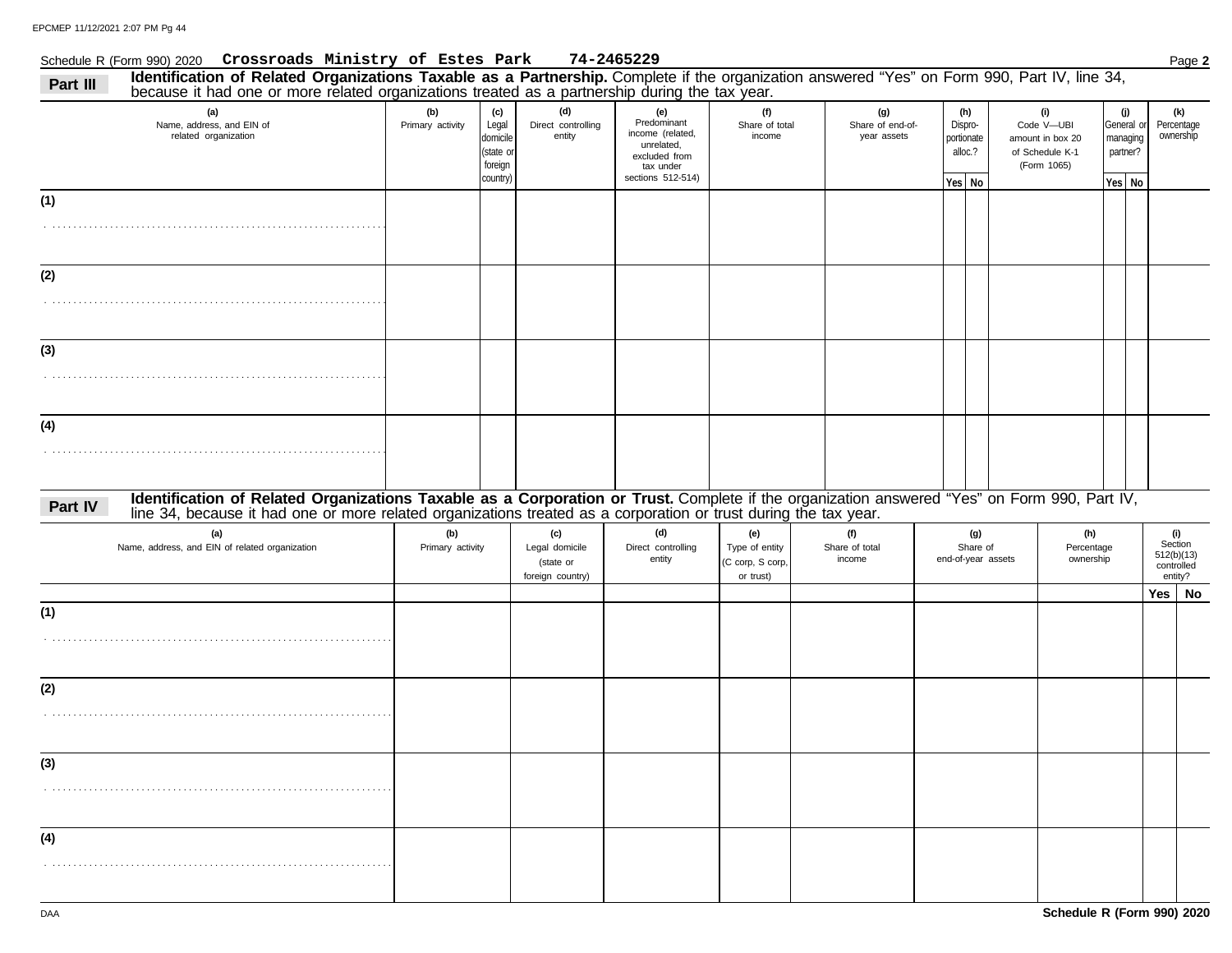#### Schedule R (Form 990) 2020 Page **3 Crossroads Ministry of Estes Park 74-2465229**

#### **Part V Transactions With Related Organizations.** Complete if the organization answered "Yes" on Form 990, Part IV, line 34, 35b, or 36.

|     | <b>Note:</b> Complete line 1 if any entity is listed in Parts II, III, or IV of this schedule.                                                                                                                                      |              |                 |                                       |                 | <b>Yes</b> | No           |
|-----|-------------------------------------------------------------------------------------------------------------------------------------------------------------------------------------------------------------------------------------|--------------|-----------------|---------------------------------------|-----------------|------------|--------------|
|     | During the tax year, did the organization engage in any of the following transactions with one or more related organizations listed in Parts II–IV?                                                                                 |              |                 |                                       |                 |            |              |
|     |                                                                                                                                                                                                                                     |              |                 |                                       | 1a              |            | x            |
|     |                                                                                                                                                                                                                                     |              |                 |                                       | 1b              |            | $\mathbf{x}$ |
|     |                                                                                                                                                                                                                                     |              |                 |                                       | 1c              |            | x            |
|     | d Loans or loan guarantees to or for related organization(s) encourance contained and contained a contained and contained a contained a contained and contained a contact or for related organization(s) encourance and contac      |              |                 |                                       | 1d              |            | x            |
|     |                                                                                                                                                                                                                                     |              |                 |                                       | 1е              |            | x            |
|     |                                                                                                                                                                                                                                     |              |                 |                                       |                 |            |              |
|     |                                                                                                                                                                                                                                     |              |                 |                                       | 1f              |            | x            |
|     |                                                                                                                                                                                                                                     |              |                 |                                       | 1g              |            | x            |
|     |                                                                                                                                                                                                                                     |              |                 |                                       | 1h              |            | $\mathbf x$  |
|     |                                                                                                                                                                                                                                     |              |                 |                                       | 1i.             |            | x            |
|     |                                                                                                                                                                                                                                     |              |                 |                                       | 1i.             |            | x            |
|     |                                                                                                                                                                                                                                     |              |                 |                                       |                 |            |              |
|     | k Lease of facilities, equipment, or other assets from related organization(s)                                                                                                                                                      |              |                 |                                       | 1k              |            | x            |
|     |                                                                                                                                                                                                                                     |              |                 |                                       | 11              |            | x            |
|     |                                                                                                                                                                                                                                     |              |                 |                                       | 1m              |            | X            |
|     |                                                                                                                                                                                                                                     |              |                 |                                       | 1n              |            | x            |
|     | o Sharing of paid employees with related organization(s) encounteral contracts and contact the contract or sharing of paid employees with related organization(s)                                                                   |              |                 |                                       | 10 <sub>o</sub> |            | x            |
|     |                                                                                                                                                                                                                                     |              |                 |                                       |                 |            |              |
|     | p Reimbursement paid to related organization(s) for expenses                                                                                                                                                                        |              |                 |                                       | 1p              |            | x            |
|     | q Reimbursement paid by related organization(s) for expenses <b>conserved and all anonymount conserved</b> and anonymount conserved and anonymount conserved and anonymount of Reimbursement paid by related organization(s) for ex |              |                 |                                       | 1a              |            | $\mathbf{x}$ |
|     |                                                                                                                                                                                                                                     |              |                 |                                       |                 |            |              |
|     |                                                                                                                                                                                                                                     |              |                 |                                       | 1r              |            | x            |
|     |                                                                                                                                                                                                                                     |              |                 |                                       | 1s              |            | $\mathbf x$  |
|     | 2 If the answer to any of the above is "Yes," see the instructions for information on who must complete this line, including covered relationships and transaction thresholds.                                                      |              |                 |                                       |                 |            |              |
|     | (a)                                                                                                                                                                                                                                 | (b)          | (c)             | (d)                                   |                 |            |              |
|     | Name of related organization                                                                                                                                                                                                        | Transaction  | Amount involved | Method of determining amount involved |                 |            |              |
|     |                                                                                                                                                                                                                                     | type $(a-s)$ |                 |                                       |                 |            |              |
|     |                                                                                                                                                                                                                                     |              |                 |                                       |                 |            |              |
| (1) |                                                                                                                                                                                                                                     |              |                 |                                       |                 |            |              |
|     |                                                                                                                                                                                                                                     |              |                 |                                       |                 |            |              |
| (2) |                                                                                                                                                                                                                                     |              |                 |                                       |                 |            |              |
|     |                                                                                                                                                                                                                                     |              |                 |                                       |                 |            |              |
| (3) |                                                                                                                                                                                                                                     |              |                 |                                       |                 |            |              |
|     |                                                                                                                                                                                                                                     |              |                 |                                       |                 |            |              |
| (4) |                                                                                                                                                                                                                                     |              |                 |                                       |                 |            |              |
|     |                                                                                                                                                                                                                                     |              |                 |                                       |                 |            |              |
| (5) |                                                                                                                                                                                                                                     |              |                 |                                       |                 |            |              |
|     |                                                                                                                                                                                                                                     |              |                 |                                       |                 |            |              |
| (6) |                                                                                                                                                                                                                                     |              |                 |                                       |                 |            |              |
|     |                                                                                                                                                                                                                                     |              |                 |                                       |                 |            |              |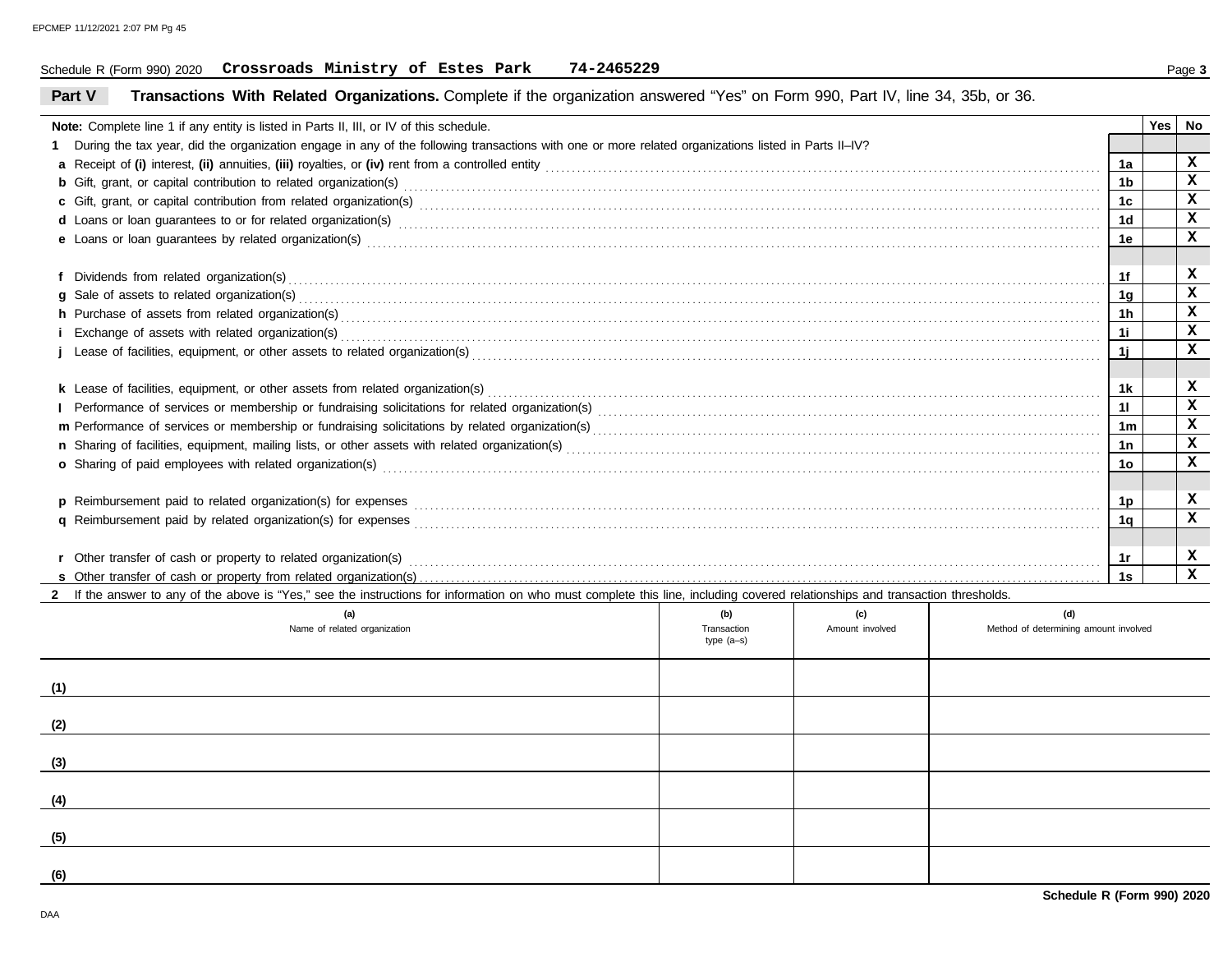#### Schedule R (Form 990) 2020 Page **4 Crossroads Ministry of Estes Park 74-2465229**

#### Part VI **Unrelated Organizations Taxable as a Partnership.** Complete if the organization answered "Yes" on Form 990, Part IV, line 37.

Provide the following information for each entity taxed as a partnership through which the organization conducted more than five percent of its activities (measured by total assets or gross revenue) that was not a related organization. See instructions regarding exclusion for certain investment partnerships.

| $\tilde{\phantom{a}}$<br>(a)<br>Name, address, and EIN of entity | ັ<br>(b)<br>Primary activity | (c)<br>Legal<br>domicile<br>(state or<br>foreign | (d)<br>Predominant<br>income (related,<br>unrelated, excluded<br>from tax under | section<br>501(c)(3)<br>organizations? | (e)<br>Are all partners | (f)<br>Share of<br>total income | (g)<br>Share of<br>end-of-year<br>assets |     | (h)<br>Disproportionate<br>allocations? | (i)<br>Code V-UBI<br>amount in box 20<br>of Schedule K-1<br>(Form 1065) | partner? | (j)<br>General or<br>managing | (k)<br>Percentage<br>ownership |
|------------------------------------------------------------------|------------------------------|--------------------------------------------------|---------------------------------------------------------------------------------|----------------------------------------|-------------------------|---------------------------------|------------------------------------------|-----|-----------------------------------------|-------------------------------------------------------------------------|----------|-------------------------------|--------------------------------|
|                                                                  |                              | country)                                         | sections 512-514)                                                               | Yes                                    | No                      |                                 |                                          | Yes | No                                      |                                                                         | Yes      | <b>No</b>                     |                                |
| (1)                                                              |                              |                                                  |                                                                                 |                                        |                         |                                 |                                          |     |                                         |                                                                         |          |                               |                                |
|                                                                  |                              |                                                  |                                                                                 |                                        |                         |                                 |                                          |     |                                         |                                                                         |          |                               |                                |
| (2)                                                              |                              |                                                  |                                                                                 |                                        |                         |                                 |                                          |     |                                         |                                                                         |          |                               |                                |
|                                                                  |                              |                                                  |                                                                                 |                                        |                         |                                 |                                          |     |                                         |                                                                         |          |                               |                                |
| (3)                                                              |                              |                                                  |                                                                                 |                                        |                         |                                 |                                          |     |                                         |                                                                         |          |                               |                                |
|                                                                  |                              |                                                  |                                                                                 |                                        |                         |                                 |                                          |     |                                         |                                                                         |          |                               |                                |
|                                                                  |                              |                                                  |                                                                                 |                                        |                         |                                 |                                          |     |                                         |                                                                         |          |                               |                                |
| (4)                                                              |                              |                                                  |                                                                                 |                                        |                         |                                 |                                          |     |                                         |                                                                         |          |                               |                                |
|                                                                  |                              |                                                  |                                                                                 |                                        |                         |                                 |                                          |     |                                         |                                                                         |          |                               |                                |
| (5)                                                              |                              |                                                  |                                                                                 |                                        |                         |                                 |                                          |     |                                         |                                                                         |          |                               |                                |
|                                                                  |                              |                                                  |                                                                                 |                                        |                         |                                 |                                          |     |                                         |                                                                         |          |                               |                                |
| (6)                                                              |                              |                                                  |                                                                                 |                                        |                         |                                 |                                          |     |                                         |                                                                         |          |                               |                                |
|                                                                  |                              |                                                  |                                                                                 |                                        |                         |                                 |                                          |     |                                         |                                                                         |          |                               |                                |
| (7)                                                              |                              |                                                  |                                                                                 |                                        |                         |                                 |                                          |     |                                         |                                                                         |          |                               |                                |
|                                                                  |                              |                                                  |                                                                                 |                                        |                         |                                 |                                          |     |                                         |                                                                         |          |                               |                                |
|                                                                  |                              |                                                  |                                                                                 |                                        |                         |                                 |                                          |     |                                         |                                                                         |          |                               |                                |
| (8)                                                              |                              |                                                  |                                                                                 |                                        |                         |                                 |                                          |     |                                         |                                                                         |          |                               |                                |
|                                                                  |                              |                                                  |                                                                                 |                                        |                         |                                 |                                          |     |                                         |                                                                         |          |                               |                                |
| (9)                                                              |                              |                                                  |                                                                                 |                                        |                         |                                 |                                          |     |                                         |                                                                         |          |                               |                                |
|                                                                  |                              |                                                  |                                                                                 |                                        |                         |                                 |                                          |     |                                         |                                                                         |          |                               |                                |
| (10)                                                             |                              |                                                  |                                                                                 |                                        |                         |                                 |                                          |     |                                         |                                                                         |          |                               |                                |
|                                                                  |                              |                                                  |                                                                                 |                                        |                         |                                 |                                          |     |                                         |                                                                         |          |                               |                                |
|                                                                  |                              |                                                  |                                                                                 |                                        |                         |                                 |                                          |     |                                         |                                                                         |          |                               |                                |
| (11)                                                             |                              |                                                  |                                                                                 |                                        |                         |                                 |                                          |     |                                         |                                                                         |          |                               |                                |
|                                                                  |                              |                                                  |                                                                                 |                                        |                         |                                 |                                          |     |                                         |                                                                         |          |                               |                                |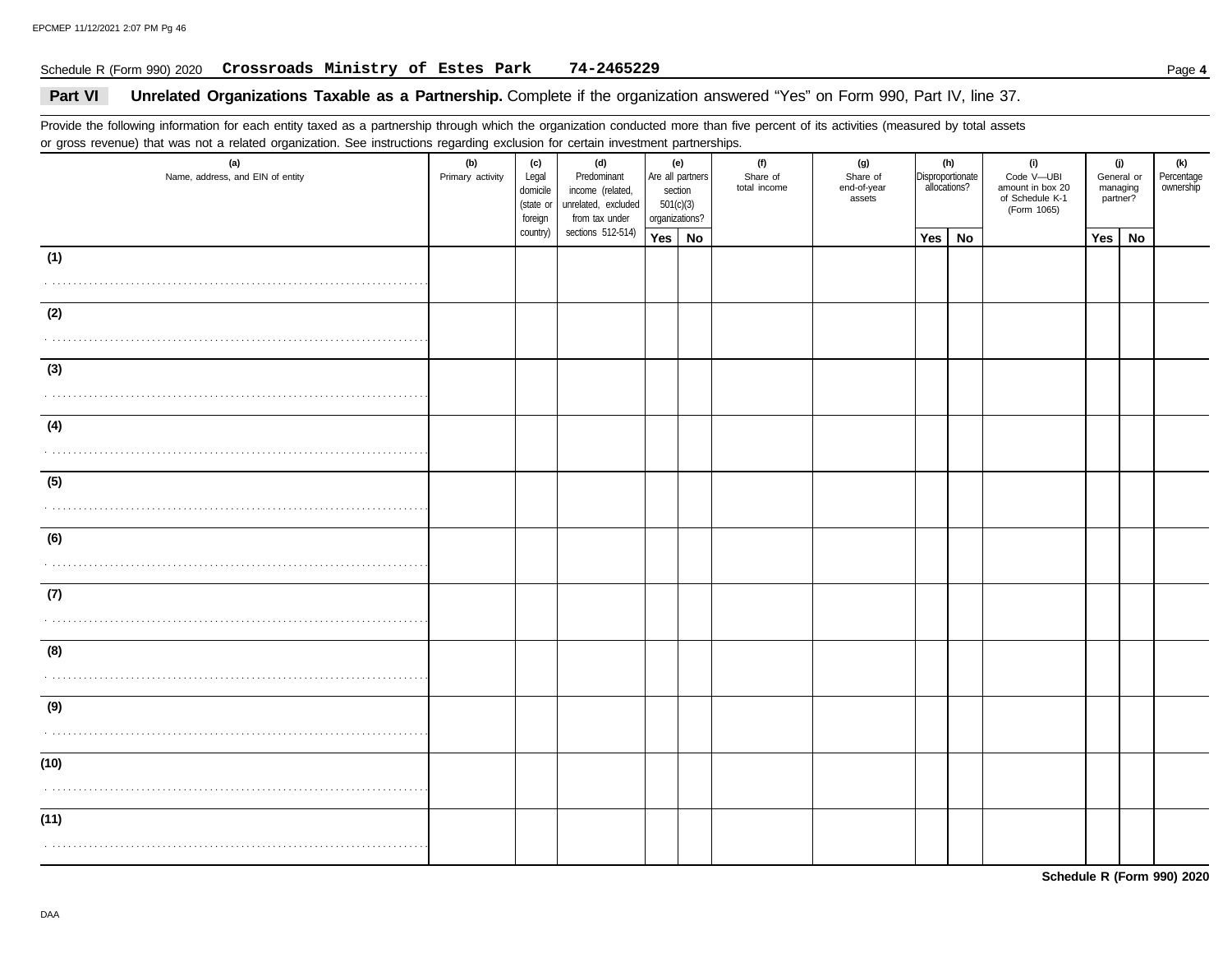|          |                           | Schedule R (Form 990) 2020 Crossroads Ministry of Estes Park | 74-2465229                                                                                 | Page 5 |
|----------|---------------------------|--------------------------------------------------------------|--------------------------------------------------------------------------------------------|--------|
| Part VII | Supplemental Information. |                                                              | Provide additional information for responses to questions on Schedule R. See instructions. |        |
|          |                           |                                                              |                                                                                            |        |
|          |                           |                                                              |                                                                                            |        |
|          |                           |                                                              |                                                                                            |        |
|          |                           |                                                              |                                                                                            |        |
|          |                           |                                                              |                                                                                            |        |
|          |                           |                                                              |                                                                                            |        |
|          |                           |                                                              |                                                                                            |        |
|          |                           |                                                              |                                                                                            |        |
|          |                           |                                                              |                                                                                            |        |
|          |                           |                                                              |                                                                                            |        |
|          |                           |                                                              |                                                                                            |        |
|          |                           |                                                              |                                                                                            |        |
|          |                           |                                                              |                                                                                            |        |
|          |                           |                                                              |                                                                                            |        |
|          |                           |                                                              |                                                                                            |        |
|          |                           |                                                              |                                                                                            |        |
|          |                           |                                                              |                                                                                            |        |
|          |                           |                                                              |                                                                                            |        |
|          |                           |                                                              |                                                                                            |        |
|          |                           |                                                              |                                                                                            |        |
|          |                           |                                                              |                                                                                            |        |
|          |                           |                                                              |                                                                                            |        |
|          |                           |                                                              |                                                                                            |        |
|          |                           |                                                              |                                                                                            |        |
|          |                           |                                                              |                                                                                            |        |
|          |                           |                                                              |                                                                                            |        |
|          |                           |                                                              |                                                                                            |        |
|          |                           |                                                              |                                                                                            |        |
|          |                           |                                                              |                                                                                            |        |
|          |                           |                                                              |                                                                                            |        |
|          |                           |                                                              |                                                                                            |        |
|          |                           |                                                              |                                                                                            |        |
|          |                           |                                                              |                                                                                            |        |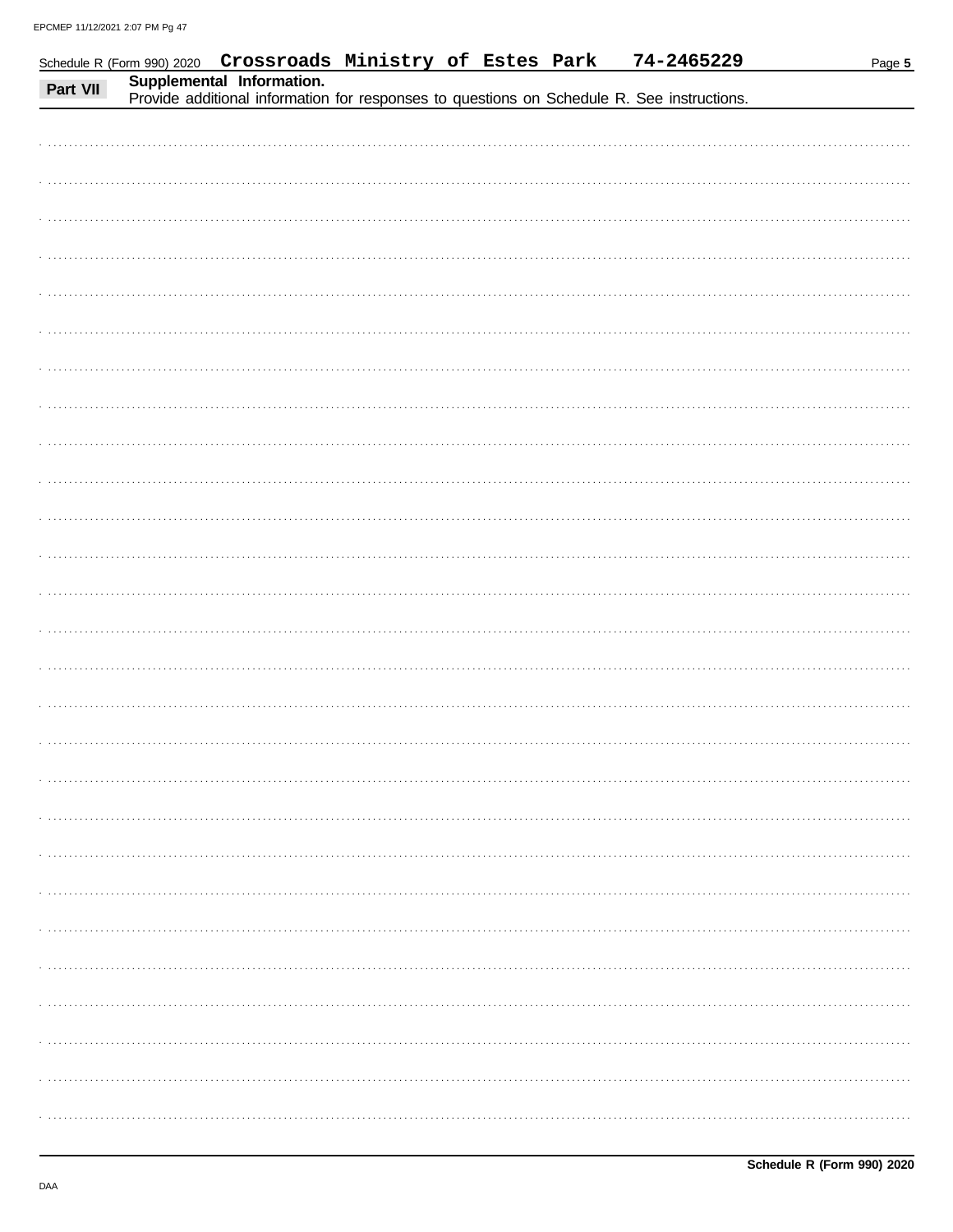EPCMEP 11/12/2021 2:07 PM Pg 48

|          | 4562                                                                                |                                    |                                                                | <b>Depreciation and Amortization</b><br>(Including Information on Listed Property)<br>u Attach to your tax return.                                                                                                                 |                              |                                 |                  |                    | OMB No. 1545-0172                 |
|----------|-------------------------------------------------------------------------------------|------------------------------------|----------------------------------------------------------------|------------------------------------------------------------------------------------------------------------------------------------------------------------------------------------------------------------------------------------|------------------------------|---------------------------------|------------------|--------------------|-----------------------------------|
|          | Department of the Treasury<br>(99)<br>Internal Revenue Service                      |                                    |                                                                | u Go to www.irs.gov/Form4562 for instructions and the latest information.                                                                                                                                                          |                              |                                 |                  |                    | Attachment<br>179<br>Sequence No. |
|          | Name(s) shown on return                                                             |                                    |                                                                |                                                                                                                                                                                                                                    |                              |                                 |                  | Identifying number |                                   |
|          |                                                                                     |                                    |                                                                | Crossroads Ministry of Estes Park                                                                                                                                                                                                  |                              |                                 |                  | 74-2465229         |                                   |
|          | Business or activity to which this form relates                                     |                                    |                                                                |                                                                                                                                                                                                                                    |                              |                                 |                  |                    |                                   |
|          | Indirect Depreciation                                                               |                                    |                                                                |                                                                                                                                                                                                                                    |                              |                                 |                  |                    |                                   |
|          | Part I                                                                              |                                    |                                                                | Election To Expense Certain Property Under Section 179<br>Note: If you have any listed property, complete Part V before you complete Part I.                                                                                       |                              |                                 |                  |                    |                                   |
| 1        | Maximum amount (see instructions)                                                   |                                    |                                                                |                                                                                                                                                                                                                                    |                              |                                 |                  | 1                  | 1,040,000                         |
| 2        |                                                                                     |                                    |                                                                |                                                                                                                                                                                                                                    |                              |                                 |                  | $\overline{2}$     |                                   |
| 3        |                                                                                     |                                    |                                                                |                                                                                                                                                                                                                                    |                              |                                 |                  |                    | 2,590,000                         |
| 4        |                                                                                     |                                    |                                                                |                                                                                                                                                                                                                                    |                              |                                 |                  | $\blacktriangle$   |                                   |
| 5        |                                                                                     |                                    |                                                                | Dollar limitation for tax year. Subtract line 4 from line 1. If zero or less, enter -0-. If married filing separately, see instructions                                                                                            |                              |                                 |                  | 5                  |                                   |
| 6        |                                                                                     | (a) Description of property        |                                                                |                                                                                                                                                                                                                                    | (b) Cost (business use only) |                                 | (c) Elected cost |                    |                                   |
|          |                                                                                     |                                    |                                                                |                                                                                                                                                                                                                                    |                              |                                 |                  |                    |                                   |
|          |                                                                                     |                                    |                                                                |                                                                                                                                                                                                                                    |                              |                                 |                  |                    |                                   |
| 7        |                                                                                     |                                    |                                                                |                                                                                                                                                                                                                                    |                              |                                 |                  |                    |                                   |
| 8        |                                                                                     |                                    |                                                                |                                                                                                                                                                                                                                    |                              |                                 |                  | 8                  |                                   |
| 9        |                                                                                     |                                    |                                                                |                                                                                                                                                                                                                                    |                              |                                 |                  | 9                  |                                   |
| 10       |                                                                                     |                                    |                                                                |                                                                                                                                                                                                                                    |                              |                                 |                  | 10                 |                                   |
| 11<br>12 |                                                                                     |                                    |                                                                | Business income limitation. Enter the smaller of business income (not less than zero) or line 5. See instructions                                                                                                                  |                              |                                 |                  | 11<br>12           |                                   |
| 13       |                                                                                     |                                    |                                                                | Carryover of disallowed deduction to 2021. Add lines 9 and 10, less line 12  ▶                                                                                                                                                     |                              | 13                              |                  |                    |                                   |
|          | Note: Don't use Part II or Part III below for listed property. Instead, use Part V. |                                    |                                                                |                                                                                                                                                                                                                                    |                              |                                 |                  |                    |                                   |
|          | Part II                                                                             |                                    |                                                                | Special Depreciation Allowance and Other Depreciation (Don't include listed property. See instructions.)                                                                                                                           |                              |                                 |                  |                    |                                   |
| 14       |                                                                                     |                                    |                                                                | Special depreciation allowance for qualified property (other than listed property) placed in service                                                                                                                               |                              |                                 |                  |                    |                                   |
|          | during the tax year. See instructions                                               |                                    |                                                                |                                                                                                                                                                                                                                    |                              |                                 |                  | 14                 |                                   |
| 15       |                                                                                     |                                    |                                                                | Property subject to section 168(f)(1) election <i>manufacture content content and section</i> 168(f)(1) election manufacture content and and and and and and anti-                                                                 |                              |                                 |                  | 15                 |                                   |
| 16       |                                                                                     |                                    |                                                                |                                                                                                                                                                                                                                    |                              |                                 |                  | 16                 | 32,645                            |
|          | Part III                                                                            |                                    |                                                                | MACRS Depreciation (Don't include listed property. See instructions.)                                                                                                                                                              |                              |                                 |                  |                    |                                   |
|          |                                                                                     |                                    |                                                                | <b>Section A</b>                                                                                                                                                                                                                   |                              |                                 |                  |                    |                                   |
| 17       |                                                                                     |                                    |                                                                |                                                                                                                                                                                                                                    |                              |                                 |                  | 17                 | 0                                 |
| 18       |                                                                                     |                                    |                                                                | If you are electing to group any assets placed in service during the tax year into one or more general asset accounts, check here<br>Section B-Assets Placed in Service During 2020 Tax Year Using the General Depreciation System |                              |                                 | $\mathbf{u}$     |                    |                                   |
|          |                                                                                     |                                    | (b) Month and year                                             | (c) Basis for depreciation                                                                                                                                                                                                         | (d) Recovery                 |                                 |                  |                    |                                   |
|          | (a) Classification of property                                                      |                                    | placed in<br>service                                           | (business/investment use<br>only-see instructions)                                                                                                                                                                                 | period                       | (e) Convention                  | (f) Method       |                    | (g) Depreciation deduction        |
| 19a      | 3-year property                                                                     |                                    |                                                                |                                                                                                                                                                                                                                    |                              |                                 |                  |                    |                                   |
| b        | 5-year property                                                                     |                                    |                                                                |                                                                                                                                                                                                                                    |                              |                                 |                  |                    |                                   |
| c        | 7-year property                                                                     |                                    |                                                                |                                                                                                                                                                                                                                    |                              |                                 |                  |                    |                                   |
| d        | 10-year property                                                                    |                                    |                                                                |                                                                                                                                                                                                                                    |                              |                                 |                  |                    |                                   |
| е        | 15-year property                                                                    |                                    |                                                                |                                                                                                                                                                                                                                    |                              |                                 |                  |                    |                                   |
| f        | 20-year property                                                                    |                                    |                                                                |                                                                                                                                                                                                                                    |                              |                                 |                  |                    |                                   |
| g        | 25-year property                                                                    |                                    |                                                                |                                                                                                                                                                                                                                    | 25 yrs.<br>27.5 yrs.         | ΜМ                              | S/L<br>S/L       |                    |                                   |
| h.       | Residential rental<br>property                                                      |                                    |                                                                |                                                                                                                                                                                                                                    | 27.5 yrs.                    | MМ                              | S/L              |                    |                                   |
|          | <i>i</i> Nonresidential real                                                        |                                    |                                                                |                                                                                                                                                                                                                                    | 39 yrs.                      | MМ                              | S/L              |                    |                                   |
|          | property                                                                            |                                    |                                                                |                                                                                                                                                                                                                                    |                              | MМ                              | S/L              |                    |                                   |
|          |                                                                                     |                                    |                                                                | Section C-Assets Placed in Service During 2020 Tax Year Using the Alternative Depreciation System                                                                                                                                  |                              |                                 |                  |                    |                                   |
| 20a l    | Class life                                                                          |                                    |                                                                |                                                                                                                                                                                                                                    |                              |                                 | S/L              |                    |                                   |
| b        | 12-year                                                                             |                                    |                                                                |                                                                                                                                                                                                                                    | 12 yrs.                      |                                 | S/L              |                    |                                   |
| C        | 30-year                                                                             |                                    |                                                                |                                                                                                                                                                                                                                    | 30 yrs.                      | ΜМ                              | S/L              |                    |                                   |
| d        | 40-year                                                                             |                                    |                                                                |                                                                                                                                                                                                                                    | 40 yrs.                      | MМ                              | S/L              |                    |                                   |
|          | Part IV                                                                             | <b>Summary</b> (See instructions.) |                                                                |                                                                                                                                                                                                                                    |                              |                                 |                  |                    |                                   |
| 21       | Listed property. Enter amount from line 28                                          |                                    |                                                                |                                                                                                                                                                                                                                    |                              |                                 |                  | 21                 |                                   |
| 22       |                                                                                     |                                    |                                                                | Total. Add amounts from line 12, lines 14 through 17, lines 19 and 20 in column (g), and line 21. Enter                                                                                                                            |                              |                                 |                  | 22                 | 32,645                            |
| 23       |                                                                                     |                                    |                                                                | For assets shown above and placed in service during the current year, enter the                                                                                                                                                    |                              |                                 |                  |                    |                                   |
|          |                                                                                     |                                    |                                                                |                                                                                                                                                                                                                                    |                              | 23                              |                  |                    |                                   |
|          |                                                                                     |                                    | For Paperwork Reduction Act Notice, see separate instructions. |                                                                                                                                                                                                                                    |                              |                                 |                  |                    | Form 4562 (2020)                  |
| DAA      |                                                                                     |                                    |                                                                |                                                                                                                                                                                                                                    |                              | There are no amounts for Page 2 |                  |                    |                                   |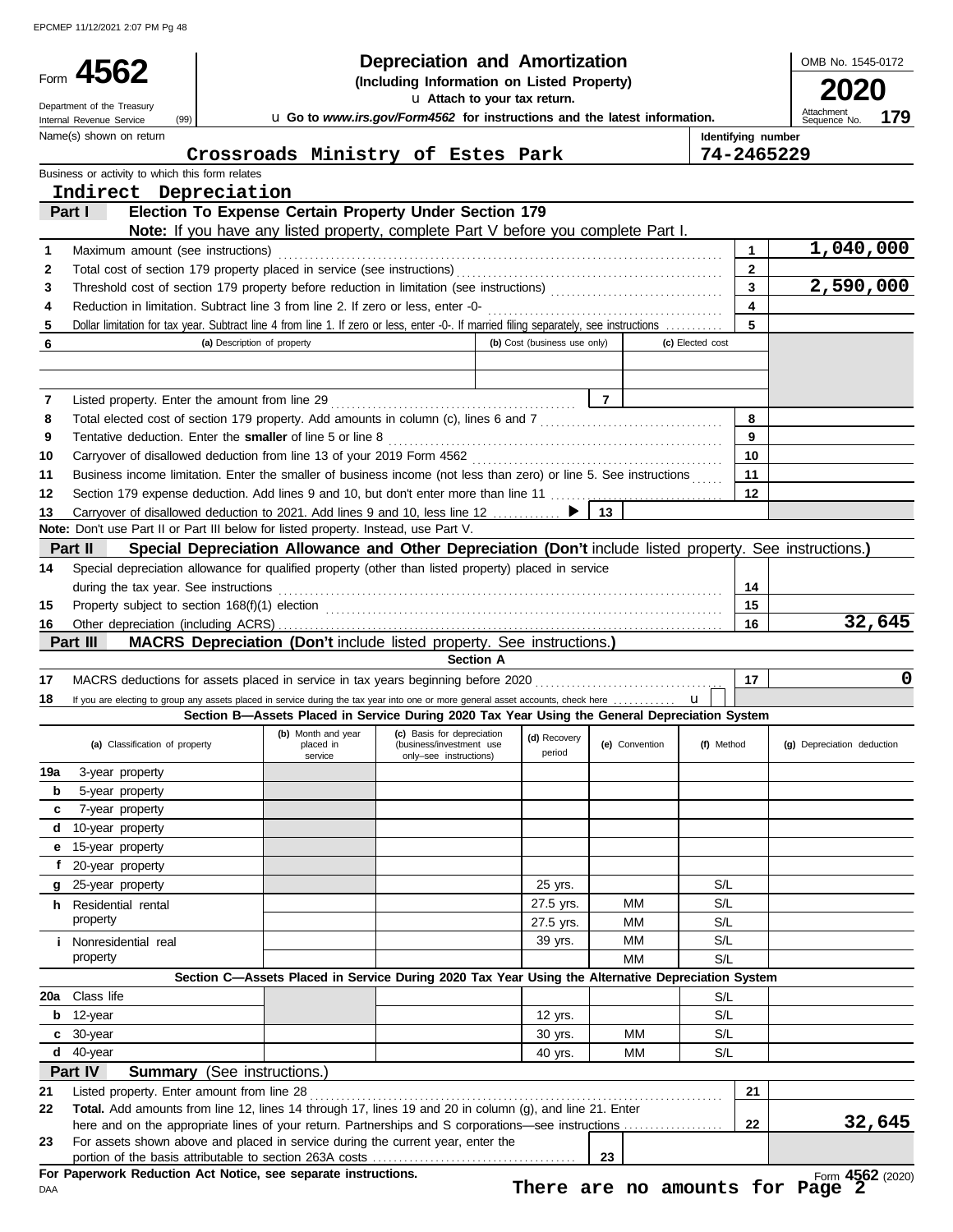| Form 8824                                              | <b>Like-Kind Exchanges</b>                                                                                                                                                                                                                                                                                                                                                                                                                                                                                          |                    | OMB No. 1545-1190                  |     |
|--------------------------------------------------------|---------------------------------------------------------------------------------------------------------------------------------------------------------------------------------------------------------------------------------------------------------------------------------------------------------------------------------------------------------------------------------------------------------------------------------------------------------------------------------------------------------------------|--------------------|------------------------------------|-----|
|                                                        | (and section 1043 conflict-of-interest sales)                                                                                                                                                                                                                                                                                                                                                                                                                                                                       |                    |                                    |     |
| Department of the Treasury<br>Internal Revenue Service | u Attach to your tax return.<br>u Go to www.irs.gov/Form8824 for instructions and the latest information.                                                                                                                                                                                                                                                                                                                                                                                                           |                    | Attachment<br>Sequence No.         | 109 |
| Name(s) shown on tax return                            |                                                                                                                                                                                                                                                                                                                                                                                                                                                                                                                     | Identifying number |                                    |     |
|                                                        | Crossroads Ministry of Estes Park                                                                                                                                                                                                                                                                                                                                                                                                                                                                                   | 74-2465229         |                                    |     |
| Part I                                                 | Information on the Like-Kind Exchange<br>Note: Generally, only real property should be described on lines 1 and 2. However, you may describe personal property transferred                                                                                                                                                                                                                                                                                                                                          |                    |                                    |     |
| indicate the country.<br>1                             | prior to January 1, 2018, as part of an exchange subject to the like-kind exchange transition rule described in the instructions, and/or<br>real property on lines 1 and 2, if you are filing this form to report the disposition of property exchanged in a previously reported related<br>party like-kind exchange. If the property described on line 1 or line 2 is real or personal property located outside the United States,<br>Description of like-kind property given up:<br>Like Kind Exchange (Building) |                    |                                    |     |
|                                                        |                                                                                                                                                                                                                                                                                                                                                                                                                                                                                                                     |                    |                                    |     |
| $\mathbf{2}$                                           | Description of like-kind property received:<br>Received in trade for asset # 2                                                                                                                                                                                                                                                                                                                                                                                                                                      |                    |                                    |     |
| 3                                                      |                                                                                                                                                                                                                                                                                                                                                                                                                                                                                                                     | $\mathbf{3}$       | Various                            |     |
|                                                        |                                                                                                                                                                                                                                                                                                                                                                                                                                                                                                                     |                    |                                    |     |
| 4                                                      |                                                                                                                                                                                                                                                                                                                                                                                                                                                                                                                     | 4                  | 12/01/20                           |     |
| 5                                                      | Date like-kind property you received was identified by written notice to another party (month, day,                                                                                                                                                                                                                                                                                                                                                                                                                 | 5                  |                                    |     |
|                                                        |                                                                                                                                                                                                                                                                                                                                                                                                                                                                                                                     |                    |                                    |     |
| 6                                                      | Date you actually received the like-kind property from other party (month, day, year). See instructions                                                                                                                                                                                                                                                                                                                                                                                                             | 6                  |                                    |     |
| 7                                                      | Was the exchange of the property given up or received made with a related party, either directly or indirectly                                                                                                                                                                                                                                                                                                                                                                                                      |                    | ΙX<br>Yes                          |     |
|                                                        | Note: Do not file this form if a related party sold property into the exchange, directly or indirectly (such as through an intermediary); that<br>property became your replacement property; and none of the exceptions in line 11 applies to the exchange. Instead, report the disposition<br>of the property as if the exchange had been a sale. If one of the exceptions on line 11 applies to the exchange, complete Part II.                                                                                   |                    |                                    |     |
| Part II                                                | <b>Related Party Exchange Information</b>                                                                                                                                                                                                                                                                                                                                                                                                                                                                           |                    |                                    | No  |
| 8<br>Name of related party                             | Relationship to you                                                                                                                                                                                                                                                                                                                                                                                                                                                                                                 |                    | Related party's identifying number |     |
|                                                        | Address (no., street, and apt., room, or suite no., city or town, state, and ZIP code)                                                                                                                                                                                                                                                                                                                                                                                                                              |                    |                                    |     |
| 9<br>(or an intermediary) in the exchange?             | During this tax year (and before the date that is 2 years after the last transfer of property that was part of<br>the exchange), did the related party sell or dispose of any part of the like-kind property received from you                                                                                                                                                                                                                                                                                      |                    | Yes                                |     |
| 10                                                     | During this tax year (and before the date that is 2 years after the last transfer of property that was part of<br>the exchange), did you sell or dispose of any part of the like-kind property you received?                                                                                                                                                                                                                                                                                                        |                    | Yes                                | No  |
|                                                        | If both lines 9 and 10 are "No" and this is the year of the exchange, go to Part III. If both lines 9 and 10 are "No" and this is not<br>the year of the exchange, stop here. If either line 9 or line 10 is "Yes," complete Part III and report on this year's tax return the<br>deferred gain or (loss) from line 24 unless one of the exceptions on line 11 applies.                                                                                                                                             |                    |                                    |     |
| 11                                                     | If one of the exceptions below applies to the disposition, check the applicable box.                                                                                                                                                                                                                                                                                                                                                                                                                                |                    |                                    |     |
| а                                                      | The disposition was after the death of either of the related parties.                                                                                                                                                                                                                                                                                                                                                                                                                                               |                    |                                    | No  |

**c** You can establish to the satisfaction of the IRS that neither the exchange nor the disposition had tax avoidance as one of its principal purposes. If this box is checked, attach an explanation. See instructions.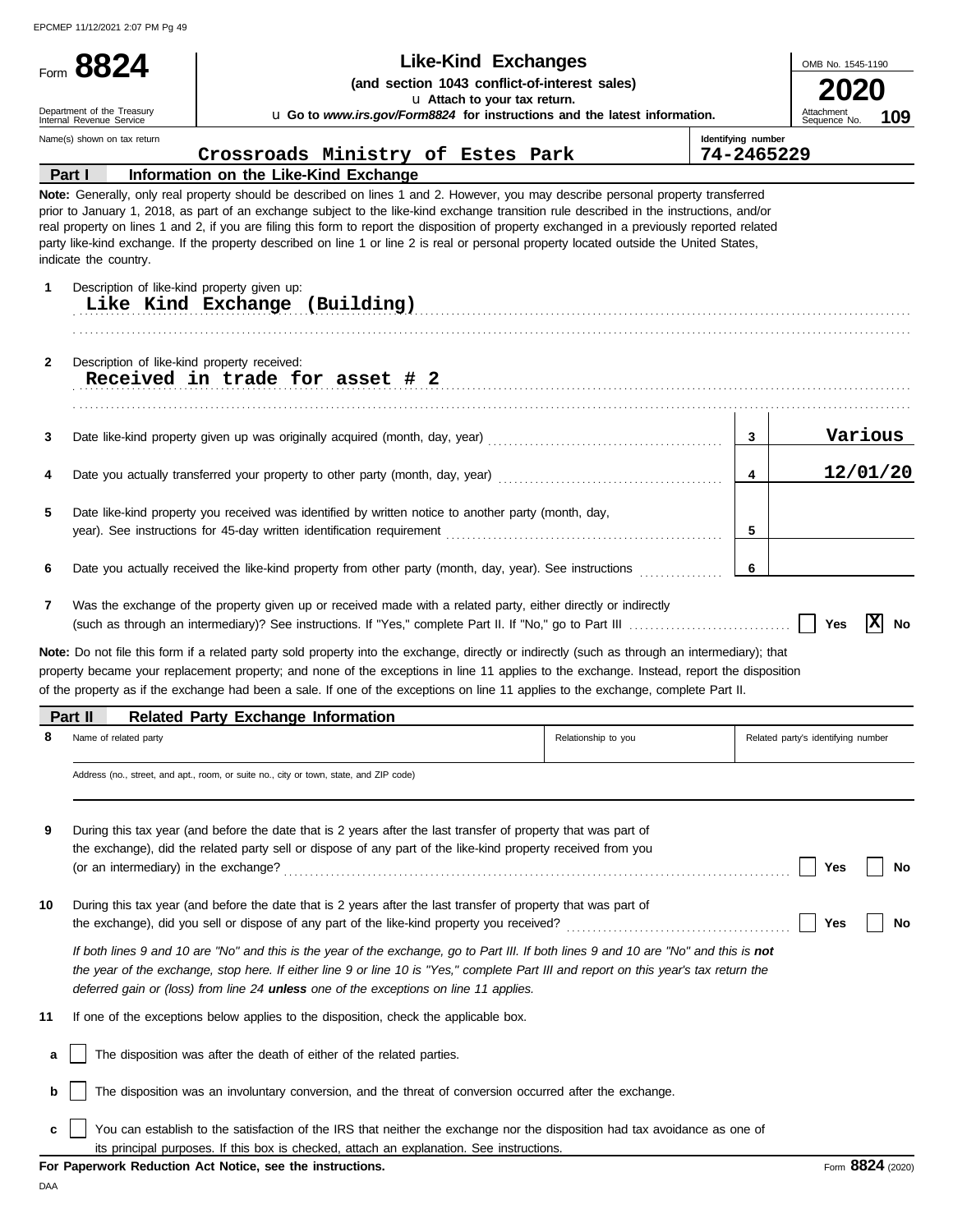|          | Name(s) shown on tax return. Do not enter name and social security number if shown on other side.                                                                                                                              |                 | Your social security number |            |
|----------|--------------------------------------------------------------------------------------------------------------------------------------------------------------------------------------------------------------------------------|-----------------|-----------------------------|------------|
|          | Crossroads Ministry of Estes Park                                                                                                                                                                                              |                 | 74-2465229                  |            |
|          | Realized Gain or (Loss), Recognized Gain, and Basis of Like-Kind Property Received<br>Part III                                                                                                                                 |                 |                             |            |
|          | Caution: If you transferred and received (a) more than one group of like-kind properties or (b) cash or other (not like-kind) property,                                                                                        |                 |                             |            |
|          | see Reporting of multi-asset exchanges in the instructions.                                                                                                                                                                    |                 |                             |            |
|          | Note: Complete lines 12 through 14 only if you gave up property that was not like-kind. Otherwise, go to line 15.                                                                                                              |                 |                             |            |
| 12       |                                                                                                                                                                                                                                | 12              |                             |            |
| 13       |                                                                                                                                                                                                                                | 13              |                             |            |
| 14       | Gain or (loss) recognized on other property given up. Subtract line 13 from line 12. Report the gain or                                                                                                                        |                 |                             |            |
|          |                                                                                                                                                                                                                                |                 | 14                          |            |
|          | Caution: If the property given up was used previously or partly as a home, see Property used as<br><i>home</i> in the instructions.                                                                                            |                 |                             |            |
| 15       | Cash received, FMV of other property received, plus net liabilities assumed by other party, reduced                                                                                                                            |                 |                             |            |
|          | (but not below zero) by any exchange expenses you incurred. See instructions                                                                                                                                                   |                 | 15                          |            |
| 16       |                                                                                                                                                                                                                                |                 | 16                          |            |
| 17       | Add lines 15 and 16                                                                                                                                                                                                            |                 | 17                          |            |
| 18       | Adjusted basis of like-kind property you gave up, net amounts paid to other party, plus any exchange                                                                                                                           |                 |                             |            |
|          |                                                                                                                                                                                                                                |                 | 18                          | 260,191    |
| 19       |                                                                                                                                                                                                                                |                 | 19                          | $-260,191$ |
| 20       |                                                                                                                                                                                                                                |                 | 20                          |            |
| 21       |                                                                                                                                                                                                                                |                 | 21                          | $-260,191$ |
| 22       | Subtract line 21 from line 20. If zero or less, enter -0-. If more than zero, enter here and on Schedule D                                                                                                                     |                 |                             |            |
|          | or Form 4797, unless the installment method applies. See instructions [11] contains and the set of the set of the set of the set of the set of the set of the set of the set of the set of the set of the set of the set of th |                 | 22                          | 260,191    |
| 23       | Recognized gain. Add lines 21 and 22                                                                                                                                                                                           |                 | 23                          |            |
| 24       |                                                                                                                                                                                                                                |                 | 24                          | $-260,191$ |
| 25       |                                                                                                                                                                                                                                |                 | 25                          | 260,191    |
|          | Part IV<br>Deferral of Gain From Section 1043 Conflict-of-Interest Sales                                                                                                                                                       |                 |                             |            |
| 26       | Enter the number from the upper right corner of your certificate of divestiture. (Do not attach a                                                                                                                              |                 |                             |            |
|          |                                                                                                                                                                                                                                |                 |                             |            |
| 27       |                                                                                                                                                                                                                                |                 |                             |            |
| 28       | Description of replacement property <b>u</b>                                                                                                                                                                                   |                 |                             |            |
|          |                                                                                                                                                                                                                                |                 |                             |            |
|          |                                                                                                                                                                                                                                |                 |                             |            |
| 29       |                                                                                                                                                                                                                                |                 | 29                          |            |
|          |                                                                                                                                                                                                                                |                 |                             |            |
| 30       |                                                                                                                                                                                                                                | 30 <sup>1</sup> |                             |            |
|          |                                                                                                                                                                                                                                |                 |                             |            |
| 31       |                                                                                                                                                                                                                                |                 |                             |            |
| 32       |                                                                                                                                                                                                                                |                 | 32                          |            |
|          |                                                                                                                                                                                                                                |                 |                             |            |
| 33<br>34 |                                                                                                                                                                                                                                |                 | 34                          | 0          |
|          |                                                                                                                                                                                                                                |                 |                             |            |
| 35       | Ordinary income under recapture rules. Enter here and on Form 4797, line 10. See instructions <i>mimimimimimimimim</i>                                                                                                         |                 | 35                          |            |
|          |                                                                                                                                                                                                                                |                 |                             |            |
| 36       | Subtract line 35 from line 34. If zero or less, enter -0-. If more than zero, enter here and on Schedule D                                                                                                                     |                 |                             |            |
|          |                                                                                                                                                                                                                                |                 | 36                          | 0          |
|          |                                                                                                                                                                                                                                |                 |                             |            |
| 37       |                                                                                                                                                                                                                                |                 | 37                          |            |
|          |                                                                                                                                                                                                                                |                 |                             |            |
|          |                                                                                                                                                                                                                                |                 | 38                          |            |
| 38       |                                                                                                                                                                                                                                |                 |                             |            |

DAA

Form 8824 (2020) Page **2**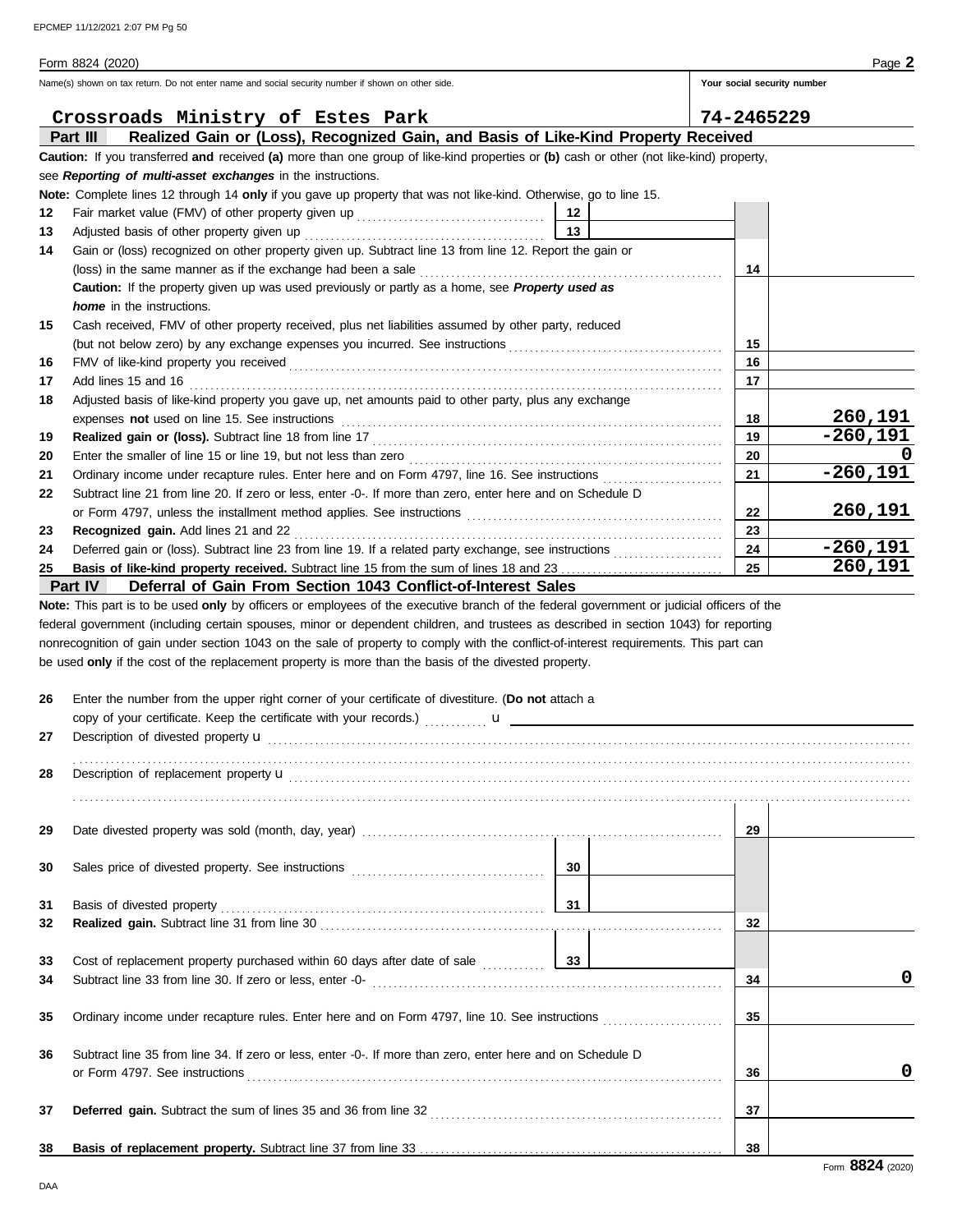# EPCMEP Crossroads Ministry of Estes Park 11/12/2021 2:07 PM

## 74-2465229 **Federal Asset Report** Page 1 FYE: 12/31/2020 **Form 990, Page 1**

| Asset    | Description                                           | Date<br>In Service   | Cost          | Bus Sec<br>Basis<br>%<br>179 Bonus<br>for Depr |               | PerConv Meth             | Prior            | Current                              |
|----------|-------------------------------------------------------|----------------------|---------------|------------------------------------------------|---------------|--------------------------|------------------|--------------------------------------|
|          | <b>Other Depreciation:</b>                            |                      |               |                                                |               |                          |                  |                                      |
|          | 2000 Ford E350 Van                                    | 2/01/05              | 9,350         |                                                | 9,350         | 5 MO S/L                 | 9,350            | 0                                    |
| 2        | <b>Building</b>                                       | 12/31/99             | 258,835       |                                                | 258,835       | 39 MO S/L                | 132,747          | 6,084                                |
| 3        | Mass Trade: 12/01/20<br>Furnishings                   | 12/31/99             | 10,364        |                                                | 10,364        | 7 MO S/L                 | 10,364           | $\boldsymbol{0}$                     |
| 4        | Furniture                                             | 6/30/00              | 7,176         |                                                | 7,176         | 7 MO S/L                 | 7,176            | $\boldsymbol{0}$                     |
| 5        | 3 Door Refrigerator unit                              | 5/28/03              | 3,000         |                                                | 3,000         | 7 MO S/L                 | 3,000            | $\boldsymbol{0}$                     |
| 6        | Cabinets                                              | 9/13/05              | 1,395         |                                                | 1,395         | 7 MO S/L                 | 1,395            | $\boldsymbol{0}$                     |
| 7        | Work Table                                            | 7/16/07              | 240           |                                                | 240           | 7 MO S/L                 | 240              | $\mathbf 0$                          |
| 8        | Chairs                                                | 12/05/07             | 298           |                                                | 298           | 7 MO S/L                 | 298              | $\boldsymbol{0}$                     |
| 9<br>10  | Desk<br>Walk-in Freezer                               | 7/01/07<br>8/16/11   | 500<br>33,189 |                                                | 500<br>33,189 | 7 MO S/L<br>10 MO S/L    | 500<br>27,658    | $\boldsymbol{0}$<br>3,318            |
| 11       | Converted Freezer to Cooler                           | 9/15/11              | 3,226         |                                                | 3,226         | 10 MO S/L                | 2,688            | 323                                  |
| 12       | Sinage                                                | 3/01/13              | 4,066         |                                                | 4,066         | 10 MO S/L                | 2,778            | 407                                  |
| 13       | Refrigerator                                          | 5/28/14              | 1,099         |                                                | 1,099         | 7 MO S/L                 | 877              | 157                                  |
| 14       | Air Purifier                                          | 11/28/14             | 528           |                                                | 528           | 7 MO S/L                 | 383              | 76                                   |
| 15<br>16 | Shelving<br>Refrigerator                              | 10/07/14<br>8/22/16  | 803<br>3,433  |                                                | 803<br>3,433  | 7 MO S/L<br>7 MO S/L     | 602<br>1,635     | 115<br>490                           |
| 17       | <b>Building</b>                                       | 9/30/00              | 54,529        |                                                | 54,529        | 39 MO S/L                | 26,972           | 1,282                                |
|          | Mass Trade: 12/01/20                                  |                      |               |                                                |               |                          |                  |                                      |
| 18       | Conference/Classroom                                  | 5/07/01              | 21,080        |                                                | 21,080        | 39 MO S/L                | 10,069           | 495                                  |
|          | Mass Trade: 12/01/20<br>Building-Hand rails           | 11/06/02             | 898           |                                                | 898           | 7 MO S/L                 | 898              | $\mathbf{0}$                         |
| 19       | Mass Trade: 12/01/20                                  |                      |               |                                                |               |                          |                  |                                      |
| 20       | Building Improvements                                 | 9/26/02              | 2,005         |                                                | 2,005         | 7 MO S/L                 | 2,005            | $\boldsymbol{0}$                     |
|          | Mass Trade: 12/01/20                                  |                      |               |                                                |               |                          |                  |                                      |
| 21       | <b>Building Renovation</b>                            | 10/01/03             | 6,591         |                                                | 6,591         | 39 MO S/L                | 2,746            | 155                                  |
|          | Mass Trade: 12/01/20                                  | 1/07/03              | 399           |                                                | 399           | 39 MO S/L                | 173              | 9                                    |
| 22       | Land Improvements<br>Mass Trade: 12/01/20             |                      |               |                                                |               |                          |                  |                                      |
| 23       | Parking Lot resurface                                 | 8/03/05              | 2,796         |                                                | 2,796         | 15 MO S/L                | 2,702            | 94                                   |
|          | Mass Trade: 12/01/20                                  |                      |               |                                                |               |                          |                  |                                      |
| 24       | Boiler Furnace                                        | 12/27/05             | 4,997         |                                                | 4,997         | 15 MO S/L                | 4,830            | 167                                  |
| 25       | Mass Trade: 12/01/20<br>Building Improvements         | 10/23/11             | 1,428         |                                                | 1,428         | 15 MO S/L                | 777              | 88                                   |
|          | Mass Trade: 12/01/20                                  |                      |               |                                                |               |                          |                  |                                      |
| 26       | New Roof                                              | 3/07/11              | 11,990        |                                                | 11,990        | $10$ MO S/L              | 10,591           | 1,099                                |
|          | Mass Trade: 12/01/20                                  |                      |               |                                                |               |                          |                  |                                      |
| 27       | Repackaging Room<br>Mass Trade: 12/01/20              | 12/03/13             | 17,121        |                                                | 17,121        | 15 MO S/L                | 6,943            | 1,047                                |
| 28       | New Doors and Locks                                   | 7/25/13              | 873           |                                                | 873           | 7 MO S/L                 | 800              | 73                                   |
|          | Mass Trade: 12/01/20                                  |                      |               |                                                |               |                          |                  |                                      |
| 29       | Storm Doors                                           | 10/14/13             | 799           |                                                | 799           | 7 MO S/L                 | 713              | 86                                   |
|          | Mass Trade: 12/01/20                                  |                      |               |                                                |               | 7 MO S/L                 |                  |                                      |
| 30       | Carpet<br>Mass Trade: 12/01/20                        | 10/08/14             | 10,353        |                                                | 10,353        |                          | 7,765            | 1,355                                |
|          | 31 Ramp                                               | 12/16/14             | 16,299        |                                                |               | 16,299 15 MO S/L         | 5,433            | 996                                  |
|          | Mass Trade: 12/01/20                                  |                      |               |                                                |               |                          |                  |                                      |
| 32       | Handicap Railing                                      | 8/05/14              | 3,053         |                                                |               | 3,053 15 MO S/L          | 1,102            | 187                                  |
| 33       | Mass Trade: 12/01/20<br>Repackaging Room Improvements | 1/23/14              | 3,253         |                                                |               | 3,253 15 MO S/L          | 1,283            | 199                                  |
|          | Mass Trade: 12/01/20                                  |                      |               |                                                |               |                          |                  |                                      |
| 34       | Lighting upgrade                                      | 10/27/15             | 6,104         |                                                |               | 6,104 15 MO S/L          | 1,696            | 373                                  |
|          | Mass Trade: 12/01/20                                  |                      |               |                                                |               |                          |                  |                                      |
| 35       | Waiting Room Remodel                                  | 3/19/15              | 4,405         |                                                |               | 4,405 15 MO S/L          | 1,395            | 269                                  |
| 36       | Mass Trade: 12/01/20<br>Telephone System              | 10/25/17             | 5,278         |                                                |               | 5,278 15 MO S/L          | 762              | 352                                  |
|          | 37 Pantry Remodel                                     | 12/11/17             | 3,643         |                                                |               | 3,643 15 MO S/L          | 506              | 223                                  |
|          | Mass Trade: 12/01/20                                  |                      |               |                                                |               |                          |                  |                                      |
|          | 38 Land                                               | 1/23/99              | 65,167        |                                                | 65,167        | $0 -$ Land               | $\boldsymbol{0}$ | $\mathbf{0}$                         |
|          | Mass Trade: 12/01/20                                  |                      |               |                                                |               |                          |                  |                                      |
| 40<br>41 | Office Pro 2003 upgrade<br>Office Pro 2003 New        | 10/08/05<br>10/08/05 | 267<br>412    |                                                | 267<br>412    | $3$ MO S/L<br>$3$ MO S/L | 267<br>412       | $\boldsymbol{0}$<br>$\boldsymbol{0}$ |
| 42       | Phone System                                          | 10/08/07             | 2,186         |                                                | 2,186         | 7 MO S/L                 | 2,186            | $\mathbf{0}$                         |
| 43       | Dell OptIPlex Server                                  | 11/02/10             | 1,411         |                                                | 1,411         | 5 MO S/L                 | 1,411            | $\mathbf 0$                          |
| 44       | <b>APC</b> Power Backup                               | 11/19/10             | 342           |                                                | 342           | 5 MO S/L                 | 342              | $\boldsymbol{0}$                     |
| 45<br>46 | Food Vacuum Sealer<br>Air Purifier                    | 7/16/13<br>12/05/13  | 999<br>1,147  |                                                | 999<br>1,147  | 7 MO S/L<br>7 MO S/L     | 916<br>997       | 83<br>150                            |
| 47       | Generatoir - Labor Cost                               | 11/01/16             | 685           |                                                | 685           | 5 MO S/L                 | 434              | 137                                  |
|          |                                                       |                      |               |                                                |               |                          |                  |                                      |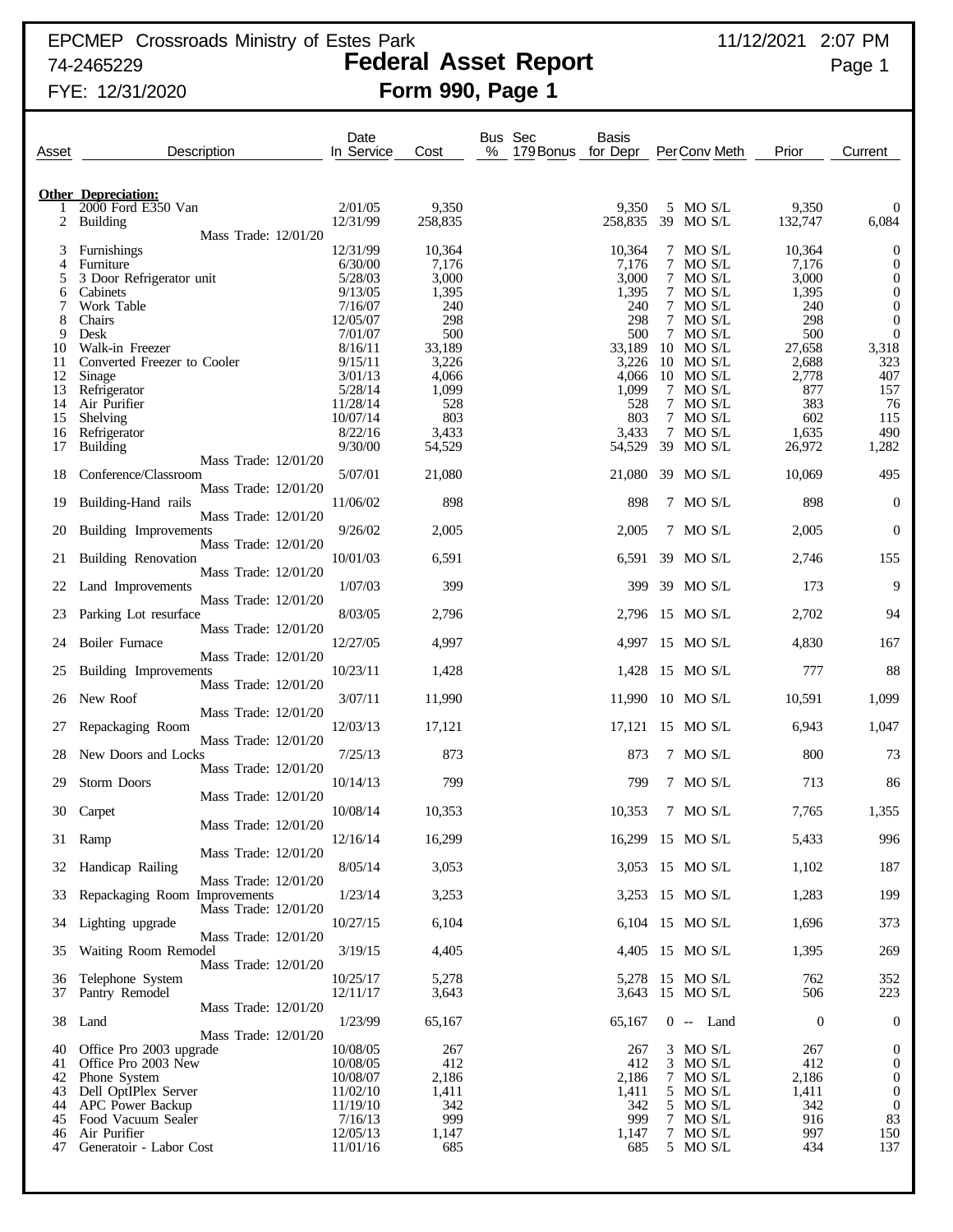# FYE: 12/31/2020 **Form 990, Page 1**

| Asset                             | Description                                                                                                                                                            | Date<br>In Service                                                           | Cost                                                         | <b>Bus</b><br>$\%$ | Sec<br>179 Bonus | Basis<br>for Depr                                            | PerConv Meth                                                                   | Prior                                                   | Current                                                   |
|-----------------------------------|------------------------------------------------------------------------------------------------------------------------------------------------------------------------|------------------------------------------------------------------------------|--------------------------------------------------------------|--------------------|------------------|--------------------------------------------------------------|--------------------------------------------------------------------------------|---------------------------------------------------------|-----------------------------------------------------------|
| 48<br>49<br>50<br>.51<br>52<br>54 | Generator<br>Server-ABJ Computers<br>Cook and Hold oven<br><b>Blast Chiller</b><br>Boiler - Prestige TT Solo - 250<br>Tables and Chairs for Conference Room<br>Vehicle | 12/14/16<br>12/29/16<br>2/13/18<br>2/13/18<br>6/26/18<br>12/05/18<br>9/01/19 | 9,000<br>599<br>7,853<br>13,010<br>16,844<br>7,304<br>11,252 |                    |                  | 9,000<br>599<br>7.853<br>13,010<br>16.844<br>7.304<br>11,252 | 5 MO S/L<br>5 MO S/L<br>5 MO S/L<br>5 MO S/L<br>5 MO S/L<br>MO S/L<br>5 MO S/L | 5,550<br>359<br>3,010<br>4,987<br>5,053<br>1,130<br>375 | 1,800<br>120<br>1,571<br>2,602<br>3,369<br>1,044<br>2,250 |
| 55                                | Received in trade for asset #2<br><b>Total Other Depreciation</b>                                                                                                      | 12/31/20                                                                     | 260,191<br>914,065                                           |                    |                  | 260,191<br>914,065                                           | 39<br>MO S/L                                                                   | $\Omega$<br>319,281                                     | 32,645                                                    |
|                                   | <b>Total ACRS and Other Depreciation</b><br><b>Grand Totals</b>                                                                                                        |                                                                              | 914,065<br>914,065                                           |                    |                  | 914,065<br>914,065                                           |                                                                                | 319,281<br>319,281                                      | 32,645<br>32,645                                          |
|                                   | <b>Less: Dispositions and Transfers</b><br>Less: Start-up/Org Expense<br><b>Net Grand Totals</b>                                                                       |                                                                              | 496,618<br>417,447                                           |                    |                  | 496,618<br>417,447                                           |                                                                                | 222,146<br>$\theta$<br>97,135                           | 14,281<br>18,364                                          |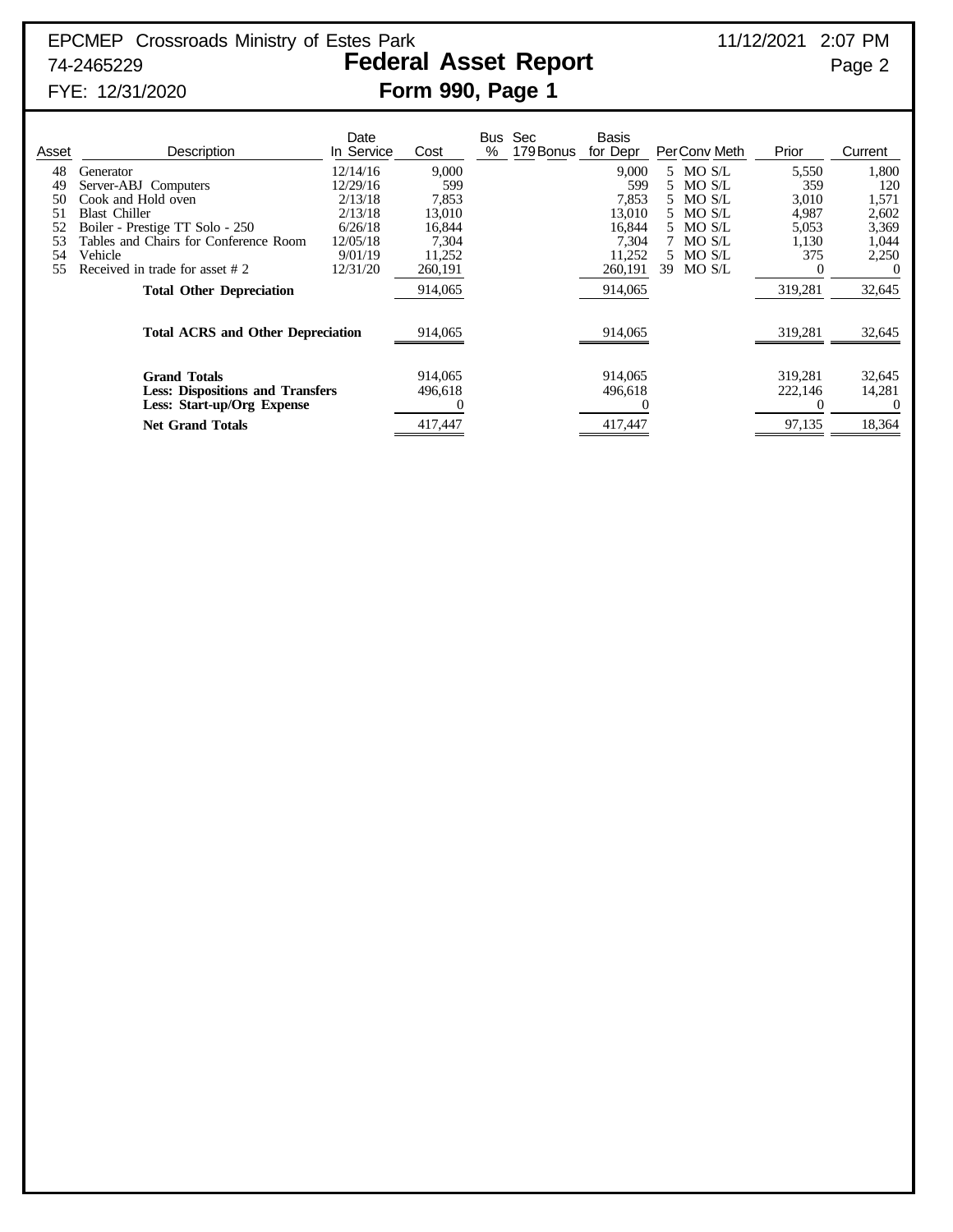EPCMEP Crossroads Ministry of Estes Park 11/12/2021 2:07 PM

# 74-2465229 **CO Asset Report** Page 1 FYE: 12/31/2020 **Form 990, Page 1**

| Asset    | Description                                                             | Date<br>In Service   | Cost             | <b>Basis</b><br>for Depr | CO<br>Prior      | CO<br>Current                  | Federal<br>Current       | <b>Difference</b><br>Fed - CO        |
|----------|-------------------------------------------------------------------------|----------------------|------------------|--------------------------|------------------|--------------------------------|--------------------------|--------------------------------------|
|          |                                                                         |                      |                  |                          |                  |                                |                          |                                      |
| 55       | <b>Non-Residential Real Property:</b><br>Received in trade for asset #2 | 12/31/20             | 260,191          | 260,191                  | $\boldsymbol{0}$ | 278                            | $\bf{0}$                 | $-278$                               |
|          |                                                                         |                      | 260,191          | 260,191                  | $\boldsymbol{0}$ | 278                            | $\Omega$                 | $-278$                               |
|          |                                                                         |                      |                  |                          |                  |                                |                          |                                      |
|          | <b>Other Depreciation:</b>                                              |                      |                  |                          |                  |                                |                          |                                      |
| 2        | 2000 Ford E350 Van<br><b>Building</b>                                   | 2/01/05<br>12/31/99  | 9,350<br>258,835 | 9,350<br>258,835         | 9,350<br>132,747 | 0<br>6,084                     | $\theta$<br>6,084        | $\mathbf{0}$<br>$\overline{0}$       |
|          | Mass Trade: 12/01/20                                                    |                      |                  |                          |                  |                                |                          |                                      |
| 3        | Furnishings                                                             | 12/31/99             | 10,364           | 10,364                   | 10,364           | 0                              | $\boldsymbol{0}$         | 0                                    |
| 4<br>5   | Furniture<br>3 Door Refrigerator unit                                   | 6/30/00<br>5/28/03   | 7,176<br>3,000   | 7,176<br>3,000           | 7,176<br>3,000   | $\overline{0}$<br>$\theta$     | $\theta$<br>$\theta$     | $\overline{0}$<br>0                  |
| 6        | Cabinets                                                                | 9/13/05              | 1,395            | 1,395                    | 1,395            | 0                              | 0                        | 0                                    |
| 7        | Work Table                                                              | 7/16/07              | 240              | 240                      | 240              | $\theta$                       | $\theta$                 | 0                                    |
| 8<br>9   | Chairs<br>Desk                                                          | 12/05/07<br>7/01/07  | 298<br>500       | 298<br>500               | 298<br>500       | $\overline{0}$<br>$\mathbf{0}$ | $\theta$<br>$\Omega$     | 0<br>$\boldsymbol{0}$                |
| 10       | Walk-in Freezer                                                         | 8/16/11              | 33,189           | 33,189                   | 27,658           | 3,318                          | 3,318                    | $\overline{0}$                       |
| 11       | Converted Freezer to Cooler                                             | 9/15/11              | 3,226            | 3,226                    | 2,688            | 323                            | 323                      | $\boldsymbol{0}$                     |
| 12<br>13 | Sinage<br>Refrigerator                                                  | 3/01/13<br>5/28/14   | 4,066<br>1,099   | 4,066<br>1,099           | 2,778<br>877     | 407<br>157                     | 407<br>157               | $\overline{0}$<br>$\boldsymbol{0}$   |
| 14       | Air Purifier                                                            | 11/28/14             | 528              | 528                      | 383              | 76                             | 76                       | $\overline{0}$                       |
| 15       | Shelving                                                                | 10/07/14             | 803              | 803                      | 602              | 115                            | 115                      | $\boldsymbol{0}$                     |
| 16<br>17 | Refrigerator<br><b>Building</b>                                         | 8/22/16<br>9/30/00   | 3,433<br>54,529  | 3,433<br>54,529          | 1,635<br>26,972  | 490<br>1,282                   | 490<br>1,282             | $\overline{0}$<br>0                  |
|          | Mass Trade: 12/01/20                                                    |                      |                  |                          |                  |                                |                          |                                      |
| 18       | Conference/Classroom                                                    | 5/07/01              | 21,080           | 21,080                   | 10,069           | 495                            | 495                      | $\mathbf{0}$                         |
| 19       | Mass Trade: 12/01/20<br>Building-Hand rails                             | 11/06/02             | 898              | 898                      | 898              | $\boldsymbol{0}$               | $\mathbf{0}$             | $\boldsymbol{0}$                     |
| 20       | Mass Trade: 12/01/20<br>Building Improvements                           | 9/26/02              | 2,005            | 2,005                    | 2,005            | $\mathbf{0}$                   | $\overline{0}$           | $\mathbf{0}$                         |
| 21       | Mass Trade: 12/01/20<br>Building Renovation                             | 10/01/03             | 6,591            | 6,591                    | 2,746            | 155                            | 155                      | $\boldsymbol{0}$                     |
| 22       | Mass Trade: 12/01/20<br>Land Improvements                               | 1/07/03              | 399              | 399                      | 173              | 9                              | 9                        | $\boldsymbol{0}$                     |
| 23       | Mass Trade: 12/01/20<br>Parking Lot resurface                           | 8/03/05              | 2,796            | 2,796                    | 2,702            | 94                             | 94                       | $\boldsymbol{0}$                     |
| 24       | Mass Trade: 12/01/20<br>Boiler Furnace                                  | 12/27/05             | 4,997            | 4,997                    | 4,830            | 167                            | 167                      | $\mathbf{0}$                         |
| 25       | Mass Trade: 12/01/20<br>Building Improvements                           | 10/23/11             | 1,428            | 1,428                    | 777              | 88                             | 88                       | $\mathbf{0}$                         |
| 26       | Mass Trade: 12/01/20<br>New Roof                                        | 3/07/11              | 11,990           | 11,990                   | 10,591           | 1,099                          | 1,099                    | $\mathbf{0}$                         |
| 27       | Mass Trade: 12/01/20<br>Repackaging Room                                | 12/03/13             | 17,121           | 17,121                   | 6,943            | 1,047                          | 1,047                    | $\boldsymbol{0}$                     |
|          | Mass Trade: 12/01/20<br>28 New Doors and Locks                          | 7/25/13              | 873              | 873                      | $800\,$          | 73                             | 73                       | $\boldsymbol{0}$                     |
|          | Mass Trade: 12/01/20                                                    |                      |                  |                          |                  |                                |                          |                                      |
| 29       | Storm Doors<br>Mass Trade: 12/01/20                                     | 10/14/13             | 799              | 799                      | 713              | 86                             | 86                       | $\boldsymbol{0}$                     |
| 30       | Carpet<br>Mass Trade: 12/01/20                                          | 10/08/14             | 10,353           | 10,353                   | 7,765            | 1,355                          | 1,355                    | $\boldsymbol{0}$                     |
| 31       | Ramp<br>Mass Trade: 12/01/20                                            | 12/16/14             | 16,299           | 16,299                   | 5,433            | 996                            | 996                      | $\boldsymbol{0}$                     |
| 32       | Handicap Railing<br>Mass Trade: 12/01/20                                | 8/05/14              | 3,053            | 3,053                    | 1,102            | 187                            | 187                      | $\boldsymbol{0}$                     |
| 33       | Repackaging Room Improvements<br>Mass Trade: 12/01/20                   | 1/23/14              | 3,253            | 3,253                    | 1,283            | 199                            | 199                      | $\boldsymbol{0}$                     |
| 34       | Lighting upgrade<br>Mass Trade: 12/01/20                                | 10/27/15             | 6,104            | 6,104                    | 1,696            | 373                            | 373                      | $\boldsymbol{0}$                     |
| 35       | Waiting Room Remodel<br>Mass Trade: 12/01/20                            | 3/19/15              | 4,405            | 4,405                    | 1,395            | 269                            | 269                      | $\mathbf{0}$                         |
| 36       | Telephone System                                                        | 10/25/17             | 5,278            | 5,278                    | 762              | 352                            | 352                      | $\boldsymbol{0}$                     |
| 37       | Pantry Remodel<br>Mass Trade: 12/01/20                                  | 12/11/17             | 3,643            | 3,643                    | 506              | 223                            | 223                      | $\mathbf{0}$                         |
| 38       | Land<br>Mass Trade: 12/01/20                                            | 1/23/99              | 65,167           | 65,167                   | $\boldsymbol{0}$ | $\boldsymbol{0}$               | $\mathbf{0}$             | $\boldsymbol{0}$                     |
| 40       | Office Pro 2003 upgrade                                                 | 10/08/05             | 267              | 267                      | 267              | 0                              | $\mathbf{0}$             | $\boldsymbol{0}$                     |
| 41<br>42 | Office Pro 2003 New<br>Phone System                                     | 10/08/05<br>10/08/07 | 412<br>2,186     | 412<br>2,186             | 412<br>2,186     | 0<br>$\boldsymbol{0}$          | $\bf{0}$<br>$\mathbf{0}$ | $\boldsymbol{0}$<br>$\boldsymbol{0}$ |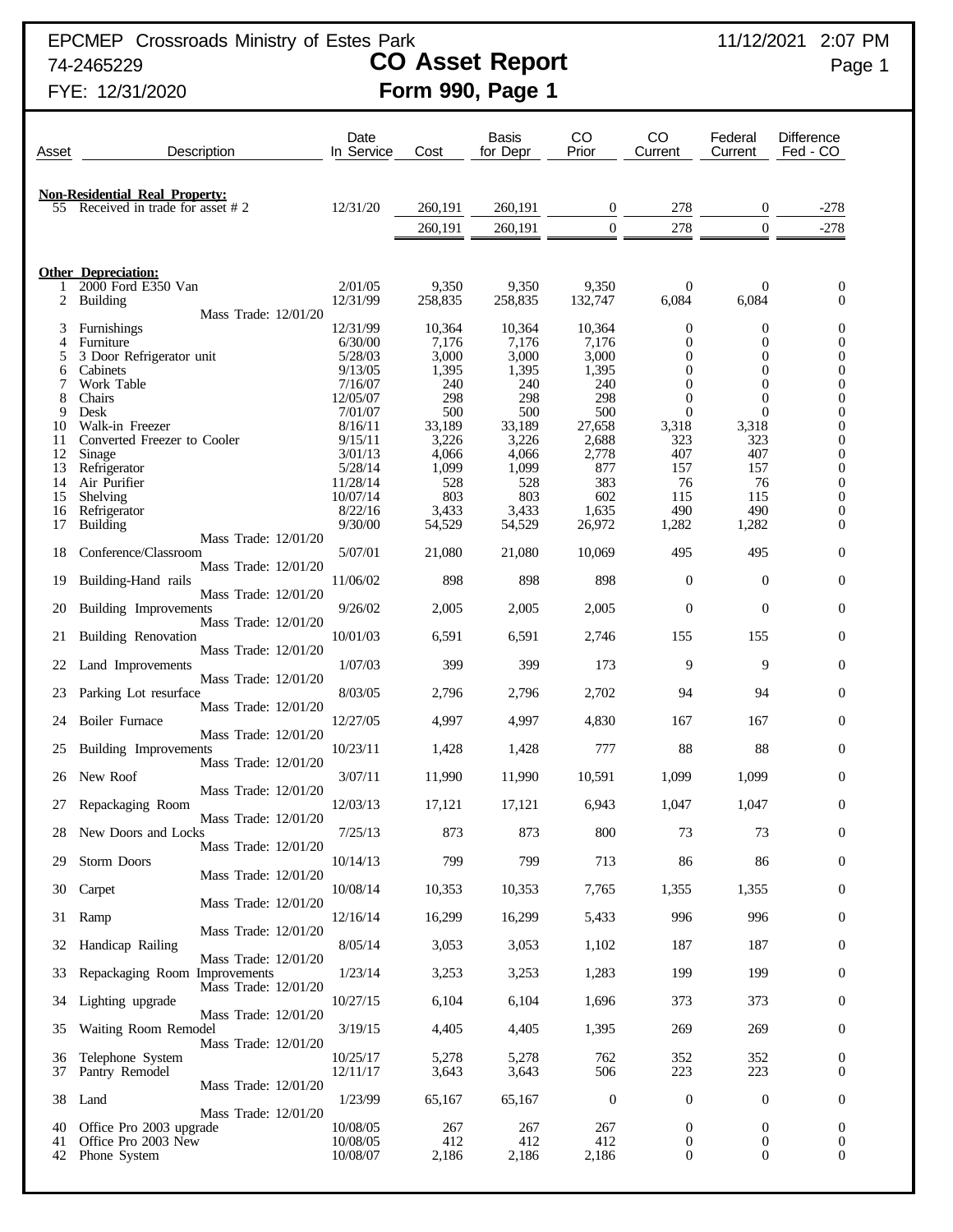# FYE: 12/31/2020 **Form 990, Page 1**

| Asset | Description                                                                    | Date<br>In Service | Cost                    | Basis<br>for Depr  | CO<br>Prior        | CO.<br>Current   | Federal<br>Current    | <b>Difference</b><br>Fed - CO  |
|-------|--------------------------------------------------------------------------------|--------------------|-------------------------|--------------------|--------------------|------------------|-----------------------|--------------------------------|
| 43    | Dell OptIPlex Server                                                           | 11/02/10           | 1,411                   | 1,411              | 1,411              | $\Omega$         | 0                     | $\Omega$                       |
| 44    | <b>APC</b> Power Backup                                                        | 11/19/10           | 342                     | 342                | 342                | $\Omega$         |                       | $\Omega$                       |
| 45    | Food Vacuum Sealer                                                             | 7/16/13            | 999                     | 999                | 916                | 83               | 83                    | 0                              |
| 46    | Air Purifier                                                                   | 12/05/13           | 1,147                   | 1,147              | 997                | 150              | 150                   | $\theta$                       |
|       | Generatoir - Labor Cost                                                        | 11/01/16           | 685                     | 685                | 434                | 137              | 137                   | $\overline{0}$                 |
| 48    | Generator                                                                      | 12/14/16           | 9,000                   | 9,000              | 5,550              | 1,800            | 1,800                 | 0                              |
| 49    | Server-ABJ Computers                                                           | 12/29/16           | 599                     | 599                | 359                | 120              | 120                   | 0                              |
| 50    | Cook and Hold oven                                                             | 2/13/18            | 7,853                   | 7,853              | 3,010              | 1,571            | 1,571                 | 0                              |
| 51    | <b>Blast Chiller</b>                                                           | 2/13/18            | 13,010                  | 13,010             | 4,987              | 2,602            | 2,602                 | $\Omega$                       |
| 52    | Boiler - Prestige TT Solo - 250                                                | 6/26/18            | 16,844                  | 16,844             | 5,053              | 3,369            | 3,369                 | 0                              |
| 53    | Tables and Chairs for Conference Room                                          | 12/05/18           | 7,304                   | 7,304              | 1,130              | 1,044            | 1,044                 | $\theta$                       |
| 54    | Vehicle                                                                        | 9/01/19            | 11,252                  | 11,252             | 375                | 2,250            | 2,250                 |                                |
|       | <b>Total Other Depreciation</b>                                                |                    | 653,874                 | 653,874            | 319,281            | 32,645           | 32,645                | $\Omega$                       |
|       | <b>Total ACRS and Other Depreciation</b>                                       |                    | 653,874                 | 653,874            | 319,281            | 32,645           | 32,645                |                                |
|       | <b>Grand Totals</b><br><b>Less: Dispositions</b><br>Less: Start-up/Org Expense |                    | 914,065<br>496,618<br>0 | 914,065<br>496,618 | 319,281<br>222,146 | 32,923<br>14,281 | 32,645<br>14,281<br>0 | $-278$<br>$\theta$<br>$\theta$ |
|       | <b>Net Grand Totals</b>                                                        |                    | 417,447                 | 417,447            | 97,135             | 18,642           | 18,364                | $-278$                         |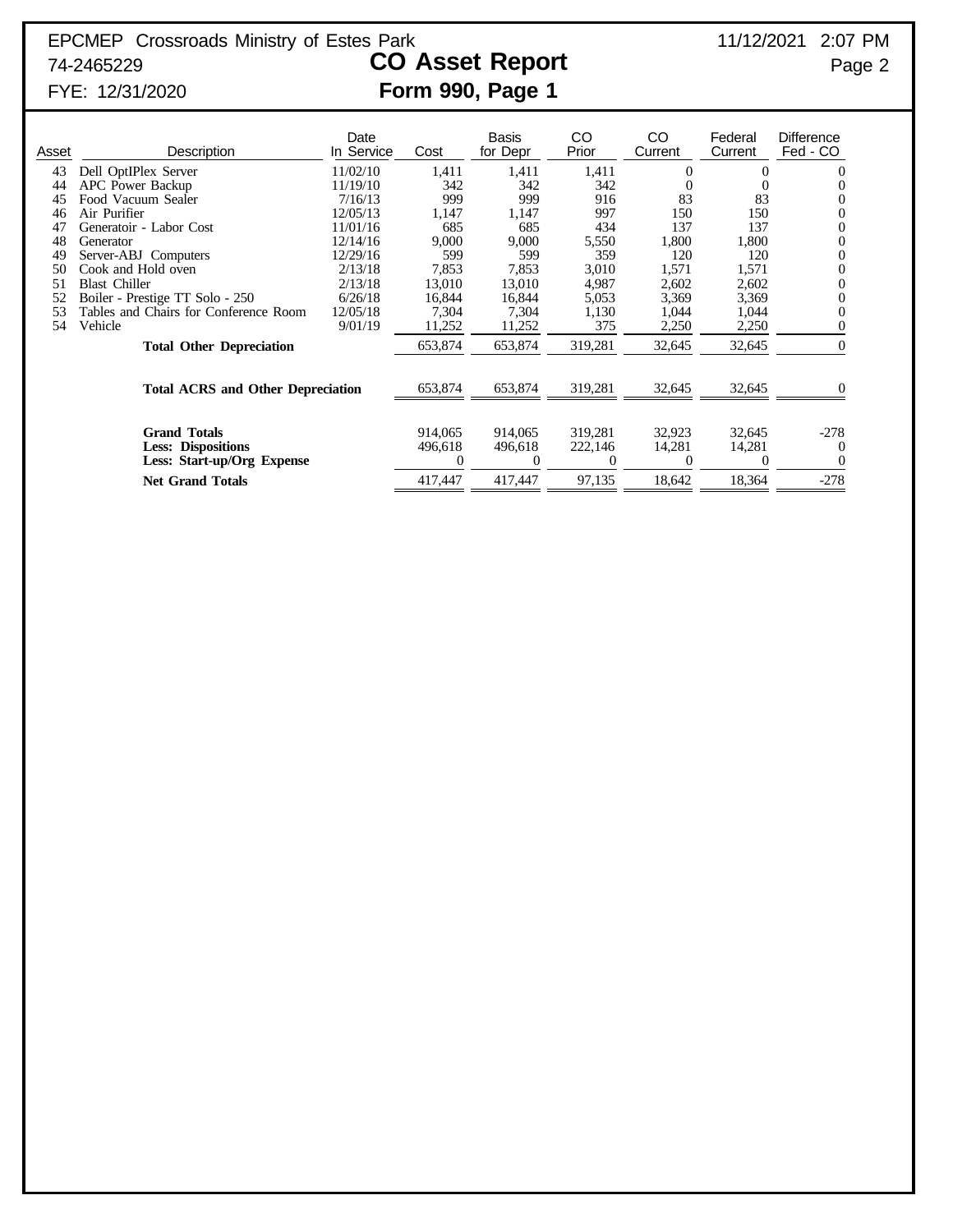EPCMEP Crossroads Ministry of Estes Park 11/12/2021 2:07 PM

## 74-2465229 **AMT Asset Report** Page 1 FYE: 12/31/2020 **Form 990, Page 1**

| Asset    | Description                                                                | Date<br>In Service   | Cost                                 | Bus Sec<br>%<br>179 Bonus | Basis<br>for Depr    | PerConv Meth              | Prior                            | Current                              |
|----------|----------------------------------------------------------------------------|----------------------|--------------------------------------|---------------------------|----------------------|---------------------------|----------------------------------|--------------------------------------|
|          |                                                                            |                      |                                      |                           |                      |                           |                                  |                                      |
|          | <b>Non-Residential Real Property:</b><br>55 Received in trade for asset #2 | 12/31/20             | 260,191                              |                           | 260,191              | 39 MM S/L                 | 0                                | 278                                  |
|          |                                                                            |                      | 260,191                              |                           | 260,191              |                           | $\theta$                         | 278                                  |
|          |                                                                            |                      |                                      |                           |                      |                           |                                  |                                      |
|          | <b>Other Depreciation:</b>                                                 |                      |                                      |                           |                      |                           |                                  |                                      |
| 2        | 2000 Ford E350 Van<br><b>Building</b>                                      | 2/01/05<br>12/31/99  | $\boldsymbol{0}$<br>$\boldsymbol{0}$ |                           | 0<br>$\bf{0}$        | HY<br>$^{(1)}$<br>HY<br>0 | $\boldsymbol{0}$<br>$\mathbf{0}$ | $\mathbf 0$<br>$\mathbf{0}$          |
|          | Mass Trade: 12/01/20                                                       |                      |                                      |                           |                      |                           |                                  |                                      |
| 3        | <b>Furnishings</b><br>Furniture                                            | 12/31/99<br>6/30/00  | 0<br>0                               |                           | $\theta$             | $0$ HY<br>HY<br>$^{(1)}$  | 0<br>$\mathbf{0}$                | $\mathbf 0$<br>$\boldsymbol{0}$      |
| 4<br>5   | 3 Door Refrigerator unit                                                   | 5/28/03              | 0                                    |                           |                      | HY<br>$\Omega$            | $\mathbf{0}$                     | $\boldsymbol{0}$                     |
| 6        | Cabinets                                                                   | 9/13/05              | 0                                    |                           |                      | HY                        | 0                                | $\boldsymbol{0}$                     |
| 8        | Work Table<br>Chairs                                                       | 7/16/07<br>12/05/07  | 0<br>0                               |                           | $\theta$             | HY<br>$^{(1)}$<br>HY      | 0<br>0                           | $\boldsymbol{0}$<br>$\boldsymbol{0}$ |
| 9        | Desk                                                                       | 7/01/07              | 0                                    |                           |                      | HY                        | 0                                | $\boldsymbol{0}$                     |
| 10       | Walk-in Freezer                                                            | 8/16/11              | 0<br>0                               |                           | $\theta$             | HY                        | 0<br>$\mathbf{0}$                | $\boldsymbol{0}$                     |
| 11<br>12 | Converted Freezer to Cooler<br>Sinage                                      | 9/15/11<br>3/01/13   | 0                                    |                           | $\theta$<br>$\theta$ | HY<br>$^{(1)}$<br>HY      | $\overline{0}$                   | $\boldsymbol{0}$<br>$\boldsymbol{0}$ |
| 13       | Refrigerator                                                               | 5/28/14              | 0                                    |                           | $\theta$             | HY                        | $\mathbf{0}$                     | $\boldsymbol{0}$                     |
| 14<br>15 | Air Purifier<br>Shelving                                                   | 11/28/14<br>10/07/14 | 0<br>0                               |                           | $\theta$<br>$\theta$ | HY<br>HY<br>$\Omega$      | $\overline{0}$<br>$\mathbf{0}$   | $\boldsymbol{0}$<br>$\boldsymbol{0}$ |
| 16       | Refrigerator                                                               | 8/22/16              | 0                                    |                           | $\theta$             | HY                        | $\mathbf{0}$                     | $\boldsymbol{0}$                     |
| 17       | <b>Building</b>                                                            | 9/30/00              | $\overline{0}$                       |                           | 0                    | HY<br>0                   | $\Omega$                         | $\boldsymbol{0}$                     |
| 18       | Mass Trade: 12/01/20<br>Conference/Classroom                               | 5/07/01              | $\boldsymbol{0}$                     |                           | 0                    | $0$ HY                    | $\theta$                         | $\boldsymbol{0}$                     |
|          | Mass Trade: 12/01/20                                                       |                      |                                      |                           |                      |                           |                                  |                                      |
| 19       | Building-Hand rails<br>Mass Trade: 12/01/20                                | 11/06/02             | $\boldsymbol{0}$                     |                           | 0                    | $0$ HY                    | 0                                | $\boldsymbol{0}$                     |
| 20       | Building Improvements<br>Mass Trade: 12/01/20                              | 9/26/02              | $\boldsymbol{0}$                     |                           | 0                    | $0$ HY                    | $\theta$                         | $\mathbf{0}$                         |
| 21       | Building Renovation<br>Mass Trade: 12/01/20                                | 10/01/03             | $\boldsymbol{0}$                     |                           | $\bf{0}$             | $0$ HY                    | $\theta$                         | $\mathbf{0}$                         |
| 22       | Land Improvements                                                          | 1/07/03              | $\overline{0}$                       |                           | $\overline{0}$       | $0$ HY                    | $\theta$                         | $\theta$                             |
| 23       | Mass Trade: 12/01/20<br>Parking Lot resurface                              | 8/03/05              | $\boldsymbol{0}$                     |                           | $\overline{0}$       | $0$ HY                    | $\theta$                         | $\theta$                             |
| 24       | Mass Trade: 12/01/20<br>Boiler Furnace                                     | 12/27/05             | $\overline{0}$                       |                           | $\overline{0}$       | $0$ HY                    | $\theta$                         | $\theta$                             |
| 25       | Mass Trade: 12/01/20<br>Building Improvements                              | 10/23/11             | $\boldsymbol{0}$                     |                           | $\overline{0}$       | $0$ HY                    | $\theta$                         | $\theta$                             |
| 26       | Mass Trade: 12/01/20<br>New Roof                                           | 3/07/11              | $\overline{0}$                       |                           | $\theta$             | $0$ HY                    | $\theta$                         | $\theta$                             |
| 27       | Mass Trade: 12/01/20<br>Repackaging Room                                   | 12/03/13             | $\overline{0}$                       |                           | $\theta$             | $0$ HY                    | $\mathbf{0}$                     | $\theta$                             |
| 28       | Mass Trade: 12/01/20<br>New Doors and Locks                                | 7/25/13              | 0                                    |                           | $\mathbf{0}$         | $0$ HY                    | 0                                | $\mathbf{0}$                         |
| 29       | Mass Trade: 12/01/20<br>Storm Doors                                        | 10/14/13             | $\boldsymbol{0}$                     |                           | 0                    | $0$ HY                    | 0                                | $\boldsymbol{0}$                     |
| 30       | Mass Trade: 12/01/20<br>Carpet                                             | 10/08/14             | $\boldsymbol{0}$                     |                           | 0                    | $0$ HY                    | 0                                | $\boldsymbol{0}$                     |
|          | Mass Trade: 12/01/20<br>31 Ramp                                            | 12/16/14             | $\boldsymbol{0}$                     |                           | $\bf{0}$             | $0$ HY                    | $\bf{0}$                         | $\mathbf{0}$                         |
|          | Mass Trade: 12/01/20                                                       | 8/05/14              | $\boldsymbol{0}$                     |                           | $\bf{0}$             | $0$ HY                    | 0                                | $\mathbf{0}$                         |
| 32       | Handicap Railing<br>Mass Trade: 12/01/20                                   | 1/23/14              |                                      |                           |                      | $0$ HY                    |                                  |                                      |
| 33       | Repackaging Room Improvements<br>Mass Trade: 12/01/20                      |                      | $\boldsymbol{0}$                     |                           | $\bf{0}$             |                           | $\bf{0}$                         | $\mathbf{0}$                         |
| 34       | Lighting upgrade<br>Mass Trade: 12/01/20                                   | 10/27/15             | $\boldsymbol{0}$                     |                           | $\bf{0}$             | $0$ HY                    | 0                                | $\boldsymbol{0}$                     |
| 35       | Waiting Room Remodel<br>Mass Trade: 12/01/20                               | 3/19/15              | $\boldsymbol{0}$                     |                           | $\bf{0}$             | $0$ HY                    | 0                                | $\mathbf{0}$                         |
| 36<br>37 | Telephone System<br>Pantry Remodel                                         | 10/25/17<br>12/11/17 | $\boldsymbol{0}$<br>$\boldsymbol{0}$ |                           | $\theta$<br>0        | $0$ HY<br>$0$ HY          | 0<br>$\theta$                    | $\boldsymbol{0}$<br>$\mathbf{0}$     |
|          | Mass Trade: 12/01/20                                                       |                      |                                      |                           |                      |                           |                                  |                                      |
| 38       | Land<br>Mass Trade: 12/01/20                                               | 1/23/99              | $\boldsymbol{0}$                     |                           | $\theta$             | $0$ HY                    | 0                                | $\boldsymbol{0}$                     |
| 40       | Office Pro 2003 upgrade                                                    | 10/08/05             | $\boldsymbol{0}$                     |                           | 0                    | $0$ HY                    | $\boldsymbol{0}$                 | $\boldsymbol{0}$                     |
| 41       | Office Pro 2003 New<br>42 Phone System                                     | 10/08/05<br>10/08/07 | $\boldsymbol{0}$<br>$\boldsymbol{0}$ |                           | 0<br>$\bf{0}$        | $0$ HY<br>$0$ HY          | $\boldsymbol{0}$<br>0            | $\boldsymbol{0}$<br>$\theta$         |
|          |                                                                            |                      |                                      |                           |                      |                           |                                  |                                      |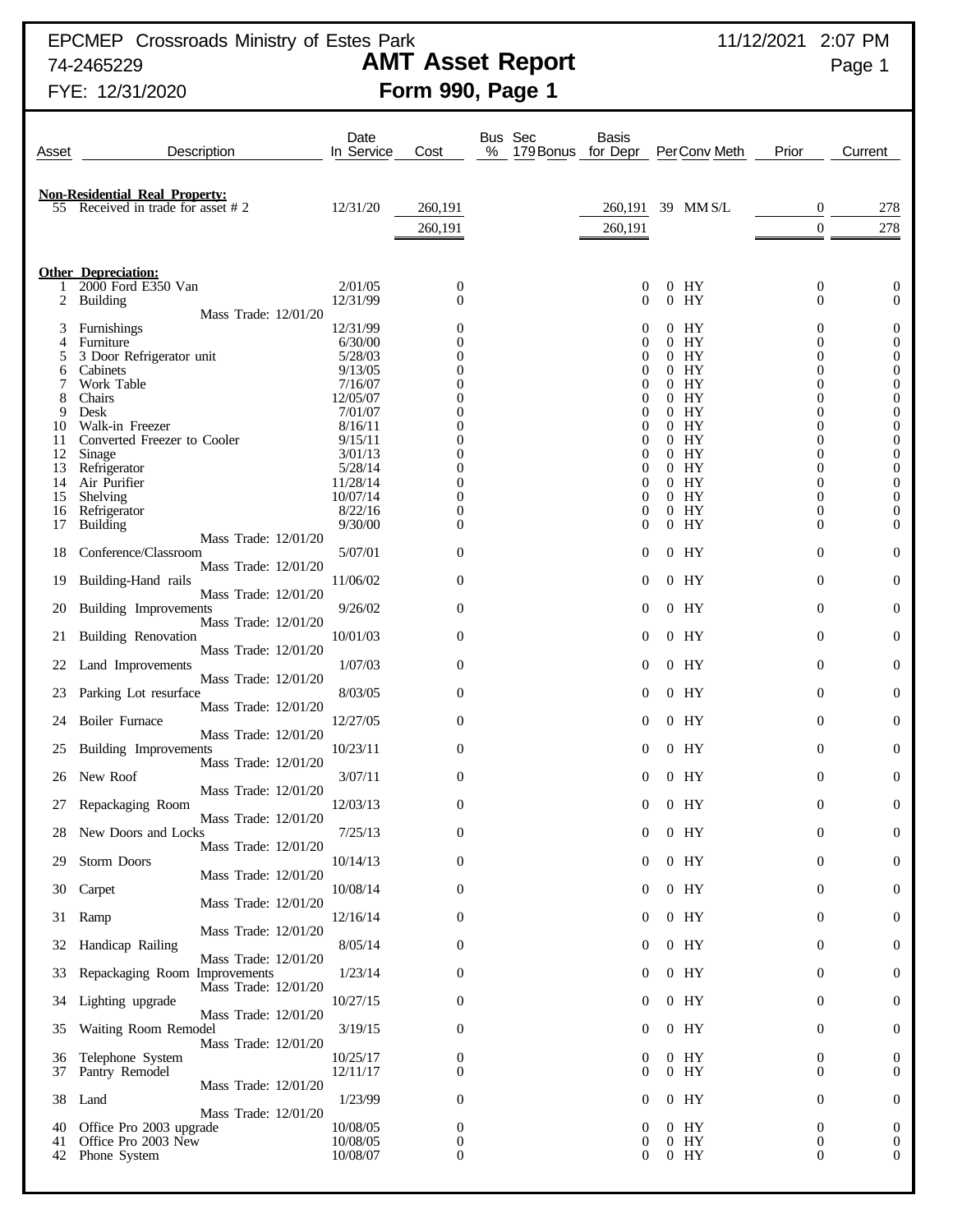# FYE: 12/31/2020 **Form 990, Page 1**

| Asset | Description                                                    | Date<br>In Service | Cost    | % | Bus Sec<br>179 Bonus | <b>Basis</b><br>for Depr | Per Conv Meth  | Prior  | Current         |
|-------|----------------------------------------------------------------|--------------------|---------|---|----------------------|--------------------------|----------------|--------|-----------------|
| 43    | Dell OptIPlex Server                                           | 11/02/10           |         |   |                      |                          | HY<br>$\Omega$ |        |                 |
| 44    | <b>APC</b> Power Backup                                        | 11/19/10           |         |   |                      |                          | HY             |        |                 |
| 45    | Food Vacuum Sealer                                             | 7/16/13            |         |   |                      |                          | HY             |        |                 |
| 46    | Air Purifier                                                   | 12/05/13           |         |   |                      |                          | <b>HY</b>      |        |                 |
| 47    | Generatoir - Labor Cost                                        | 11/01/16           |         |   |                      |                          | <b>HY</b>      |        |                 |
| 48    | Generator                                                      | 12/14/16           |         |   |                      |                          | <b>HY</b>      |        |                 |
| 49    | Server-ABJ Computers                                           | 12/29/16           |         |   |                      |                          | HY             |        |                 |
| 50    | Cook and Hold oven                                             | 2/13/18            |         |   |                      |                          | <b>HY</b>      |        |                 |
| 51    | <b>Blast Chiller</b>                                           | 2/13/18            |         |   |                      |                          | <b>HY</b>      |        |                 |
|       | Boiler - Prestige TT Solo - 250                                | 6/26/18            |         |   |                      |                          | <b>HY</b>      |        |                 |
| 53    | Tables and Chairs for Conference Room                          | 12/05/18           |         |   |                      |                          | HY<br>$\theta$ |        |                 |
| 54    | Vehicle                                                        | 9/01/19            |         |   |                      |                          | HY<br>0        |        |                 |
|       | <b>Total Other Depreciation</b>                                |                    |         |   |                      |                          |                | $_{0}$ | $\Omega$        |
|       | <b>Total ACRS and Other Depreciation</b>                       |                    |         |   |                      |                          |                |        |                 |
|       | <b>Grand Totals</b><br><b>Less: Dispositions and Transfers</b> |                    | 260,191 |   |                      | 260,191                  |                |        | 278<br>$\Omega$ |
|       | <b>Net Grand Totals</b>                                        |                    | 260,191 |   |                      | 260,191                  |                |        | 278             |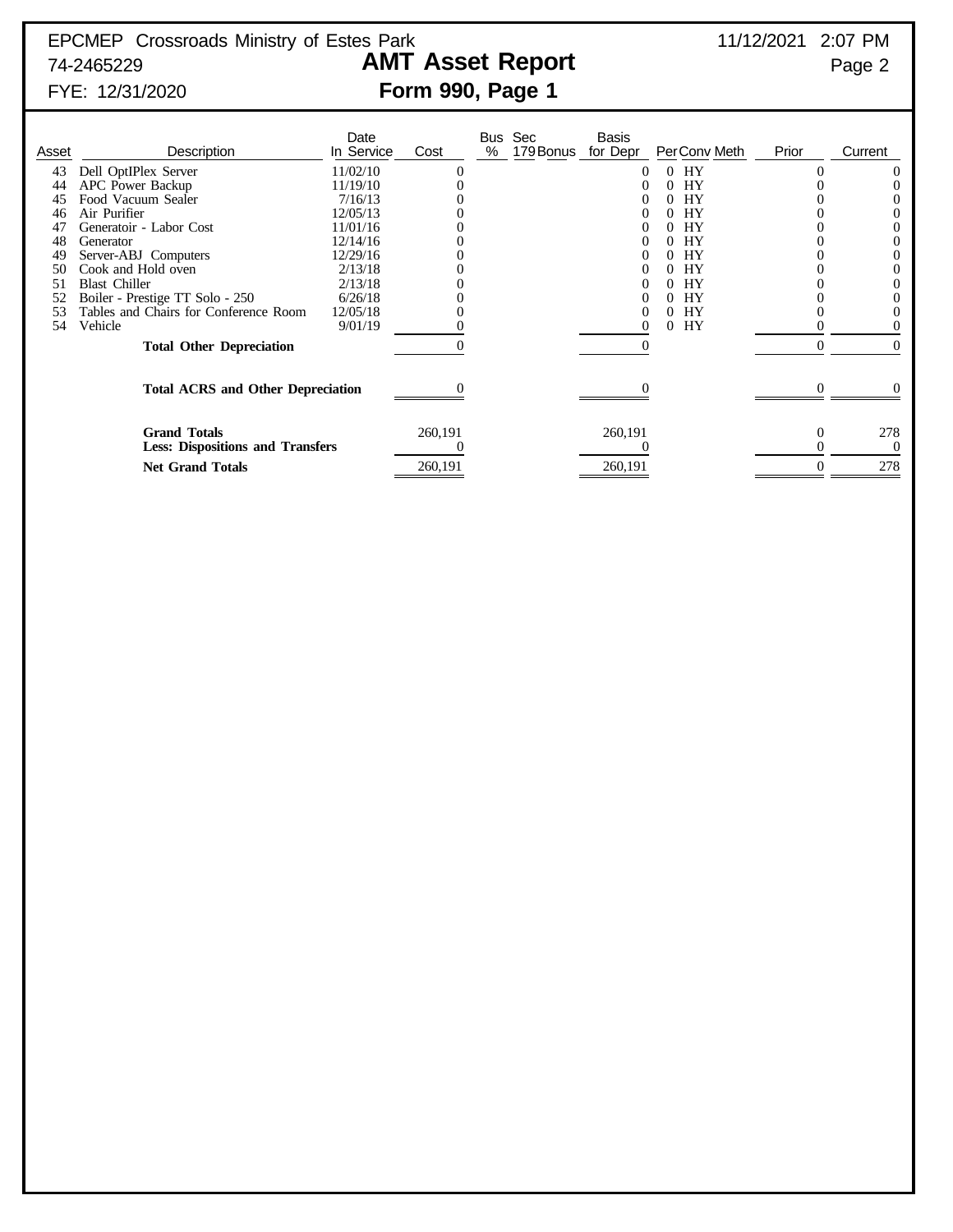| 74-2465229<br>FYE: 12/31/2020 | EPCMEP Crossroads Ministry of Estes Park<br>Depreciation Adjustment Report<br><b>All Business Activities</b> | 11/12/2021 2:07 PM<br>Page 1       |
|-------------------------------|--------------------------------------------------------------------------------------------------------------|------------------------------------|
| Unit Asset<br>Form            | Description<br>Tax<br>AMT<br>There are no assets that meet the criteria of this report                       | AMT<br>Adjustments/<br>Preferences |
|                               |                                                                                                              |                                    |
|                               |                                                                                                              |                                    |
|                               |                                                                                                              |                                    |
|                               |                                                                                                              |                                    |
|                               |                                                                                                              |                                    |
|                               |                                                                                                              |                                    |
|                               |                                                                                                              |                                    |
|                               |                                                                                                              |                                    |
|                               |                                                                                                              |                                    |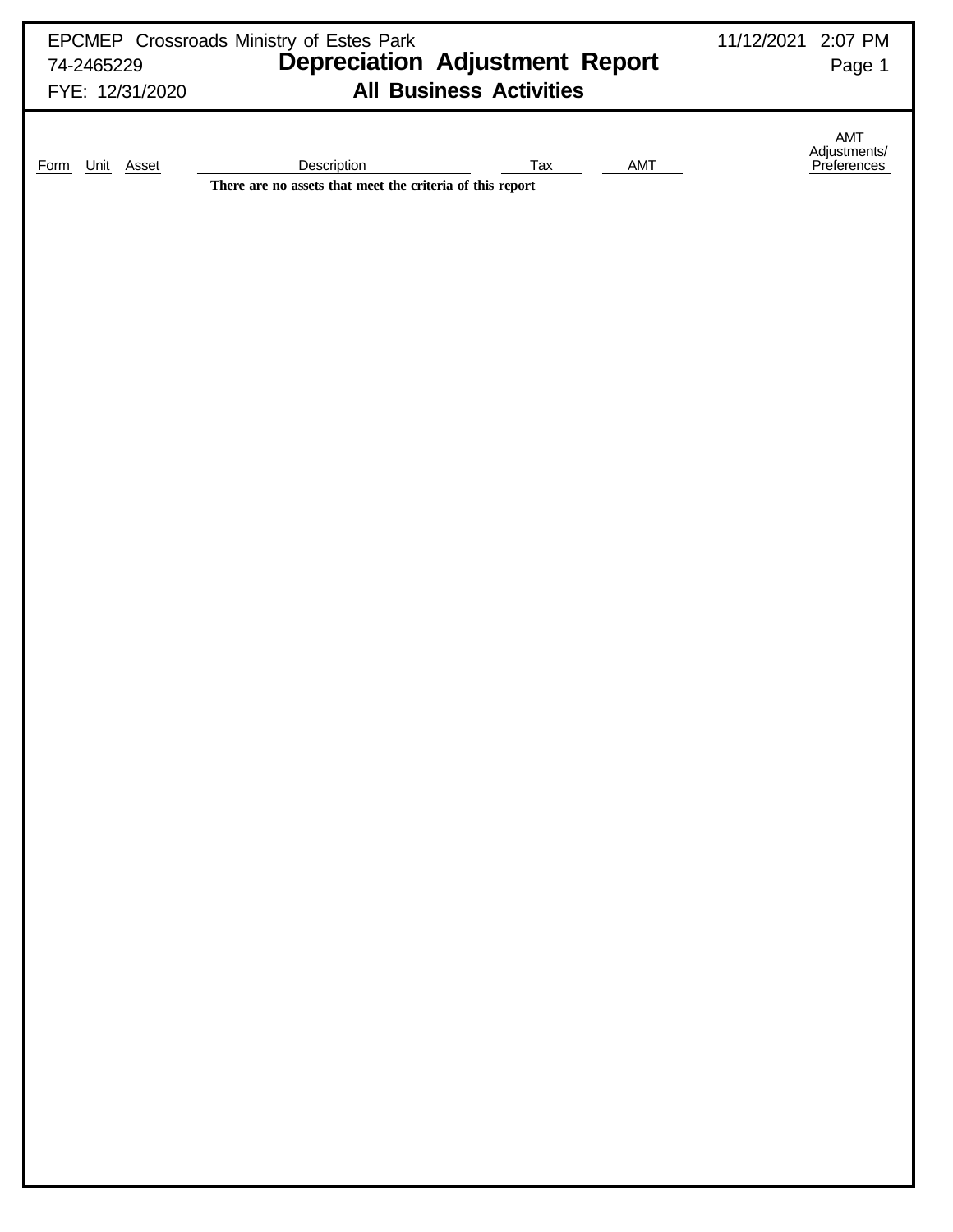| Asset | Description                              | Date In<br>Service | Cost    | Tax              | <b>AMT</b>       |
|-------|------------------------------------------|--------------------|---------|------------------|------------------|
|       |                                          |                    |         |                  |                  |
|       | <b>Other Depreciation:</b>               |                    |         |                  |                  |
| 1     | 2000 Ford E350 Van                       | 2/01/05            | 9,350   | $\boldsymbol{0}$ | $\mathbf{0}$     |
| 3     | Furnishings                              | 12/31/99           | 10,364  | $\theta$         | $\theta$         |
| 4     | Furniture                                | 6/30/00            | 7,176   | $\mathbf{0}$     | $\mathbf{0}$     |
| 5     | 3 Door Refrigerator unit                 | 5/28/03            | 3,000   | $\overline{0}$   | $\mathbf{0}$     |
| 6     | Cabinets                                 | 9/13/05            | 1,395   | $\theta$         | $\boldsymbol{0}$ |
| 7     | Work Table                               | 7/16/07            | 240     | $\theta$         | $\theta$         |
| 8     | Chairs                                   | 12/05/07           | 298     | $\overline{0}$   | $\overline{0}$   |
| 9     | Desk                                     | 7/01/07            | 500     | $\Omega$         | $\mathbf{0}$     |
| 10    | Walk-in Freezer                          | 8/16/11            | 33,189  | 2,213            | $\overline{0}$   |
| 11    | Converted Freezer to Cooler              | 9/15/11            | 3,226   | 215              | $\Omega$         |
| 12    | Sinage                                   | 3/01/13            | 4,066   | 406              | $\boldsymbol{0}$ |
| 13    | Refrigerator                             | 5/28/14            | 1,099   | 65               | $\mathbf{0}$     |
| 14    | Air Purifier                             | 11/28/14           | 528     | 69               | $\theta$         |
| 15    | Shelving                                 | 10/07/14           | 803     | 86               | $\mathbf{0}$     |
| 16    | Refrigerator                             | 8/22/16            | 3,433   | 491              | $\mathbf{0}$     |
| 36    | Telephone System                         | 10/25/17           | 5,278   | 352              | $\boldsymbol{0}$ |
| 40    | Office Pro 2003 upgrade                  | 10/08/05           | 267     | $\mathbf{0}$     | $\theta$         |
| 41    | Office Pro 2003 New                      | 10/08/05           | 412     | $\theta$         | $\overline{0}$   |
| 42    | Phone System                             | 10/08/07           | 2,186   | $\theta$         | $\mathbf{0}$     |
| 43    | Dell OptIPlex Server                     | 11/02/10           | 1,411   | $\overline{0}$   | $\overline{0}$   |
| 44    | APC Power Backup                         | 11/19/10           | 342     | $\Omega$         | $\Omega$         |
| 45    | Food Vacuum Sealer                       | 7/16/13            | 999     | $\theta$         | $\boldsymbol{0}$ |
| 46    | Air Purifier                             | 12/05/13           | 1,147   | $\Omega$         | $\mathbf{0}$     |
| 47    | Generatoir - Labor Cost                  | 11/01/16           | 685     | 114              | $\Omega$         |
| 48    | Generator                                | 12/14/16           | 9,000   | 1,650            | $\mathbf{0}$     |
| 49    | Server-ABJ Computers                     | 12/29/16           | 599     | 120              | $\mathbf{0}$     |
| 50    | Cook and Hold oven                       | 2/13/18            | 7,853   | 1,571            | $\theta$         |
| 51    | <b>Blast Chiller</b>                     | 2/13/18            | 13,010  | 2,602            | $\overline{0}$   |
| 52    | Boiler - Prestige TT Solo - 250          | 6/26/18            | 16,844  | 3,369            | $\Omega$         |
| 53    | Tables and Chairs for Conference Room    | 12/05/18           | 7,304   | 1,043            | $\mathbf{0}$     |
| 54    | Vehicle                                  | 9/01/19            | 11,252  | 2,251            | $\Omega$         |
| 55    | Received in trade for asset #2           | 12/31/20           | 260,191 | 6,672            | 6,672            |
|       | <b>Total Other Depreciation</b>          |                    | 417,447 | 23,289           | 6,672            |
|       | <b>Total ACRS and Other Depreciation</b> |                    | 417,447 | 23,289           | 6,672            |
|       |                                          |                    |         |                  |                  |
|       | <b>Grand Totals</b>                      |                    | 417,447 | 23,289           | 6.672            |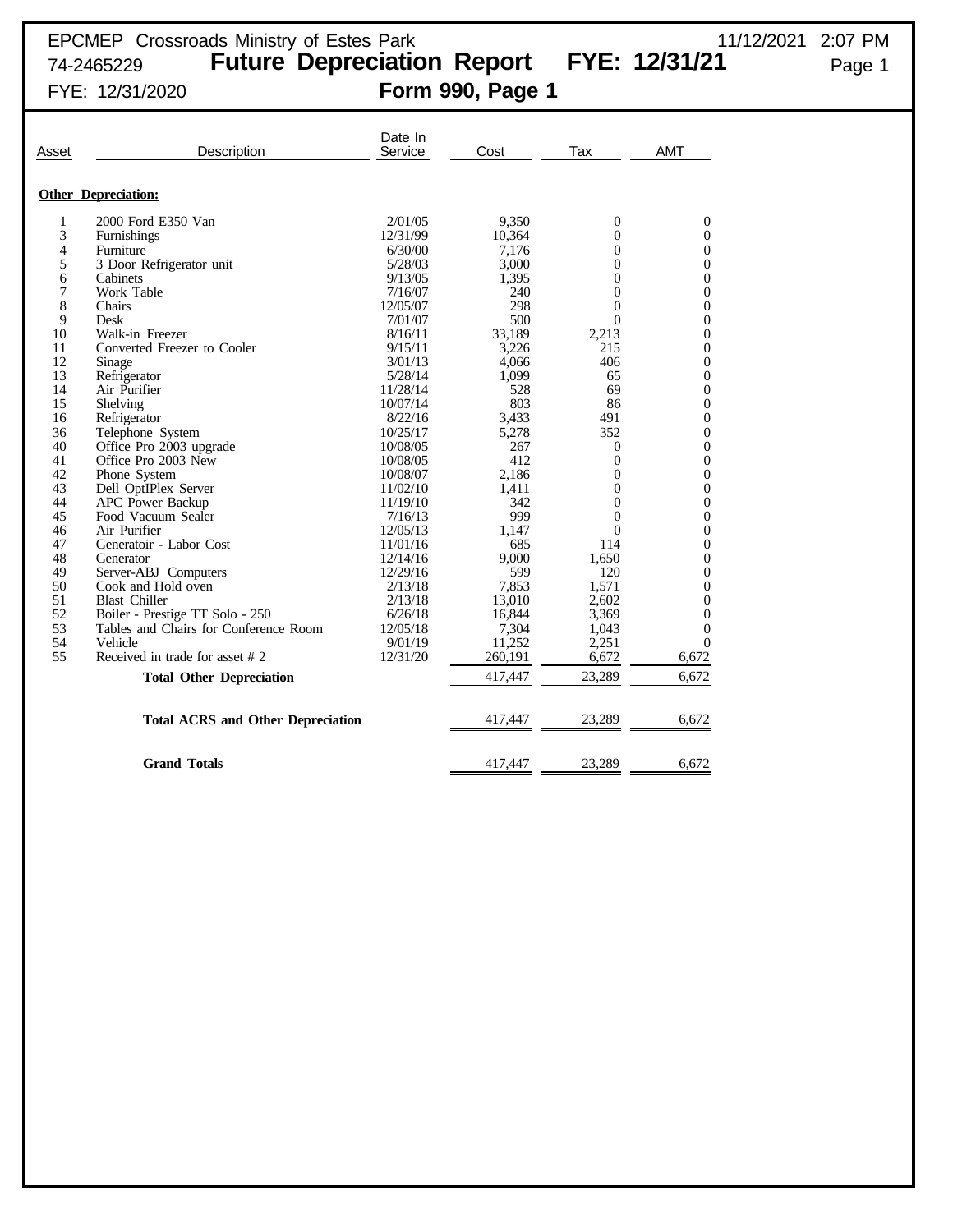74-2465229 **CO Future Depreciation Report FYE: 12/31/21** Page 1

## FYE: 12/31/2020 **Form 990, Page 1**

| Asset | Description                              | Date In<br>Service | Cost    | CO               |
|-------|------------------------------------------|--------------------|---------|------------------|
|       |                                          |                    |         |                  |
|       | <b>Other Depreciation:</b>               |                    |         |                  |
| 1     | 2000 Ford E350 Van                       | 2/01/05            | 9,350   | $\mathbf{0}$     |
| 3     | Furnishings                              | 12/31/99           | 10,364  | $\boldsymbol{0}$ |
| 4     | Furniture                                | 6/30/00            | 7,176   | $\boldsymbol{0}$ |
| 5     | 3 Door Refrigerator unit                 | 5/28/03            | 3,000   | $\boldsymbol{0}$ |
| 6     | Cabinets                                 | 9/13/05            | 1,395   | $\boldsymbol{0}$ |
| 7     | Work Table                               | 7/16/07            | 240     | $\mathbf{0}$     |
| 8     | Chairs                                   | 12/05/07           | 298     | $\overline{0}$   |
| 9     | Desk                                     | 7/01/07            | 500     | $\overline{0}$   |
| 10    | Walk-in Freezer                          | 8/16/11            | 33,189  | 2,213            |
| 11    | Converted Freezer to Cooler              | 9/15/11            | 3,226   | 215              |
| 12    | Sinage                                   | 3/01/13            | 4,066   | 406              |
| 13    | Refrigerator                             | 5/28/14            | 1,099   | 65               |
| 14    | Air Purifier                             | 11/28/14           | 528     | 69               |
| 15    | Shelving                                 | 10/07/14           | 803     | 86               |
| 16    | Refrigerator                             | 8/22/16            | 3,433   | 491              |
| 36    | Telephone System                         | 10/25/17           | 5,278   | 352              |
| 40    | Office Pro 2003 upgrade                  | 10/08/05           | 267     | $\mathbf{0}$     |
| 41    | Office Pro 2003 New                      | 10/08/05           | 412     | $\mathbf{0}$     |
| 42    | Phone System                             | 10/08/07           | 2,186   | $\boldsymbol{0}$ |
| 43    | Dell OptIPlex Server                     | 11/02/10           | 1,411   | $\boldsymbol{0}$ |
| 44    | <b>APC Power Backup</b>                  | 11/19/10           | 342     | $\theta$         |
| 45    | Food Vacuum Sealer                       | 7/16/13            | 999     | $\mathbf{0}$     |
| 46    | Air Purifier                             | 12/05/13           | 1,147   | $\theta$         |
| 47    | Generatoir - Labor Cost                  | 11/01/16           | 685     | 114              |
| 48    | Generator                                | 12/14/16           | 9,000   | 1,650            |
| 49    | Server-ABJ Computers                     | 12/29/16           | 599     | 120              |
| 50    | Cook and Hold oven                       | 2/13/18            | 7,853   | 1,571            |
| 51    | <b>Blast Chiller</b>                     | 2/13/18            | 13,010  | 2,602            |
| 52    | Boiler - Prestige TT Solo - 250          | 6/26/18            | 16.844  | 3,369            |
| 53    | Tables and Chairs for Conference Room    | 12/05/18           | 7,304   | 1,043            |
| 54    | Vehicle                                  | 9/01/19            | 11,252  | 2,251            |
| 55    | Received in trade for asset #2           | 12/31/20           | 260,191 | 6,672            |
|       | <b>Total Other Depreciation</b>          |                    | 417,447 | 23,289           |
|       |                                          |                    |         |                  |
|       | <b>Total ACRS and Other Depreciation</b> |                    | 417,447 | 23,289           |
|       | <b>Grand Totals</b>                      |                    | 417,447 | 23,289           |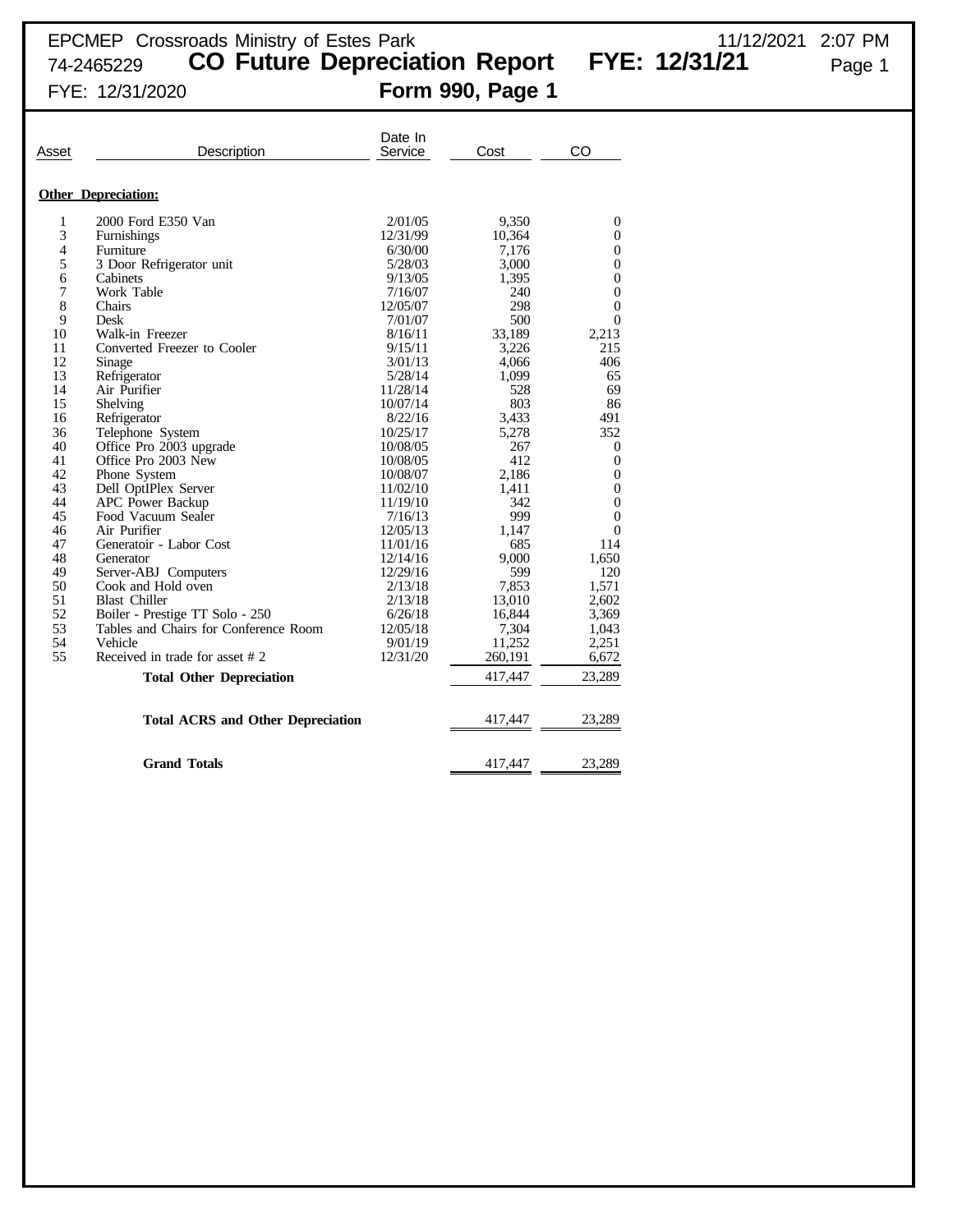### Description **Vintage** Form **990 Event Income and Deduction Worksheet 2020**

Name Taxpayer Identification Number

#### **Crossroads Ministry of Estes Park 74-2465229**

Use this worksheet to verify data entered for a specific activity on your form 990/990EZ

#### **Income & Expense Summary:**

|                                               | 10,668 |
|-----------------------------------------------|--------|
|                                               |        |
|                                               |        |
|                                               |        |
|                                               |        |
|                                               |        |
| 7. Total revenue. Add lines 1 through 6 7.    | 10,668 |
|                                               | 1,654  |
| 9. Employment Expense 9.                      |        |
|                                               |        |
|                                               |        |
| 12. Depreciation Expense 12.                  |        |
|                                               |        |
| 14. Fundraising Expense  14.                  |        |
| 15. Total expenses. Add lines 8 through 1415. | 1,654  |
| 16. Net Income/Loss. Line 7 minus Line 1516.  | 9,014  |
|                                               |        |

#### **Expense Details - Cost of Goods Sold:**

| Beginning inventory             |       |
|---------------------------------|-------|
| Purchases                       | 1,654 |
| Labor                           |       |
| Section 263A costs              |       |
| Other costs                     |       |
| Ending inventory                |       |
| <b>Total Cost of Goods Sold</b> | 1,654 |
|                                 |       |

#### **Expense Details - Employment Expense:**

| Compensation of officers<br><u>and the control of the control of the control of the control of the control of the control of the control of the control of the control of the control of the control of the control of the control of the control of the con</u> |
|------------------------------------------------------------------------------------------------------------------------------------------------------------------------------------------------------------------------------------------------------------------|
| Other salaries and wages                                                                                                                                                                                                                                         |
| Pension plan contributions                                                                                                                                                                                                                                       |
| Other employee benefits<br>the contract of the contract of the contract of the contract of the contract of                                                                                                                                                       |
| Payroll taxes                                                                                                                                                                                                                                                    |
| <b>Total Employment Expense</b><br>the contract of the contract of the contract of the                                                                                                                                                                           |

#### **Expense Details - Fees for Services:**

| Management                     |                                                                                 |
|--------------------------------|---------------------------------------------------------------------------------|
| Legal                          |                                                                                 |
|                                |                                                                                 |
|                                |                                                                                 |
| Professional fundraising       |                                                                                 |
| Investment management          | the contract of the contract of the contract of the contract of the contract of |
| Other                          |                                                                                 |
| <b>Total Fees for Services</b> |                                                                                 |
|                                |                                                                                 |

#### **Information is indicated for use on Form 990-T, Schedule A:**

Part V, Debt Financing Part IX, Advertising Income Part VIII, Exploited Activities Part VI, Controlled Org Income Part VII, Investments for C(7)(9)(17)

#### **Expense Details - Indirect Expense:**

| Office                                                                                                                                                                                                                              |  |
|-------------------------------------------------------------------------------------------------------------------------------------------------------------------------------------------------------------------------------------|--|
|                                                                                                                                                                                                                                     |  |
|                                                                                                                                                                                                                                     |  |
|                                                                                                                                                                                                                                     |  |
|                                                                                                                                                                                                                                     |  |
|                                                                                                                                                                                                                                     |  |
|                                                                                                                                                                                                                                     |  |
|                                                                                                                                                                                                                                     |  |
|                                                                                                                                                                                                                                     |  |
|                                                                                                                                                                                                                                     |  |
| Total Indirect Expense <b>Community</b> and the contract of the contract of the contract of the contract of the contract of the contract of the contract of the contract of the contract of the contract of the contract of the con |  |
|                                                                                                                                                                                                                                     |  |
| <b>Expense Details - Depreciation Expense:</b>                                                                                                                                                                                      |  |
|                                                                                                                                                                                                                                     |  |
|                                                                                                                                                                                                                                     |  |
|                                                                                                                                                                                                                                     |  |
|                                                                                                                                                                                                                                     |  |
| Total Depreciation Expense <b>Manual Accept Contract Contract Property</b>                                                                                                                                                          |  |
|                                                                                                                                                                                                                                     |  |
| <b>Expense Details - Exempt Activity Expense:</b>                                                                                                                                                                                   |  |
|                                                                                                                                                                                                                                     |  |
|                                                                                                                                                                                                                                     |  |
|                                                                                                                                                                                                                                     |  |
|                                                                                                                                                                                                                                     |  |
|                                                                                                                                                                                                                                     |  |
|                                                                                                                                                                                                                                     |  |
|                                                                                                                                                                                                                                     |  |
| Total Exempt Activity Expense <b>Constant Construct Constant Constant Constant Constant Constant</b>                                                                                                                                |  |
|                                                                                                                                                                                                                                     |  |
| <b>Expense Details - Fundraising Expense:</b>                                                                                                                                                                                       |  |
|                                                                                                                                                                                                                                     |  |
|                                                                                                                                                                                                                                     |  |
|                                                                                                                                                                                                                                     |  |
|                                                                                                                                                                                                                                     |  |
|                                                                                                                                                                                                                                     |  |
|                                                                                                                                                                                                                                     |  |
|                                                                                                                                                                                                                                     |  |
| Total Fundraising Expense <b>Constanting Total Fundraising</b>                                                                                                                                                                      |  |

#### **Allocation of Expense to Program Service Accomplishments:**

| First<br>.     |  |
|----------------|--|
| Second         |  |
| Third<br>.     |  |
| All other<br>. |  |
|                |  |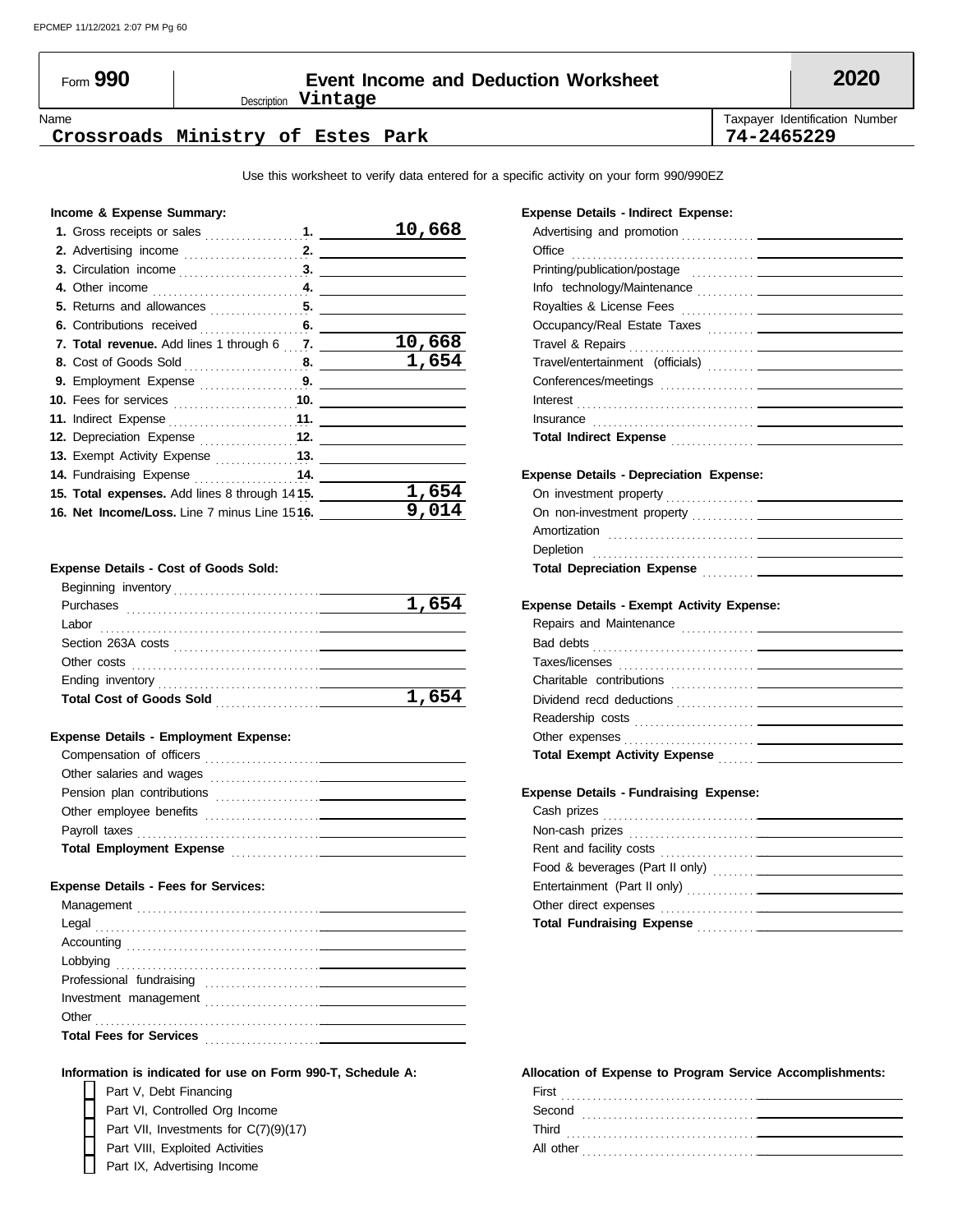### Description **Neighbors in Need** Form **990 Event Income and Deduction Worksheet 2020**

Name Taxpayer Identification Number

#### **Crossroads Ministry of Estes Park 74-2465229**

Use this worksheet to verify data entered for a specific activity on your form 990/990EZ

#### **Income & Expense Summary:**

|                                                       | 88,600 |
|-------------------------------------------------------|--------|
|                                                       |        |
|                                                       |        |
|                                                       |        |
|                                                       |        |
|                                                       |        |
| 7. Total revenue. Add lines 1 through 6 7.            | 88,600 |
|                                                       |        |
|                                                       |        |
| <b>10.</b> Fees for services <b>container and 10.</b> |        |
| 11. Indirect Expense <b>Fig. 11.</b> 11.              |        |
| 12. Depreciation Expense 12.                          |        |
| 13. Exempt Activity Expense 13.                       |        |
| 14. Fundraising Expense 14.                           |        |
| 15. Total expenses. Add lines 8 through 1415.         |        |
| 16. Net Income/Loss. Line 7 minus Line 1516.          | 88,60  |

#### **Expense Details - Cost of Goods Sold:**

| Beginning inventory             |  |
|---------------------------------|--|
| Purchases                       |  |
| Labor                           |  |
| Section 263A costs              |  |
| Other costs                     |  |
| Ending inventory                |  |
| <b>Total Cost of Goods Sold</b> |  |
|                                 |  |

#### **Expense Details - Employment Expense:**

| Compensation of officers<br><u>and the state of the state of the state of the state of the state of the state of the state of the state of th</u> |
|---------------------------------------------------------------------------------------------------------------------------------------------------|
| Other salaries and wages                                                                                                                          |
| Pension plan contributions                                                                                                                        |
| Other employee benefits                                                                                                                           |
| Payroll taxes                                                                                                                                     |
| <b>Total Employment Expense</b><br>the contract of the contract of the contract of the contract of                                                |

#### **Expense Details - Fees for Services:**

| Management                     |  |
|--------------------------------|--|
| Legal                          |  |
|                                |  |
|                                |  |
| Professional fundraising       |  |
| Investment management          |  |
| Other                          |  |
| <b>Total Fees for Services</b> |  |
|                                |  |

#### **Information is indicated for use on Form 990-T, Schedule A:**

Part V, Debt Financing Part IX, Advertising Income Part VIII, Exploited Activities Part VI, Controlled Org Income Part VII, Investments for C(7)(9)(17)

#### **Expense Details - Indirect Expense:**

| Office                                                                                                                                                                                                                              |  |
|-------------------------------------------------------------------------------------------------------------------------------------------------------------------------------------------------------------------------------------|--|
| Printing/publication/postage entitled and the control of the control of the control of the control of the control of                                                                                                                |  |
|                                                                                                                                                                                                                                     |  |
|                                                                                                                                                                                                                                     |  |
|                                                                                                                                                                                                                                     |  |
|                                                                                                                                                                                                                                     |  |
|                                                                                                                                                                                                                                     |  |
|                                                                                                                                                                                                                                     |  |
|                                                                                                                                                                                                                                     |  |
|                                                                                                                                                                                                                                     |  |
| Total Indirect Expense <b>contained</b> and the contact of the contact of the contact of the contact of the contact of the contact of the contact of the contact of the contact of the contact of the contact of the contact of the |  |
|                                                                                                                                                                                                                                     |  |
| <b>Expense Details - Depreciation Expense:</b>                                                                                                                                                                                      |  |
|                                                                                                                                                                                                                                     |  |
|                                                                                                                                                                                                                                     |  |
|                                                                                                                                                                                                                                     |  |
|                                                                                                                                                                                                                                     |  |
|                                                                                                                                                                                                                                     |  |
| <b>Expense Details - Exempt Activity Expense:</b>                                                                                                                                                                                   |  |
|                                                                                                                                                                                                                                     |  |
|                                                                                                                                                                                                                                     |  |
|                                                                                                                                                                                                                                     |  |
|                                                                                                                                                                                                                                     |  |
|                                                                                                                                                                                                                                     |  |
|                                                                                                                                                                                                                                     |  |
|                                                                                                                                                                                                                                     |  |
|                                                                                                                                                                                                                                     |  |
|                                                                                                                                                                                                                                     |  |
|                                                                                                                                                                                                                                     |  |
| <b>Expense Details - Fundraising Expense:</b>                                                                                                                                                                                       |  |
|                                                                                                                                                                                                                                     |  |
|                                                                                                                                                                                                                                     |  |
|                                                                                                                                                                                                                                     |  |
|                                                                                                                                                                                                                                     |  |
|                                                                                                                                                                                                                                     |  |
| Total Fundraising Expense                                                                                                                                                                                                           |  |

#### **Allocation of Expense to Program Service Accomplishments:**

| First<br>.     |
|----------------|
| Second<br>.    |
| Third<br>.     |
| All other<br>. |
|                |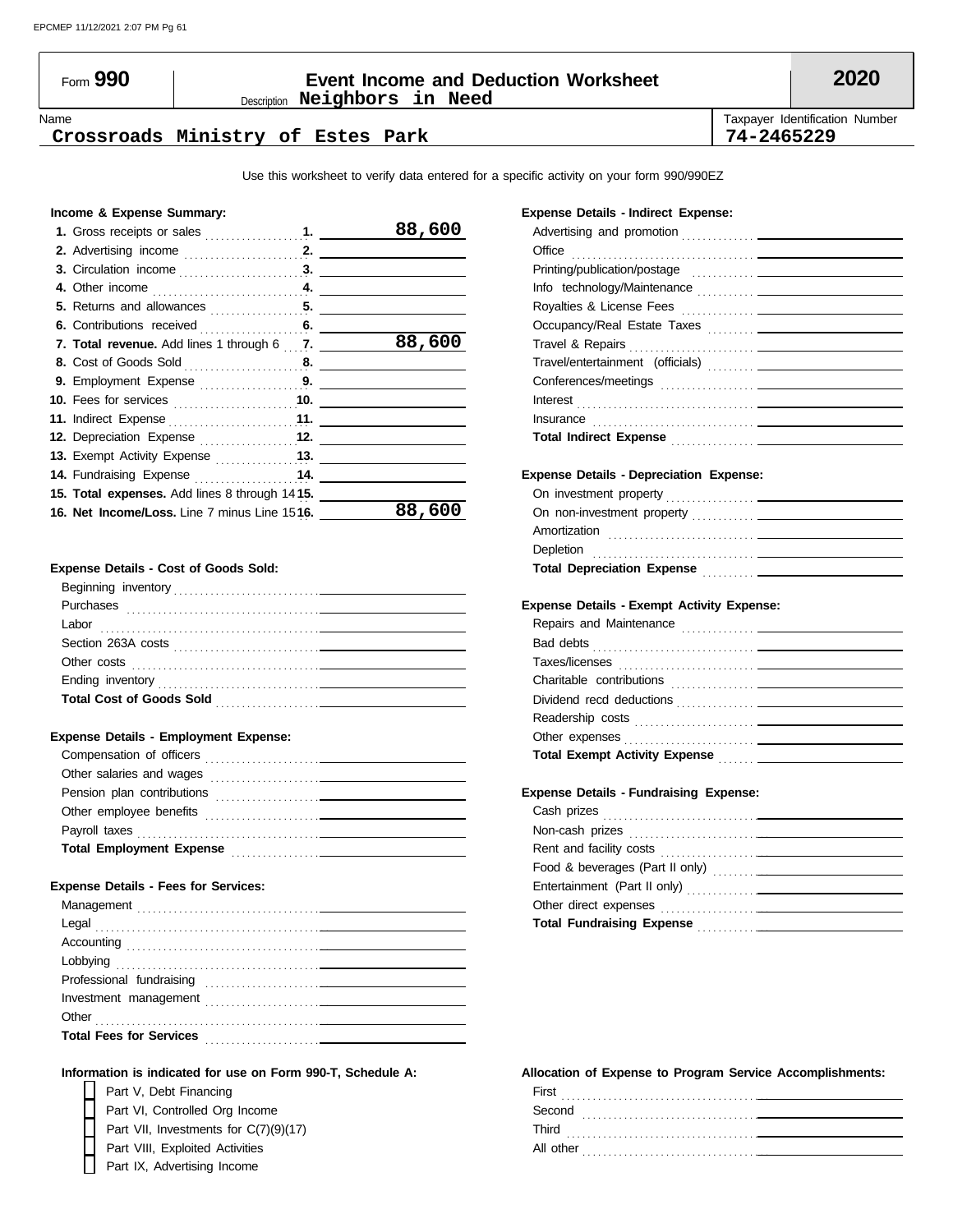#### Description **Meals on Wheels Fundraisers** Form **990 Event Income and Deduction Worksheet 2020**

#### **Crossroads Ministry of Estes Park 74-2465229**

Name **Taxpayer Identification Number** Number 1, 1999, 1999, 1999, 1999, 1999, 1999, 1999, 1999, 1999, 1999, 1999, 1999, 1999, 1999, 1999, 1999, 1999, 1999, 1999, 1999, 1999, 1999, 1999, 1999, 1999, 1999, 1999, 1999, 1999,

Use this worksheet to verify data entered for a specific activity on your form 990/990EZ

#### **Income & Expense Summary:**

| 12. Depreciation Expense 12.                                 |  |
|--------------------------------------------------------------|--|
|                                                              |  |
|                                                              |  |
| <b>15. Total expenses.</b> Add lines 8 through 14 <b>15.</b> |  |
| 16. Net Income/Loss. Line 7 minus Line 1516.                 |  |
|                                                              |  |

#### **Expense Details - Cost of Goods Sold:**

| Beginning inventory             |
|---------------------------------|
| Purchases                       |
| Labor                           |
| Section 263A costs              |
| Other costs                     |
| Ending inventory                |
| <b>Total Cost of Goods Sold</b> |
|                                 |

#### **Expense Details - Employment Expense:**

| Compensation of officers                                                                                                                          |  |
|---------------------------------------------------------------------------------------------------------------------------------------------------|--|
| Other salaries and wages<br><u>and the state of the state of the state of the state of the state of the state of the state of the state of th</u> |  |
| Pension plan contributions                                                                                                                        |  |
| Other employee benefits                                                                                                                           |  |
| Payroll taxes                                                                                                                                     |  |
| <b>Total Employment Expense</b><br>the contract of the contract of the contract of the contract of the contract of                                |  |

#### **Expense Details - Fees for Services:**

| Professional fundraising       |  |
|--------------------------------|--|
|                                |  |
| Other                          |  |
| <b>Total Fees for Services</b> |  |
|                                |  |

#### **Information is indicated for use on Form 990-T, Schedule A:**

| Part V, Debt Financing                |
|---------------------------------------|
| Part VI, Controlled Org Income        |
| Part VII, Investments for C(7)(9)(17) |
| Part VIII, Exploited Activities       |
| Part IX, Advertising Income           |

#### **Expense Details - Indirect Expense:**

| Office                                                                                                |
|-------------------------------------------------------------------------------------------------------|
|                                                                                                       |
|                                                                                                       |
|                                                                                                       |
|                                                                                                       |
|                                                                                                       |
|                                                                                                       |
|                                                                                                       |
|                                                                                                       |
|                                                                                                       |
| Total Indirect Expense <b>Community</b> and Total Indirect Expense <b>Community</b> and Total Indians |
|                                                                                                       |
| <b>Expense Details - Depreciation Expense:</b>                                                        |
|                                                                                                       |
|                                                                                                       |
|                                                                                                       |
|                                                                                                       |
| Total Depreciation Expense <b>Construction</b>                                                        |
|                                                                                                       |
| <b>Expense Details - Exempt Activity Expense:</b>                                                     |
|                                                                                                       |
|                                                                                                       |
|                                                                                                       |
|                                                                                                       |
|                                                                                                       |
|                                                                                                       |
|                                                                                                       |
| Total Exempt Activity Expense <b>Fig. 1.1.1.1.</b>                                                    |
|                                                                                                       |
|                                                                                                       |
| <b>Expense Details - Fundraising Expense:</b>                                                         |
|                                                                                                       |
|                                                                                                       |
|                                                                                                       |
|                                                                                                       |
|                                                                                                       |
|                                                                                                       |

#### **Allocation of Expense to Program Service Accomplishments:**

**Total Fundraising Expense** . . . . . . . . . . . . . .

| First<br>.<br>. |
|-----------------|
| Second<br>.     |
| Third<br>.      |
| All other<br>.  |
|                 |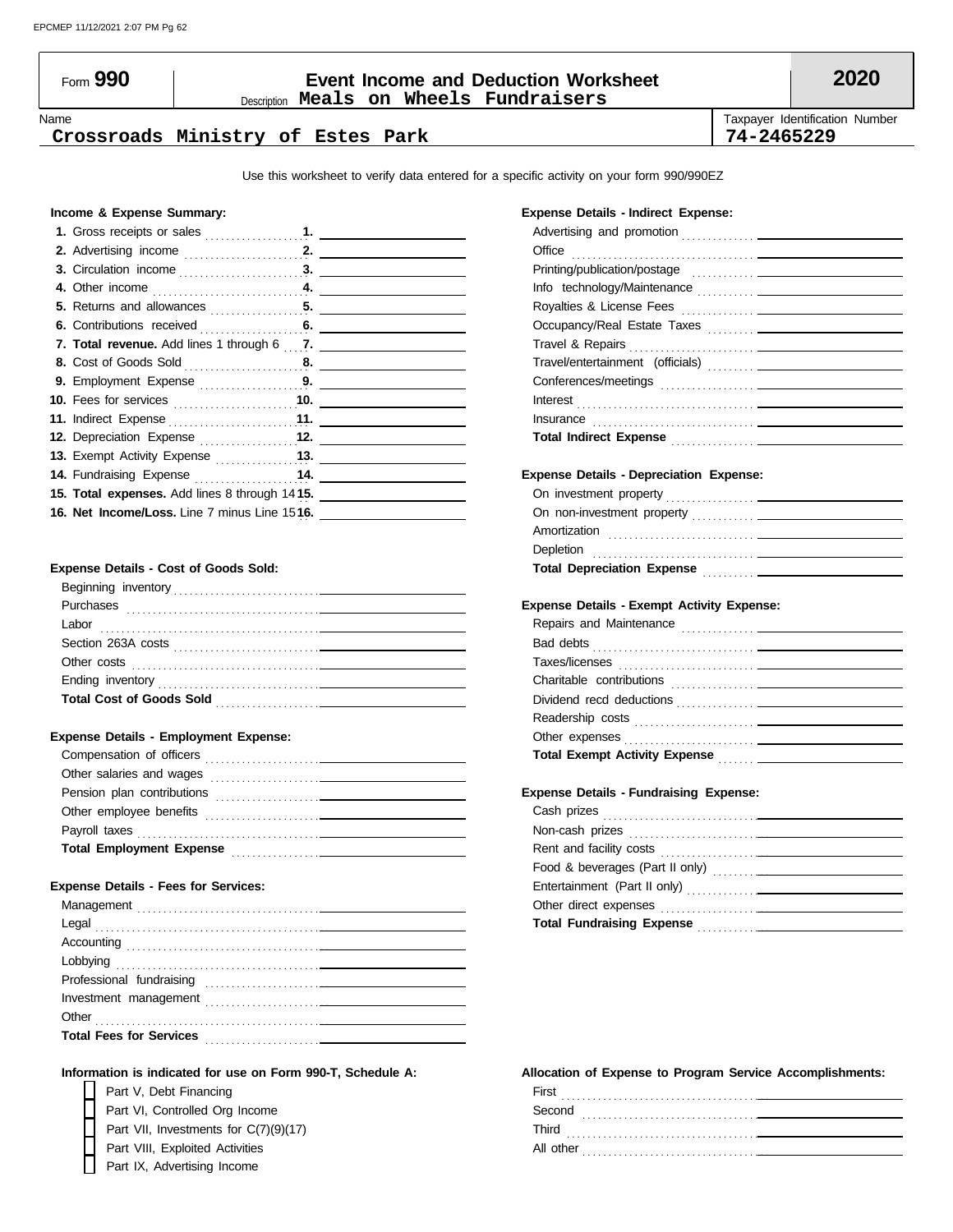### Description **Other Events** Form **990 Event Income and Deduction Worksheet 2020**

Name Taxpayer Identification Number

#### **Crossroads Ministry of Estes Park 74-2465229**

Use this worksheet to verify data entered for a specific activity on your form 990/990EZ

#### **Income & Expense Summary:**

|                                               |       | 4,905 |
|-----------------------------------------------|-------|-------|
|                                               |       |       |
|                                               |       |       |
|                                               |       |       |
|                                               |       |       |
|                                               |       |       |
| 7. Total revenue. Add lines 1 through 6 7.    |       | 4,905 |
|                                               |       | 4,856 |
| <b>9.</b> Employment Expense $\ldots$         |       |       |
|                                               |       |       |
|                                               |       |       |
| 12. Depreciation Expense 12.                  |       |       |
|                                               |       |       |
| 14. Fundraising Expense  14.                  |       |       |
| 15. Total expenses. Add lines 8 through 1415. | 4,856 |       |
| 16. Net Income/Loss. Line 7 minus Line 1516.  | 49    |       |
|                                               |       |       |

#### **Expense Details - Cost of Goods Sold:**

| Beginning inventory             |       |
|---------------------------------|-------|
| Purchases                       | 4,856 |
| Labor                           |       |
| Section 263A costs              |       |
| Other costs                     |       |
| Ending inventory                |       |
| <b>Total Cost of Goods Sold</b> | 4,856 |
|                                 |       |

#### **Expense Details - Employment Expense:**

| Compensation of officers<br><u>and the control of the control of the control of the control of the control of the control of the control of the control of the control of the control of the control of the control of the control of the control of the con</u> |
|------------------------------------------------------------------------------------------------------------------------------------------------------------------------------------------------------------------------------------------------------------------|
| Other salaries and wages                                                                                                                                                                                                                                         |
| Pension plan contributions                                                                                                                                                                                                                                       |
| Other employee benefits<br>the contract of the contract of the contract of the contract of the contract of                                                                                                                                                       |
| Payroll taxes                                                                                                                                                                                                                                                    |
| <b>Total Employment Expense</b><br>the contract of the contract of the contract of the                                                                                                                                                                           |

#### **Expense Details - Fees for Services:**

#### **Information is indicated for use on Form 990-T, Schedule A:**

Part V, Debt Financing Part IX, Advertising Income Part VIII, Exploited Activities Part VI, Controlled Org Income Part VII, Investments for C(7)(9)(17)

#### **Expense Details - Indirect Expense:**

| Office                                                                                                                  |  |
|-------------------------------------------------------------------------------------------------------------------------|--|
|                                                                                                                         |  |
|                                                                                                                         |  |
|                                                                                                                         |  |
|                                                                                                                         |  |
|                                                                                                                         |  |
| Travel/entertainment (officials)                                                                                        |  |
|                                                                                                                         |  |
|                                                                                                                         |  |
|                                                                                                                         |  |
| Total Indirect Expense <b>Committee Committee Committee Committee Committee Committee Committee Committee Committee</b> |  |
|                                                                                                                         |  |
| <b>Expense Details - Depreciation Expense:</b>                                                                          |  |
|                                                                                                                         |  |
|                                                                                                                         |  |
|                                                                                                                         |  |
|                                                                                                                         |  |
| Total Depreciation Expense <b>Manual Accept Contract Contract Property</b>                                              |  |
|                                                                                                                         |  |
| <b>Expense Details - Exempt Activity Expense:</b>                                                                       |  |
|                                                                                                                         |  |
|                                                                                                                         |  |
|                                                                                                                         |  |
|                                                                                                                         |  |
|                                                                                                                         |  |
|                                                                                                                         |  |
|                                                                                                                         |  |
| Total Exempt Activity Expense <b>Fig. 1.1.1.1.1.</b> [1997]                                                             |  |
|                                                                                                                         |  |
| <b>Expense Details - Fundraising Expense:</b>                                                                           |  |
|                                                                                                                         |  |
|                                                                                                                         |  |
|                                                                                                                         |  |
|                                                                                                                         |  |
|                                                                                                                         |  |
|                                                                                                                         |  |
| Total Fundraising Expense Manuel Allen Manuel Manuel Manuel Manuel Manuel Manuel Manuel Manuel Manuel Manuel M          |  |

#### **Allocation of Expense to Program Service Accomplishments:**

| First<br>.     |
|----------------|
| Second<br>.    |
| Third<br>.     |
| All other<br>. |
|                |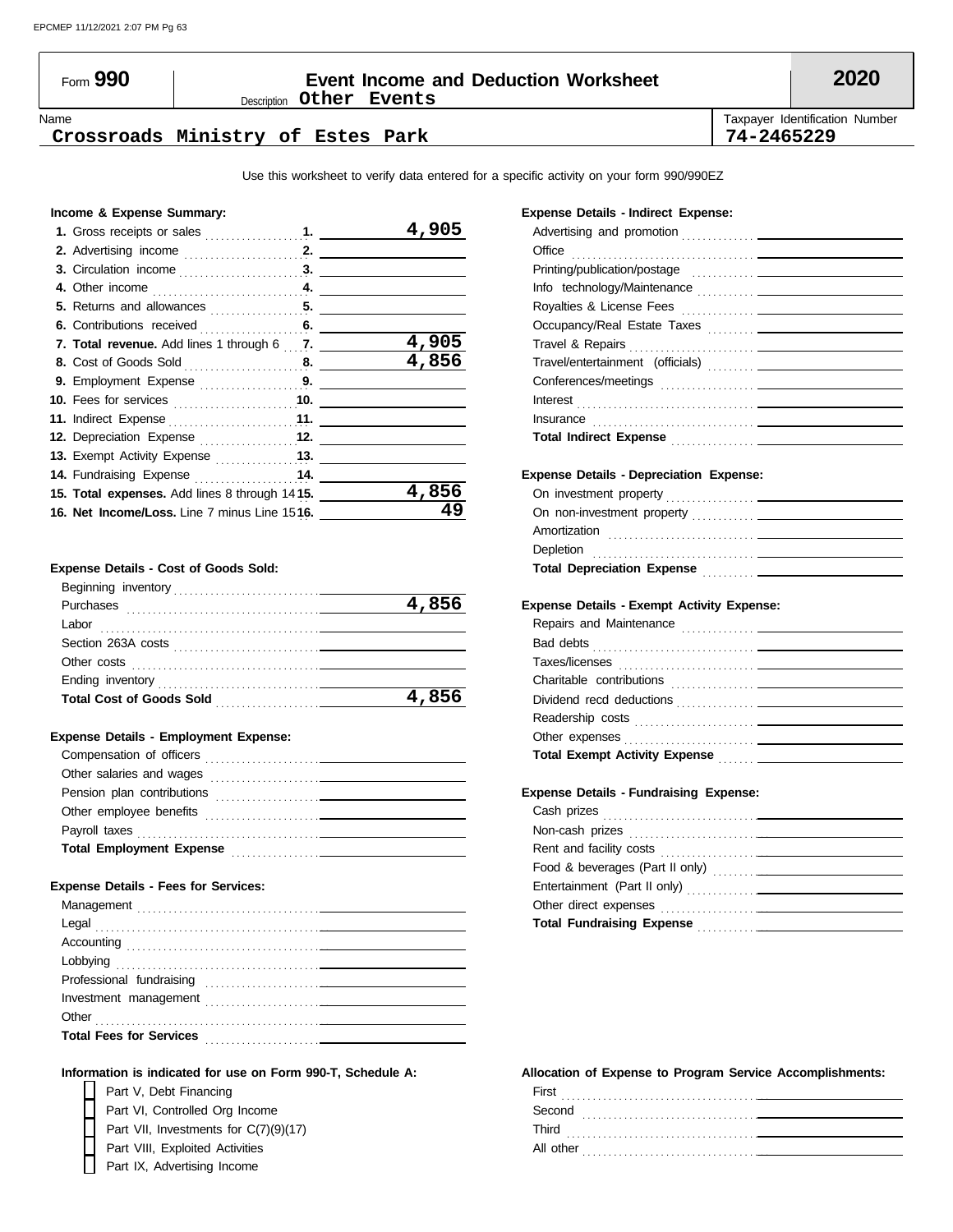| <b>Two Year Comparison Report</b><br>Form 990 |                                                           |                                     |                                                                                                                        |    |     | 2019 & 2020                    |           |                    |
|-----------------------------------------------|-----------------------------------------------------------|-------------------------------------|------------------------------------------------------------------------------------------------------------------------|----|-----|--------------------------------|-----------|--------------------|
|                                               | For calendar year 2020, or tax year beginning<br>, ending |                                     |                                                                                                                        |    |     |                                |           |                    |
| Name                                          |                                                           |                                     |                                                                                                                        |    |     | Taxpayer Identification Number |           |                    |
|                                               |                                                           |                                     | Crossroads Ministry of Estes Park                                                                                      |    |     |                                |           | 74-2465229         |
|                                               |                                                           |                                     |                                                                                                                        |    |     | 2019                           | 2020      | <b>Differences</b> |
|                                               |                                                           |                                     |                                                                                                                        |    | 1.  | 639,310                        | 1,298,029 | 658,719            |
|                                               |                                                           |                                     |                                                                                                                        | 2. |     |                                |           |                    |
|                                               |                                                           |                                     |                                                                                                                        |    | 3.  | 31,999                         | 106,625   | 74,626             |
| $\Rightarrow$                                 |                                                           |                                     |                                                                                                                        |    | 4.  |                                |           |                    |
| c                                             |                                                           | 5. Investment income                |                                                                                                                        |    | 5.  | 15                             | 246       | 231                |
| >                                             |                                                           |                                     |                                                                                                                        |    | 6.  |                                |           |                    |
| $\omega$<br>œ                                 |                                                           |                                     | 7. Net gain or (loss) from sale of assets other than inventory                                                         |    | 7.  |                                |           |                    |
|                                               |                                                           |                                     | 8. Net income or (loss) from fundraising events                                                                        |    | 8.  | 167,870                        | 97,663    | $-70,207$          |
|                                               |                                                           |                                     |                                                                                                                        |    | 9.  |                                |           |                    |
|                                               |                                                           |                                     |                                                                                                                        |    | 10. |                                |           |                    |
|                                               |                                                           |                                     |                                                                                                                        |    | 11. | 40,190                         | 28,179    | $-12,011$          |
|                                               |                                                           |                                     | 12. Total revenue. Add lines 1 through 11                                                                              |    | 12. | 879,384                        | 1,530,742 | 651,358            |
|                                               |                                                           |                                     | 13. Grants and similar amounts paid <b>constants</b> or an intervent and set and set and set and set all the set and s |    | 13. | 365,007                        | 523,405   | 158,398            |
|                                               |                                                           | 14. Benefits paid to or for members |                                                                                                                        |    | 14. |                                |           |                    |
|                                               |                                                           |                                     | 15. Compensation of officers, directors, trustees, etc.                                                                |    | 15. |                                |           |                    |
| <b>SC</b>                                     |                                                           |                                     | 16. Salaries, other compensation, and employee benefits $\ldots$                                                       |    | 16. | 269,088                        | 294,034   | 24,946             |
| ω                                             |                                                           |                                     |                                                                                                                        |    | 17. |                                |           |                    |
| $\times$                                      |                                                           |                                     |                                                                                                                        |    | 18. | 46,343                         | 44,223    | $-2,120$           |
| ш                                             |                                                           |                                     | 19. Occupancy, rent, utilities, and maintenance                                                                        |    | 19. |                                |           |                    |
|                                               |                                                           |                                     |                                                                                                                        |    | 20. | 32,438                         | 32,645    | 207                |
|                                               |                                                           | 21. Other expenses                  |                                                                                                                        |    | 21. | 89,932                         | 97,457    | 7,525              |
|                                               |                                                           |                                     | 22. Total expenses. Add lines 13 through 21                                                                            |    | 22. | 802,808                        | 991,764   | 188,956            |
|                                               |                                                           |                                     | 23. Excess or (Deficit). Subtract line 22 from line 12                                                                 |    | 23. | 76,576                         | 538,978   | 462,402            |
|                                               |                                                           |                                     |                                                                                                                        |    | 24. | 879,384                        | 1,530,742 | 651,358            |
|                                               |                                                           |                                     |                                                                                                                        |    | 25. |                                |           |                    |
|                                               |                                                           |                                     |                                                                                                                        |    | 26. | 208,075                        | 126,088   | $-81,987$          |
|                                               |                                                           |                                     |                                                                                                                        |    | 27. | 1,011,626                      | 1,553,909 | 542,283            |
| Information                                   |                                                           | 28. Total liabilities               |                                                                                                                        |    | 28. | 15,231                         | 18,536    | 3,305              |
|                                               |                                                           |                                     |                                                                                                                        |    | 29. | 996,395                        | 1,535,373 | 538,978            |
|                                               |                                                           |                                     | 30. Number of voting members of governing body                                                                         |    | 30. | 12                             | 12        |                    |
|                                               |                                                           |                                     | 31. Number of independent voting members of governing body                                                             |    | 31. | 12                             | 12        |                    |
|                                               |                                                           | 32. Number of employees             |                                                                                                                        |    | 32. | 5                              | 5         |                    |
|                                               |                                                           | 33. Number of volunteers            |                                                                                                                        |    | 33. |                                |           |                    |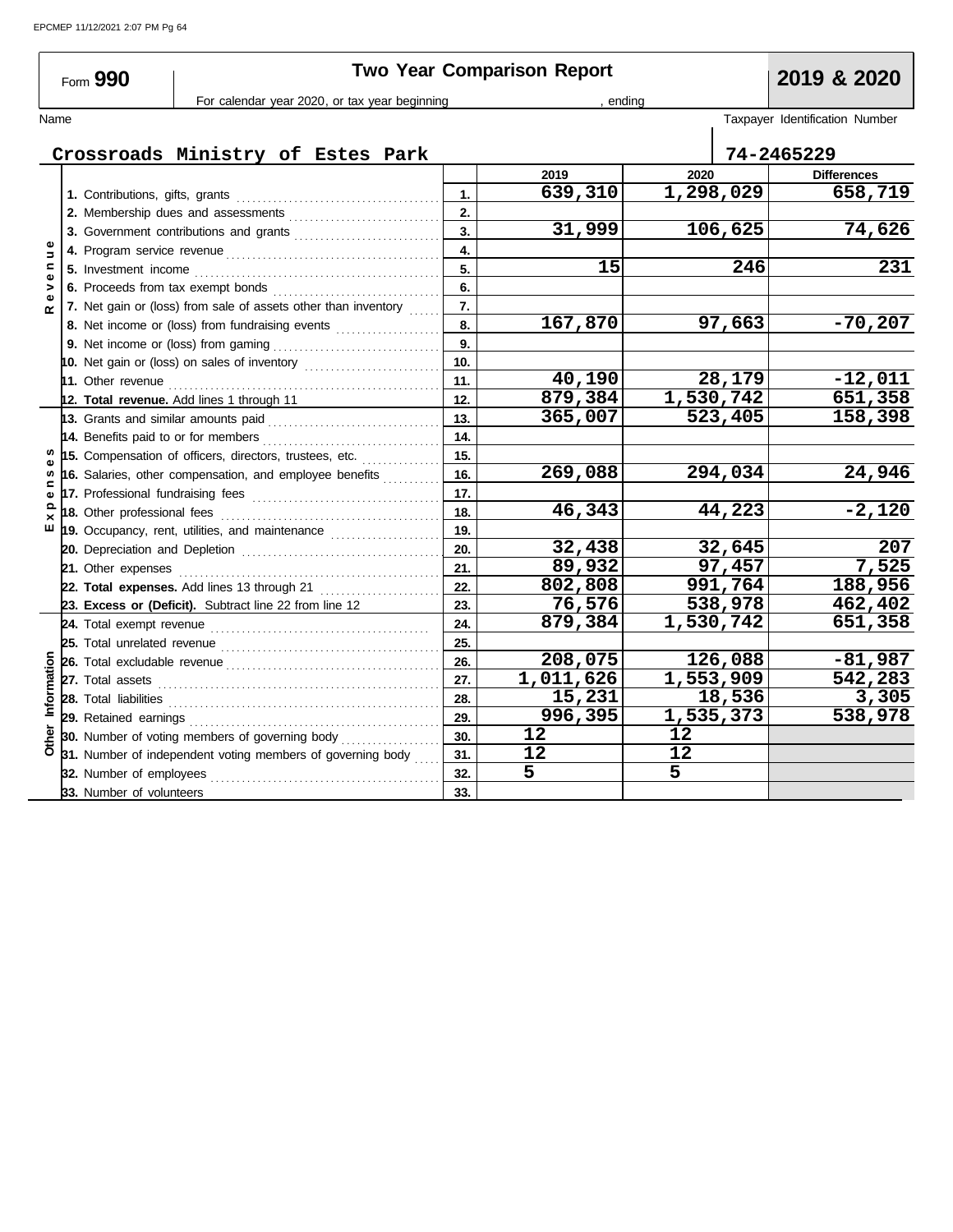## Form **990 Tax Return History 2020**

Name **Employer Identification Number** Name **Name is a set of the set of the set of the set of the set of the set of the set of the set of the set of the set of the set of the set of the set of the set of the set of the set** 

### **Crossroads Ministry of Estes Park 74-2465229**

|  | Employer Identification Numbe |  |
|--|-------------------------------|--|
|  | 74-2465229                    |  |

|                                                                                                                                                                                                                                     | 2016 | 2017 | 2018      | 2019      | 2020      | 2021 |
|-------------------------------------------------------------------------------------------------------------------------------------------------------------------------------------------------------------------------------------|------|------|-----------|-----------|-----------|------|
|                                                                                                                                                                                                                                     |      |      | 670,539   | 671,309   | 1,404,654 |      |
|                                                                                                                                                                                                                                     |      |      |           |           |           |      |
| Program service revenue                                                                                                                                                                                                             |      |      |           |           |           |      |
|                                                                                                                                                                                                                                     |      |      |           |           |           |      |
|                                                                                                                                                                                                                                     |      |      | 9         | 15        | 246       |      |
| Fundraising revenue (income/loss)  ________________                                                                                                                                                                                 |      |      | 149,357   | 167,870   | 97,663    |      |
|                                                                                                                                                                                                                                     |      |      |           |           |           |      |
|                                                                                                                                                                                                                                     |      |      | $-11,824$ | 40,190    | 28,179    |      |
|                                                                                                                                                                                                                                     |      |      | 808,081   | 879,384   | 1,530,742 |      |
|                                                                                                                                                                                                                                     |      |      | 373,595   | 365,007   | 523,405   |      |
|                                                                                                                                                                                                                                     |      |      |           |           |           |      |
|                                                                                                                                                                                                                                     |      |      | 74,577    |           |           |      |
|                                                                                                                                                                                                                                     |      |      | 212,058   | 269,088   | 294,034   |      |
|                                                                                                                                                                                                                                     |      |      | 26,970    | 46,343    | 44,223    |      |
|                                                                                                                                                                                                                                     |      |      |           |           |           |      |
|                                                                                                                                                                                                                                     |      |      | 29,071    | 32,438    | 32,645    |      |
|                                                                                                                                                                                                                                     |      |      | 83,072    | 89,932    | 97,457    |      |
| Total expenses <b>contained</b> and the contact of the contact of the contact of the contact of the contact of the contact of the contact of the contact of the contact of the contact of the contact of the contact of the contact |      |      | 799,343   | 802,808   | 991,764   |      |
|                                                                                                                                                                                                                                     |      |      | 8,738     | 76,576    | 538,978   |      |
|                                                                                                                                                                                                                                     |      |      |           |           |           |      |
|                                                                                                                                                                                                                                     |      |      | 808,081   | 879,384   | 1,530,742 |      |
|                                                                                                                                                                                                                                     |      |      |           |           |           |      |
|                                                                                                                                                                                                                                     |      |      | 137,542   | 208,075   | 126,088   |      |
|                                                                                                                                                                                                                                     |      |      | 929,200   | 1,011,626 | 1,553,909 |      |
|                                                                                                                                                                                                                                     |      |      | 9,381     | 15,231    | 18,536    |      |
| Net Fund Balances                                                                                                                                                                                                                   |      |      | 919,819   | 996,395   | 1,535,373 |      |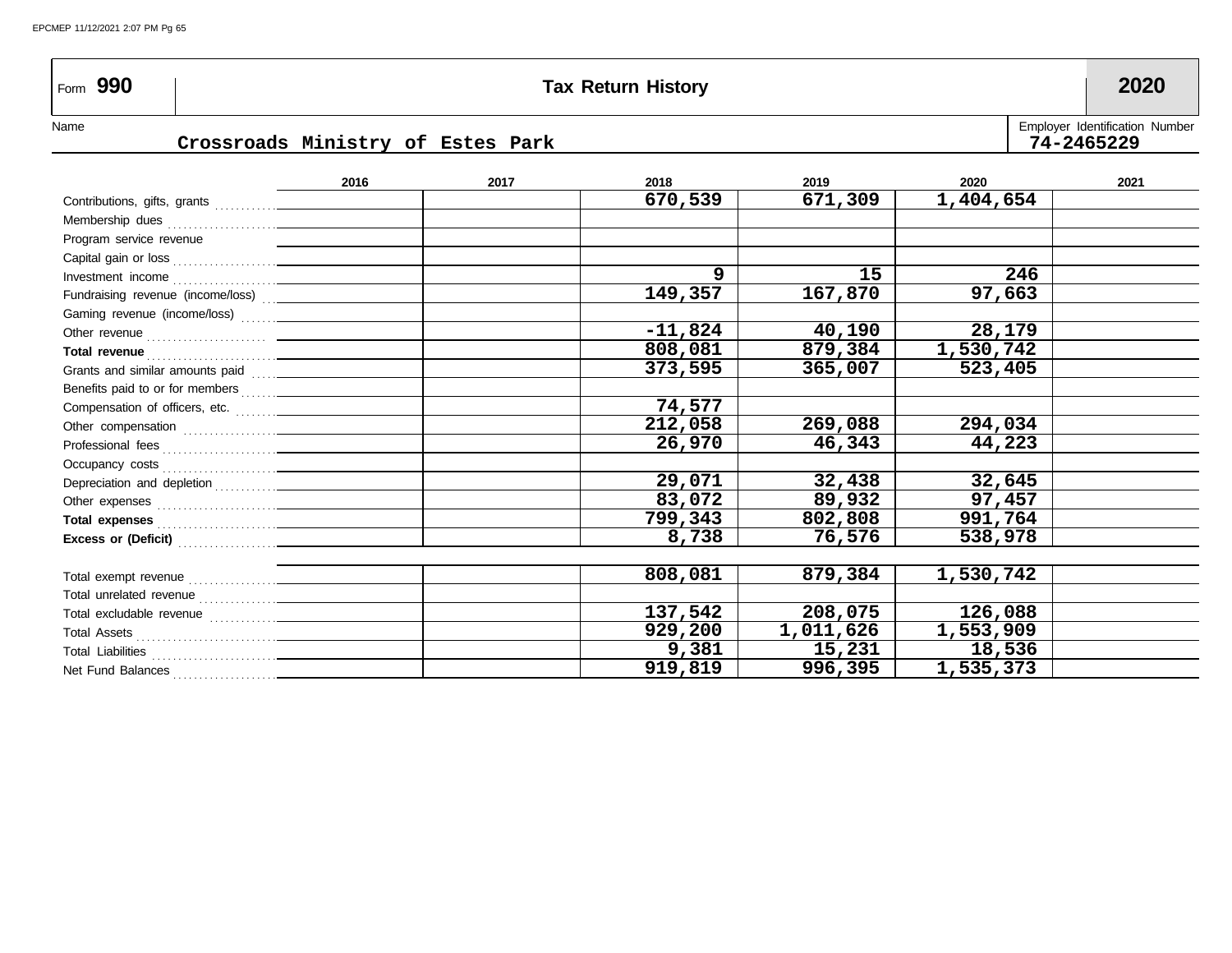| <b>EPCMEP</b> Crossroads Ministry of Estes Park<br><b>Federal Statements</b><br>74-2465229<br>FYE: 12/31/2020 |                        |                 |       |                                                              | 11/12/2021 2:07 PM<br>Page 1 |  |  |
|---------------------------------------------------------------------------------------------------------------|------------------------|-----------------|-------|--------------------------------------------------------------|------------------------------|--|--|
| <b>Taxable Interest on Investments</b>                                                                        |                        |                 |       |                                                              |                              |  |  |
| <b>Description</b>                                                                                            |                        |                 |       |                                                              |                              |  |  |
|                                                                                                               | Amount                 | <b>Business</b> | Code  | Unrelated Exclusion Postal Acquired after<br>Code<br>6/30/75 | US.<br>Obs $($$ or $\%)$     |  |  |
| Interest                                                                                                      |                        |                 |       |                                                              |                              |  |  |
| Total                                                                                                         | \$<br>4<br>Ś<br>4      |                 | 14 CO |                                                              |                              |  |  |
| <b>Taxable Dividends from Securities</b>                                                                      |                        |                 |       |                                                              |                              |  |  |
| Description                                                                                                   |                        |                 |       |                                                              |                              |  |  |
|                                                                                                               | Amount                 | <b>Business</b> | Code  | Unrelated Exclusion Postal Acquired after<br>Code<br>6/30/75 | US.<br>Obs $($ or  %)$       |  |  |
| Total                                                                                                         | \$<br>242<br>242<br>\$ |                 | 14    | <b>CO</b>                                                    |                              |  |  |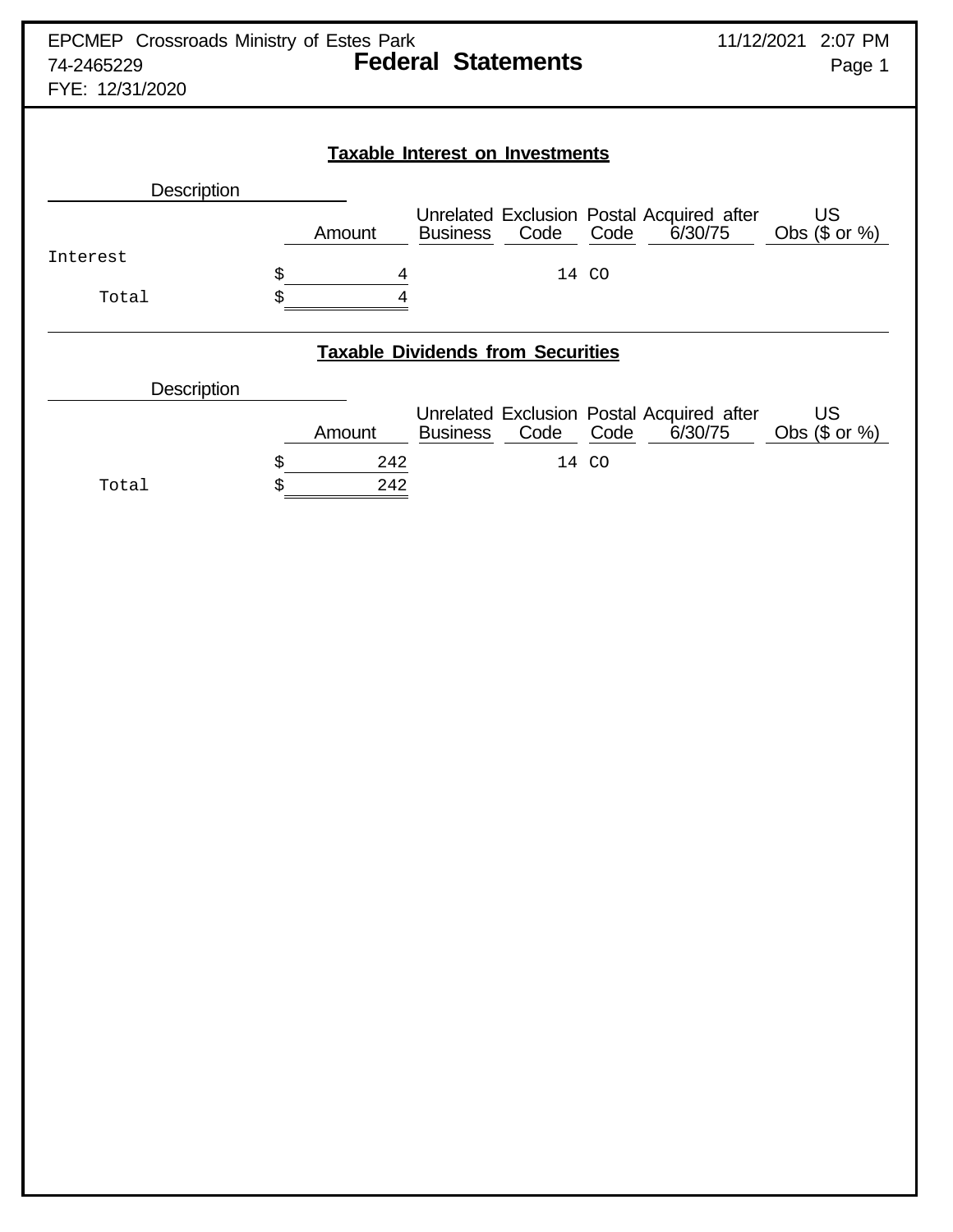| Form 990, Part IX, Line 24e - All Other Expenses |  |                          |  |                         |  |                         |  |                 |
|--------------------------------------------------|--|--------------------------|--|-------------------------|--|-------------------------|--|-----------------|
| <b>Description</b>                               |  | Total<br><b>Expenses</b> |  | Program<br>Service      |  | Management &<br>General |  | Fund<br>Raising |
| Equipment rental<br>Telephone<br>Postage         |  | 4,160<br>2,594<br>2,266  |  | 2,080<br>1,816<br>1,133 |  | 2,080<br>778<br>1,133   |  |                 |
| Total                                            |  | 9,020                    |  | 5,029                   |  | 3,991                   |  |                 |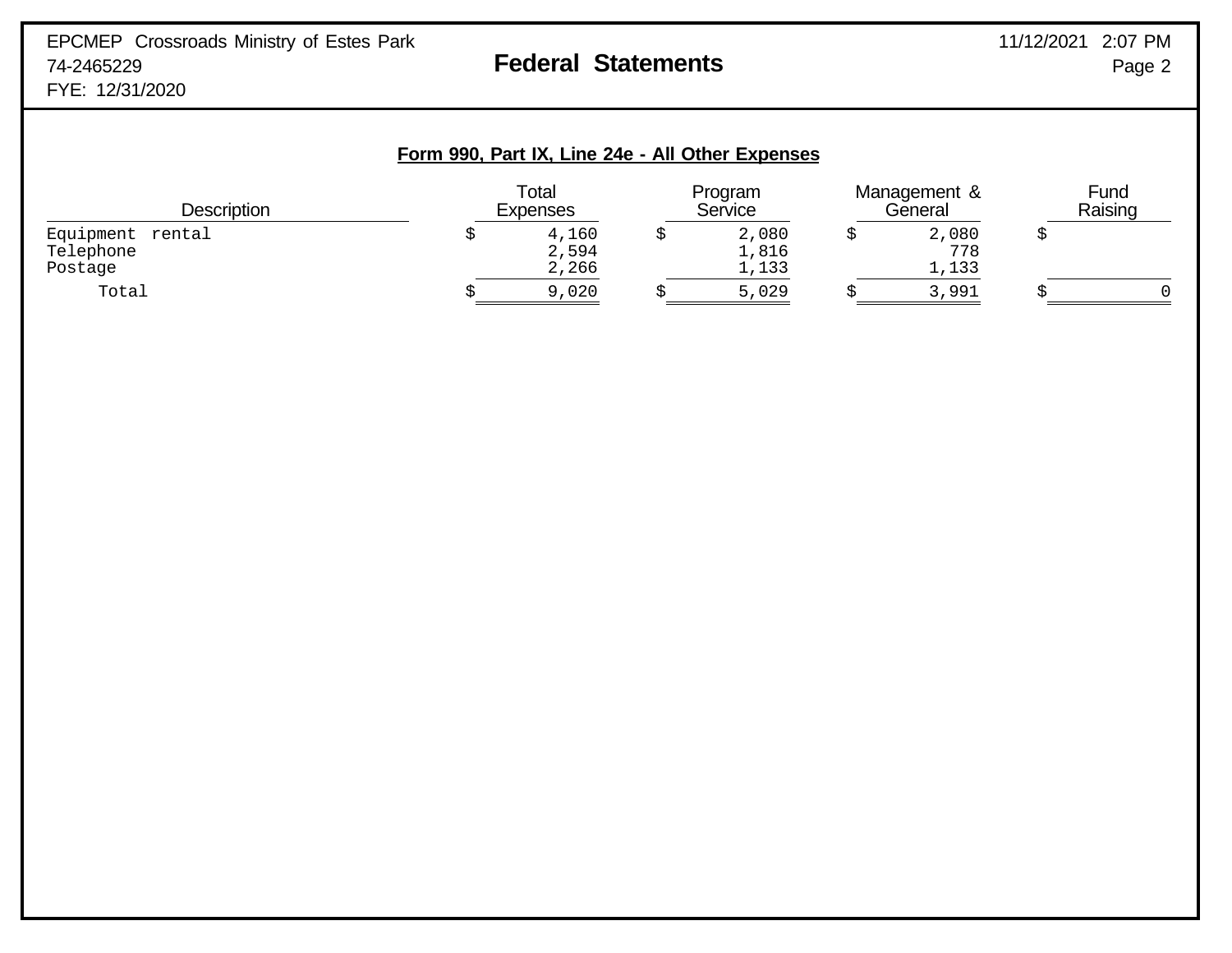| Schedule A, Part II, Line 1(e)     |                     |
|------------------------------------|---------------------|
| Description                        | Amount              |
|                                    | 106,625<br>Ś        |
| <b>Businesses</b>                  | 33,855              |
| Churches<br>Local org              | 43,337<br>21,545    |
| Individual                         | 713,476             |
| Private grants                     | 207,707             |
| Memorials                          | 26,528              |
| Unsolicited donation               | 5,886               |
| Community Foundation of NOCO       |                     |
| Food, Clothing, Household, Voucher | 213,038             |
| Meals on Wheels donations net of   |                     |
| current contributions and release  |                     |
| from restriction:                  | 32,657              |
| Total                              | 1,404,654<br>S      |
| Schedule A, Part II, Line 8(e)     |                     |
| Description                        | Amount              |
| Interest                           | $\overline{4}$<br>Ś |
|                                    | 242                 |
| Total                              | 246                 |
|                                    |                     |
| Schedule A, Part II, Line 9(e)     |                     |
| Description                        | Amount              |
| Refunds                            | 2,656<br>\$         |
| Misc                               | 49                  |
| Less: Deductions                   | $-1,000$            |
| Total                              | 1,705               |